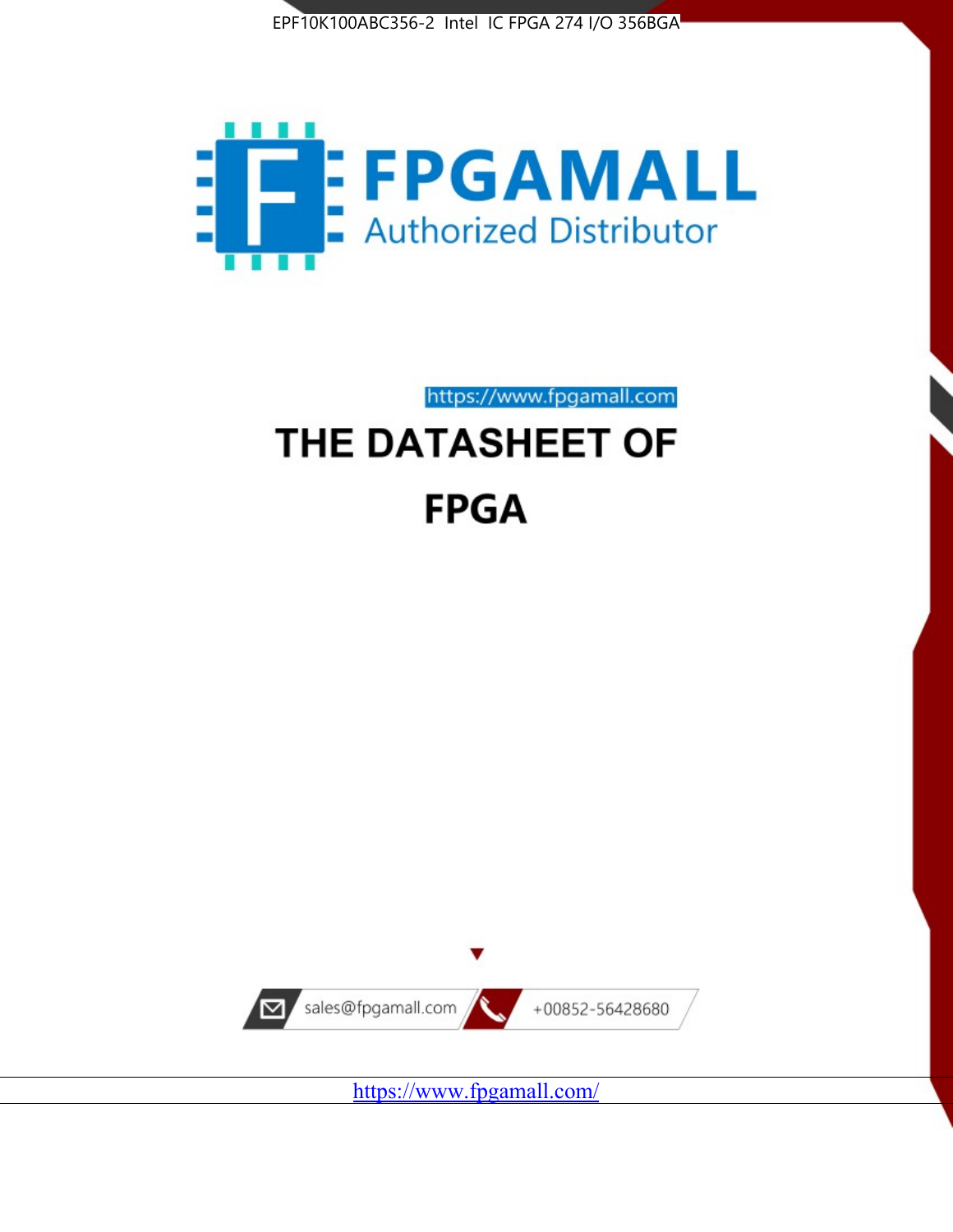## EPF10K100ABC356-2 Intel IC FPGA 274 I/O 356BGA





## **FLEX 10K**

## **Embedded Programmable Logic Device Family**

## **January 2003, ver. 4.2 Data Sheet**

**Features...** ■ The industry's first embedded programmable logic device (PLD) family, providing System-on-a-Programmable-Chip (SOPC) integration

- Embedded array for implementing megafunctions, such as efficient memory and specialized logic functions
- Logic array for general logic functions
- High density
	- 10,000 to 250,000 typical gates (see Tables 1 and 2)
	- Up to 40,960 RAM bits; 2,048 bits per embedded array block (EAB), all of which can be used without reducing logic capacity
- System-level features
	- $MultiVolt<sup>TM</sup> I/O interface support$
	- 5.0-V tolerant input pins in FLEX® 10KA devices
	- Low power consumption (typical specification less than 0.5 mA in standby mode for most devices)
	- FLEX 10K and FLEX 10KA devices support peripheral component interconnect Special Interest Group (PCI SIG) *PCI Local Bus Specification, Revision 2.2*
	- FLEX 10KA devices include pull-up clamping diode, selectable on a pin-by-pin basis for 3.3-V PCI compliance
	- Select FLEX 10KA devices support 5.0-V PCI buses with eight or fewer loads
	- Built-in Joint Test Action Group (JTAG) boundary-scan test (BST) circuitry compliant with IEEE Std. 1149.1-1990, available without consuming any device logic

## *Table 1. FLEX 10K Device Features*

| <b>Feature</b>                    | <b>EPF10K10</b><br>EPF10K10A | <b>EPF10K20</b> | <b>EPF10K30</b><br><b>EPF10K30A</b> | <b>EPF10K40</b> | <b>EPF10K50</b><br><b>EPF10K50V</b> |
|-----------------------------------|------------------------------|-----------------|-------------------------------------|-----------------|-------------------------------------|
| Typical gates (logic and RAM) (1) | 10,000                       | 20,000          | 30,000                              | 40,000          | 50,000                              |
| Maximum system gates              | 31,000                       | 63,000          | 69,000                              | 93,000          | 116,000                             |
| Logic elements (LEs)              | 576                          | 1,152           | 1.728                               | 2.304           | 2,880                               |
| Logic array blocks (LABs)         | 72                           | 144             | 216                                 | 288             | 360                                 |
| Embedded array blocks (EABs)      | 3                            | 6               | 6                                   | 8               | 10                                  |
| <b>Total RAM bits</b>             | 6.144                        | 12,288          | 12,288                              | 16,384          | 20,480                              |
| Maximum user I/O pins             | 150                          | 189             | 246                                 | 189             | 310                                 |

## **Altera Corporation 1**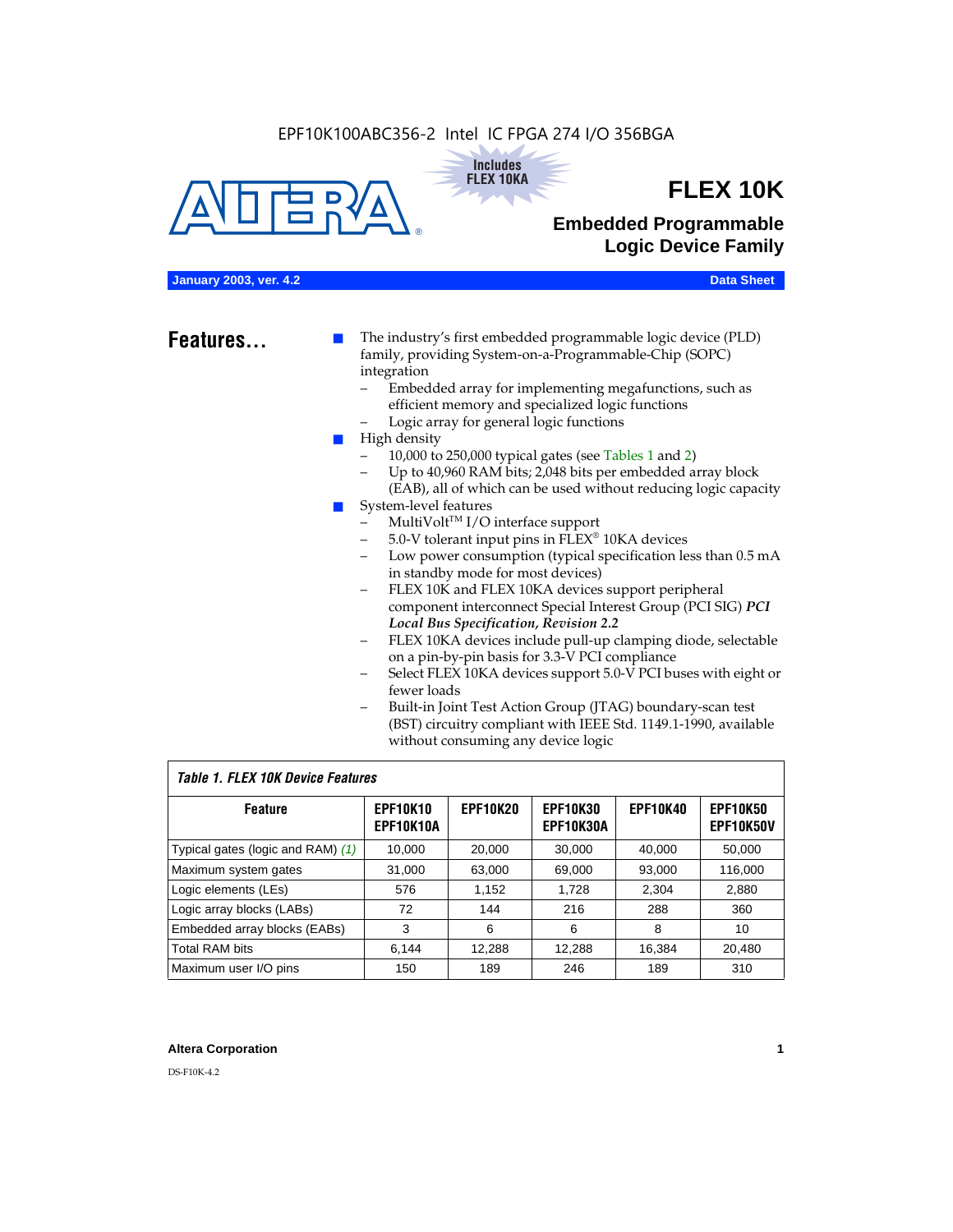| Table 2. FLEX 10K Device Features    |                 |                                |                   |                   |  |
|--------------------------------------|-----------------|--------------------------------|-------------------|-------------------|--|
| <b>Feature</b>                       | <b>EPF10K70</b> | <b>EPF10K100</b><br>EPF10K100A | <b>EPF10K130V</b> | <b>EPF10K250A</b> |  |
| Typical gates (logic and<br>RAM) (1) | 70.000          | 100.000                        | 130.000           | 250,000           |  |
| Maximum system gates                 | 118,000         | 158,000                        | 211,000           | 310,000           |  |
| <b>LEs</b>                           | 3.744           | 4,992                          | 6,656             | 12,160            |  |
| LABs                                 | 468             | 624                            | 832               | 1,520             |  |
| EABs                                 | 9               | 12                             | 16                | 20                |  |
| <b>Total RAM bits</b>                | 18,432          | 24,576                         | 32,768            | 40,960            |  |
| Maximum user I/O pins                | 358             | 406                            | 470               | 470               |  |

#### *Note to tables:*

(1) The embedded IEEE Std. 1149.1 JTAG circuitry adds up to 31,250 gates in addition to the listed typical or maximum system gates.

## **...and More Features**

- Devices are fabricated on advanced processes and operate with a 3.3-V or 5.0-V supply voltage (see Table 3
- In-circuit reconfigurability (ICR) via external configuration device, intelligent controller, or JTAG port
- $ClockLock^{TM}$  and  $ClockBoost^{TM}$  options for reduced clock delay/skew and clock multiplication
- Built-in low-skew clock distribution trees
- 100% functional testing of all devices; test vectors or scan chains are not required

| Table 3. Supply Voltages for FLEX 10K & FLEX 10KA Devices |               |  |  |  |
|-----------------------------------------------------------|---------------|--|--|--|
| 5.0-V Devices                                             | 3.3-V Devices |  |  |  |
| EPF10K10                                                  | EPF10K10A     |  |  |  |
| EPF10K20                                                  | EPF10K30A     |  |  |  |
| EPF10K30                                                  | EPF10K50V     |  |  |  |
| EPF10K40                                                  | EPF10K100A    |  |  |  |
| EPF10K50                                                  | EPF10K130V    |  |  |  |
| EPF10K70                                                  | EPF10K250A    |  |  |  |
| EPF10K100                                                 |               |  |  |  |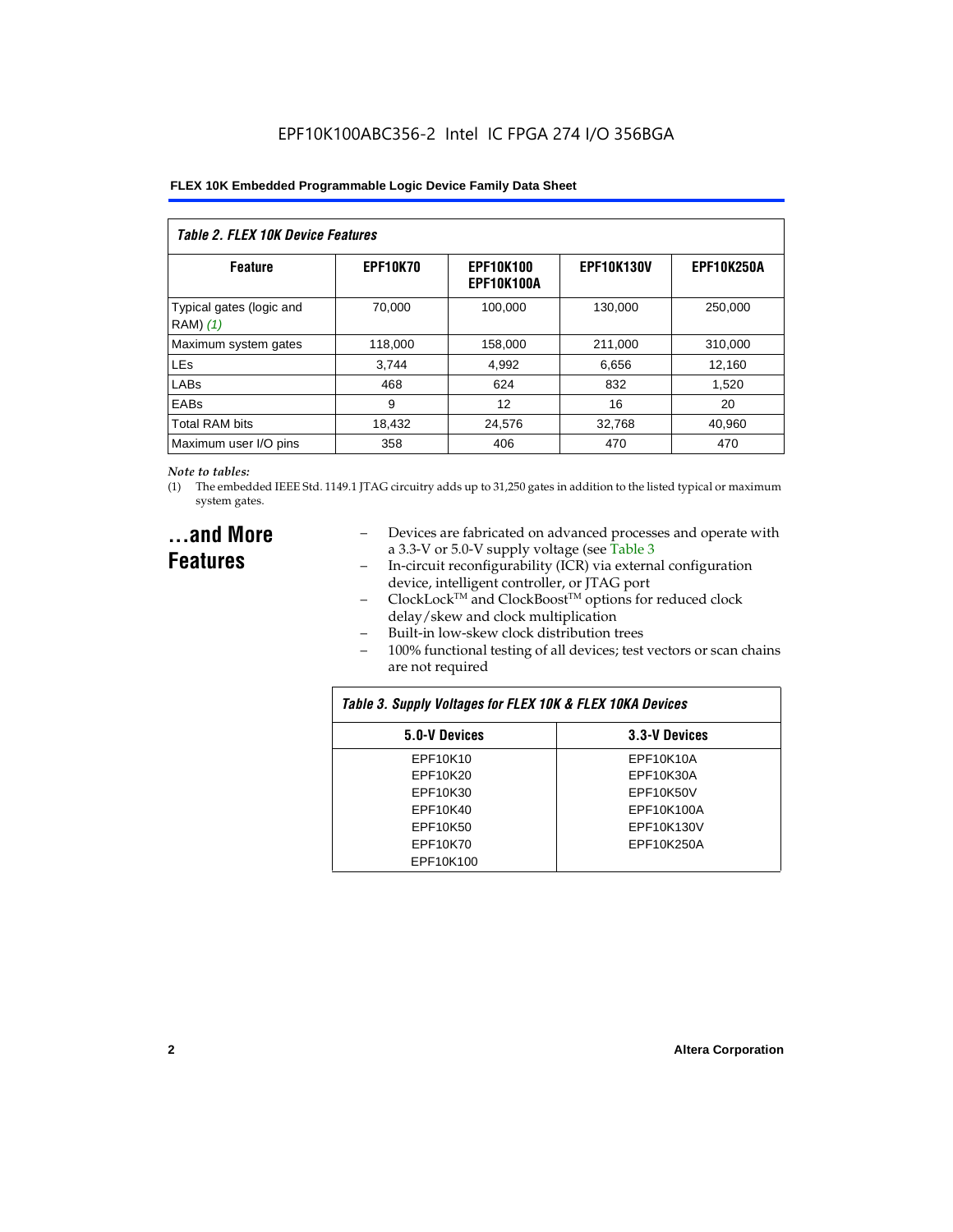- Flexible interconnect
	- FastTrack® Interconnect continuous routing structure for fast, predictable interconnect delays
	- Dedicated carry chain that implements arithmetic functions such as fast adders, counters, and comparators (automatically used by software tools and megafunctions)
	- Dedicated cascade chain that implements high-speed, high-fan-in logic functions (automatically used by software tools and megafunctions)
	- Tri-state emulation that implements internal tri-state buses
	- Up to six global clock signals and four global clear signals
- Powerful I/O pins
	- Individual tri-state output enable control for each pin
	- Open-drain option on each I/O pin
	- Programmable output slew-rate control to reduce switching noise
	- FLEX 10KA devices support hot-socketing
- Peripheral register for fast setup and clock-to-output delay
- Flexible package options
	- Available in a variety of packages with 84 to 600 pins (see Tables 4 and 5)
	- Pin-compatibility with other FLEX 10K devices in the same package
	- FineLine BGA<sup>TM</sup> packages maximize board space efficiency
- Software design support and automatic place-and-route provided by Altera development systems for Windows-based PCs and Sun SPARCstation, HP 9000 Series 700/800 workstations
- Additional design entry and simulation support provided by EDIF 2 0 0 and 3 0 0 netlist files, library of parameterized modules (LPM), DesignWare components, Verilog HDL, VHDL, and other interfaces to popular EDA tools from manufacturers such as Cadence, Exemplar Logic, Mentor Graphics, OrCAD, Synopsys, Synplicity, VeriBest, and Viewlogic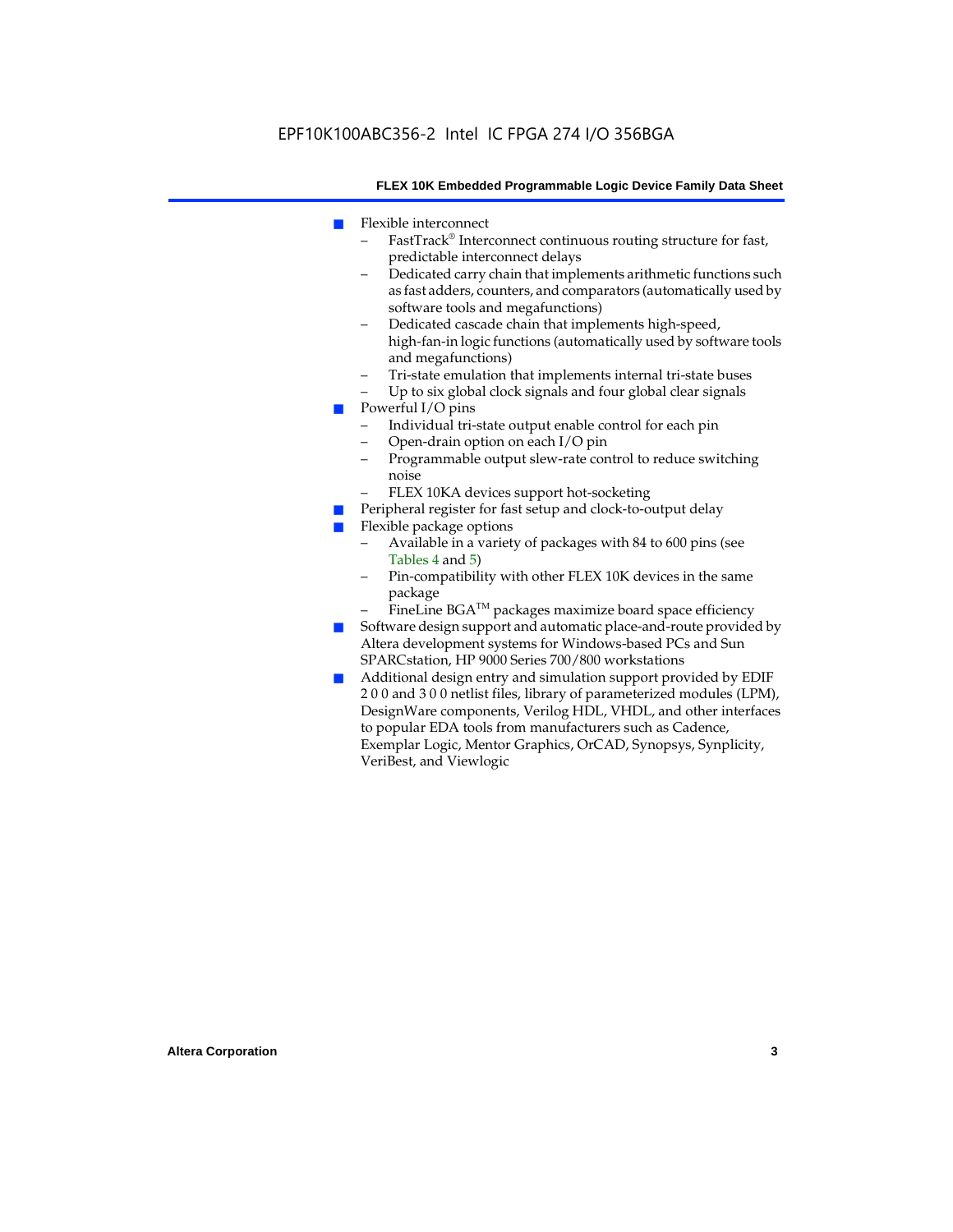## EPF10K100ABC356-2 Intel IC FPGA 274 I/O 356BGA

## **FLEX 10K Embedded Programmable Logic Device Family Data Sheet**

| <b>Device</b> | 84-Pin<br><b>PLCC</b> | $100-Pin$<br><b>TQFP</b> | 144-Pin TQFP | 208-Pin<br><b>PQFP</b><br><b>ROFP</b> | <b>240-Pin</b><br><b>PQFP</b><br><b>RQFP</b> |
|---------------|-----------------------|--------------------------|--------------|---------------------------------------|----------------------------------------------|
| EPF10K10      | 59                    |                          | 102          | 134                                   |                                              |
| EPF10K10A     |                       | 66                       | 102          | 134                                   |                                              |
| EPF10K20      |                       |                          | 102          | 147                                   | 189                                          |
| EPF10K30      |                       |                          |              | 147                                   | 189                                          |
| EPF10K30A     |                       |                          | 102          | 147                                   | 189                                          |
| EPF10K40      |                       |                          |              | 147                                   | 189                                          |
| EPF10K50      |                       |                          |              |                                       | 189                                          |
| EPF10K50V     |                       |                          |              |                                       | 189                                          |
| EPF10K70      |                       |                          |              |                                       | 189                                          |
| EPF10K100     |                       |                          |              |                                       |                                              |
| EPF10K100A    |                       |                          |              |                                       | 189                                          |
| EPF10K130V    |                       |                          |              |                                       |                                              |
| EPF10K250A    |                       |                          |              |                                       |                                              |

| Table 5. FLEX 10K Package Options & I/O Pin Count (Continued)<br>Note $(1)$ |                       |                       |                                |                       |                                |                |                       |
|-----------------------------------------------------------------------------|-----------------------|-----------------------|--------------------------------|-----------------------|--------------------------------|----------------|-----------------------|
| <b>Device</b>                                                               | 503-Pin<br><b>PGA</b> | 599-Pin<br><b>PGA</b> | 256-Pin<br><b>FineLine BGA</b> | 356-Pin<br><b>BGA</b> | 484-Pin<br><b>FineLine BGA</b> | 600-Pin<br>BGA | 403-Pin<br><b>PGA</b> |
| EPF10K10                                                                    |                       |                       |                                |                       |                                |                |                       |
| EPF10K10A                                                                   |                       |                       | 150                            |                       | 150 $(2)$                      |                |                       |
| EPF10K20                                                                    |                       |                       |                                |                       |                                |                |                       |
| EPF10K30                                                                    |                       |                       |                                | 246                   |                                |                |                       |
| EPF10K30A                                                                   |                       |                       | 191                            | 246                   | 246                            |                |                       |
| EPF10K40                                                                    |                       |                       |                                |                       |                                |                |                       |
| EPF10K50                                                                    |                       |                       |                                | 274                   |                                |                | 310                   |
| EPF10K50V                                                                   |                       |                       |                                | 274                   |                                |                |                       |
| EPF10K70                                                                    | 358                   |                       |                                |                       |                                |                |                       |
| EPF10K100                                                                   | 406                   |                       |                                |                       |                                |                |                       |
| EPF10K100A                                                                  |                       |                       |                                | 274                   | 369                            | 406            |                       |
| EPF10K130V                                                                  |                       | 470                   |                                |                       |                                | 470            |                       |
| EPF10K250A                                                                  |                       | 470                   |                                |                       |                                | 470            |                       |

 $\mathbf{r}$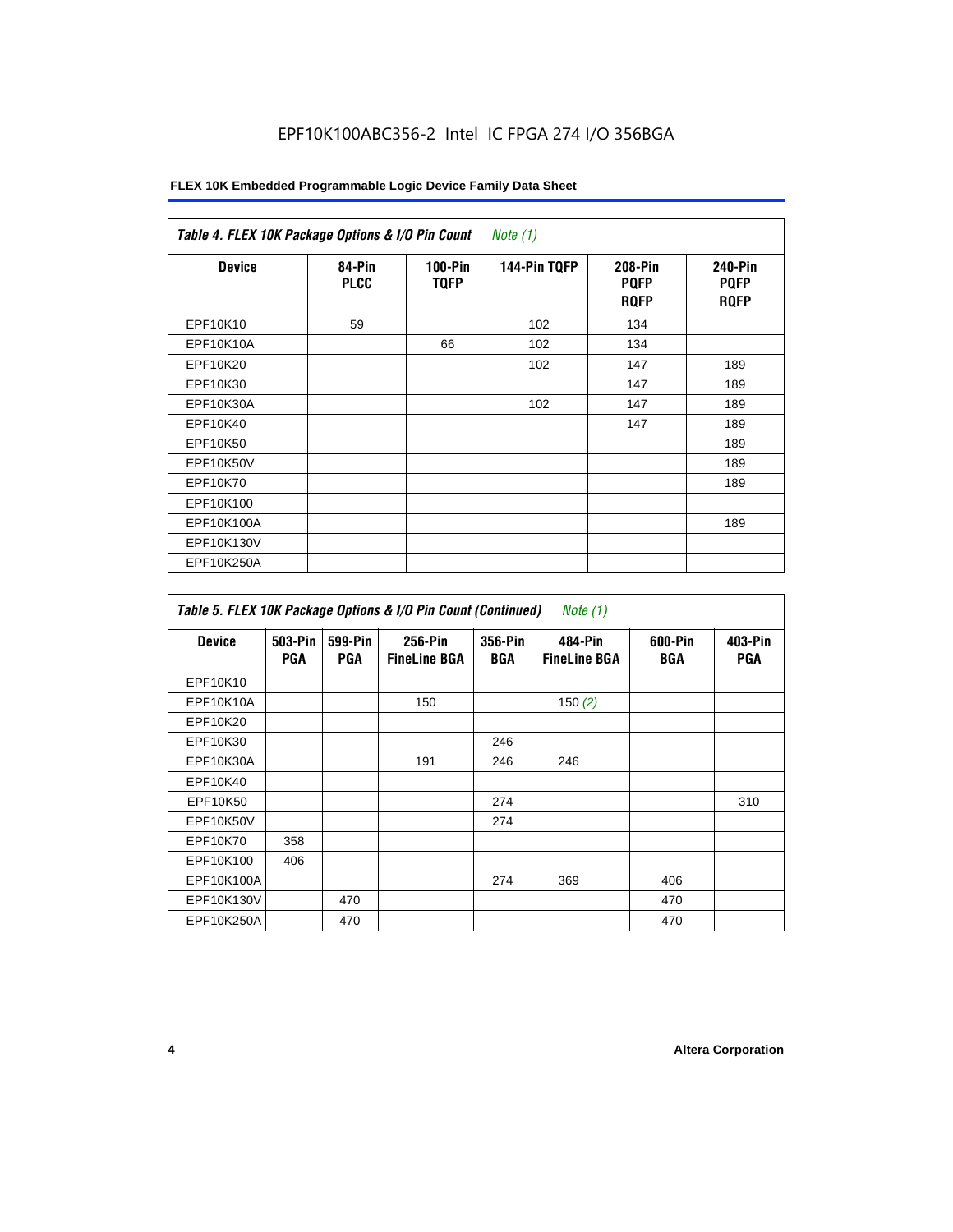## *Notes to tables:*

- FLEX 10K and FLEX 10KA device package types include plastic J-lead chip carrier (PLCC), thin quad flat pack (TQFP), plastic quad flat pack (PQFP), power quad flat pack (RQFP), ball-grid array (BGA), pin-grid array (PGA), and FineLine BGA™ packages.
- (2) This option is supported with a 256-pin FineLine BGA package. By using SameFrame pin migration, all FineLine BGA packages are pin compatible. For example, a board can be designed to support both 256-pin and 484-pin FineLine BGA packages. The Altera software automatically avoids conflicting pins when future migration is set.

## **General Description**

Altera's FLEX 10K devices are the industry's first embedded PLDs. Based on reconfigurable CMOS SRAM elements, the Flexible Logic Element MatriX (FLEX) architecture incorporates all features necessary to implement common gate array megafunctions. With up to 250,000 gates, the FLEX 10K family provides the density, speed, and features to integrate entire systems, including multiple 32-bit buses, into a single device.

FLEX 10K devices are reconfigurable, which allows 100% testing prior to shipment. As a result, the designer is not required to generate test vectors for fault coverage purposes. Additionally, the designer does not need to manage inventories of different ASIC designs; FLEX 10K devices can be configured on the board for the specific functionality required.

Table 6 shows FLEX 10K performance for some common designs. All performance values were obtained with Synopsys DesignWare or LPM functions. No special design technique was required to implement the applications; the designer simply inferred or instantiated a function in a Verilog HDL, VHDL, Altera Hardware Description Language (AHDL), or schematic design file.

| TADIE D. FLEA TUN & FLEA TUNA FEITUITITAIICE  |                                                       |             |                   |                   |                   |                   |            |
|-----------------------------------------------|-------------------------------------------------------|-------------|-------------------|-------------------|-------------------|-------------------|------------|
| Application                                   | <b>Performance</b><br><b>Resources</b><br><b>Used</b> |             |                   |                   |                   | <b>Units</b>      |            |
|                                               | <b>LEs</b>                                            | <b>EABs</b> | -1 Speed<br>Grade | -2 Speed<br>Grade | -3 Speed<br>Grade | -4 Speed<br>Grade |            |
| 16-bit loadable<br>counter $(1)$              | 16                                                    | $\mathbf 0$ | 204               | 166               | 125               | 95                | <b>MHz</b> |
| 16-bit accumulator (1)                        | 16                                                    | $\Omega$    | 204               | 166               | 125               | 95                | <b>MHz</b> |
| 16-to-1 multiplexer $(2)$                     | 10                                                    | $\Omega$    | 4.2               | 5.8               | 6.0               | 7.0               | ns         |
| $256 \times 8$ RAM read<br>cycle speed $(3)$  | $\Omega$                                              | 1           | 172               | 145               | 108               | 84                | <b>MHz</b> |
| $256 \times 8$ RAM write<br>cycle speed $(3)$ | 0                                                     | 1           | 106               | 89                | 68                | 63                | <b>MHz</b> |

*Table 6. FLEX 10K & FLEX 10KA Performance*

#### *Notes:*

(1) The speed grade of this application is limited because of clock high and low specifications.

(2) This application uses combinatorial inputs and outputs.

(3) This application uses registered inputs and outputs.

#### **Altera Corporation 5**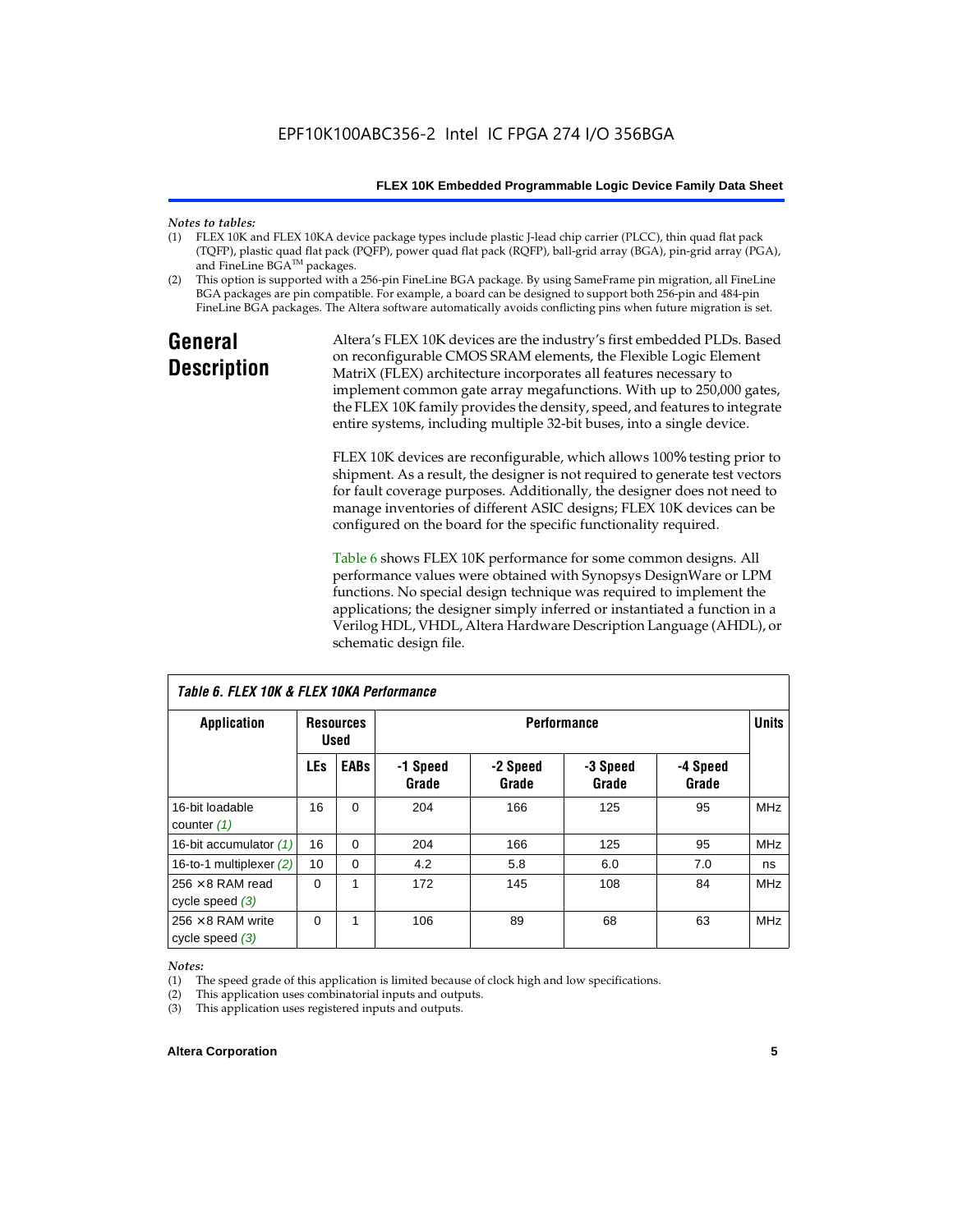The FLEX 10K architecture is similar to that of embedded gate arrays, the fastest-growing segment of the gate array market. As with standard gate arrays, embedded gate arrays implement general logic in a conventional "sea-of-gates" architecture. In addition, embedded gate arrays have dedicated die areas for implementing large, specialized functions. By embedding functions in silicon, embedded gate arrays provide reduced die area and increased speed compared to standard gate arrays. However, embedded megafunctions typically cannot be customized, limiting the designer's options. In contrast, FLEX 10K devices are programmable, providing the designer with full control over embedded megafunctions and general logic while facilitating iterative design changes during debugging.

Each FLEX 10K device contains an embedded array and a logic array. The embedded array is used to implement a variety of memory functions or complex logic functions, such as digital signal processing (DSP), microcontroller, wide-data-path manipulation, and data-transformation functions. The logic array performs the same function as the sea-of-gates in the gate array: it is used to implement general logic, such as counters, adders, state machines, and multiplexers. The combination of embedded and logic arrays provides the high performance and high density of embedded gate arrays, enabling designers to implement an entire system on a single device.

FLEX 10K devices are configured at system power-up with data stored in an Altera serial configuration device or provided by a system controller. Altera offers the EPC1, EPC2, EPC16, and EPC1441 configuration devices, which configure FLEX 10K devices via a serial data stream. Configuration data can also be downloaded from system RAM or from Altera's BitBlaster<sup>™</sup> serial download cable or ByteBlasterMV<sup>™</sup> parallel port download cable. After a FLEX 10K device has been configured, it can be reconfigured in-circuit by resetting the device and loading new data. Because reconfiguration requires less than 320 ms, real-time changes can be made during system operation.

FLEX 10K devices contain an optimized interface that permits microprocessors to configure FLEX 10K devices serially or in parallel, and synchronously or asynchronously. The interface also enables microprocessors to treat a FLEX 10K device as memory and configure the device by writing to a virtual memory location, making it very easy for the designer to reconfigure the device.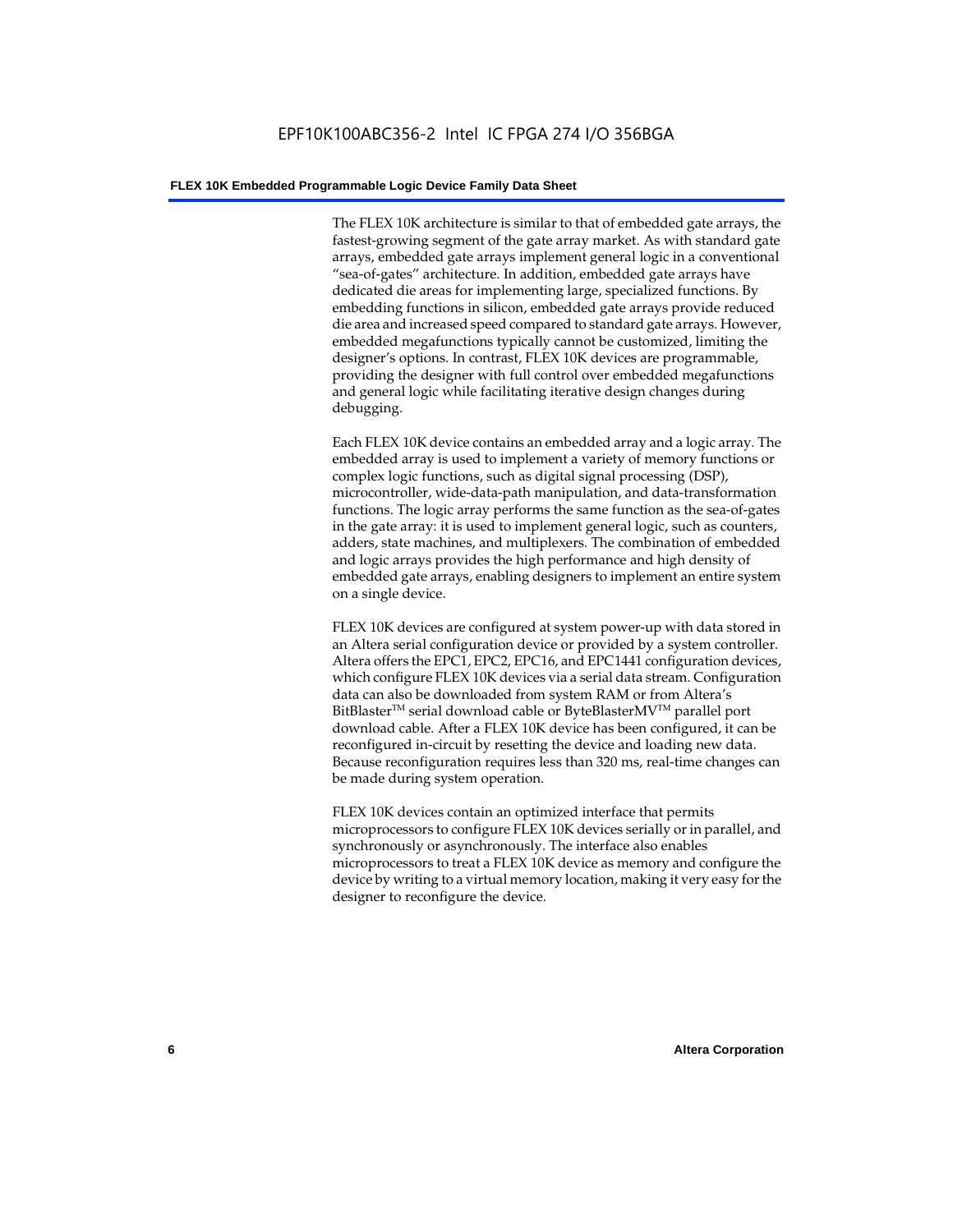For more information, see the following documents:

- *Configuration Devices for APEX & FLEX Devices Data Sheet*
- $BitBlaster$  Serial Download Cable Data Sheet
- *ByteBlasterMV Parallel Port Download Cable Data Sheet*
- *Application Note 116 (Configuring APEX 20K, FLEX 10K & FLEX 6000 Devices)*

FLEX 10K devices are supported by Altera development systems; single, integrated packages that offer schematic, text (including AHDL), and waveform design entry, compilation and logic synthesis, full simulation and worst-case timing analysis, and device configuration. The Altera software provides EDIF 2 0 0 and 3 0 0, LPM, VHDL, Verilog HDL, and other interfaces for additional design entry and simulation support from other industry-standard PC- and UNIX workstation-based EDA tools.

The Altera software works easily with common gate array EDA tools for synthesis and simulation. For example, the Altera software can generate Verilog HDL files for simulation with tools such as Cadence Verilog-XL. Additionally, the Altera software contains EDA libraries that use devicespecific features such as carry chains which are used for fast counter and arithmetic functions. For instance, the Synopsys Design Compiler library supplied with the Altera development systems include DesignWare functions that are optimized for the FLEX 10K architecture.

The Altera development systems run on Windows-based PCs and Sun SPARCstation, and HP 9000 Series 700/800 workstations.



f See the *MAX+PLUS II Programmable Logic Development System & Software Data Sheet* for more information.

## **Functional Description**

Each FLEX 10K device contains an embedded array to implement memory and specialized logic functions, and a logic array to implement general logic.

The embedded array consists of a series of EABs. When implementing memory functions, each EAB provides 2,048 bits, which can be used to create RAM, ROM, dual-port RAM, or first-in first-out (FIFO) functions. When implementing logic, each EAB can contribute 100 to 600 gates towards complex logic functions, such as multipliers, microcontrollers, state machines, and DSP functions. EABs can be used independently, or multiple EABs can be combined to implement larger functions.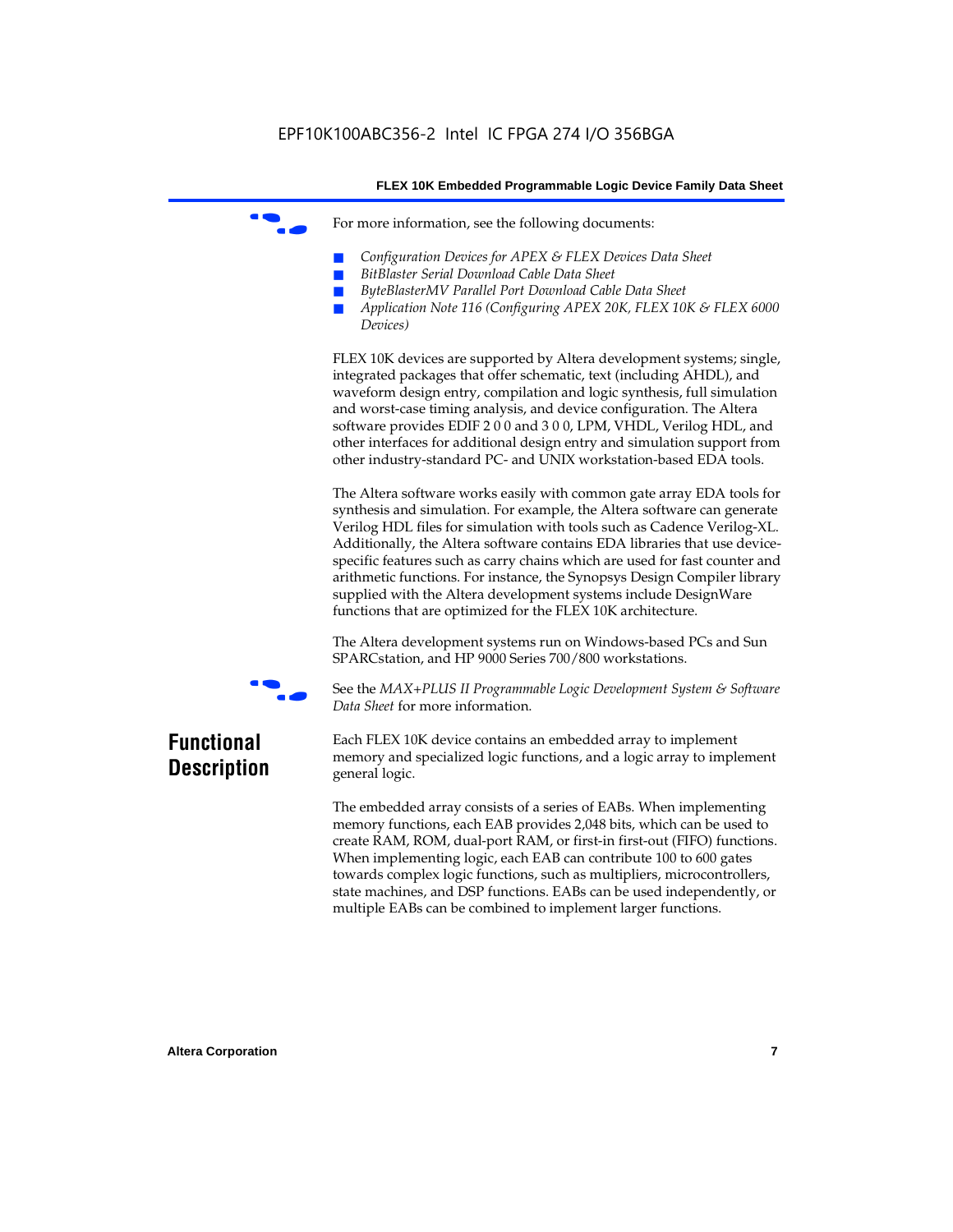The logic array consists of logic array blocks (LABs). Each LAB contains eight LEs and a local interconnect. An LE consists of a 4-input look-up table (LUT), a programmable flipflop, and dedicated signal paths for carry and cascade functions. The eight LEs can be used to create medium-sized blocks of logic—8-bit counters, address decoders, or state machines—or combined across LABs to create larger logic blocks. Each LAB represents about 96 usable gates of logic.

Signal interconnections within FLEX 10K devices and to and from device pins are provided by the FastTrack Interconnect, a series of fast, continuous row and column channels that run the entire length and width of the device.

Each I/O pin is fed by an I/O element (IOE) located at the end of each row and column of the FastTrack Interconnect. Each IOE contains a bidirectional I/O buffer and a flipflop that can be used as either an output or input register to feed input, output, or bidirectional signals. When used with a dedicated clock pin, these registers provide exceptional performance. As inputs, they provide setup times as low as 1.6 ns and hold times of 0 ns; as outputs, these registers provide clock-to-output times as low as 5.3 ns. IOEs provide a variety of features, such as JTAG BST support, slew-rate control, tri-state buffers, and open-drain outputs.

Figure 1 shows a block diagram of the FLEX 10K architecture. Each group of LEs is combined into an LAB; LABs are arranged into rows and columns. Each row also contains a single EAB. The LABs and EABs are interconnected by the FastTrack Interconnect. IOEs are located at the end of each row and column of the FastTrack Interconnect.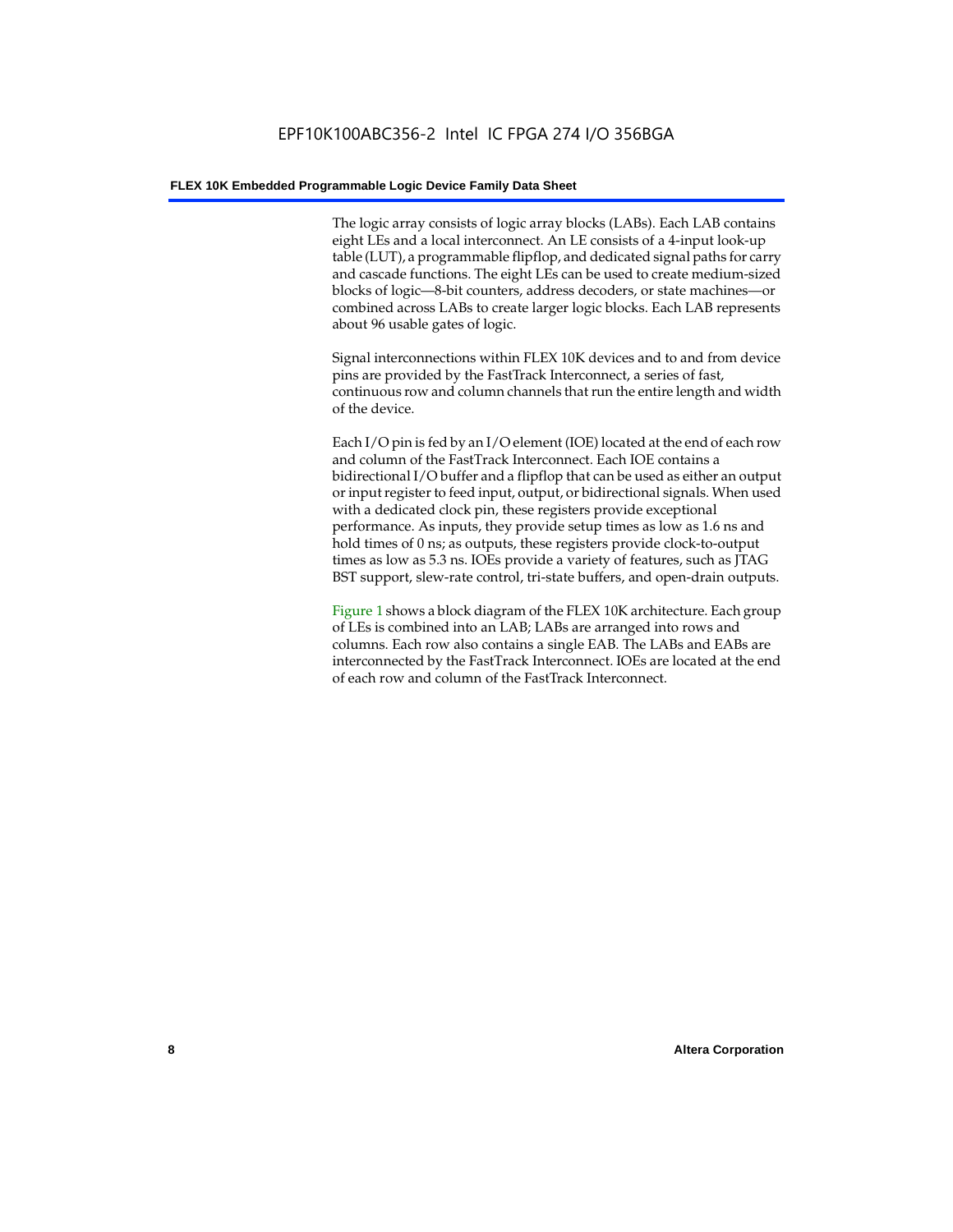

#### *Figure 1. FLEX 10K Device Block Diagram*

FLEX 10K devices provide six dedicated inputs that drive the flipflops' control inputs to ensure the efficient distribution of high-speed, low-skew (less than 1.5 ns) control signals. These signals use dedicated routing channels that provide shorter delays and lower skews than the FastTrack Interconnect. Four of the dedicated inputs drive four global signals. These four global signals can also be driven by internal logic, providing an ideal solution for a clock divider or an internally generated asynchronous clear signal that clears many registers in the device.

## **Embedded Array Block**

The EAB is a flexible block of RAM with registers on the input and output ports, and is used to implement common gate array megafunctions. The EAB is also suitable for functions such as multipliers, vector scalars, and error correction circuits, because it is large and flexible. These functions can be combined in applications such as digital filters and microcontrollers.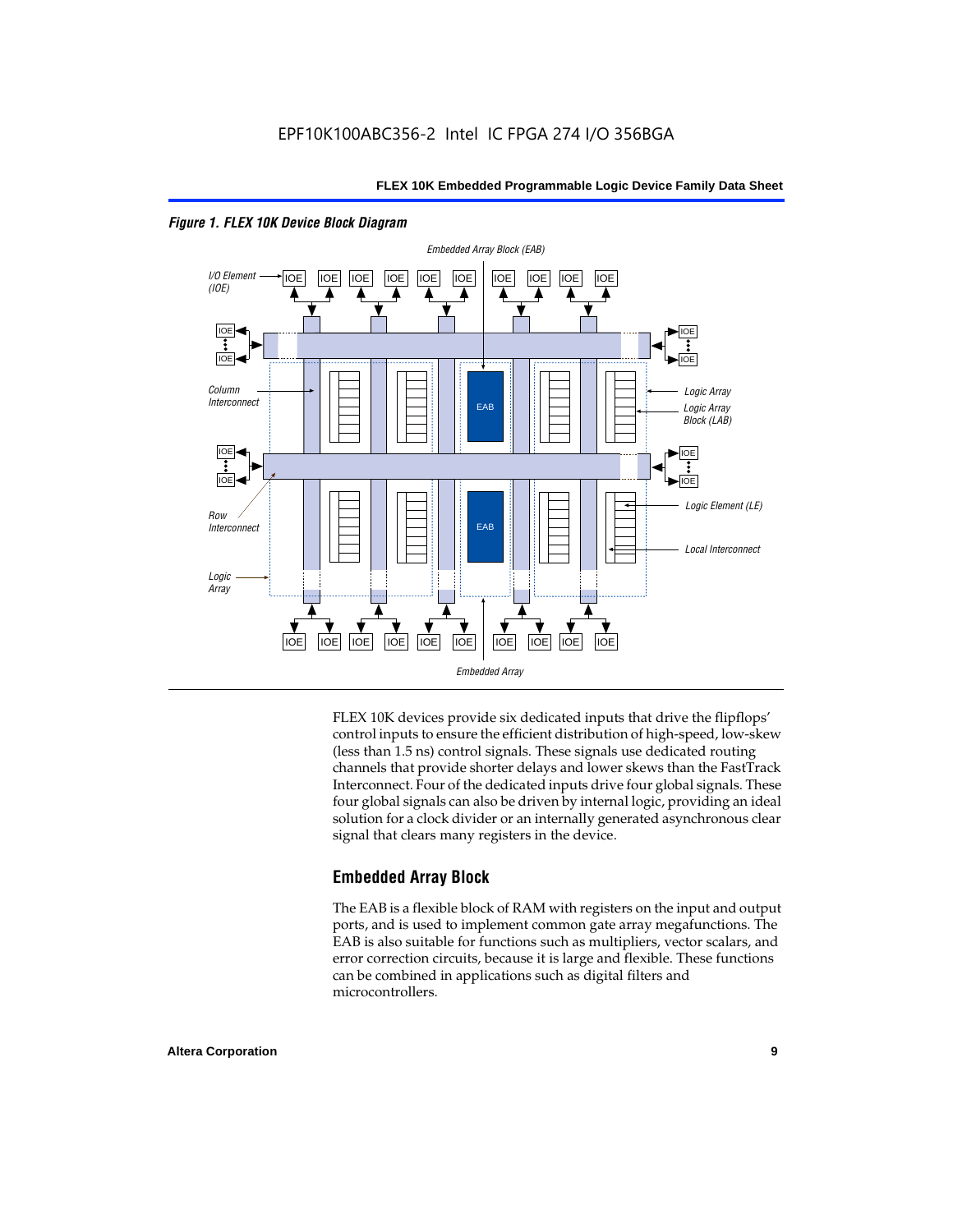Logic functions are implemented by programming the EAB with a readonly pattern during configuration, creating a large LUT. With LUTs, combinatorial functions are implemented by looking up the results, rather than by computing them. This implementation of combinatorial functions can be faster than using algorithms implemented in general logic, a performance advantage that is further enhanced by the fast access times of EABs. The large capacity of EABs enables designers to implement complex functions in one logic level without the routing delays associated with linked LEs or field-programmable gate array (FPGA) RAM blocks. For example, a single EAB can implement a  $4 \times 4$  multiplier with eight inputs and eight outputs. Parameterized functions such as LPM functions can automatically take advantage of the EAB.

The EAB provides advantages over FPGAs, which implement on-board RAM as arrays of small, distributed RAM blocks. These FPGA RAM blocks contain delays that are less predictable as the size of the RAM increases. In addition, FPGA RAM blocks are prone to routing problems because small blocks of RAM must be connected together to make larger blocks. In contrast, EABs can be used to implement large, dedicated blocks of RAM that eliminate these timing and routing concerns.

EABs can be used to implement synchronous RAM, which is easier to use than asynchronous RAM. A circuit using asynchronous RAM must generate the RAM write enable (WE) signal, while ensuring that its data and address signals meet setup and hold time specifications relative to the WE signal. In contrast, the EAB's synchronous RAM generates its own WE signal and is self-timed with respect to the global clock. A circuit using the EAB's self-timed RAM need only meet the setup and hold time specifications of the global clock.

When used as RAM, each EAB can be configured in any of the following sizes:  $256 \times 8$ ,  $512 \times 4$ ,  $1,024 \times 2$ , or  $2,048 \times 1$ . See Figure 2.



**10 Altera Corporation**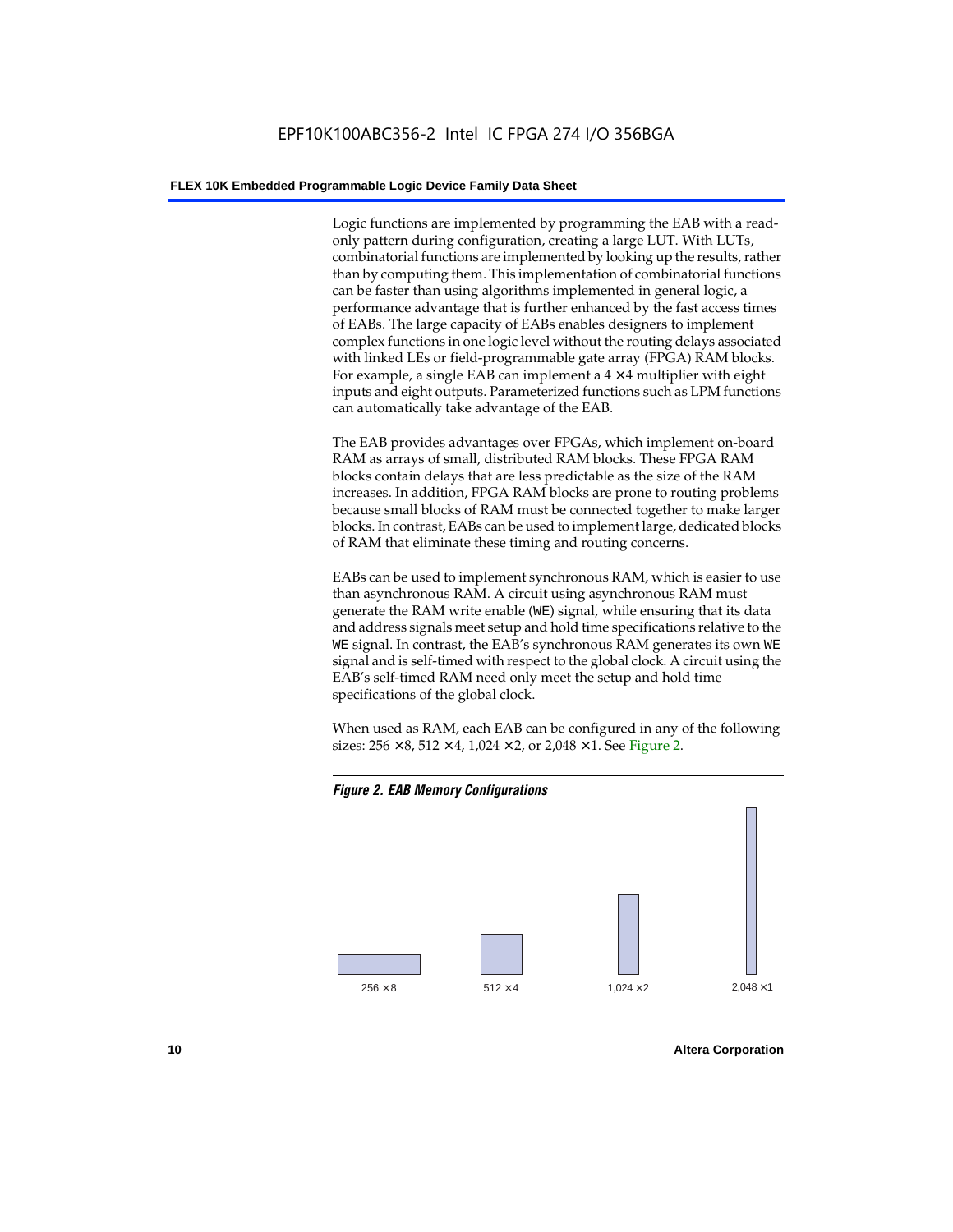Larger blocks of RAM are created by combining multiple EABs. For example, two  $256 \times 8$  RAM blocks can be combined to form a  $256 \times 16$  RAM block; two 512  $\times$  4 blocks of RAM can be combined to form a  $512 \times 8$  RAM block. See Figure 3.



If necessary, all EABs in a device can be cascaded to form a single RAM block. EABs can be cascaded to form RAM blocks of up to 2,048 words without impacting timing. Altera's software automatically combines EABs to meet a designer's RAM specifications.

EABs provide flexible options for driving and controlling clock signals. Different clocks can be used for the EAB inputs and outputs. Registers can be independently inserted on the data input, EAB output, or the address and WE inputs. The global signals and the EAB local interconnect can drive the WE signal. The global signals, dedicated clock pins, and EAB local interconnect can drive the EAB clock signals. Because the LEs drive the EAB local interconnect, the LEs can control the WE signal or the EAB clock signals.

Each EAB is fed by a row interconnect and can drive out to row and column interconnects. Each EAB output can drive up to two row channels and up to two column channels; the unused row channel can be driven by other LEs. This feature increases the routing resources available for EAB outputs. See Figure 4.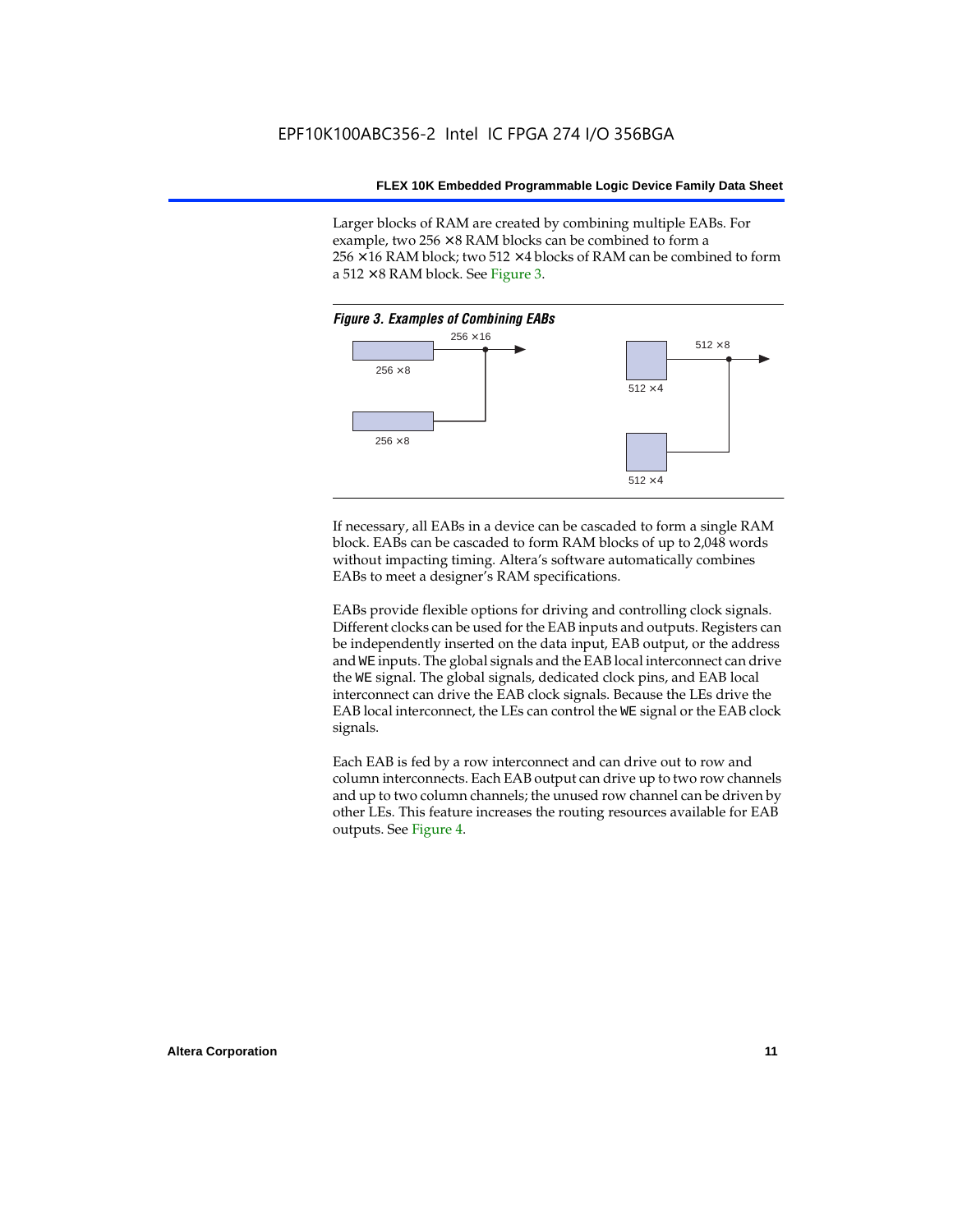

## EAB Local Interconnect (1)

*Note:*<br>(1) **H** 

(1) EPF10K10, EPF10K10A, EPF10K20, EPF10K30, EPF10K30A, EPF10K40, EPF10K50, and EPF10K50V devices have 22 EAB local interconnect channels; EPF10K70, EPF10K100, EPF10K100A, EPF10K130V, and EPF10K250A devices have 26.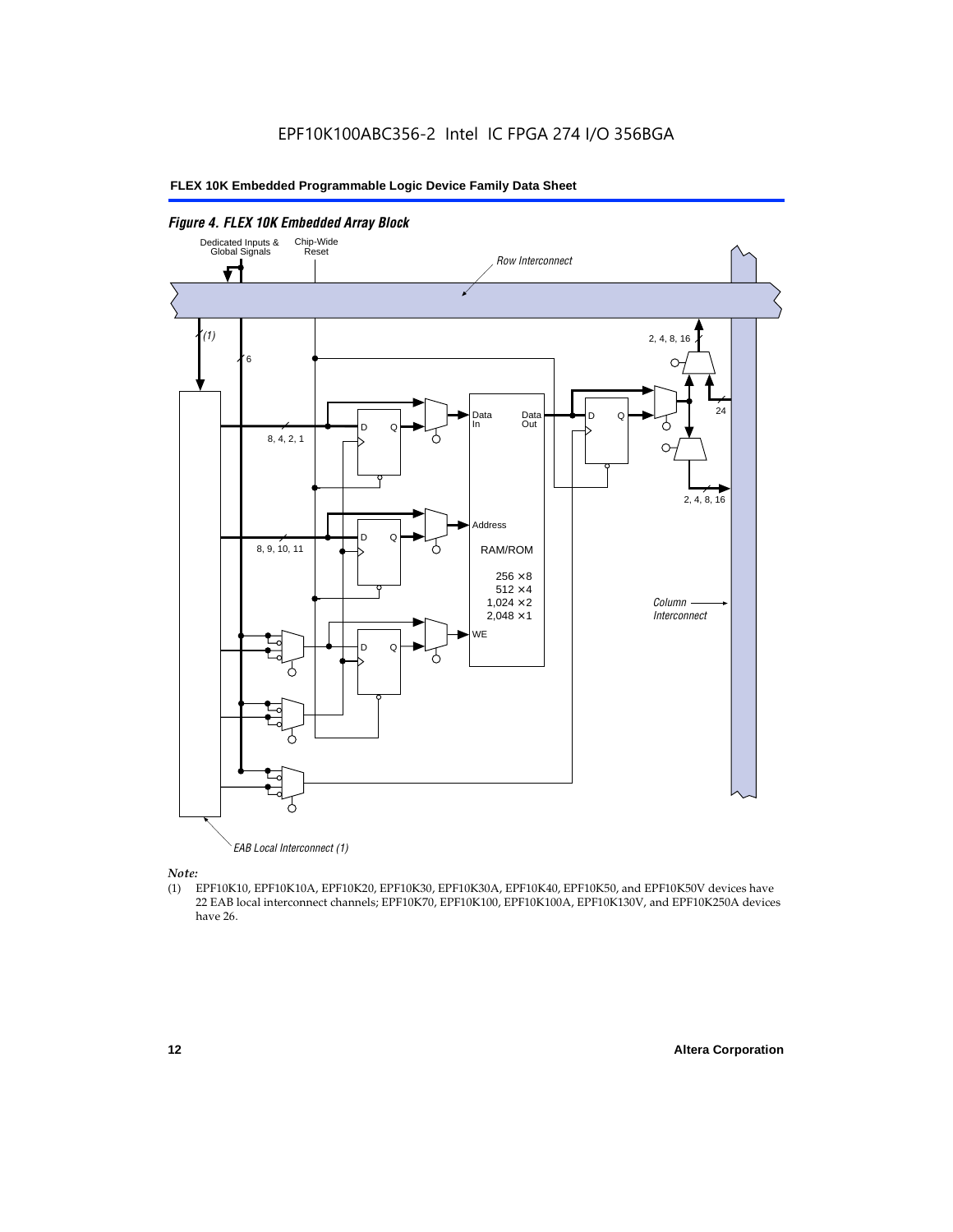## **Logic Array Block**

Each LAB consists of eight LEs, their associated carry and cascade chains, LAB control signals, and the LAB local interconnect. The LAB provides the coarse-grained structure to the FLEX 10K architecture, facilitating efficient routing with optimum device utilization and high performance. See Figure 5.



#### *Notes:*

- (1) EPF10K10, EPF10K10A, EPF10K20, EPF10K30, EPF10K30A, EPF10K40, EPF10K50, and EPF10K50V devices have 22 inputs to the LAB local interconnect channel from the row; EPF10K70, EPF10K100, EPF10K100A, EPF10K130V, and EPF10K250A devices have 26.
- (2) EPF10K10, EPF10K10A, EPF10K20, EPF10K30, EPF10K30A, EPF10K40, EPF10K50, and EPF10K50V devices have 30 LAB local interconnect channels; EPF10K70, EPF10K100, EPF10K100A, EPF10K130V, and EPF10K250A devices have 34 LABs.

#### **Altera Corporation 13 13**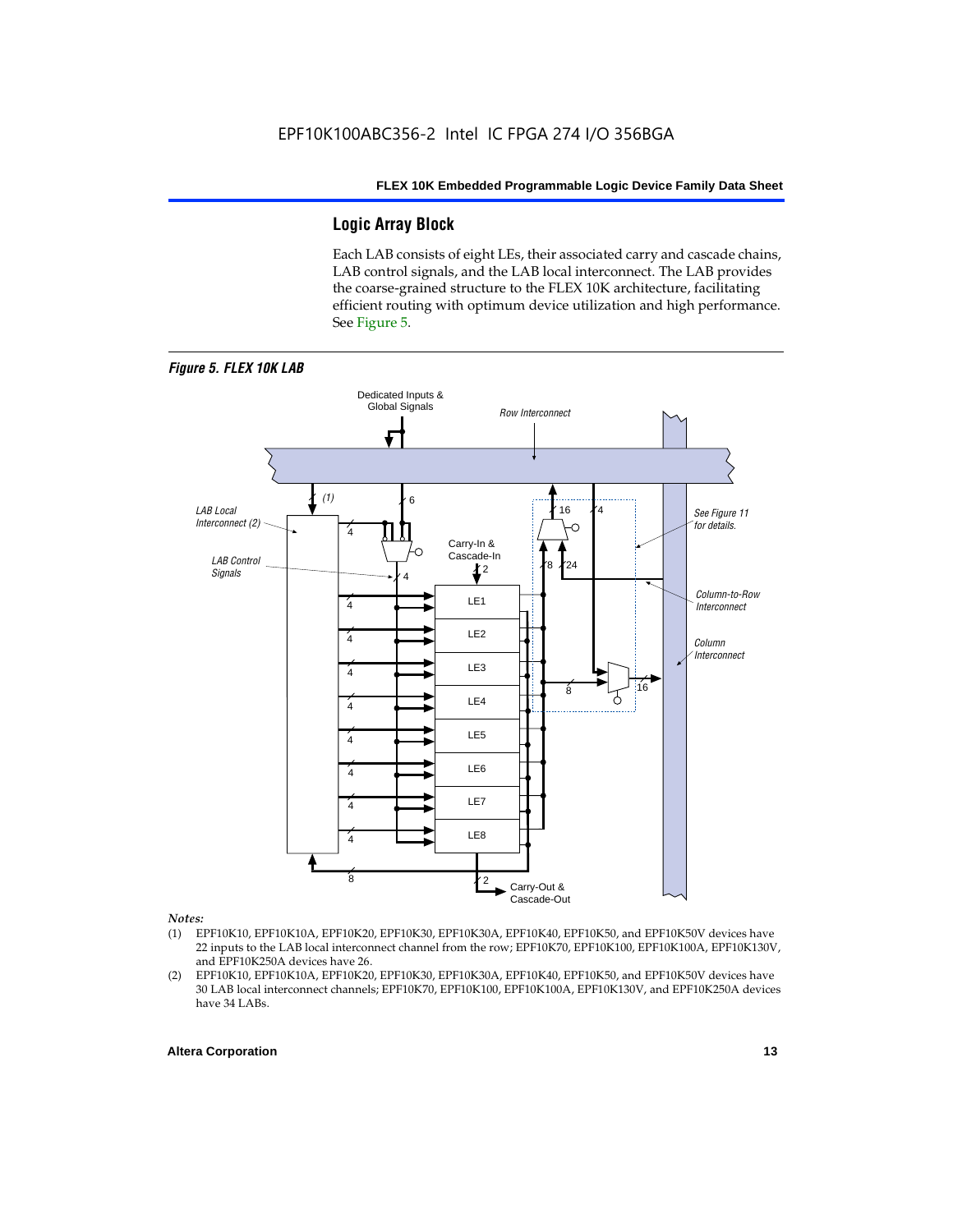Each LAB provides four control signals with programmable inversion that can be used in all eight LEs. Two of these signals can be used as clocks; the other two can be used for clear/preset control. The LAB clocks can be driven by the dedicated clock input pins, global signals, I/O signals, or internal signals via the LAB local interconnect. The LAB preset and clear control signals can be driven by the global signals, I/O signals, or internal signals via the LAB local interconnect. The global control signals are typically used for global clock, clear, or preset signals because they provide asynchronous control with very low skew across the device. If logic is required on a control signal, it can be generated in one or more LEs in any LAB and driven into the local interconnect of the target LAB. In addition, the global control signals can be generated from LE outputs.

## **Logic Element**

The LE, the smallest unit of logic in the FLEX 10K architecture, has a compact size that provides efficient logic utilization. Each LE contains a four-input LUT, which is a function generator that can quickly compute any function of four variables. In addition, each LE contains a programmable flipflop with a synchronous enable, a carry chain, and a cascade chain. Each LE drives both the local and the FastTrack Interconnect. See Figure 6.



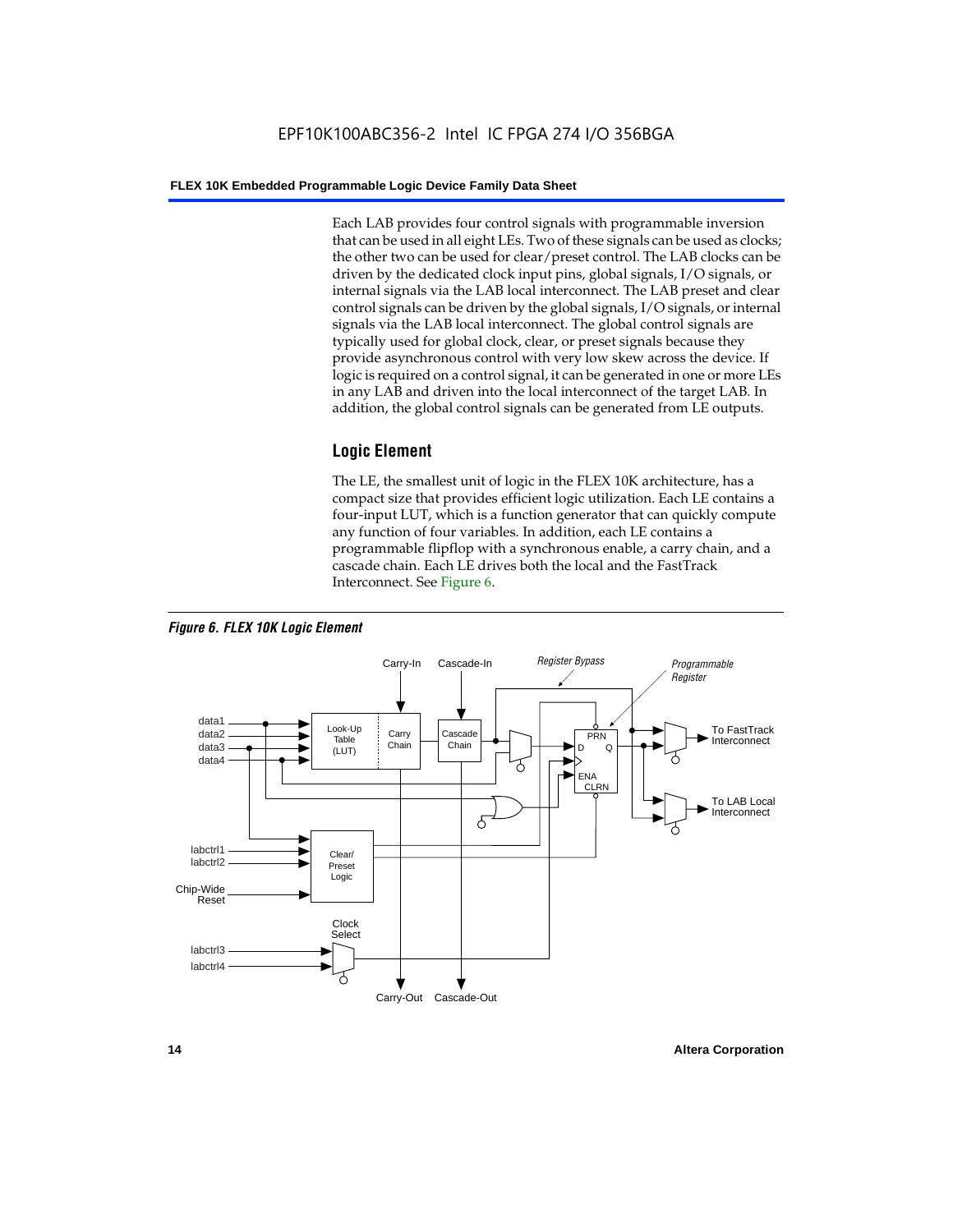The programmable flipflop in the LE can be configured for D, T, JK, or SR operation. The clock, clear, and preset control signals on the flipflop can be driven by global signals, general-purpose I/O pins, or any internal logic. For combinatorial functions, the flipflop is bypassed and the output of the LUT drives the output of the LE.

The LE has two outputs that drive the interconnect; one drives the local interconnect and the other drives either the row or column FastTrack Interconnect. The two outputs can be controlled independently. For example, the LUT can drive one output while the register drives the other output. This feature, called register packing, can improve LE utilization because the register and the LUT can be used for unrelated functions.

The FLEX 10K architecture provides two types of dedicated high-speed data paths that connect adjacent LEs without using local interconnect paths: carry chains and cascade chains. The carry chain supports highspeed counters and adders; the cascade chain implements wide-input functions with minimum delay. Carry and cascade chains connect all LEs in an LAB and all LABs in the same row. Intensive use of carry and cascade chains can reduce routing flexibility. Therefore, the use of these chains should be limited to speed-critical portions of a design.

## *Carry Chain*

The carry chain provides a very fast (as low as 0.2 ns) carry-forward function between LEs. The carry-in signal from a lower-order bit drives forward into the higher-order bit via the carry chain, and feeds into both the LUT and the next portion of the carry chain. This feature allows the FLEX 10K architecture to implement high-speed counters, adders, and comparators of arbitrary width efficiently. Carry chain logic can be created automatically by the Compiler during design processing, or manually by the designer during design entry. Parameterized functions such as LPM and DesignWare functions automatically take advantage of carry chains.

Carry chains longer than eight LEs are automatically implemented by linking LABs together. For enhanced fitting, a long carry chain skips alternate LABs in a row. A carry chain longer than one LAB skips either from even-numbered LAB to even-numbered LAB, or from oddnumbered LAB to odd-numbered LAB. For example, the last LE of the first LAB in a row carries to the first LE of the third LAB in the row. The carry chain does not cross the EAB at the middle of the row. For instance, in the EPF10K50 device, the carry chain stops at the eighteenth LAB and a new one begins at the nineteenth LAB.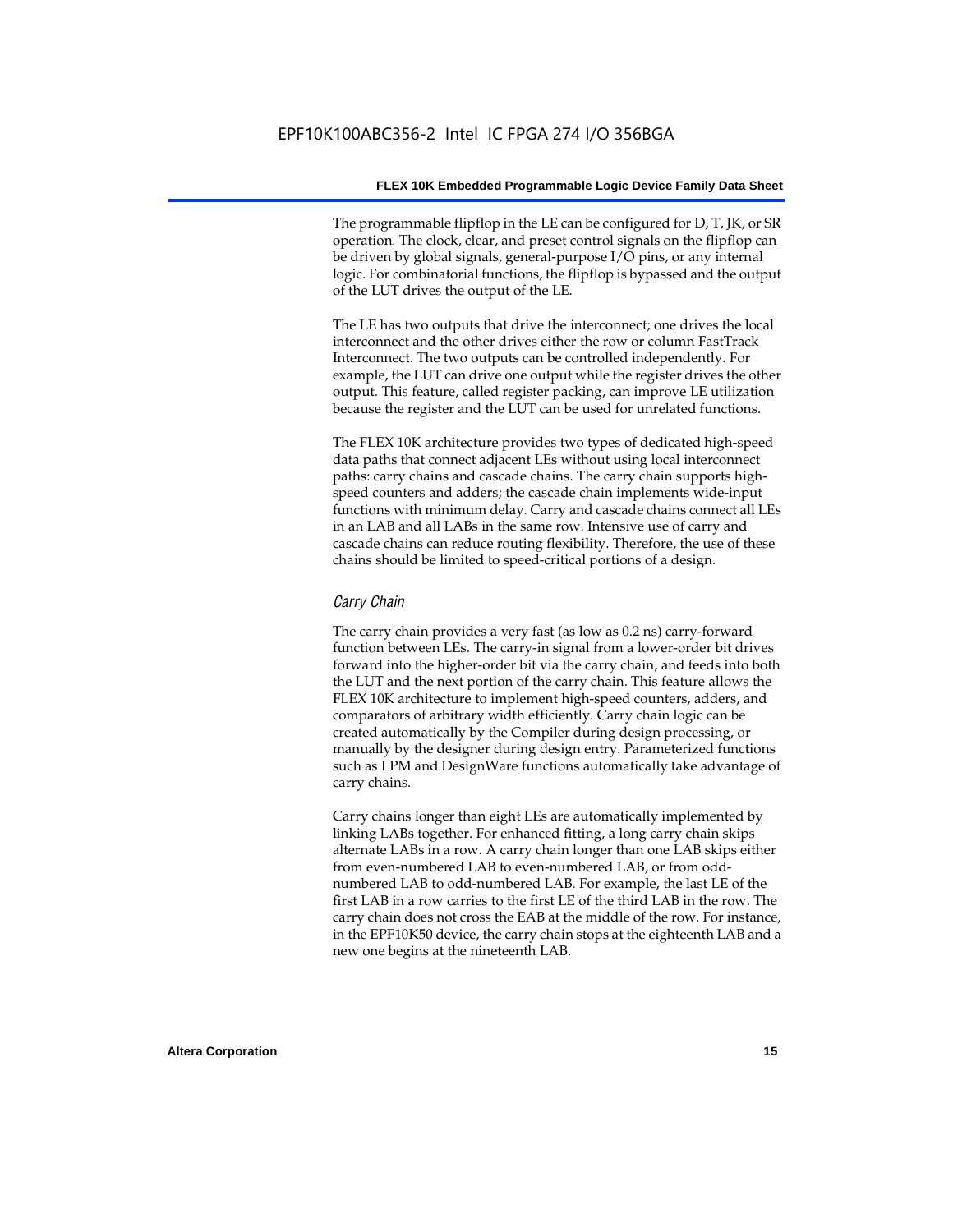Figure 7 shows how an *n*-bit full adder can be implemented in  $n + 1$  LEs with the carry chain. One portion of the LUT generates the sum of two bits using the input signals and the carry-in signal; the sum is routed to the output of the LE. The register can either be bypassed for simple adders or be used for an accumulator function. The carry chain logic generates the carry-out signal, which is routed directly to the carry-in signal of the nexthigher-order bit. The final carry-out signal is routed to an LE, where it can be used as a general-purpose signal.



*Figure 7. Carry Chain Operation (n-bit Full Adder)*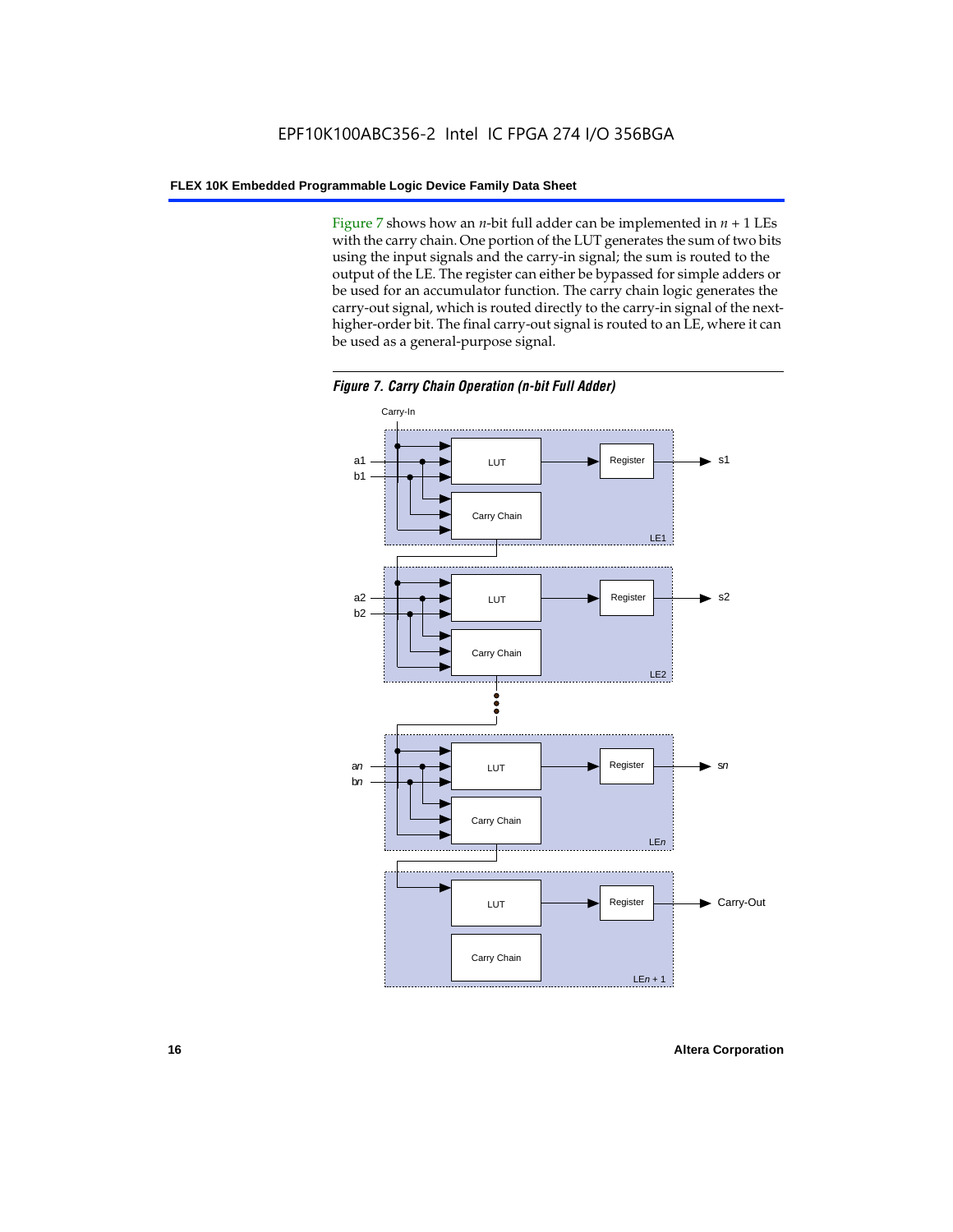#### *Cascade Chain*

With the cascade chain, the FLEX 10K architecture can implement functions that have a very wide fan-in. Adjacent LUTs can be used to compute portions of the function in parallel; the cascade chain serially connects the intermediate values. The cascade chain can use a logical AND or logical OR (via De Morgan's inversion) to connect the outputs of adjacent LEs. Each additional LE provides four more inputs to the effective width of a function, with a delay as low as 0.7 ns per LE. Cascade chain logic can be created automatically by the Compiler during design processing, or manually by the designer during design entry.

Cascade chains longer than eight bits are implemented automatically by linking several LABs together. For easier routing, a long cascade chain skips every other LAB in a row. A cascade chain longer than one LAB skips either from even-numbered LAB to even-numbered LAB, or from odd-numbered LAB to odd-numbered LAB (e.g., the last LE of the first LAB in a row cascades to the first LE of the third LAB). The cascade chain does not cross the center of the row (e.g., in the EPF10K50 device, the cascade chain stops at the eighteenth LAB and a new one begins at the nineteenth LAB). This break is due to the EAB's placement in the middle of the row.

Figure 8 shows how the cascade function can connect adjacent LEs to form functions with a wide fan-in. These examples show functions of 4*n* variables implemented with *n* LEs. The LE delay is as low as 1.6 ns; the cascade chain delay is as low as 0.7 ns. With the cascade chain, 3.7 ns is needed to decode a 16-bit address.



#### *Figure 8. Cascade Chain Operation*

**Altera Corporation 17 17**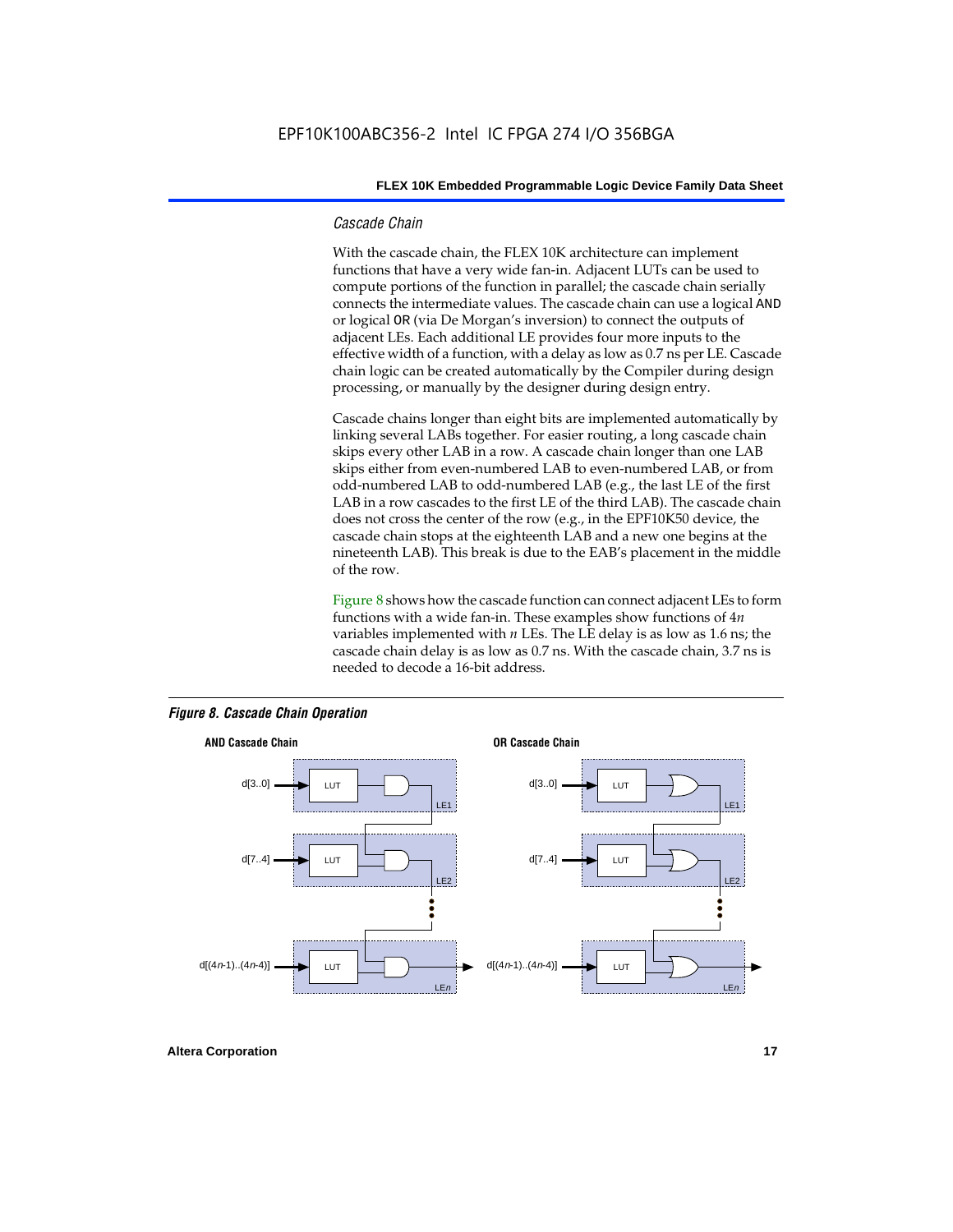## *LE Operating Modes*

The FLEX 10K LE can operate in the following four modes:

- Normal mode
- Arithmetic mode
- Up/down counter mode
- Clearable counter mode

Each of these modes uses LE resources differently. In each mode, seven available inputs to the LE—the four data inputs from the LAB local interconnect, the feedback from the programmable register, and the carry-in and cascade-in from the previous LE—are directed to different destinations to implement the desired logic function. Three inputs to the LE provide clock, clear, and preset control for the register. The Altera software, in conjunction with parameterized functions such as LPM and DesignWare functions, automatically chooses the appropriate mode for common functions such as counters, adders, and multipliers. If required, the designer can also create special-purpose functions which use a specific LE operating mode for optimal performance.

The architecture provides a synchronous clock enable to the register in all four modes. The Altera software can set DATA1 to enable the register synchronously, providing easy implementation of fully synchronous designs.

Figure 9 shows the LE operating modes.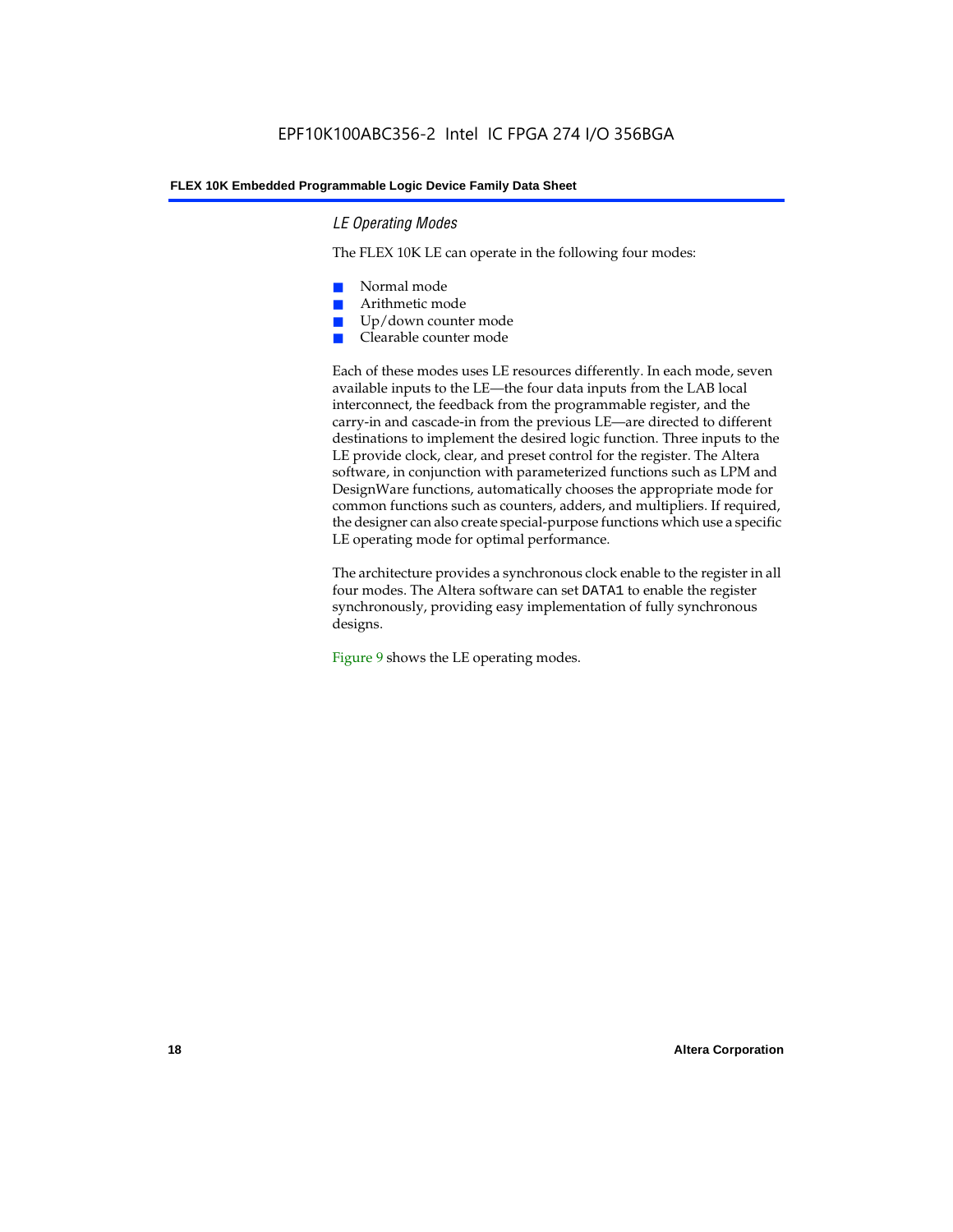## *Figure 9. FLEX 10K LE Operating Modes*







## **Up/Down Counter Mode**



#### **Clearable Counter Mode**



#### *Note:*

(1) Packed registers cannot be used with the cascade chain.

#### **Altera Corporation 19**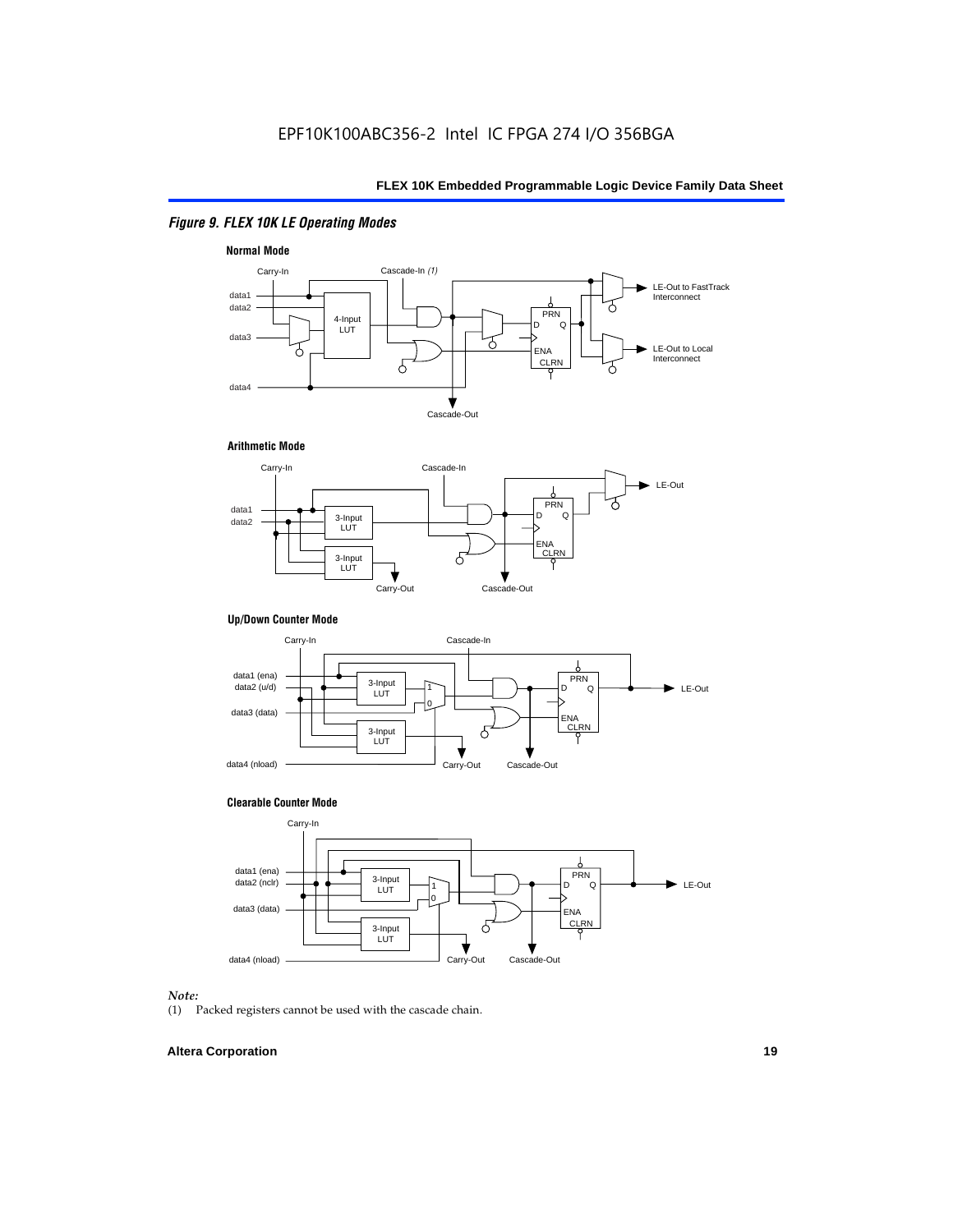#### **Normal Mode**

The normal mode is suitable for general logic applications and wide decoding functions that can take advantage of a cascade chain. In normal mode, four data inputs from the LAB local interconnect and the carry-in are inputs to a four-input LUT. The Compiler automatically selects the carry-in or the DATA3 signal as one of the inputs to the LUT. The LUT output can be combined with the cascade-in signal to form a cascade chain through the cascade-out signal. Either the register or the LUT can be used to drive both the local interconnect and the FastTrack Interconnect at the same time.

The LUT and the register in the LE can be used independently; this feature is known as register packing. To support register packing, the LE has two outputs; one drives the local interconnect and the other drives the FastTrack Interconnect. The DATA4 signal can drive the register directly, allowing the LUT to compute a function that is independent of the registered signal; a three-input function can be computed in the LUT, and a fourth independent signal can be registered. Alternatively, a four-input function can be generated, and one of the inputs to this function can be used to drive the register. The register in a packed LE can still use the clock enable, clear, and preset signals in the LE. In a packed LE, the register can drive the FastTrack Interconnect while the LUT drives the local interconnect, or vice versa.

## **Arithmetic Mode**

The arithmetic mode offers 2 three-input LUTs that are ideal for implementing adders, accumulators, and comparators. One LUT computes a three-input function, and the other generates a carry output. As shown in Figure 9 on page 19, the first LUT uses the carry-in signal and two data inputs from the LAB local interconnect to generate a combinatorial or registered output. For example, in an adder, this output is the sum of three signals: a, b, and carry-in. The second LUT uses the same three signals to generate a carry-out signal, thereby creating a carry chain. The arithmetic mode also supports simultaneous use of the cascade chain.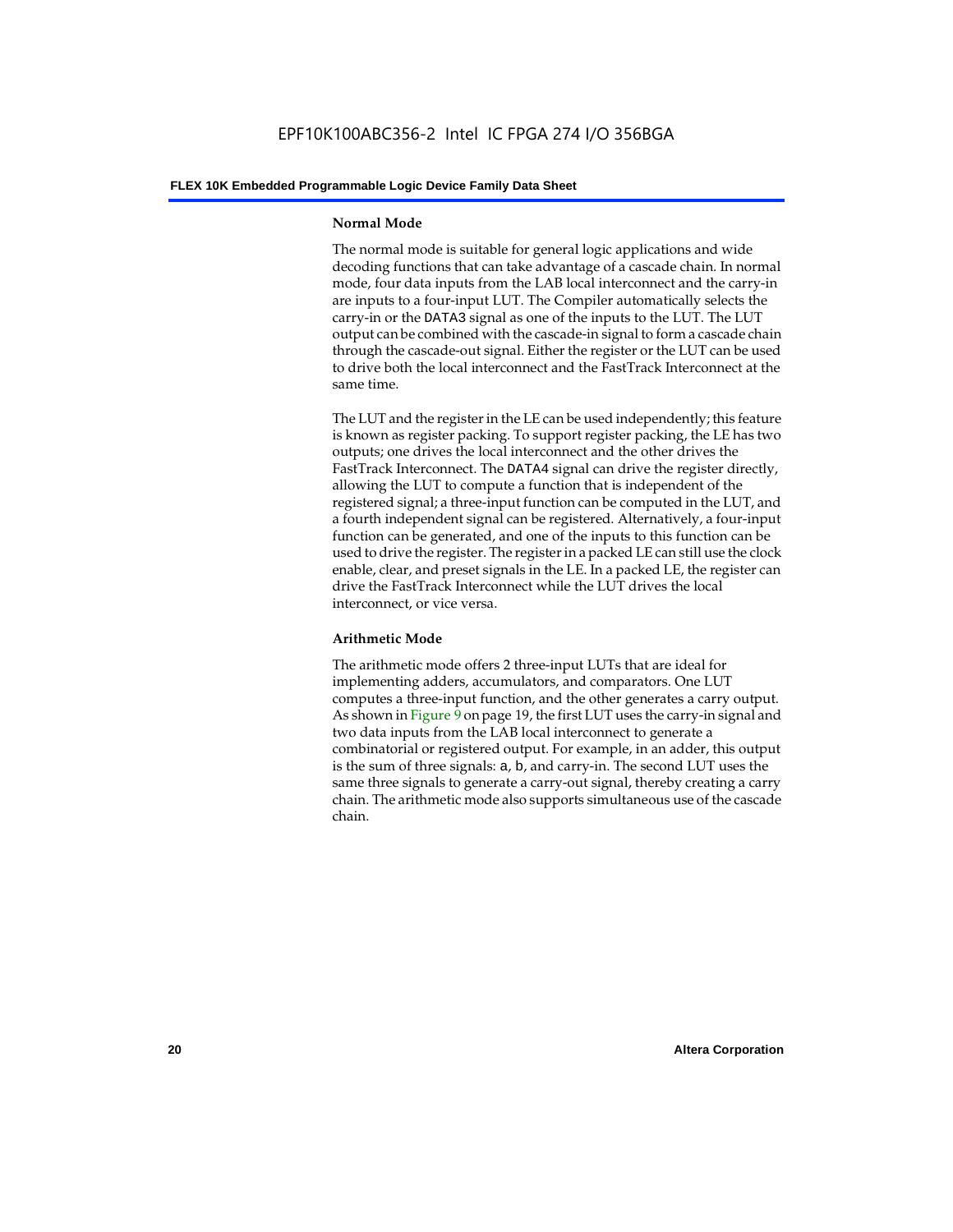#### **Up/Down Counter Mode**

The up/down counter mode offers counter enable, clock enable, synchronous up/down control, and data loading options. These control signals are generated by the data inputs from the LAB local interconnect, the carry-in signal, and output feedback from the programmable register. The Up/down counter mode uses 2 three-input LUTs: one generates the counter data, and the other generates the fast carry bit. A 2-to-1 multiplexer provides synchronous loading. Data can also be loaded asynchronously with the clear and preset register control signals, without using the LUT resources.

#### **Clearable Counter Mode**

The clearable counter mode is similar to the up/down counter mode, but supports a synchronous clear instead of the up/down control. The clear function is substituted for the cascade-in signal in the up/down counter mode. Clearable counter mode uses 2 three-input LUTs: one generates the counter data, and the other generates the fast carry bit. Synchronous loading is provided by a 2-to-1 multiplexer. The output of this multiplexer is ANDed with a synchronous clear signal.

## *Internal Tri-State Emulation*

Internal tri-state emulation provides internal tri-stating without the limitations of a physical tri-state bus. In a physical tri-state bus, the tri-state buffers' output enable (OE) signals select which signal drives the bus. However, if multiple OE signals are active, contending signals can be driven onto the bus. Conversely, if no OE signals are active, the bus will float. Internal tri-state emulation resolves contending tri-state buffers to a low value and floating buses to a high value, thereby eliminating these problems. The Altera software automatically implements tri-state bus functionality with a multiplexer.

#### *Clear & Preset Logic Control*

Logic for the programmable register's clear and preset functions is controlled by the DATA3, LABCTRL1, and LABCTRL2 inputs to the LE. The clear and preset control structure of the LE asynchronously loads signals into a register. Either LABCTRL1 or LABCTRL2 can control the asynchronous clear. Alternatively, the register can be set up so that LABCTRL1 implements an asynchronous load. The data to be loaded is driven to DATA3; when LABCTRL1 is asserted, DATA3 is loaded into the register.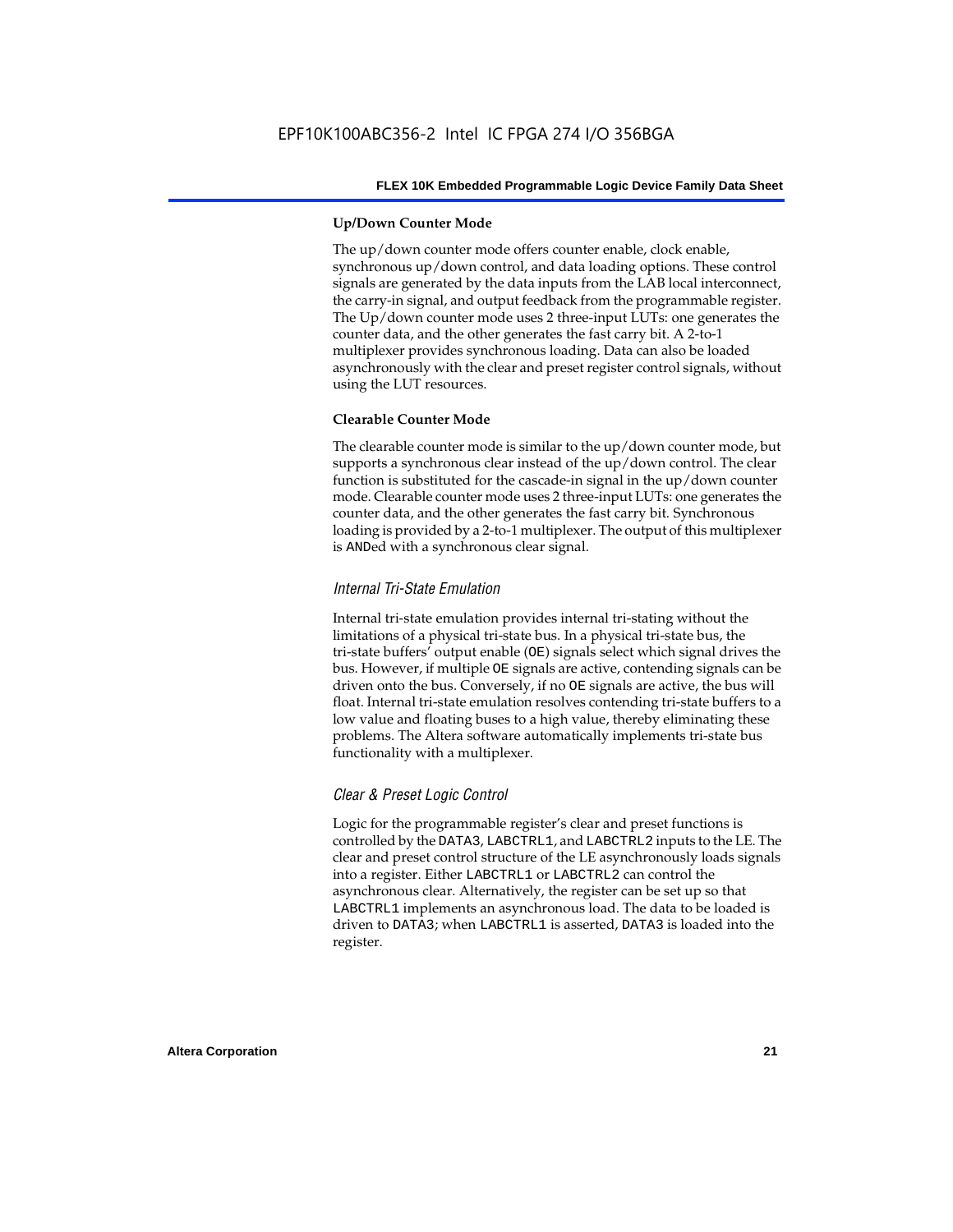During compilation, the Compiler automatically selects the best control signal implementation. Because the clear and preset functions are activelow, the Compiler automatically assigns a logic high to an unused clear or preset.

The clear and preset logic is implemented in one of the following six modes chosen during design entry:

- Asynchronous clear
- Asynchronous preset
- Asynchronous clear and preset
- Asynchronous load with clear
- Asynchronous load with preset
- Asynchronous load without clear or preset

In addition to the six clear and preset modes, FLEX 10K devices provide a chip-wide reset pin that can reset all registers in the device. Use of this feature is set during design entry. In any of the clear and preset modes, the chip-wide reset overrides all other signals. Registers with asynchronous presets may be preset when the chip-wide reset is asserted. Inversion can be used to implement the asynchronous preset. Figure 10 shows examples of how to enter a section of a design for the desired functionality.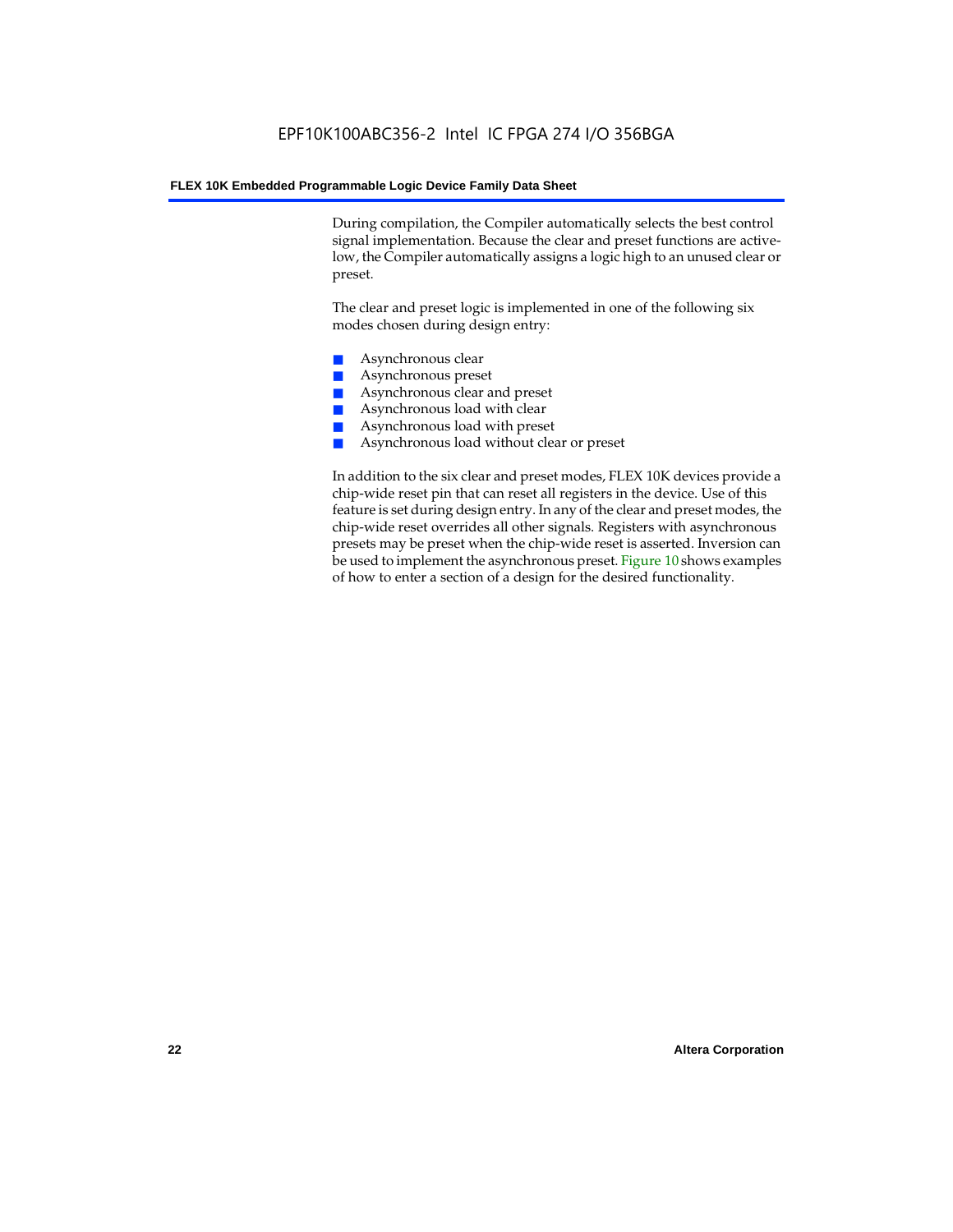## *Figure 10. LE Clear & Preset Modes*



#### **Asynchronous Clear**

The flipflop can be cleared by either LABCTRL1 or LABCTRL2. In this mode, the preset signal is tied to  $V_{CC}$  to deactivate it.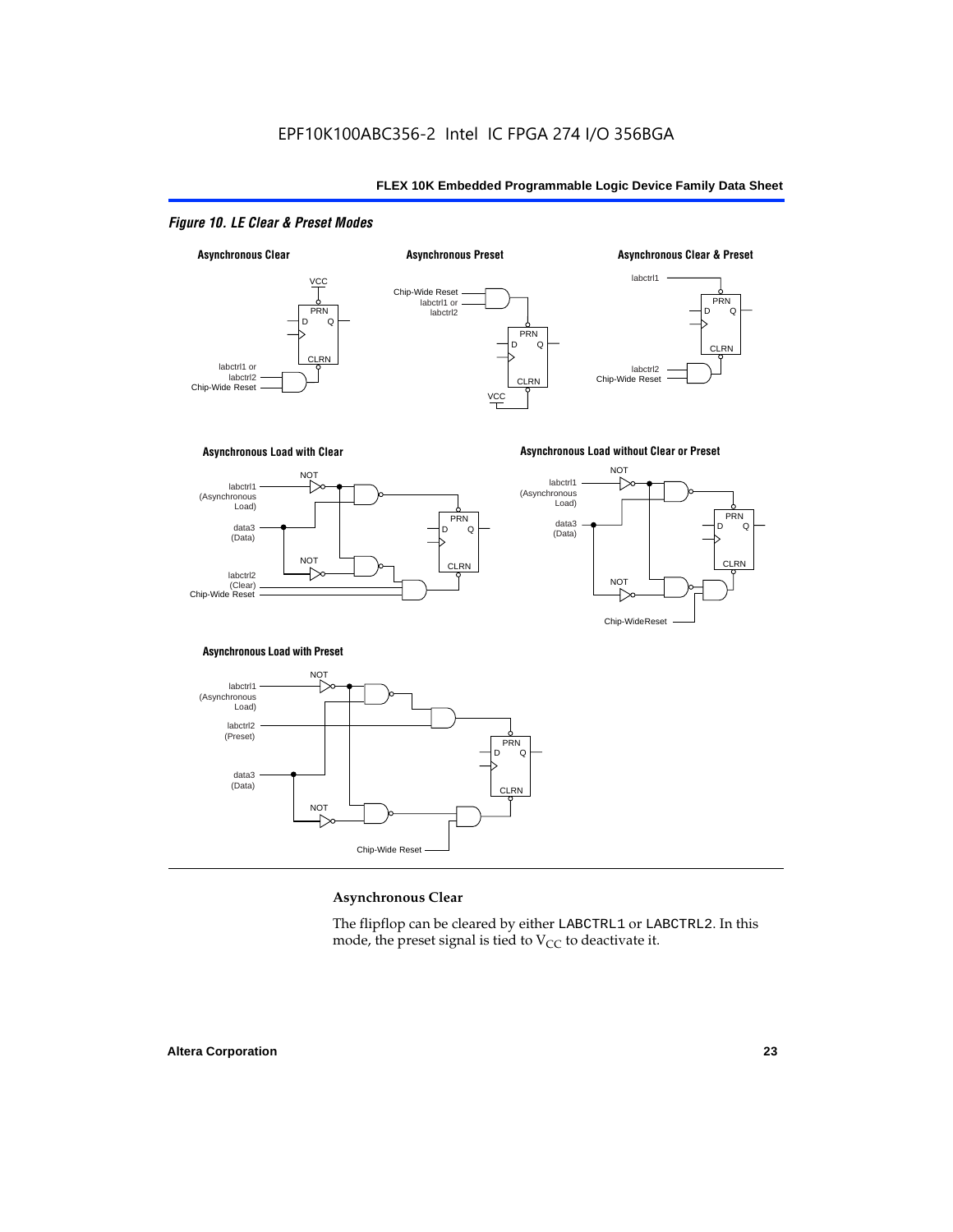#### **Asynchronous Preset**

An asynchronous preset is implemented as either an asynchronous load, or with an asynchronous clear. If DATA3 is tied to  $V_{CC}$ , asserting LABCTRL1 asynchronously loads a one into the register. Alternatively, the Altera software can provide preset control by using the clear and inverting the input and output of the register. Inversion control is available for the inputs to both LEs and IOEs. Therefore, if a register is preset by only one of the two LABCTRL signals, the DATA3 input is not needed and can be used for one of the LE operating modes.

## **Asynchronous Preset & Clear**

When implementing asynchronous clear and preset, LABCTRL1 controls the preset and LABCTRL2 controls the clear. DATA3 is tied to  $V_{CC}$ , therefore, asserting LABCTRL1 asynchronously loads a one into the register, effectively presetting the register. Asserting LABCTRL2 clears the register.

## **Asynchronous Load with Clear**

When implementing an asynchronous load in conjunction with the clear, LABCTRL1 implements the asynchronous load of DATA3 by controlling the register preset and clear. LABCTRL2 implements the clear by controlling the register clear; LABCTRL2 does not have to feed the preset circuits.

## **Asynchronous Load with Preset**

When implementing an asynchronous load in conjunction with preset, the Altera software provides preset control by using the clear and inverting the input and output of the register. Asserting LABCTRL2 presets the register, while asserting LABCTRL1 loads the register. The Altera software inverts the signal that drives DATA3 to account for the inversion of the register's output.

## **Asynchronous Load without Preset or Clear**

When implementing an asynchronous load without preset or clear, LABCTRL1 implements the asynchronous load of DATA3 by controlling the register preset and clear.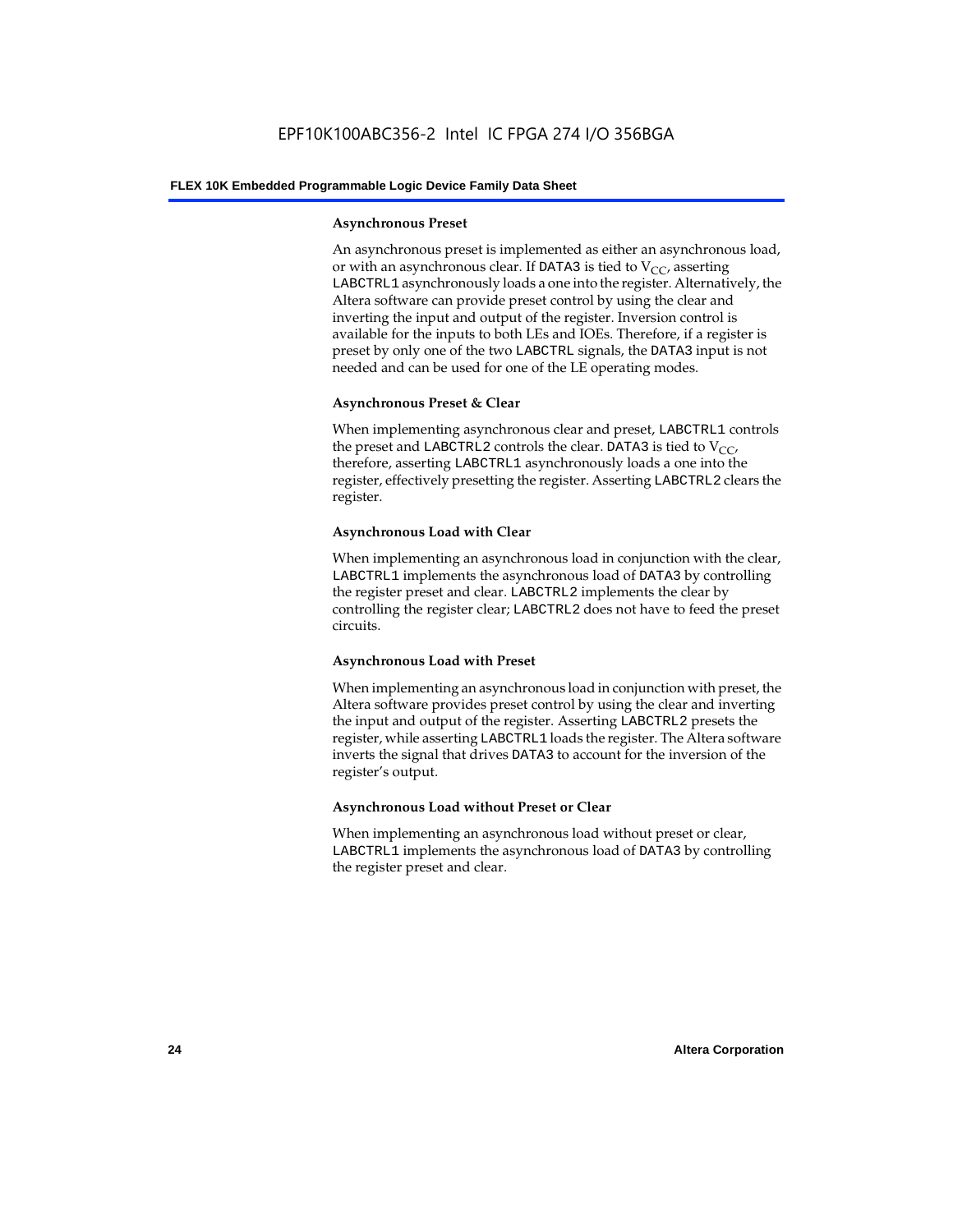## **FastTrack Interconnect**

In the FLEX 10K architecture, connections between LEs and device I/O pins are provided by the FastTrack Interconnect, which is a series of continuous horizontal and vertical routing channels that traverse the device. This global routing structure provides predictable performance, even in complex designs. In contrast, the segmented routing in FPGAs requires switch matrices to connect a variable number of routing paths, increasing the delays between logic resources and reducing performance.

The FastTrack Interconnect consists of row and column interconnect channels that span the entire device. Each row of LABs is served by a dedicated row interconnect. The row interconnect can drive I/O pins and feed other LABs in the device. The column interconnect routes signals between rows and can drive I/O pins.

A row channel can be driven by an LE or by one of three column channels. These four signals feed dual 4-to-1 multiplexers that connect to two specific row channels. These multiplexers, which are connected to each LE, allow column channels to drive row channels even when all eight LEs in an LAB drive the row interconnect.

Each column of LABs is served by a dedicated column interconnect. The column interconnect can then drive I/O pins or another row's interconnect to route the signals to other LABs in the device. A signal from the column interconnect, which can be either the output of an LE or an input from an I/O pin, must be routed to the row interconnect before it can enter an LAB or EAB. Each row channel that is driven by an IOE or EAB can drive one specific column channel.

Access to row and column channels can be switched between LEs in adjacent pairs of LABs. For example, an LE in one LAB can drive the row and column channels normally driven by a particular LE in the adjacent LAB in the same row, and vice versa. This routing flexibility enables routing resources to be used more efficiently. See Figure 11.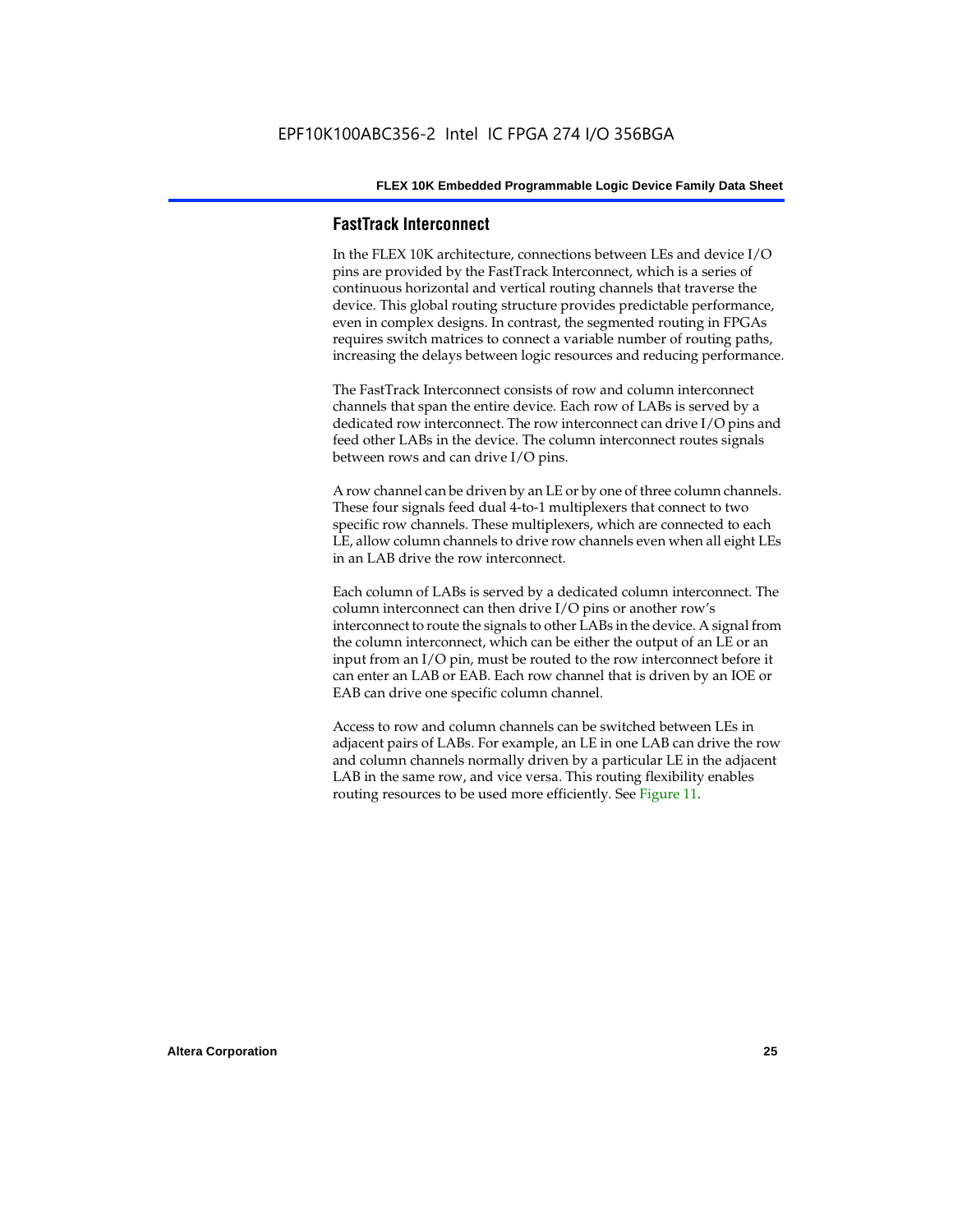## *Figure 11. LAB Connections to Row & Column Interconnect*

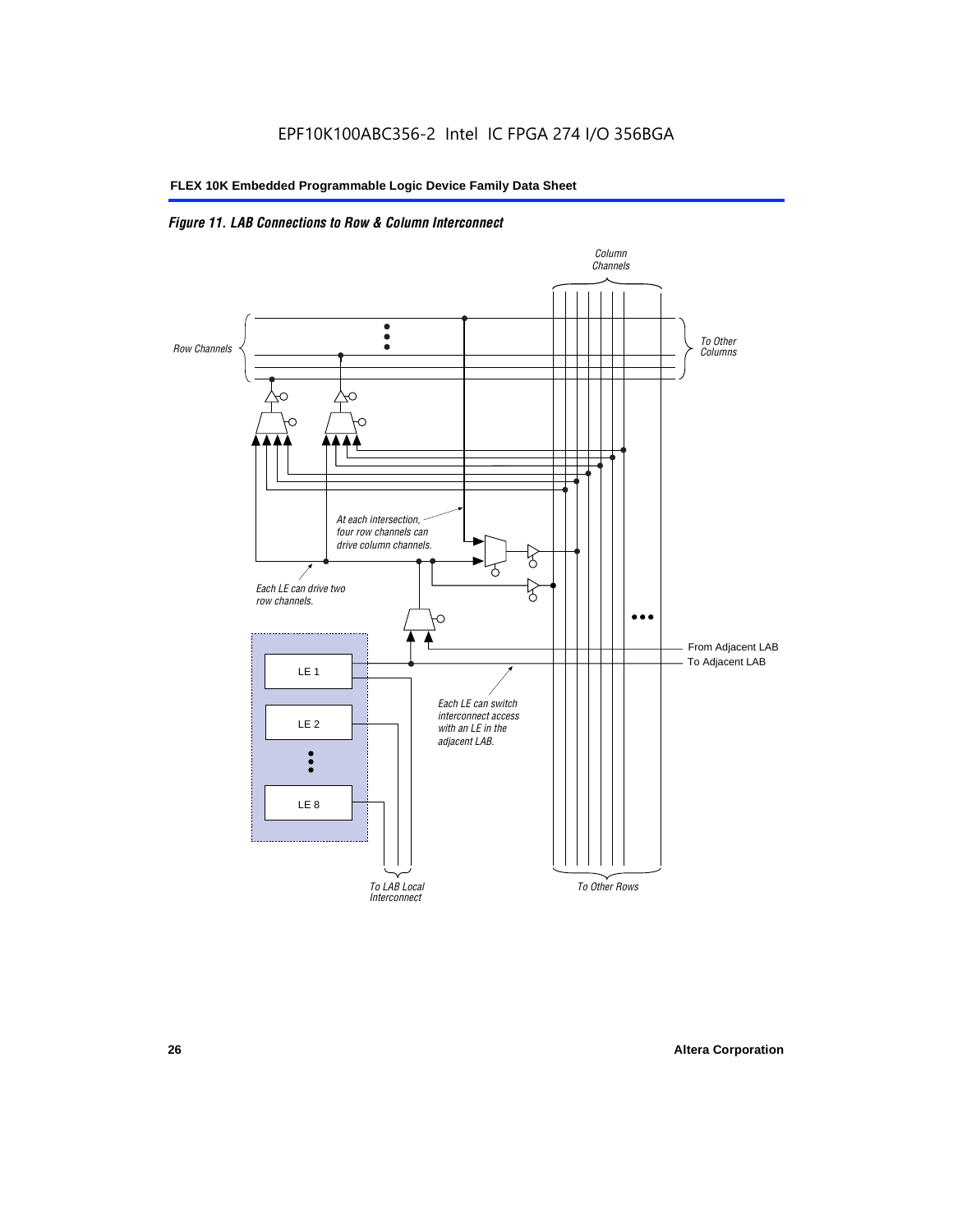For improved routing, the row interconnect is comprised of a combination of full-length and half-length channels. The full-length channels connect to all LABs in a row; the half-length channels connect to the LABs in half of the row. The EAB can be driven by the half-length channels in the left half of the row and by the full-length channels. The EAB drives out to the full-length channels. In addition to providing a predictable, row-wide interconnect, this architecture provides increased routing resources. Two neighboring LABs can be connected using a half-row channel, thereby saving the other half of the channel for the other half of the row.

Table 7 summarizes the FastTrack Interconnect resources available in each FLEX 10K device.

| Table 7. FLEX 10K FastTrack Interconnect Resources |             |                            |                |                               |  |
|----------------------------------------------------|-------------|----------------------------|----------------|-------------------------------|--|
| <b>Device</b>                                      | <b>Rows</b> | <b>Channels per</b><br>Row | <b>Columns</b> | <b>Channels per</b><br>Column |  |
| EPF10K10                                           | 3           | 144                        | 24             | 24                            |  |
| EPF10K10A                                          |             |                            |                |                               |  |
| EPF10K20                                           | 6           | 144                        | 24             | 24                            |  |
| EPF10K30                                           | 6           | 216                        | 36             | 24                            |  |
| EPF10K30A                                          |             |                            |                |                               |  |
| EPF10K40                                           | 8           | 216                        | 36             | 24                            |  |
| EPF10K50                                           | 10          | 216                        | 36             | 24                            |  |
| EPF10K50V                                          |             |                            |                |                               |  |
| EPF10K70                                           | 9           | 312                        | 52             | 24                            |  |
| EPF10K100                                          | 12          | 312                        | 52             | 24                            |  |
| EPF10K100A                                         |             |                            |                |                               |  |
| EPF10K130V                                         | 16          | 312                        | 52             | 32                            |  |
| EPF10K250A                                         | 20          | 456                        | 76             | 40                            |  |

In addition to general-purpose I/O pins, FLEX 10K devices have six dedicated input pins that provide low-skew signal distribution across the device. These six inputs can be used for global clock, clear, preset, and peripheral output enable and clock enable control signals. These signals are available as control signals for all LABs and IOEs in the device.

The dedicated inputs can also be used as general-purpose data inputs because they can feed the local interconnect of each LAB in the device. However, the use of dedicated inputs as data inputs can introduce additional delay into the control signal network.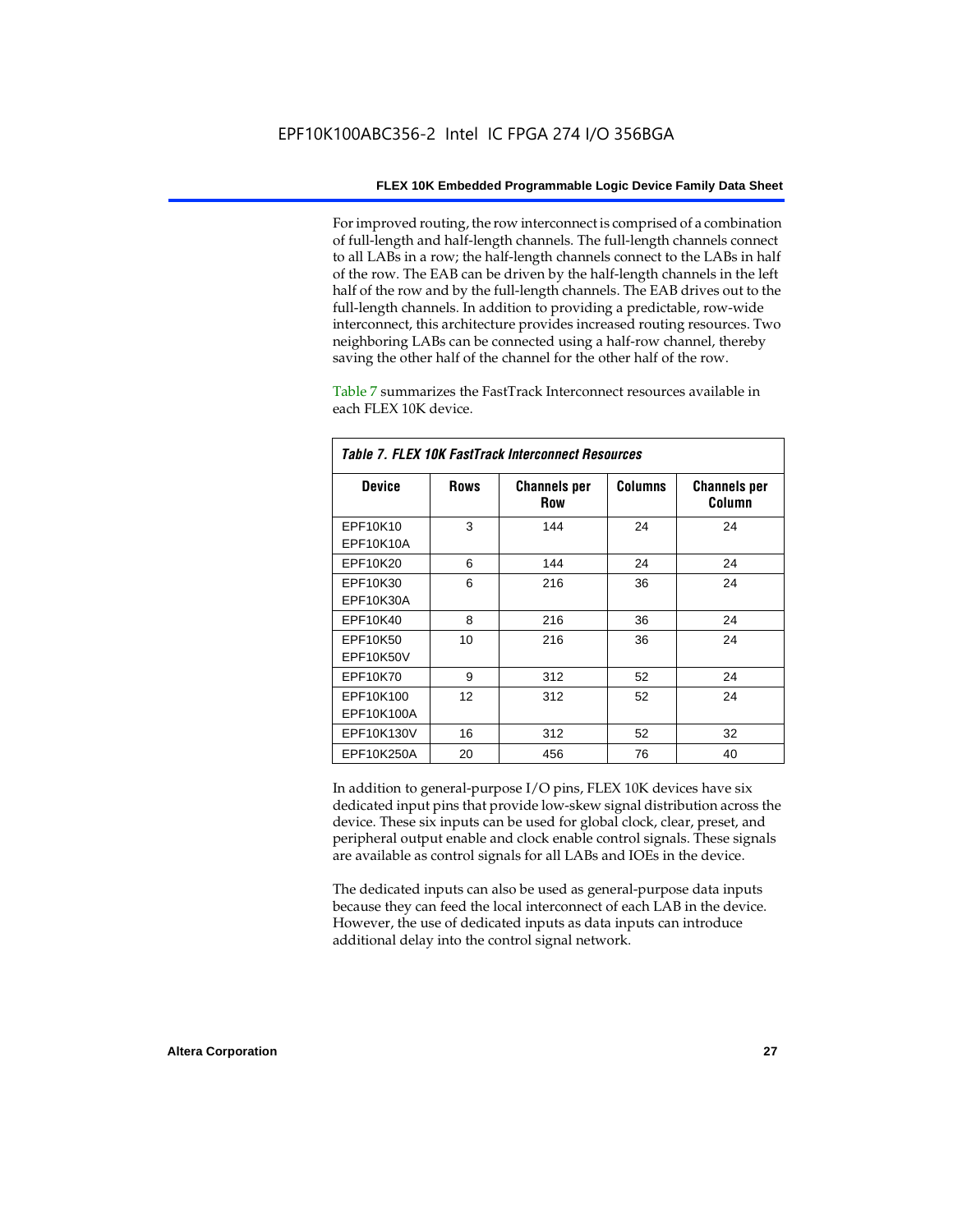Figure 12 shows the interconnection of adjacent LABs and EABs with row, column, and local interconnects, as well as the associated cascade and carry chains. Each LAB is labeled according to its location: a letter represents the row and a number represents the column. For example, LAB B3 is in row B, column 3.



*Figure 12. Interconnect Resources*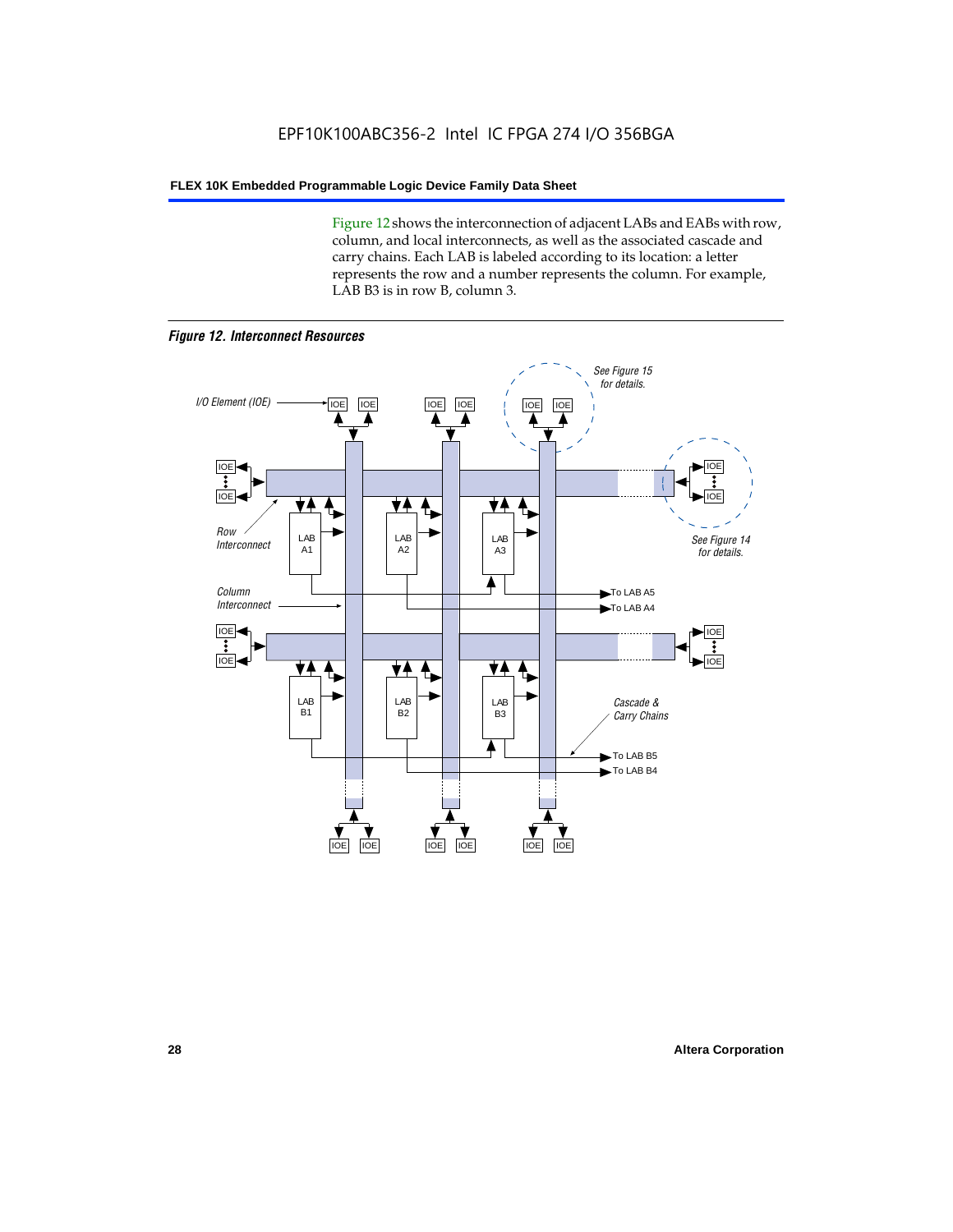## **I/O Element**

An I/O element (IOE) contains a bidirectional I/O buffer and a register that can be used either as an input register for external data that requires a fast setup time, or as an output register for data that requires fast clockto-output performance. In some cases, using an LE register for an input register will result in a faster setup time than using an IOE register. IOEs can be used as input, output, or bidirectional pins. For bidirectional registered I/O implementation, the output register should be in the IOE and, the data input and output enable register should be LE registers placed adjacent to the bidirectional pin. The Compiler uses the programmable inversion option to invert signals from the row and column interconnect automatically where appropriate. Figure 13 shows the bidirectional I/O registers.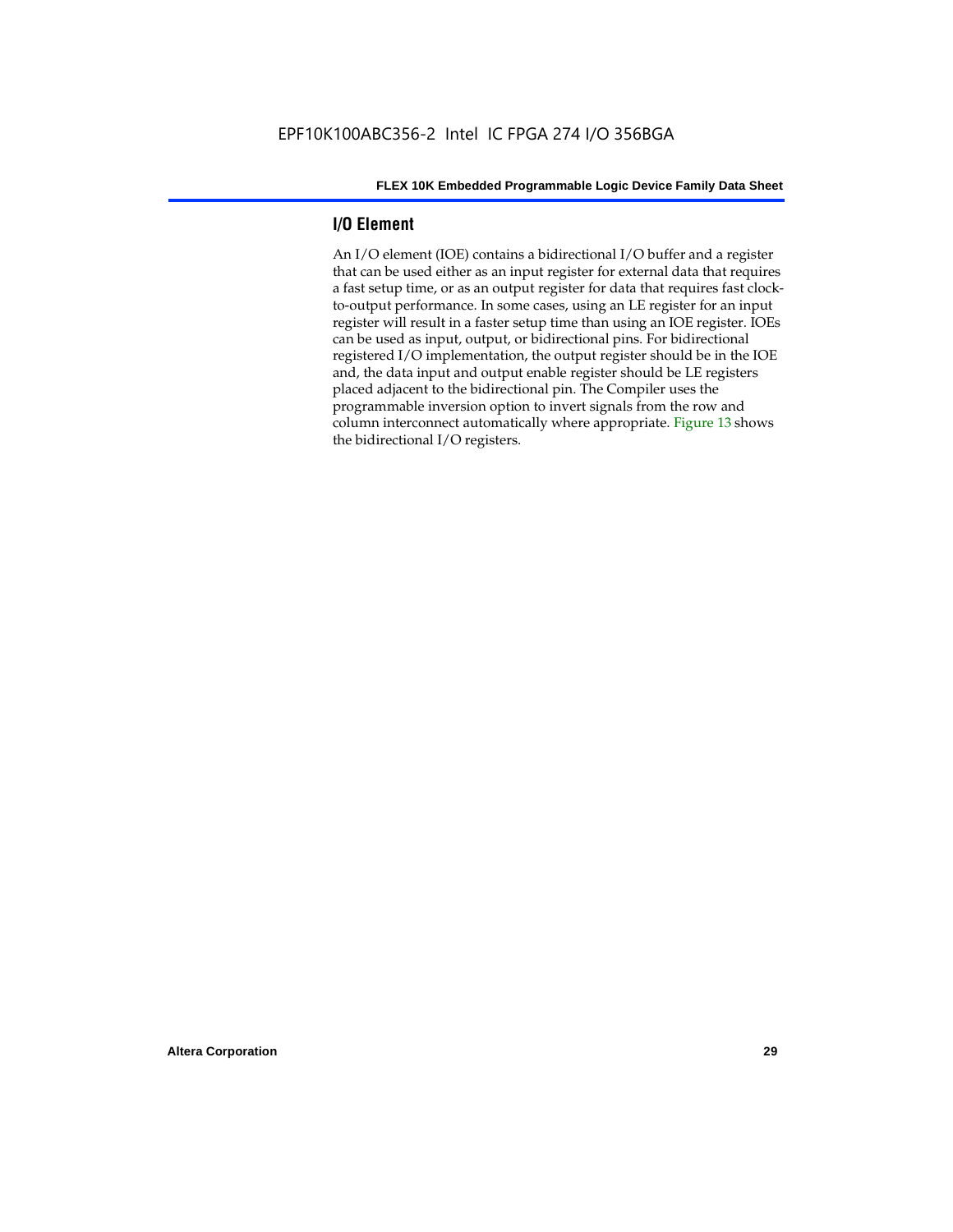## *Figure 13. Bidirectional I/O Registers*

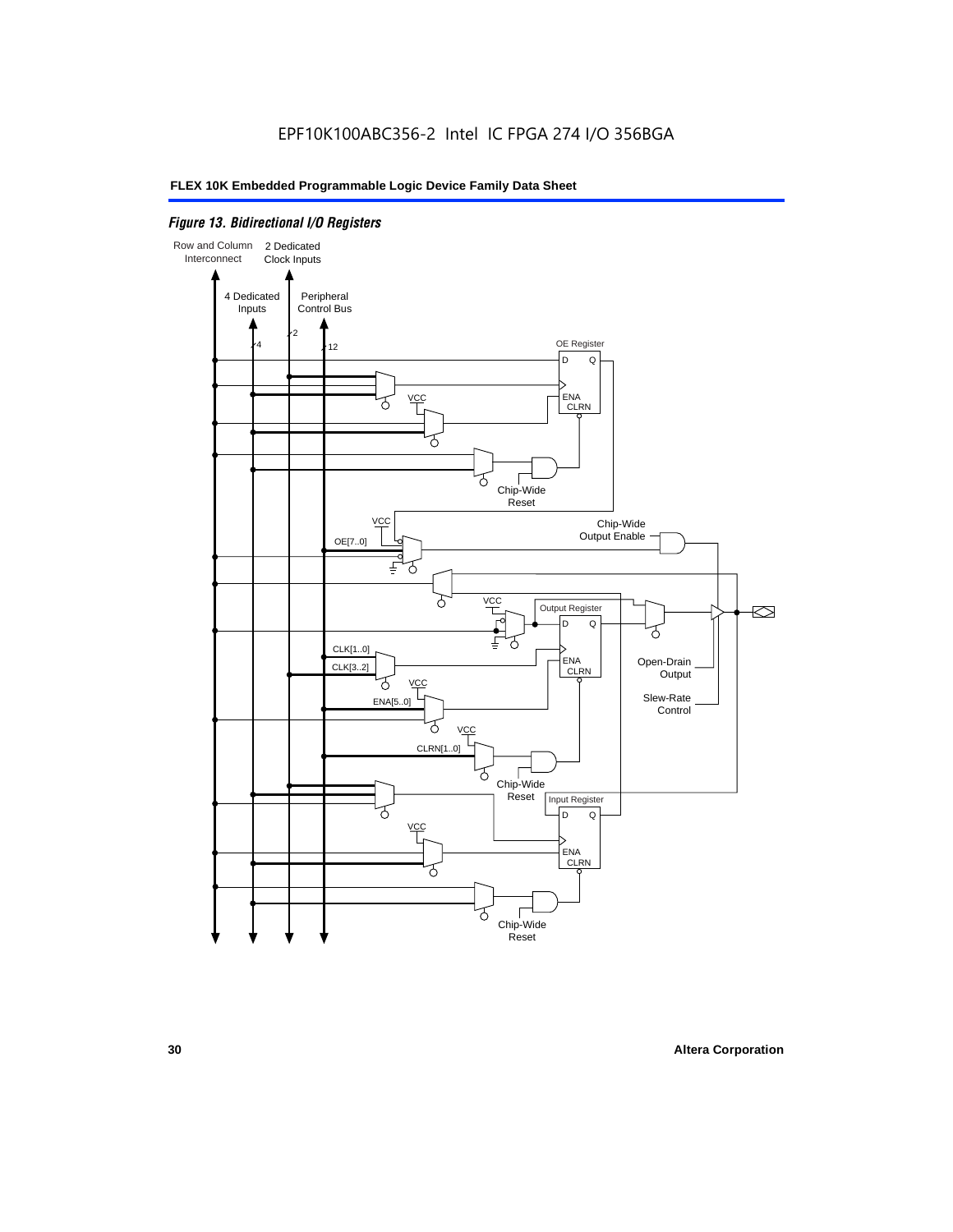Each IOE selects the clock, clear, clock enable, and output enable controls from a network of I/O control signals called the peripheral control bus. The peripheral control bus uses high-speed drivers to minimize signal skew across devices; it provides up to 12 peripheral control signals that can be allocated as follows:

- Up to eight output enable signals
- Up to six clock enable signals
- Up to two clock signals
- Up to two clear signals

If more than six clock enable or eight output enable signals are required, each IOE on the device can be controlled by clock enable and output enable signals driven by specific LEs. In addition to the two clock signals available on the peripheral control bus, each IOE can use one of two dedicated clock pins. Each peripheral control signal can be driven by any of the dedicated input pins or the first LE of each LAB in a particular row. In addition, an LE in a different row can drive a column interconnect, which causes a row interconnect to drive the peripheral control signal. The chip-wide reset signal will reset all IOE registers, overriding any other control signals.

Tables 8 and 9 list the sources for each peripheral control signal, and the rows that can drive global signals. These tables also show how the output enable, clock enable, clock, and clear signals share 12 peripheral control signals.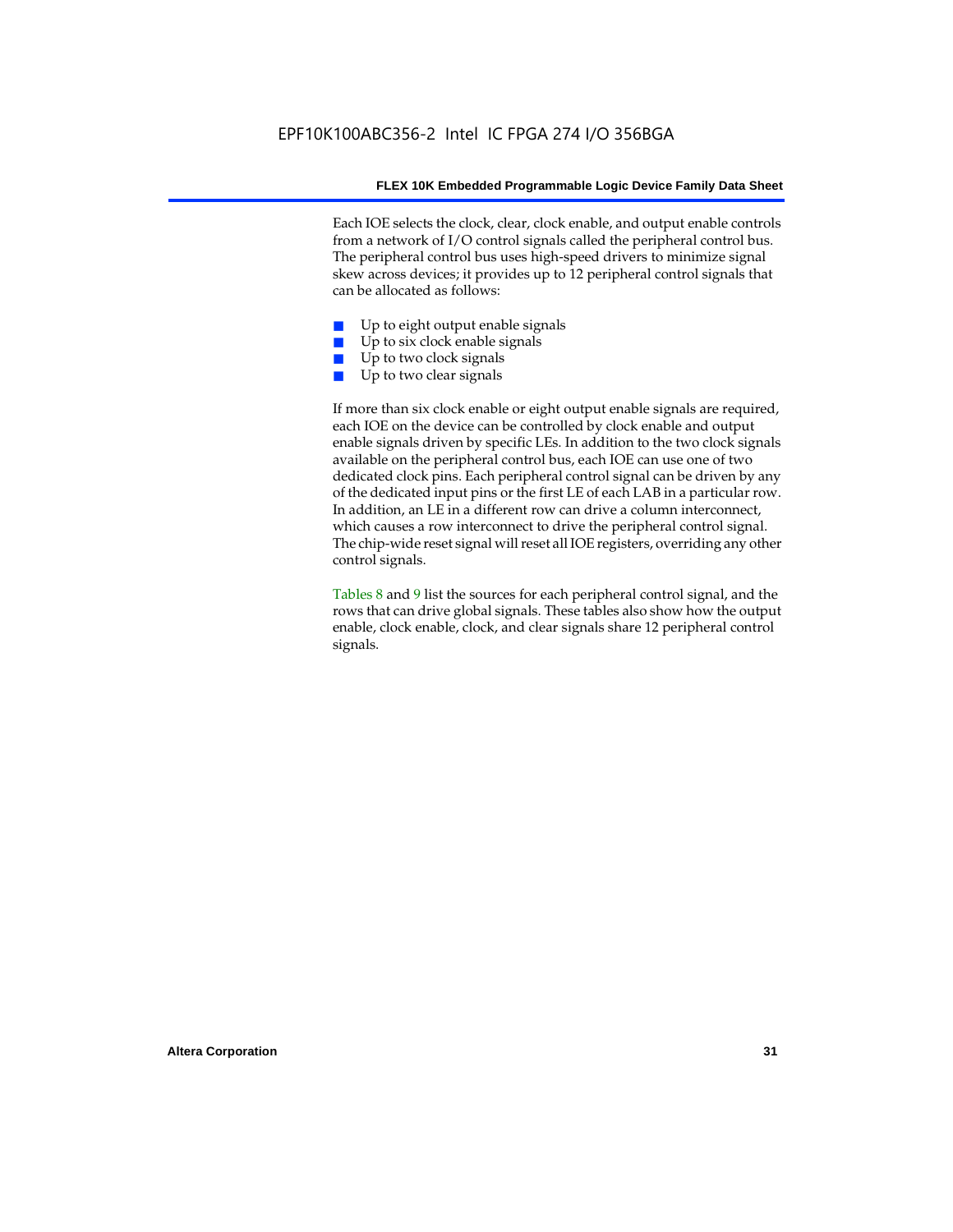| Table 8. EPF10K10, EPF10K20, EPF10K30, EPF10K40 & EPF10K50 Peripheral Bus Sources |                              |                 |                              |                 |                              |
|-----------------------------------------------------------------------------------|------------------------------|-----------------|------------------------------|-----------------|------------------------------|
| <b>Peripheral</b><br><b>Control Signal</b>                                        | <b>EPF10K10</b><br>EPF10K10A | <b>EPF10K20</b> | <b>EPF10K30</b><br>EPF10K30A | <b>EPF10K40</b> | <b>EPF10K50</b><br>EPF10K50V |
| OE0                                                                               | Row A                        | Row A           | Row A                        | Row A           | Row A                        |
| OE1                                                                               | Row A                        | Row B           | Row B                        | Row C           | Row B                        |
| OE <sub>2</sub>                                                                   | Row B                        | Row C           | Row C                        | Row D           | Row D                        |
| OE3                                                                               | Row B                        | Row D           | Row D                        | Row E           | Row F                        |
| OE4                                                                               | Row C                        | Row E           | Row E                        | Row F           | Row H                        |
| OE5                                                                               | Row C                        | Row F           | Row F                        | Row G           | Row J                        |
| CLKENA0/CLK0/GLOBAL0                                                              | Row A                        | Row A           | Row A                        | Row B           | Row A                        |
| CLKENA1/OE6/GLOBAL1                                                               | Row A                        | Row B           | Row B                        | Row C           | Row C                        |
| CLKENA2/CLR0                                                                      | Row B                        | Row C           | Row C                        | Row D           | Row E                        |
| CLKENA3/OE7/GLOBAL2                                                               | Row B                        | Row D           | Row D                        | Row E           | Row G                        |
| CLKENA4/CLR1                                                                      | Row C                        | Row E           | Row E                        | Row F           | Row I                        |
| CLKENA5/CLK1/GLOBAL3                                                              | Row C                        | Row F           | Row F                        | Row H           | Row J                        |

## *Table 9. EPF10K70, EPF10K100, EPF10K130V & EPF10K250A Peripheral Bus Sources*

| Peripheral<br><b>Control Signal</b> | <b>EPF10K70</b> | <b>EPF10K100</b><br><b>EPF10K100A</b> | <b>EPF10K130V</b> | <b>EPF10K250A</b> |
|-------------------------------------|-----------------|---------------------------------------|-------------------|-------------------|
| OE0                                 | Row A           | Row A                                 | Row C             | Row E             |
| OE1                                 | Row B           | Row C                                 | Row E             | Row G             |
| OE <sub>2</sub>                     | Row D           | Row E                                 | Row G             | Row I             |
| OE3                                 | Row I           | Row L                                 | Row N             | Row P             |
| OE4                                 | Row G           | Row I                                 | Row K             | Row M             |
| OE5                                 | Row H           | Row K                                 | Row M             | Row O             |
| CLKENA0/CLK0/GLOBAL0                | Row E           | Row F                                 | Row H             | Row J             |
| CLKENA1/OE6/GLOBAL1                 | Row C           | Row D                                 | Row F             | Row H             |
| CLKENA2/CLR0                        | Row B           | Row B                                 | Row D             | Row F             |
| CLKENA3/OE7/GLOBAL2                 | Row F           | Row H                                 | Row J             | Row L             |
| CLKENA4/CLR1                        | Row H           | Row J                                 | Row L             | Row N             |
| CLKENA5/CLK1/GLOBAL3                | Row E           | Row G                                 | Row I             | Row K             |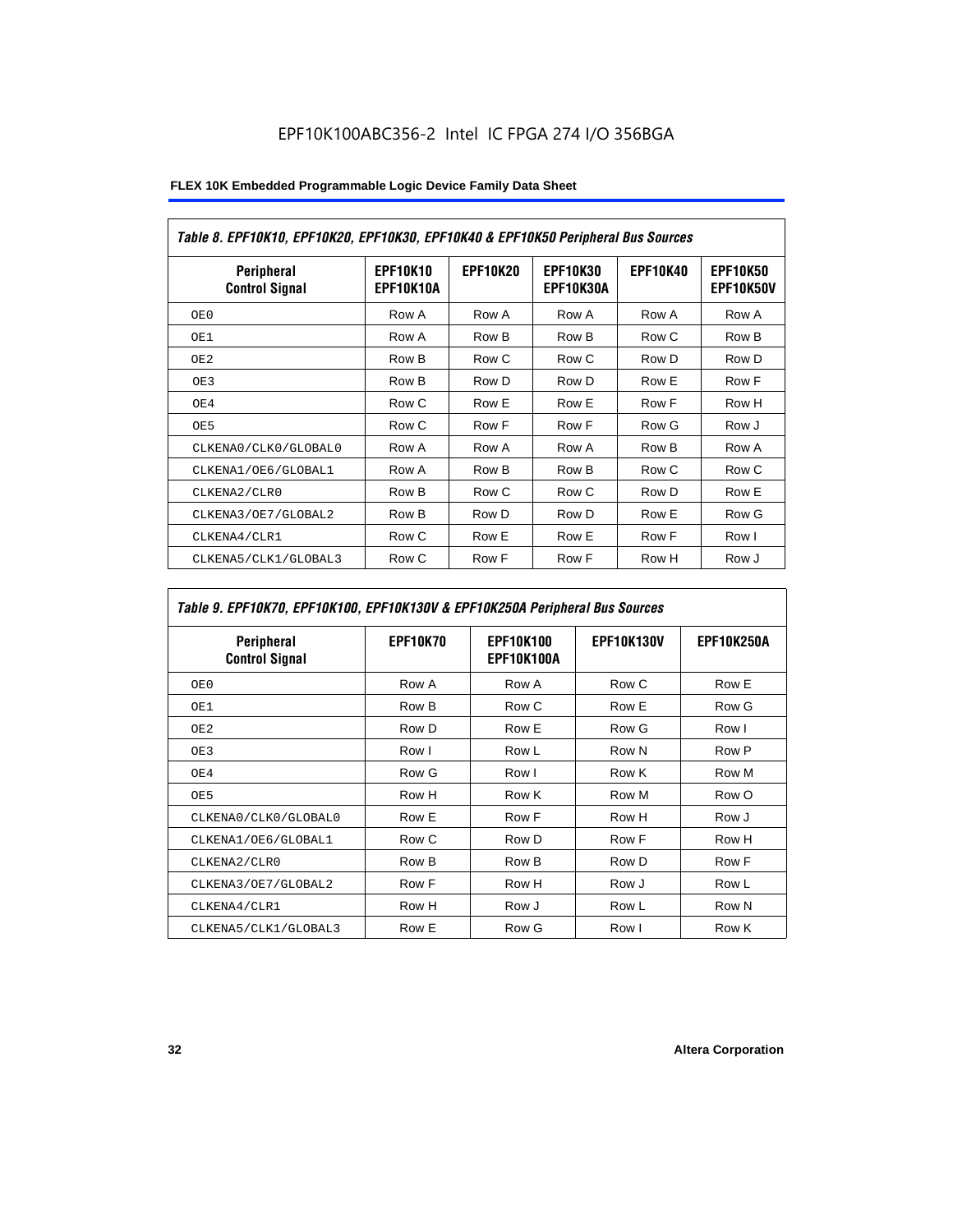Signals on the peripheral control bus can also drive the four global signals, referred to as GLOBAL0 through GLOBAL3 in Tables 8 and 9. The internally generated signal can drive the global signal, providing the same low-skew, low-delay characteristics for an internally generated signal as for a signal driven by an input. This feature is ideal for internally generated clear or clock signals with high fan-out. When a global signal is driven by internal logic, the dedicated input pin that drives that global signal cannot be used. The dedicated input pin should be driven to a known logic state (such as ground) and not be allowed to float.

When the chip-wide output enable pin is held low, it will tri-state all pins on the device. This option can be set in the Global Project Device Options menu. Additionally, the registers in the IOE can be reset by holding the chip-wide reset pin low.

## *Row-to-IOE Connections*

When an IOE is used as an input signal, it can drive two separate row channels. The signal is accessible by all LEs within that row. When an IOE is used as an output, the signal is driven by a multiplexer that selects a signal from the row channels. Up to eight IOEs connect to each side of each row channel. See Figure 14.

## *Figure 14. FLEX 10K Row-to-IOE Connections*

*The values for m and n are provided in Table 10.*

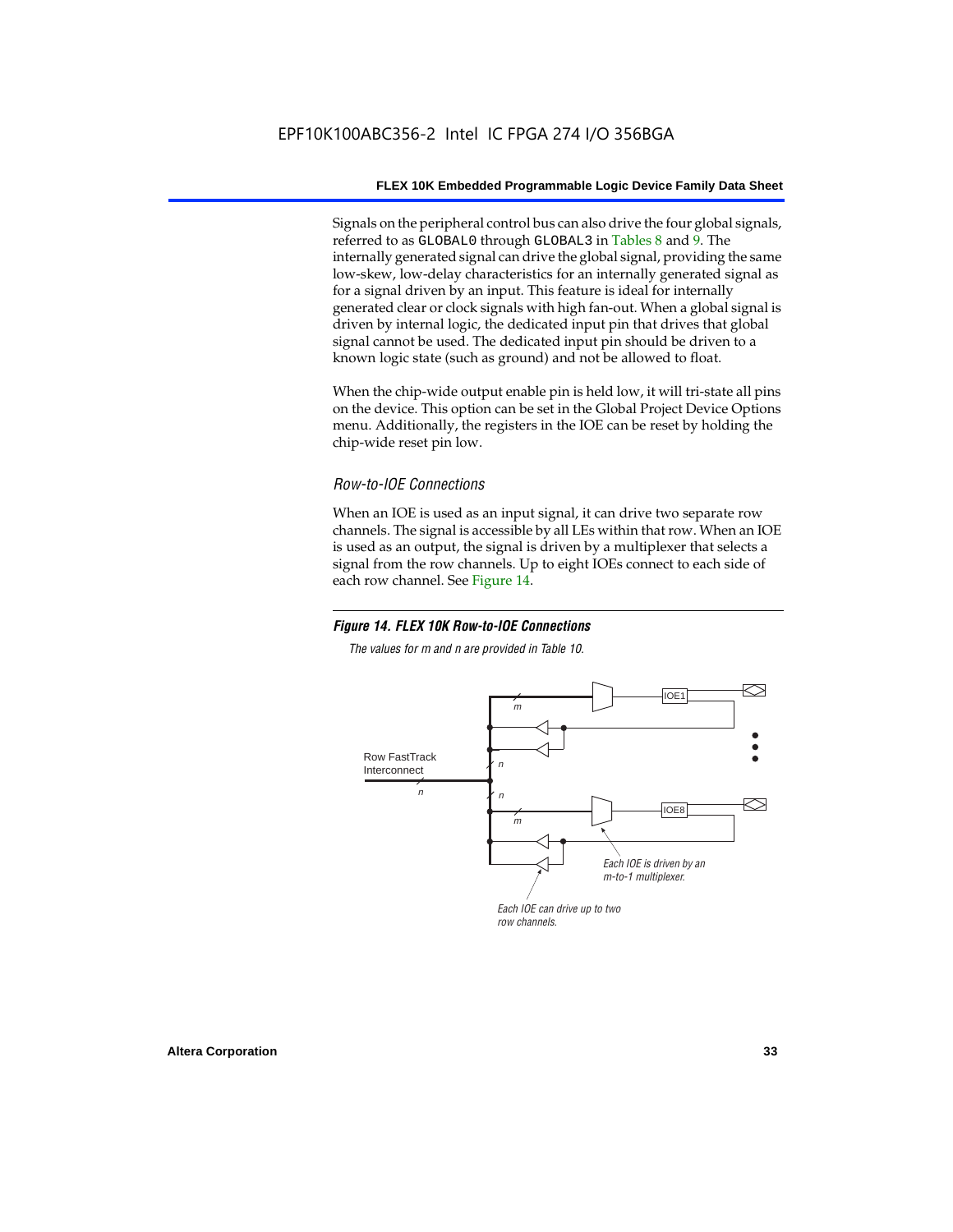| Table 10. FLEX 10K Row-to-IOE Interconnect Resources |                      |                          |  |  |  |
|------------------------------------------------------|----------------------|--------------------------|--|--|--|
| <b>Device</b>                                        | Channels per Row (n) | Row Channels per Pin (m) |  |  |  |
| EPF10K10<br>EPF10K10A                                | 144                  | 18                       |  |  |  |
| EPF10K20                                             | 144                  | 18                       |  |  |  |
| EPF10K30<br>EPF10K30A                                | 216                  | 27                       |  |  |  |
| EPF10K40                                             | 216                  | 27                       |  |  |  |
| EPF10K50<br>EPF10K50V                                | 216                  | 27                       |  |  |  |
| EPF10K70                                             | 312                  | 39                       |  |  |  |
| EPF10K100<br>EPF10K100A                              | 312                  | 39                       |  |  |  |
| EPF10K130V                                           | 312                  | 39                       |  |  |  |
| EPF10K250A                                           | 456                  | 57                       |  |  |  |

Table 10 lists the FLEX 10K row-to-IOE interconnect resources.

## *Column-to-IOE Connections*

When an IOE is used as an input, it can drive up to two separate column channels. When an IOE is used as an output, the signal is driven by a multiplexer that selects a signal from the column channels. Two IOEs connect to each side of the column channels. Each IOE can be driven by column channels via a multiplexer. The set of column channels that each IOE can access is different for each IOE. See Figure 15.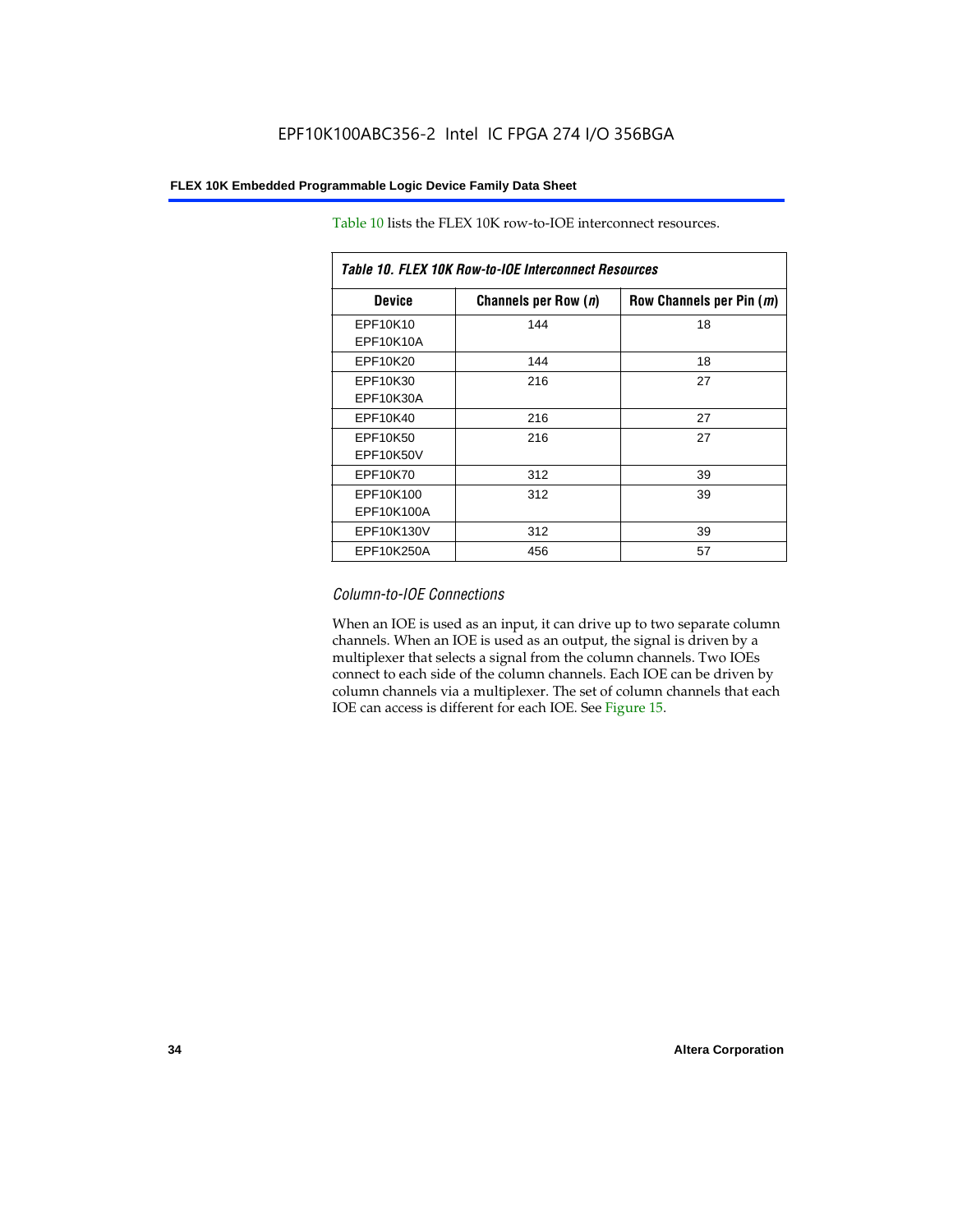## *Figure 15. FLEX 10K Column-to-IOE Connections*

*The values for m and n are provided in Table 11.*



## Table 11 lists the FLEX 10K column-to-IOE interconnect resources.

| Table 11, FLEX 10K Column-to-IOE Interconnect Resources |                         |                            |  |  |  |
|---------------------------------------------------------|-------------------------|----------------------------|--|--|--|
| <b>Device</b>                                           | Channels per Column (n) | Column Channel per Pin (m) |  |  |  |
| EPF10K10                                                | 24                      | 16                         |  |  |  |
| EPF10K10A                                               |                         |                            |  |  |  |
| EPF10K20                                                | 24                      | 16                         |  |  |  |
| EPF10K30                                                | 24                      | 16                         |  |  |  |
| EPF10K30A                                               |                         |                            |  |  |  |
| EPF10K40                                                | 24                      | 16                         |  |  |  |
| EPF10K50                                                | 24                      | 16                         |  |  |  |
| EPF10K50V                                               |                         |                            |  |  |  |
| EPF10K70                                                | 24                      | 16                         |  |  |  |
| EPF10K100                                               | 24                      | 16                         |  |  |  |
| EPF10K100A                                              |                         |                            |  |  |  |
| EPF10K130V                                              | 32                      | 24                         |  |  |  |
| EPF10K250A                                              | 40                      | 32                         |  |  |  |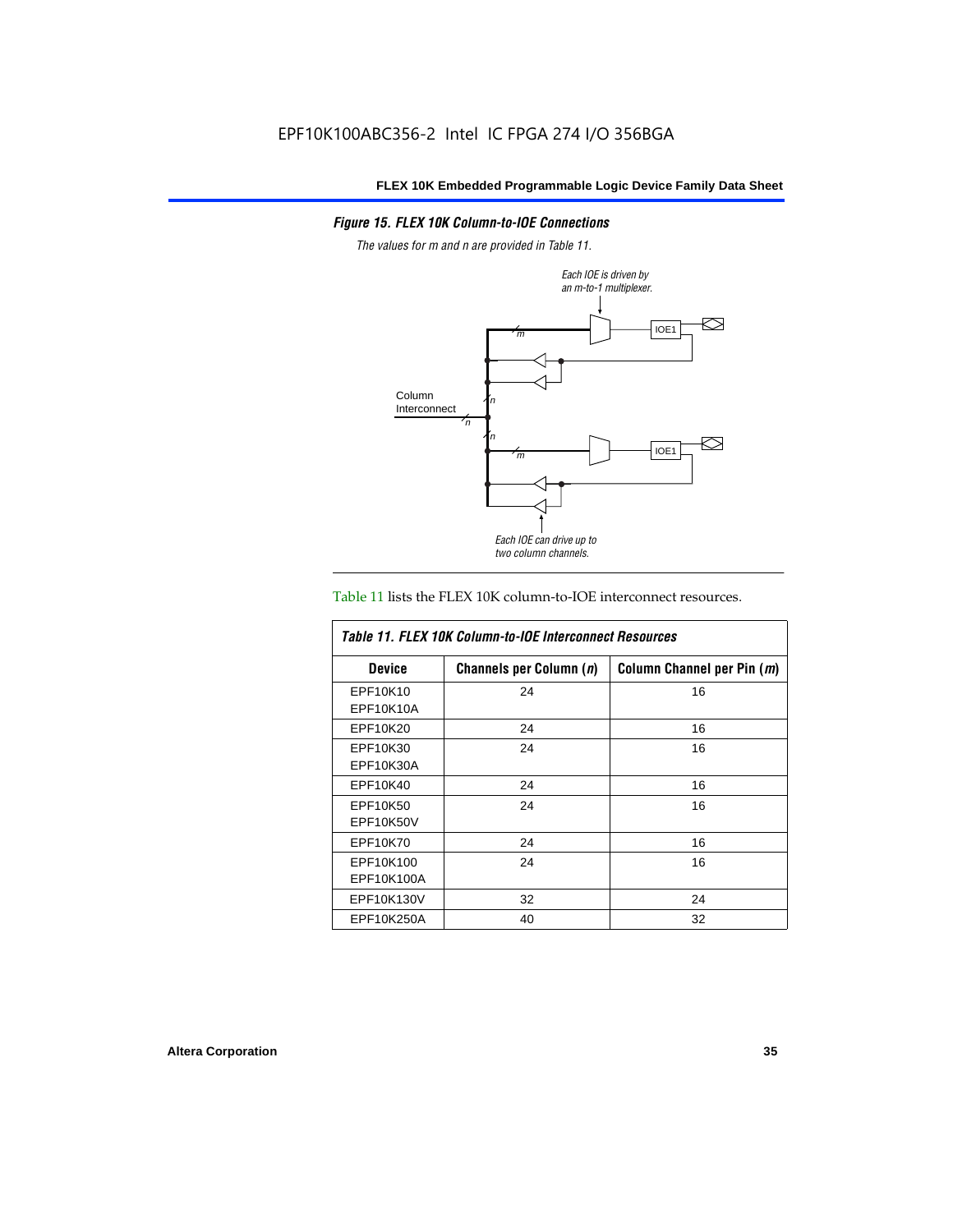# **SameFrame Pin-Outs**

FLEX 10KE devices support the SameFrame pin-out feature for FineLine BGA packages. The SameFrame pin-out feature is the arrangement of balls on FineLine BGA packages such that the lower-ballcount packages form a subset of the higher-ball-count packages. SameFrame pin-outs provide the flexibility to migrate not only from device to device within the same package, but also from one package to another. A given printed circuit board (PCB) layout can support multiple device density/package combinations. For example, a single board layout can support a range of devices from an EPF10K10A device in a 256-pin FineLine BGA package to an EPF10K100A device in a 484-pin FineLine BGA package.

The Altera software provides support to design PCBs with SameFrame pin-out devices. Devices can be defined for present and future use. The Altera software generates pin-outs describing how to lay out a board to take advantage of this migration (see Figure 16).







256-Pin FineLine BGA Package (Reduced I/O Count or Logic Requirements) 484-Pin FineLine BGA Package (Increased I/O Count or Logic Requirements)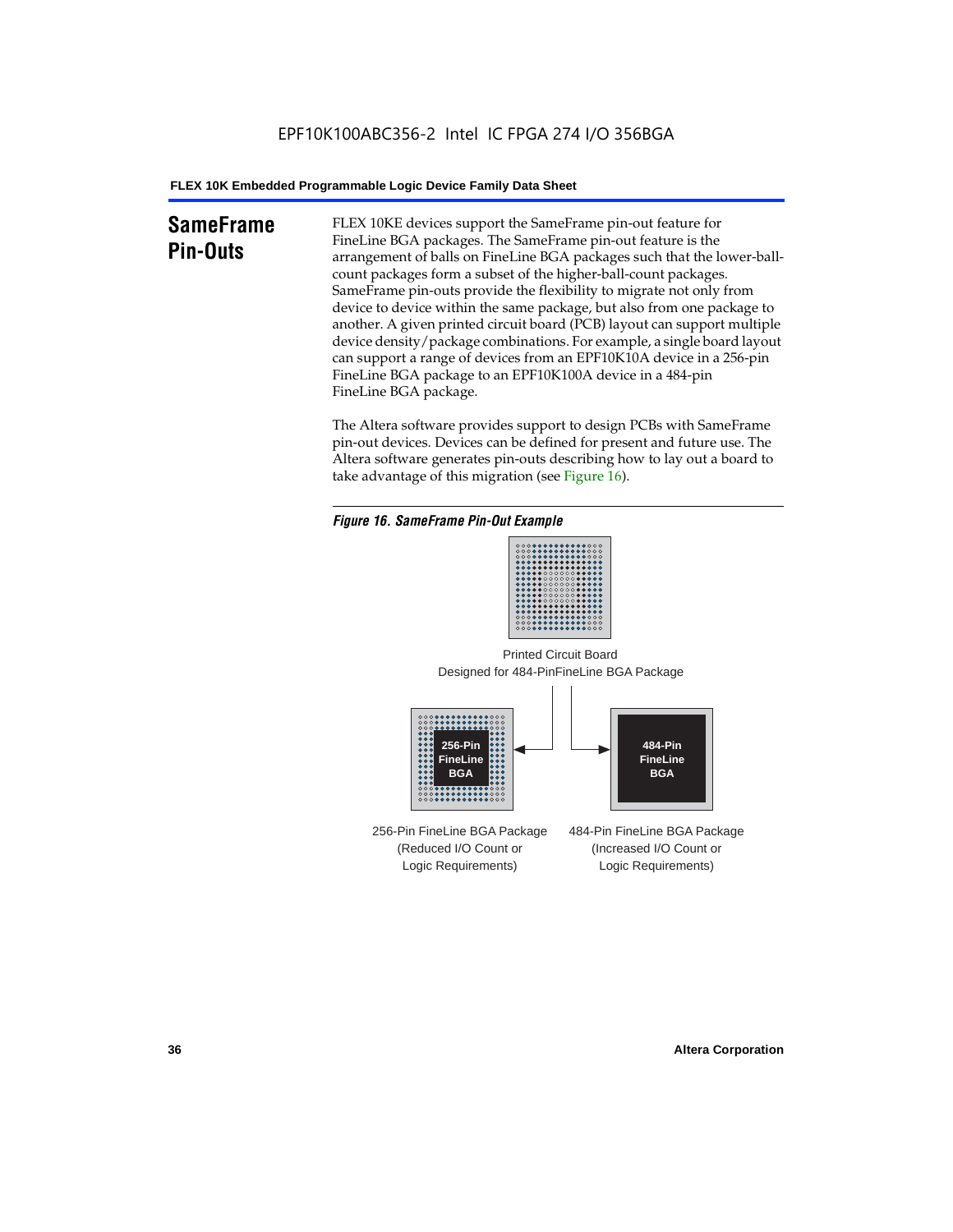| <b>ClockLock &amp;</b><br><b>ClockBoost</b><br><b>Features</b> | To support high-speed designs, selected FLEX 10K devices offer optional<br>ClockLock and ClockBoost circuitry containing a phase-locked loop (PLL)<br>that is used to increase design speed and reduce resource usage. The<br>ClockLock circuitry uses a synchronizing PLL that reduces the clock delay<br>and skew within a device. This reduction minimizes clock-to-output and<br>setup times while maintaining zero hold times. The ClockBoost circuitry,<br>which provides a clock multiplier, allows the designer to enhance device<br>area efficiency by sharing resources within the device. The ClockBoost<br>feature allows the designer to distribute a low-speed clock and multiply<br>that clock on-device. Combined, the ClockLock and ClockBoost features<br>provide significant improvements in system performance and<br>bandwidth.                |
|----------------------------------------------------------------|---------------------------------------------------------------------------------------------------------------------------------------------------------------------------------------------------------------------------------------------------------------------------------------------------------------------------------------------------------------------------------------------------------------------------------------------------------------------------------------------------------------------------------------------------------------------------------------------------------------------------------------------------------------------------------------------------------------------------------------------------------------------------------------------------------------------------------------------------------------------|
|                                                                | The ClockLock and ClockBoost features in FLEX 10K devices are enabled<br>through the Altera software. External devices are not required to use these<br>features. The output of the ClockLock and ClockBoost circuits is not<br>available at any of the device pins.                                                                                                                                                                                                                                                                                                                                                                                                                                                                                                                                                                                                |
|                                                                | The ClockLock and ClockBoost circuitry locks onto the rising edge of the<br>incoming clock. The circuit output can only drive the clock inputs of<br>registers; the generated clock cannot be gated or inverted.                                                                                                                                                                                                                                                                                                                                                                                                                                                                                                                                                                                                                                                    |
|                                                                | The dedicated clock pin (GCLK1) supplies the clock to the ClockLock and<br>ClockBoost circuitry. When the dedicated clock pin is driving the<br>ClockLock or ClockBoost circuitry, it cannot drive elsewhere in the device.                                                                                                                                                                                                                                                                                                                                                                                                                                                                                                                                                                                                                                         |
|                                                                | In designs that require both a multiplied and non-multiplied clock, the<br>clock trace on the board can be connected to GCLK1. With the Altera<br>software, GCLK1 can feed both the ClockLock and ClockBoost circuitry in<br>the FLEX 10K device. However, when both circuits are used, the other<br>clock pin (GCLK0) cannot be used. Figure 17 shows a block diagram of<br>how to enable both the ClockLock and ClockBoost circuits in the Altera<br>software. The example shown is a schematic, but a similar approach<br>applies for designs created in AHDL, VHDL, and Verilog HDL. When the<br>ClockLock and ClockBoost circuits are used simultaneously, the input<br>frequency parameter must be the same for both circuits. In Figure 17, the<br>input frequency must meet the requirements specified when the<br>ClockBoost multiplication factor is two. |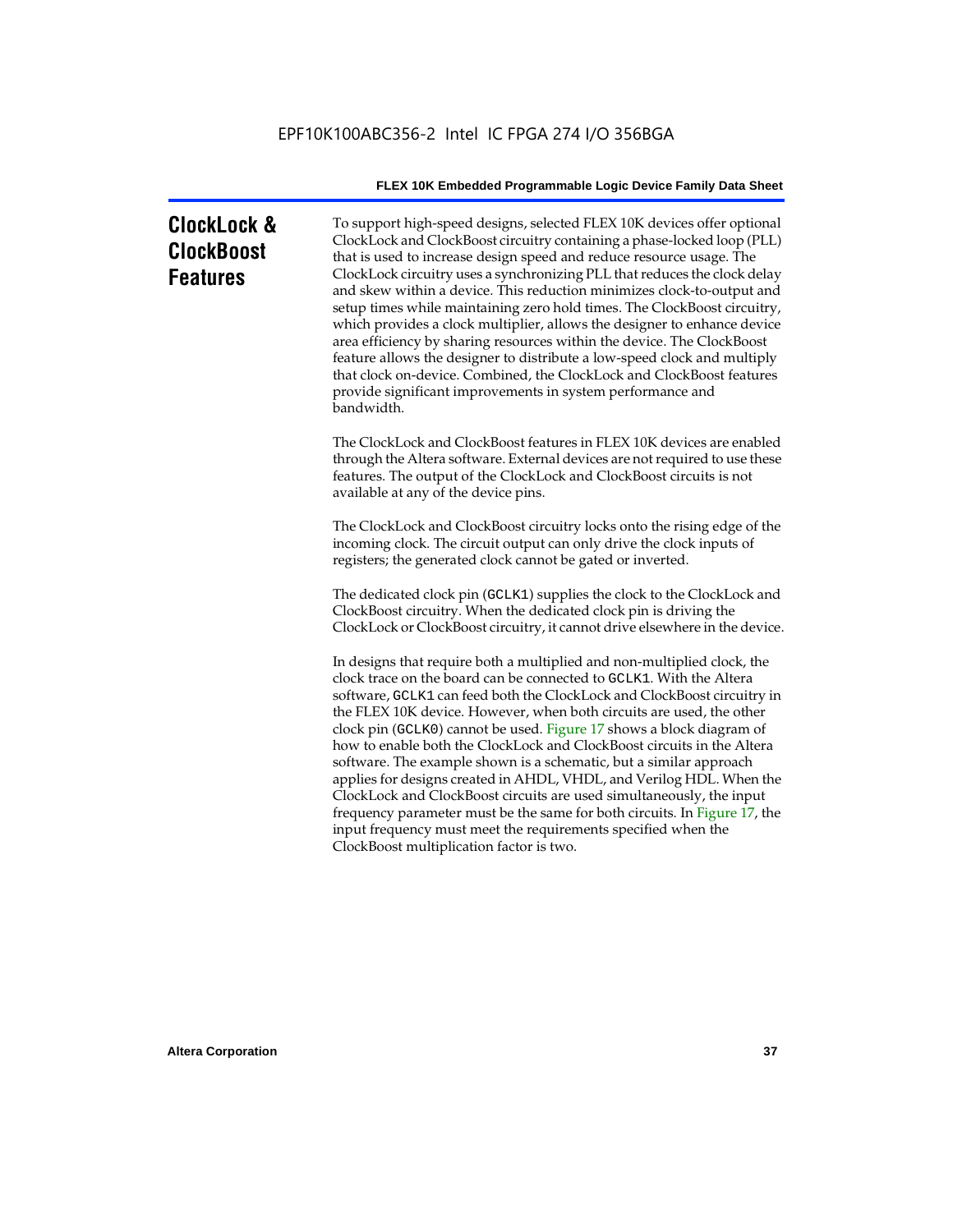

*Figure 17. Enabling ClockLock & ClockBoost in the Same Design*

To use both the ClockLock and ClockBoost circuits in the same design, designers must use Revision C EPF10K100GC503-3DX devices and MAX+PLUS II software versions 7.2 or higher. The die revision is indicated by the third digit of the nine-digit code on the top side of the device.

# **Output Configuration**

This section discusses the peripheral component interconnect (PCI) pull-up clamping diode option, slew-rate control, open-drain output option, MultiVolt I/O interface, and power sequencing for FLEX 10K devices. The PCI pull-up clamping diode, slew-rate control, and open-drain output options are controlled pin-by-pin via Altera logic options. The MultiVolt I/O interface is controlled by connecting  $V_{\text{CCIO}}$  to a different voltage than  $V_{\text{CCINT}}$ . Its effect can be simulated in the Altera software via the **Global Project Device Options** dialog box (Assign menu).

# **PCI Clamping Diodes**

The EPF10K10A and EPF10K30A devices have a pull-up clamping diode on every I/O, dedicated input, and dedicated clock pin. PCI clamping diodes clamp the transient overshoot caused by reflected waves to the  $V_{\text{CCIO}}$  value and are required for 3.3-V PCI compliance. Clamping diodes can also be used to limit overshoot in other systems.

Clamping diodes are controlled on a pin-by-pin basis via a logic option in the Altera software. When  $V_{\text{CCIO}}$  is 3.3 V, a pin that has the clamping diode turned on can be driven by a 2.5-V or 3.3-V signal, but not a 5.0-V signal. When  $V_{\text{CCIO}}$  is 2.5 V, a pin that has the clamping diode turned on can be driven by a 2.5-V signal, but not a 3.3-V or 5.0-V signal. However, a clamping diode can be turned on for a subset of pins, which allows devices to bridge between a 3.3-V PCI bus and a 5.0-V device.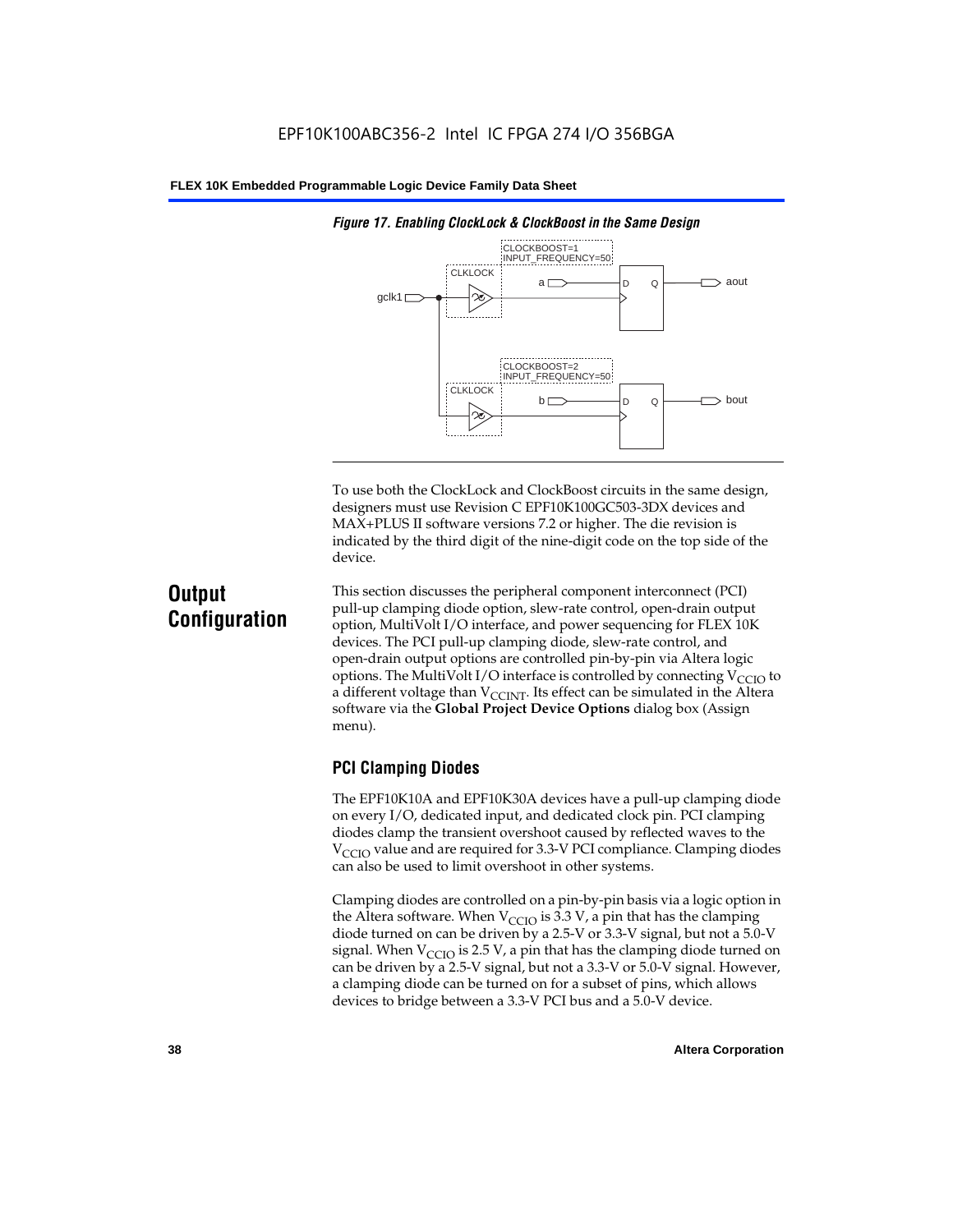#### **Slew-Rate Control**

The output buffer in each IOE has an adjustable output slew rate that can be configured for low-noise or high-speed performance. A slower slew rate reduces system noise and adds a maximum delay of approximately 2.9 ns. The fast slew rate should be used for speed-critical outputs in systems that are adequately protected against noise. Designers can specify the slew rate on a pin-by-pin basis during design entry or assign a default slew rate to all pins on a device-wide basis. The slow slew rate setting affects only the falling edge of the output.

# **Open-Drain Output Option**

FLEX 10K devices provide an optional open-drain (electrically equivalent to an open-collector) output for each I/O pin. This open-drain output enables the device to provide system-level control signals (e.g., interrupt and write enable signals) that can be asserted by any of several devices. It can also provide an additional wired-OR plane. Additionally, the Altera software can convert tri-state buffers with grounded data inputs to opendrain pins automatically.

Open-drain output pins on FLEX 10K devices (with a pull-up resistor to the 5.0-V supply) can drive 5.0-V CMOS input pins that require a  $V<sub>IH</sub>$  of 3.5 V. When the open-drain pin is active, it will drive low. When the pin is inactive, the trace will be pulled up to 5.0 V by the resistor. The open-drain pin will only drive low or tri-state; it will never drive high. The rise time is dependent on the value of the pull-up resistor and load impedance. The  $I_{\text{OL}}$  current specification should be considered when selecting a pull-up resistor.

Output pins on 5.0-V FLEX 10K devices with  $V_{\text{CCIO}} = 3.3$  V or 5.0 V (with a pull-up resistor to the 5.0-V supply) can also drive 5.0-V CMOS input pins. In this case, the pull-up transistor will turn off when the pin voltage exceeds 3.3 V. Therefore, the pin does not have to be open-drain.

## **MultiVolt I/O Interface**

The FLEX 10K device architecture supports the MultiVolt I/O interface feature, which allows FLEX 10K devices to interface with systems of differing supply voltages. These devices have one set of  $V_{CC}$  pins for internal operation and input buffers (VCCINT) and another set for I/O output drivers (VCCIO).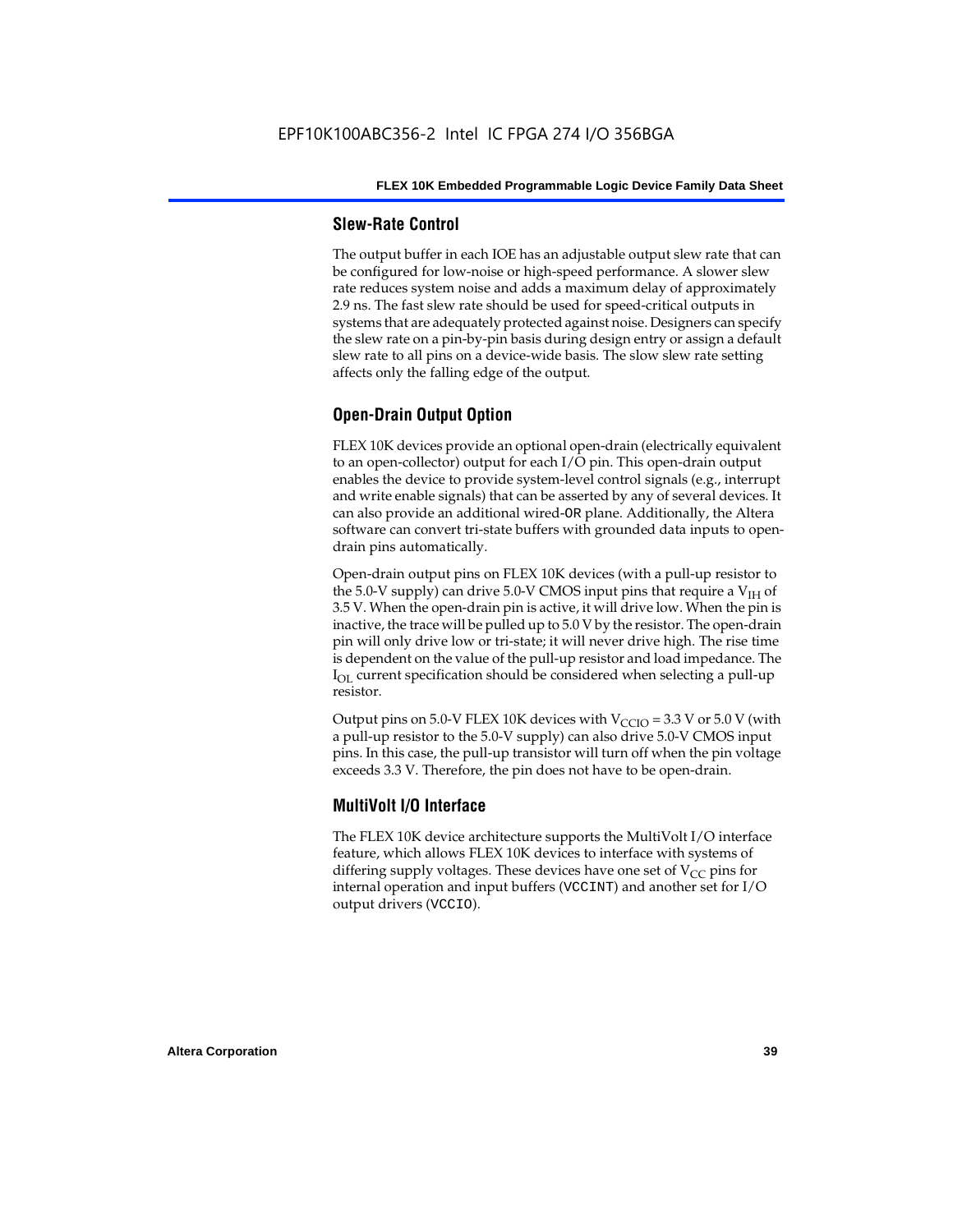Table 12 describes the FLEX 10K device supply voltages and MultiVolt I/O support levels.

| Table 12. Supply Voltages & MultiVolt I/O Support Levels |                          |                    |                                         |               |  |
|----------------------------------------------------------|--------------------------|--------------------|-----------------------------------------|---------------|--|
| <b>Devices</b>                                           |                          | Supply Voltage (V) | <b>MultiVolt I/O Support Levels (V)</b> |               |  |
|                                                          | <b>V<sub>CCINT</sub></b> | V <sub>CCIO</sub>  | Input                                   | <b>Output</b> |  |
| FLEX 10K (1)                                             | 5.0                      | 5.0                | 3.3 or 5.0                              | 5.0           |  |
|                                                          | 5.0                      | 3.3                | 3.3 or 5.0                              | 3.3 or 5.0    |  |
| EPF10K50V (1)                                            | 3.3                      | 3.3                | $3.3$ or $5.0$                          | 3.3 or 5.0    |  |
| EPF10K130V                                               | 3.3                      | 3.3                | $3.3$ or $5.0$                          | 3.3 or 5.0    |  |
| FLEX 10KA (1)                                            | 3.3                      | 3.3                | 2.5, 3.3, or 5.0                        | 3.3 or 5.0    |  |
|                                                          | 3.3                      | 2.5                | 2.5, 3.3, or 5.0                        | 2.5           |  |

*Note*

(1) 240-pin QFP packages do not support the MultiVolt I/O features, so they do not have separate V<sub>CCIO</sub> pins.

# **Power Sequencing & Hot-Socketing**

Because FLEX 10K devices can be used in a multi-voltage environment, they have been designed specifically to tolerate any possible power-up sequence. The  $V_{\text{CCIO}}$  and  $V_{\text{CCINT}}$  power supplies can be powered in any order.

Signals can be driven into FLEX 10KA devices before and during power up without damaging the device. Additionally, FLEX 10KA devices do not drive out during power up. Once operating conditions are reached, FLEX 10KA devices operate as specified by the user.

# **IEEE Std. 1149.1 (JTAG) Boundary-Scan Support**

All FLEX 10K devices provide JTAG BST circuitry that complies with the IEEE Std. 1149.1-1990 specification. All FLEX 10K devices can also be configured using the JTAG pins through the BitBlaster serial download cable, or ByteBlasterMV parallel port download cable, or via hardware that uses the Jam<sup>TM</sup> programming and test language. JTAG BST can be performed before or after configuration, but not during configuration. FLEX 10K devices support the JTAG instructions shown in Table 13.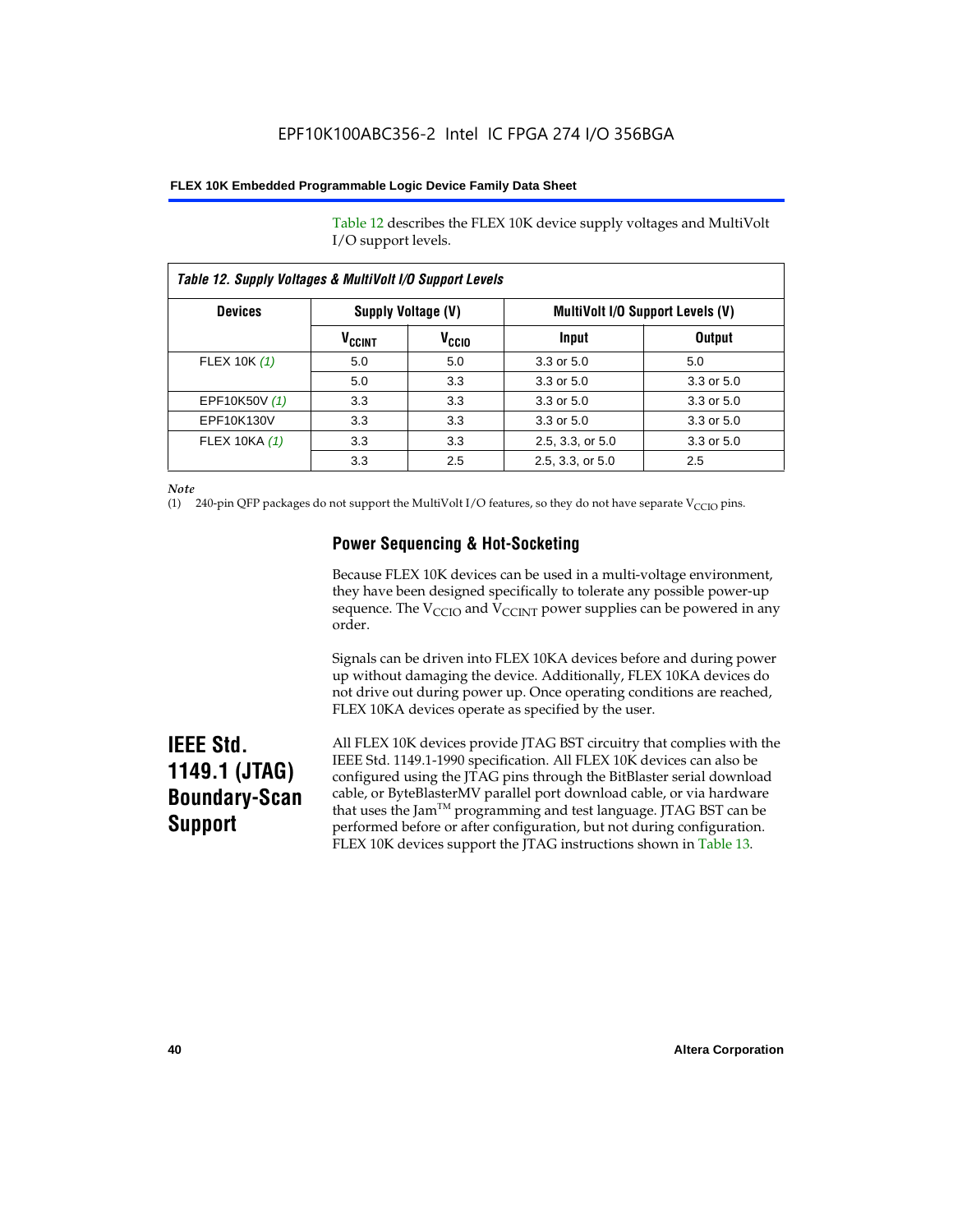| <b>Table 13. FLEX 10K JTAG Instructions</b> |                                                                                                                                                                                                                                             |
|---------------------------------------------|---------------------------------------------------------------------------------------------------------------------------------------------------------------------------------------------------------------------------------------------|
| <b>JTAG Instruction</b>                     | <b>Description</b>                                                                                                                                                                                                                          |
| SAMPLE/PRELOAD                              | Allows a snapshot of signals at the device pins to be captured and examined during<br>normal device operation, and permits an initial data pattern output at the device pins.                                                               |
| <b>EXTEST</b>                               | Allows the external circuitry and board-level interconnections to be tested by forcing a<br>test pattern at the output pins and capturing test results at the input pins.                                                                   |
| <b>BYPASS</b>                               | Places the 1-bit bypass register between the TDI and TDO pins, which allows the BST<br>data to pass synchronously through a selected device to adjacent devices during normal<br>device operation.                                          |
| <b>USERCODE</b>                             | Selects the user electronic signature (USERCODE) register and places it between the<br>TDI and TDO pins, allowing the USERCODE to be serially shifted out of TDO.                                                                           |
| <b>IDCODE</b>                               | Selects the IDCODE register and places it between TDI and TDO, allowing the IDCODE<br>to be serially shifted out of TDO.                                                                                                                    |
| <b>ICR Instructions</b>                     | These instructions are used when configuring a FLEX 10K device via JTAG ports with a<br>BitBlaster, or ByteBlasterMV or MasterBlaster download cable, or using a Jam File<br>(.jam) or Jam Byte-Code File (.jbc) via an embedded processor. |

The instruction register length of FLEX 10K devices is 10 bits. The USERCODE register length in FLEX 10K devices is 32 bits; 7 bits are determined by the user, and 25 bits are predetermined. Tables 14 and 15 show the boundary-scan register length and device IDCODE information for FLEX 10K devices.

| Table 14. FLEX 10K Boundary-Scan Register Length |                                                |  |  |  |
|--------------------------------------------------|------------------------------------------------|--|--|--|
| <b>Device</b>                                    | <b>Boundary-Scan</b><br><b>Register Length</b> |  |  |  |
| EPF10K10, EPF10K10A                              | 480                                            |  |  |  |
| EPF10K20                                         | 624                                            |  |  |  |
| EPF10K30, EPF10K30A                              | 768                                            |  |  |  |
| EPF10K40                                         | 864                                            |  |  |  |
| EPF10K50, EPF10K50V                              | 960                                            |  |  |  |
| EPF10K70                                         | 1,104                                          |  |  |  |
| EPF10K100, EPF10K100A                            | 1,248                                          |  |  |  |
| EPF10K130V                                       | 1,440                                          |  |  |  |
| EPF10K250A                                       | 1,440                                          |  |  |  |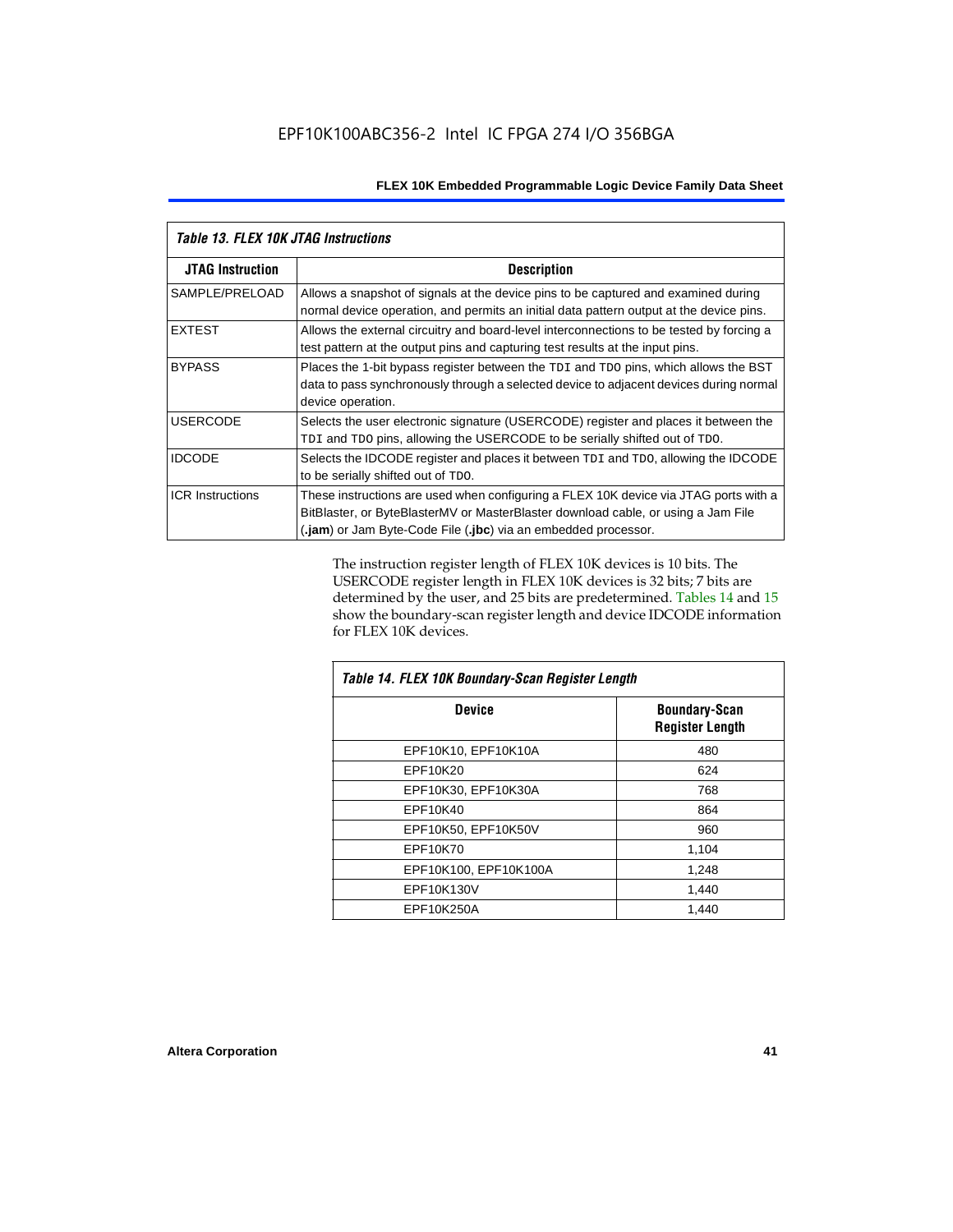| Table 15. 32-Bit FLEX 10K Device IDCODE<br>Note (1) |                            |                                           |                                                       |                  |  |  |  |
|-----------------------------------------------------|----------------------------|-------------------------------------------|-------------------------------------------------------|------------------|--|--|--|
| <b>Device</b>                                       |                            | <b>IDCODE (32 Bits)</b>                   |                                                       |                  |  |  |  |
|                                                     | <b>Version</b><br>(4 Bits) | <b>Part Number</b><br>$(16 \text{ bits})$ | <b>Manufacturer's Identity</b><br>$(11 \text{ Bits})$ | 1 (1 Bit)<br>(2) |  |  |  |
| EPF10K10, EPF10K10A                                 | 0000                       | 0000<br>0001 0000<br>0001                 | 00001101110                                           | $\mathbf{1}$     |  |  |  |
| EPF10K20                                            | 0000                       | 0000 0010 0000<br>0001                    | 00001101110                                           | $\mathbf{1}$     |  |  |  |
| EPF10K30, EPF10K30A                                 | 0000                       | 0001 0000 0011 0000                       | 00001101110                                           | $\mathbf{1}$     |  |  |  |
| EPF10K40                                            | 0000                       | 0000 0100<br>0001<br>0000                 | 00001101110                                           | $\mathbf{1}$     |  |  |  |
| EPF10K50, EPF10K50V                                 | 0000                       | 0001 0000 0101 0000                       | 00001101110                                           | $\mathbf{1}$     |  |  |  |
| EPF10K70                                            | 0000                       | 0000<br>0111 0000<br>0001                 | 00001101110                                           | $\mathbf{1}$     |  |  |  |
| EPF10K100, EPF10K100A                               | 0000                       | 0001 0000 0000<br>0000                    | 00001101110                                           | 1                |  |  |  |
| EPF10K130V                                          | 0000                       | 0001 0011 0000<br>0000                    | 00001101110                                           | $\mathbf{1}$     |  |  |  |
| EPF10K250A                                          | 0000                       | 0000 0010 0101 0000                       | 00001101110                                           | 1                |  |  |  |

#### *Notes:*

(1) The most significant bit (MSB) is on the left.

(2) The least significant bit (LSB) for all JTAG IDCODEs is 1.

FLEX 10K devices include weak pull-ups on JTAG pins.



**for more information, see the following documents:** 

- *Application Note 39 (IEEE 1149.1 (JTAG) Boundary-Scan Testing in Altera Devices)*
- *BitBlaster Serial Download Cable Data Sheet*
- *ByteBlasterMV Parallel Port Download Cable Data Sheet*
- *Jam Programming & Test Language Specification*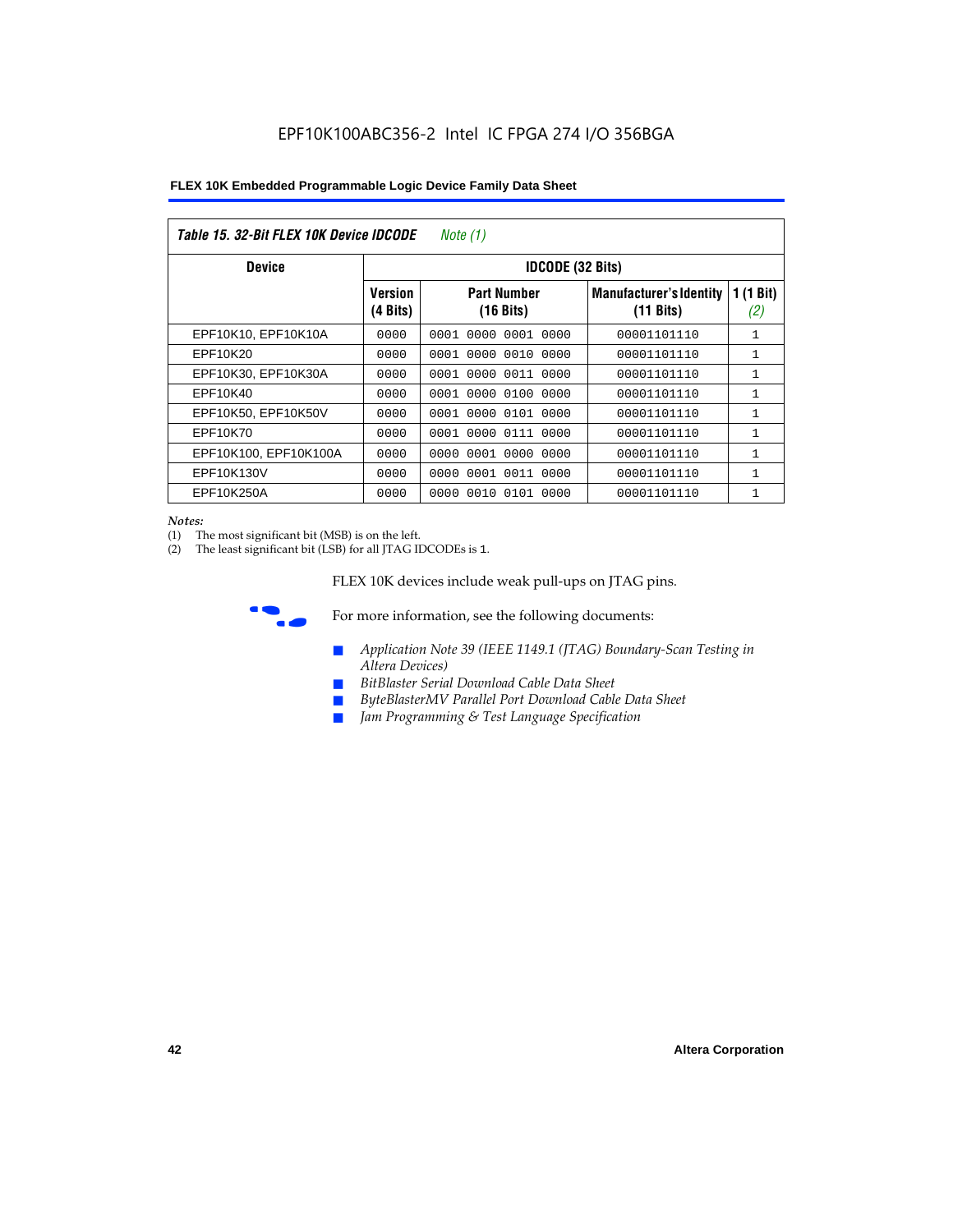Figure 18 shows the timing requirements for the JTAG signals.

*Figure 18. JTAG Waveforms*



Table 16 shows the timing parameters and values for FLEX 10K devices.

|                   | Table 16. JTAG Timing Parameters & Values      |     |            |      |  |
|-------------------|------------------------------------------------|-----|------------|------|--|
| <b>Symbol</b>     | <b>Parameter</b>                               | Min | <b>Max</b> | Unit |  |
| t <sub>JCP</sub>  | <b>TCK clock period</b>                        | 100 |            | ns   |  |
| t <sub>JCH</sub>  | TCK clock high time                            | 50  |            | ns   |  |
| $t_{JCL}$         | TCK clock low time                             | 50  |            | ns   |  |
| tjpsu             | JTAG port setup time                           | 20  |            | ns   |  |
| t <sub>JPH</sub>  | JTAG port hold time                            | 45  |            | ns   |  |
| <sup>t</sup> JPCO | JTAG port clock to output                      |     | 25         | ns   |  |
| t <sub>JPZX</sub> | JTAG port high impedance to valid output       |     | 25         | ns   |  |
| t <sub>JPXZ</sub> | JTAG port valid output to high impedance       |     | 25         | ns   |  |
| tussu             | Capture register setup time                    | 20  |            | ns   |  |
| $t_{JSH}$         | Capture register hold time                     | 45  |            | ns   |  |
| tjsco             | Update register clock to output                |     | 35         | ns   |  |
| t <sub>JSZX</sub> | Update register high-impedance to valid output |     | 35         | ns   |  |
| t <sub>JSXZ</sub> | Update register valid output to high impedance |     | 35         | ns   |  |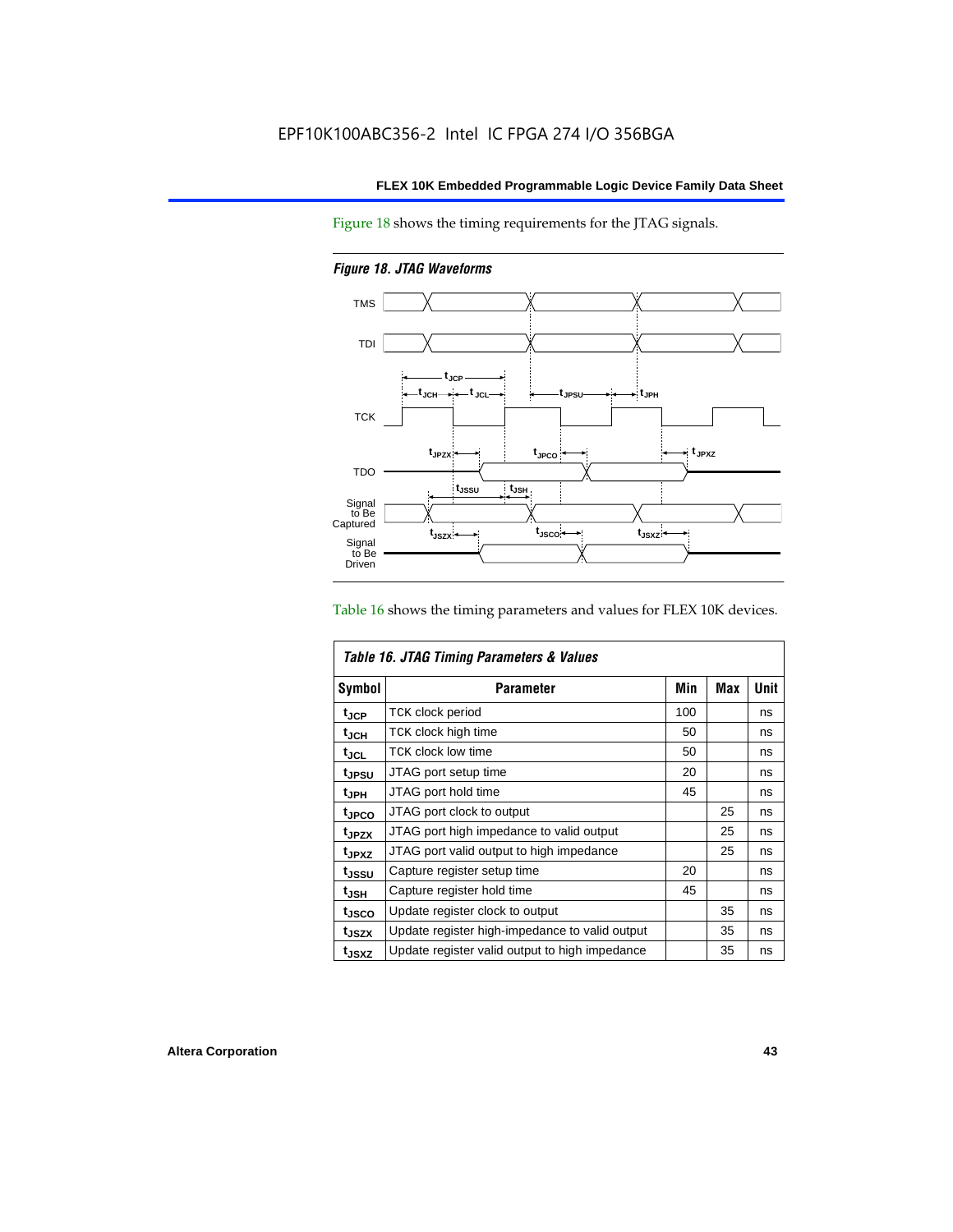**Generic Testing** Each FLEX 10K device is functionally tested. Complete testing of each configurable SRAM bit and all logic functionality ensures 100% yield. AC test measurements for FLEX 10K devices are made under conditions equivalent to those shown in Figure 19. Multiple test patterns can be used to configure devices during all stages of the production flow.

#### *Figure 19. FLEX 10K AC Test Conditions*

*Power supply transients can affect AC measurements. Simultaneous transitions of*  $V<sub>CC</sub>$ *multiple outputs should be avoided for* 464 Ω *accurate measurement. Threshold tests must* (703 Ω) ξ *not be performed under AC conditions.*  $[521 \Omega]$ *Large-amplitude, fast-ground-current* To Test Device *transients normally occur as the device* Output System *outputs discharge the load capacitances. When these transients flow through the parasitic inductance between the device* 250 Ω *ground pin and the test system ground,*  $(8.06 \text{ k}\Omega)$ C1 (includes *significant reductions in observable noise* [481 $\Omega$ ] JIG capacitance) *immunity can result. Numbers without*  Device input *parentheses are for 5.0-V devices or outputs.*  rise and fall *Numbers in parentheses are for 3.3-V devices*  times  $<$  3 ns ŧ *or outputs. Numbers in brackets are for 2.5-V devices or outputs.*

# **Operating Conditions**

Tables 17 through 21 provide information on absolute maximum ratings, recommended operating conditions, DC operating conditions, and capacitance for 5.0-V FLEX 10K devices.

|                             | Table 17. FLEX 10K 5.0-V Device Absolute Maximum Ratings<br>Note (1) |                              |        |     |              |  |
|-----------------------------|----------------------------------------------------------------------|------------------------------|--------|-----|--------------|--|
| Symbol                      | <b>Parameter</b>                                                     | <b>Conditions</b>            | Min    | Max | <b>Unit</b>  |  |
| $V_{\rm CC}$                | Supply voltage                                                       | With respect to ground $(2)$ | $-2.0$ | 7.0 | V            |  |
| $V_{I}$                     | DC input voltage                                                     |                              | $-2.0$ | 7.0 | V            |  |
| $I_{\text{OUT}}$            | DC output current, per pin                                           |                              | $-25$  | 25  | mA           |  |
| $\mathsf{T}_{\texttt{STG}}$ | Storage temperature                                                  | No bias                      | $-65$  | 150 | °C           |  |
| $\mathsf{T}_{\mathsf{AMB}}$ | Ambient temperature                                                  | Under bias                   | $-65$  | 135 | $^{\circ}$ C |  |
| $T_{\rm J}$                 | Junction temperature                                                 | Ceramic packages, under bias |        | 150 | °C           |  |
|                             |                                                                      | PQFP, TQFP, RQFP, and BGA    |        | 135 | $^{\circ}$ C |  |
|                             |                                                                      | packages, under bias         |        |     |              |  |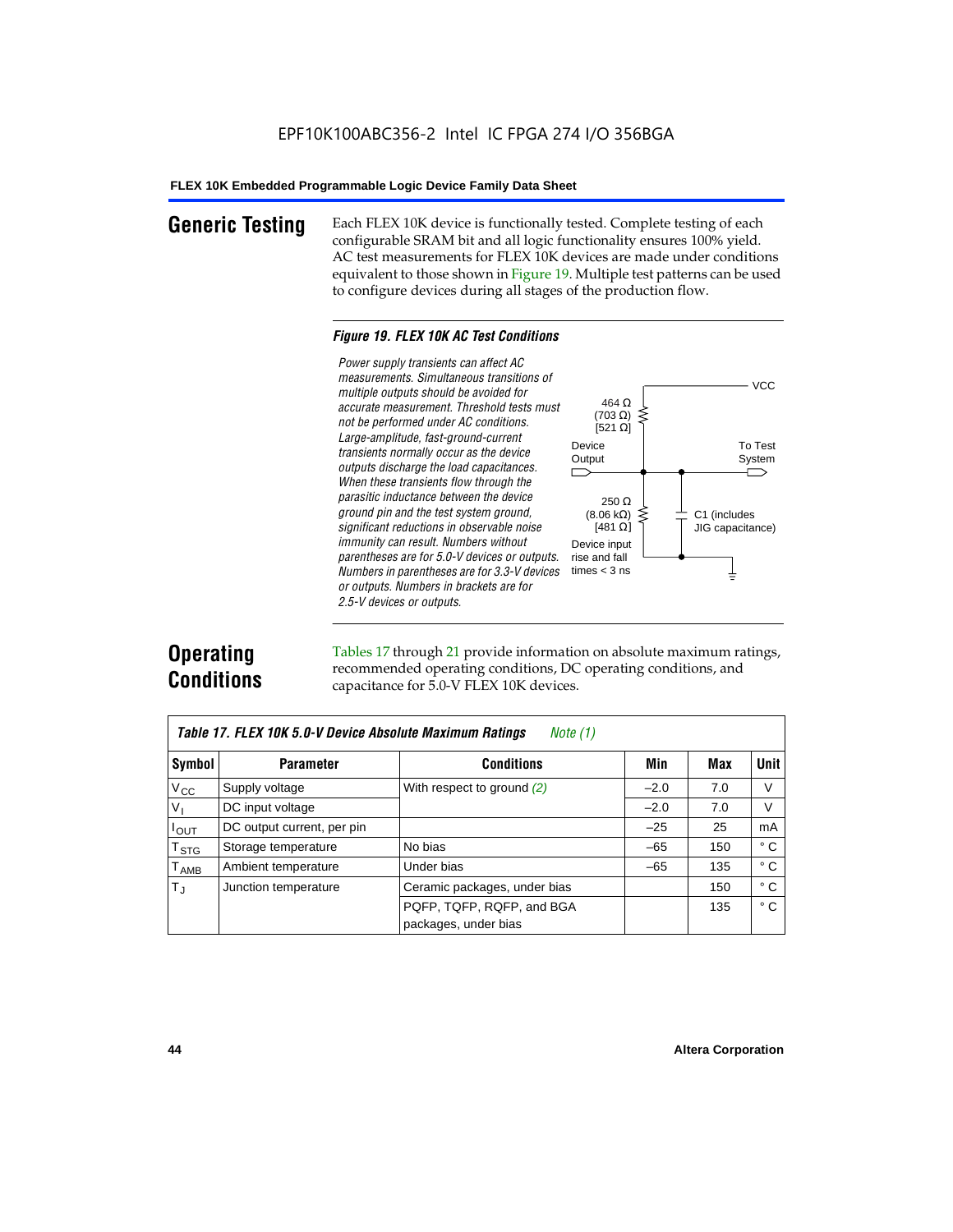|                    | Table 18. FLEX 10K 5.0-V Device Recommended Operating Conditions |                    |             |                       |              |  |
|--------------------|------------------------------------------------------------------|--------------------|-------------|-----------------------|--------------|--|
| <b>Symbol</b>      | <b>Parameter</b>                                                 | <b>Conditions</b>  | Min         | Max                   | <b>Unit</b>  |  |
| V <sub>CCINT</sub> | Supply voltage for internal logic<br>and input buffers           | (3), (4)           | 4.75 (4.50) | 5.25(5.50)            | $\vee$       |  |
| V <sub>CCIO</sub>  | Supply voltage for output<br>buffers, 5.0-V operation            | (3), (4)           | 4.75 (4.50) | 5.25(5.50)            | $\vee$       |  |
|                    | Supply voltage for output<br>buffers, 3.3-V operation            | (3), (4)           | 3.00(3.00)  | 3.60(3.60)            | $\vee$       |  |
| V <sub>1</sub>     | Input voltage                                                    |                    | $-0.5$      | $V_{\rm CCINT}$ + 0.5 | $\vee$       |  |
| $V_{\rm O}$        | Output voltage                                                   |                    | 0           | V <sub>CCIO</sub>     | V            |  |
| $T_A$              | Ambient temperature                                              | For commercial use | $\Omega$    | 70                    | $^{\circ}$ C |  |
|                    |                                                                  | For industrial use | $-40$       | 85                    | $^{\circ}$ C |  |
| $T_{\rm J}$        | Operating temperature                                            | For commercial use | $\Omega$    | 85                    | °C           |  |
|                    |                                                                  | For industrial use | $-40$       | 100                   | $^{\circ}$ C |  |
| $t_{R}$            | Input rise time                                                  |                    |             | 40                    | ns           |  |
| $t_F$              | Input fall time                                                  |                    |             | 40                    | ns           |  |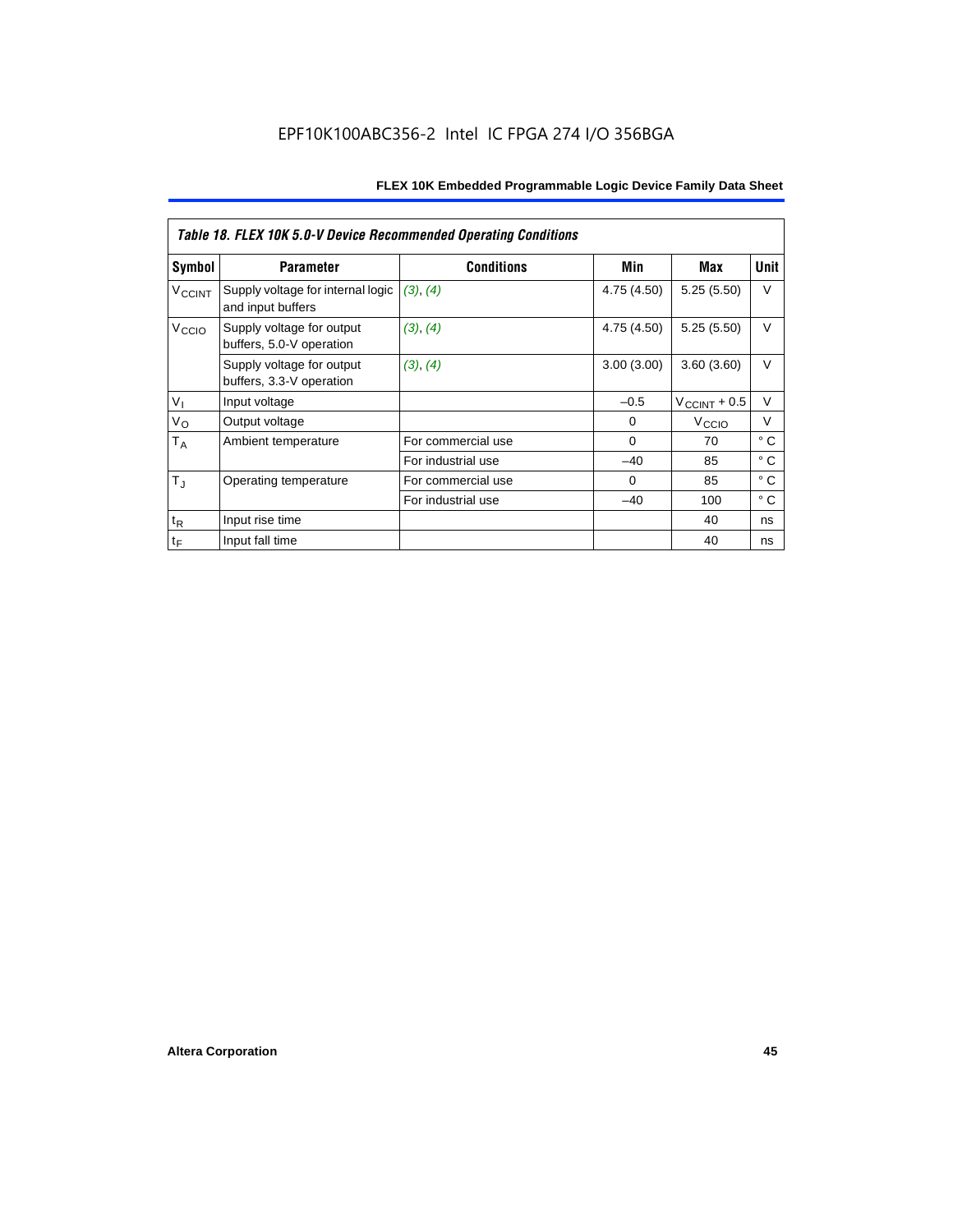# EPF10K100ABC356-2 Intel IC FPGA 274 I/O 356BGA

|                           | Table 19. FLEX 10K 5.0-V Device DC Operating Conditions<br><i>Notes</i> $(5)$ , $(6)$ |                                                   |                         |            |                   |        |
|---------------------------|---------------------------------------------------------------------------------------|---------------------------------------------------|-------------------------|------------|-------------------|--------|
| Symbol                    | <b>Parameter</b>                                                                      | <b>Conditions</b>                                 | Min                     | <b>Typ</b> | Max               | Unit   |
| V <sub>IH</sub>           | High-level input<br>voltage                                                           |                                                   | 2.0                     |            | $V_{CCINT} + 0.5$ | V      |
| $V_{IL}$                  | Low-level input voltage                                                               |                                                   | $-0.5$                  |            | 0.8               | V      |
| V <sub>OH</sub>           | 5.0-V high-level TTL<br>output voltage                                                | $I_{OH} = -4$ mA DC, $V_{CClO} = 4.75$ V<br>(7)   | 2.4                     |            |                   | V      |
|                           | 3.3-V high-level TTL<br>output voltage                                                | $I_{OH} = -4$ mA DC, $V_{CCIO} = 3.00$ V<br>(7)   | 2.4                     |            |                   | $\vee$ |
|                           | 3.3-V high-level CMOS<br>output voltage                                               | $I_{OH} = -0.1$ mA DC, $V_{CCIO} = 3.00$ V<br>(7) | $V_{\text{CCIO}} - 0.2$ |            |                   | $\vee$ |
| $V_{OL}$                  | 5.0-V low-level TTL<br>output voltage                                                 | $I_{OL}$ = 12 mA DC, $V_{CCIO}$ = 4.75 V<br>(8)   |                         |            | 0.45              | $\vee$ |
|                           | 3.3-V low-level TTL<br>output voltage                                                 | $I_{OL}$ = 12 mA DC, $V_{CCIO}$ = 3.00 V<br>(8)   |                         |            | 0.45              | $\vee$ |
|                           | 3.3-V low-level CMOS<br>output voltage                                                | $I_{OL}$ = 0.1 mA DC, $V_{CClO}$ = 3.00 V<br>(8)  |                         |            | 0.2               | $\vee$ |
| $\mathbf{I}_{\mathbf{I}}$ | Input pin leakage<br>current                                                          | $V_1 = V_{CC}$ or ground<br>(9)                   | $-10$                   |            | 10                | μA     |
| $I_{OZ}$                  | Tri-stated I/O pin<br>leakage current                                                 | $V_O = V_{CC}$ or ground<br>(9)                   | $-40$                   |            | 40                | μA     |
| $I_{CC0}$                 | V <sub>CC</sub> supply current<br>(standby)                                           | $V_1$ = ground, no load                           |                         | 0.5        | 10                | mA     |

| Table 20. 5.0-V Device Capacitance of EPF10K10, EPF10K20 & EPF10K30 Devices | Note (10) |  |
|-----------------------------------------------------------------------------|-----------|--|
|-----------------------------------------------------------------------------|-----------|--|

| Symbol             | <b>Parameter</b>                                                        | <b>Conditions</b>             | Min | Max | Unit |
|--------------------|-------------------------------------------------------------------------|-------------------------------|-----|-----|------|
| $C_{IN}$           | Input capacitance                                                       | $V_{IN} = 0 V$ , f = 1.0 MHz  |     |     | pF   |
| $C_{\text{INCLK}}$ | Input capacitance on dedicated $V_{1N} = 0$ V, f = 1.0 MHz<br>clock pin |                               |     | 12  | pF   |
| $C_{OUT}$          | Output capacitance                                                      | $V_{OIII}$ = 0 V, f = 1.0 MHz |     | 8   | рF   |

| Table 21. 5.0-V Device Capacitance of EPF10K40, EPF10K50, EPF10K70 & EPF10K100 Devices<br><i>Note (10)</i> |                                                                           |                               |     |     |      |  |
|------------------------------------------------------------------------------------------------------------|---------------------------------------------------------------------------|-------------------------------|-----|-----|------|--|
| Symbol                                                                                                     | <b>Parameter</b>                                                          | <b>Conditions</b>             | Min | Max | Unit |  |
| $C_{IN}$                                                                                                   | Input capacitance                                                         | $V_{IN} = 0 V$ , f = 1.0 MHz  |     | 10  | рF   |  |
| CINCLK                                                                                                     | Input capacitance on dedicated $ V_{IN} = 0 V$ , f = 1.0 MHz<br>clock pin |                               |     | 15  | pF   |  |
| $C_{OUT}$                                                                                                  | Output capacitance                                                        | $V_{OIII}$ = 0 V, f = 1.0 MHz |     | 10  | рF   |  |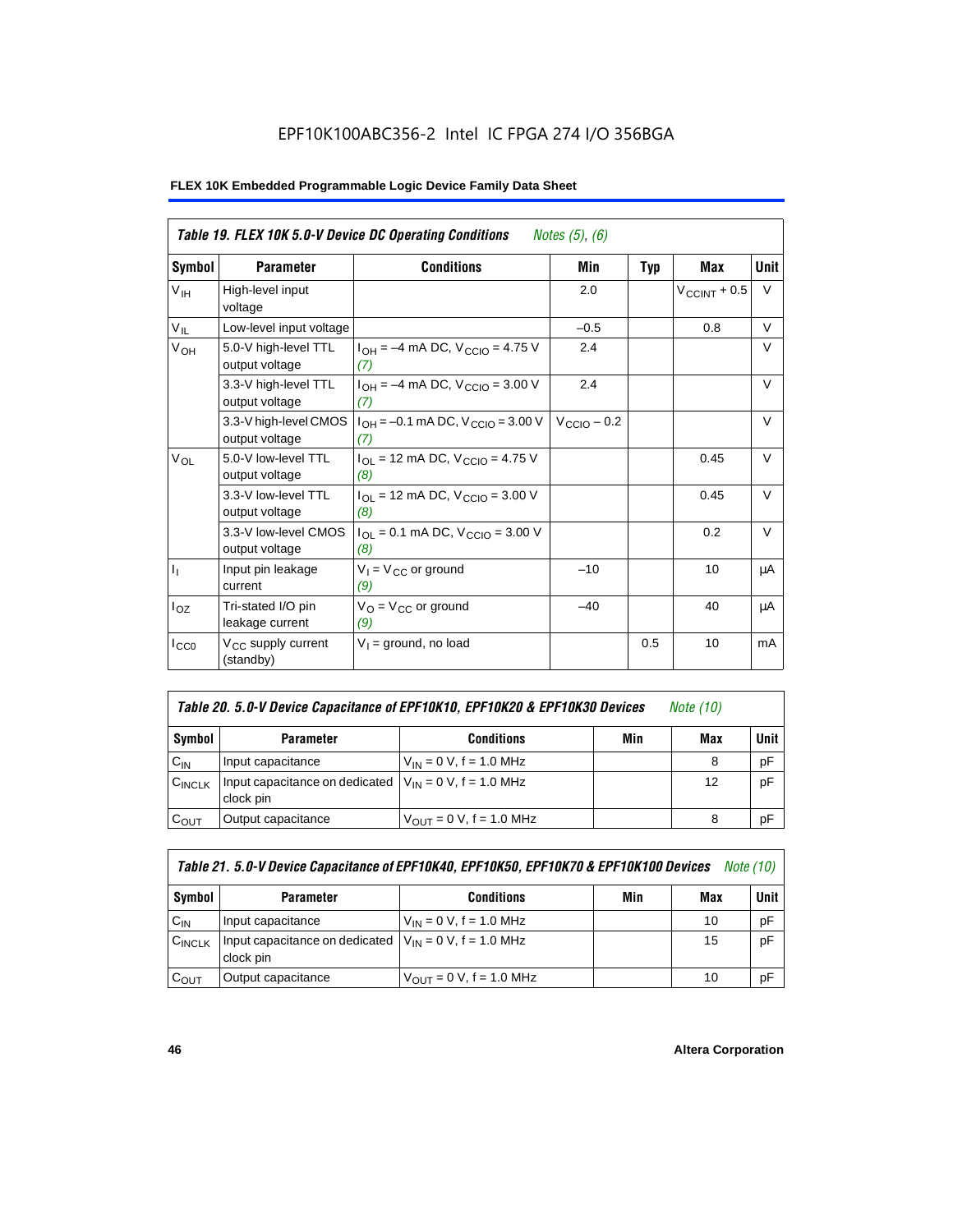#### *Notes to tables:*

- (1) See the *Operating Requirements for Altera Devices Data Sheet*.
- Minimum DC input voltage is  $-0.5$  V. During transitions, the inputs may undershoot to  $-2.0$  V for input currents less than 100 mA and periods shorter than 20 ns.
- (3) Numbers in parentheses are for industrial-temperature-range devices.<br>(4) Maximum  $V_{CC}$  rise time is 100 ms.  $V_{CC}$  must rise monotonically.
- (4) Maximum V<sub>CC</sub> rise time is 100 ms. V<sub>CC</sub> must rise monotonically.<br>(5) Typical values are for T<sub>A</sub> = 25° C and V<sub>CC</sub> = 5.0 V.
- (5) Typical values are for  $T_A = 25^\circ$  C and  $V_{CC} = 5.0$  V.<br>(6) These values are specified under the Recommende
- (6) These values are specified under the Recommended Operation Condition shown in Table 18 on page 45.<br>(7) The  $I_{OH}$  parameter refers to high-level TTL or CMOS output current.
- (7) The  $I_{OH}$  parameter refers to high-level TTL or CMOS output current.<br>(8) The  $I_{OL}$  parameter refers to low-level TTL or CMOS output current. T
- The I<sub>OL</sub> parameter refers to low-level TTL or CMOS output current. This parameter applies to open-drain pins as well as output pins.
- (9) This value is specified for normal device operation. The value may vary during power-up.
- (10) Capacitance is sample-tested only.

Figure 20 shows the typical output drive characteristics of FLEX 10K devices with 5.0-V and 3.3-V  $V_{CCIO}$ . The output driver is compliant with the 5.0-V *PCI Local Bus Specification, Revision 2.2* (for 5.0-V  $V_{\text{CCIO}}$ ).

*Figure 20. Output Drive Characteristics of FLEX 10K Devices*

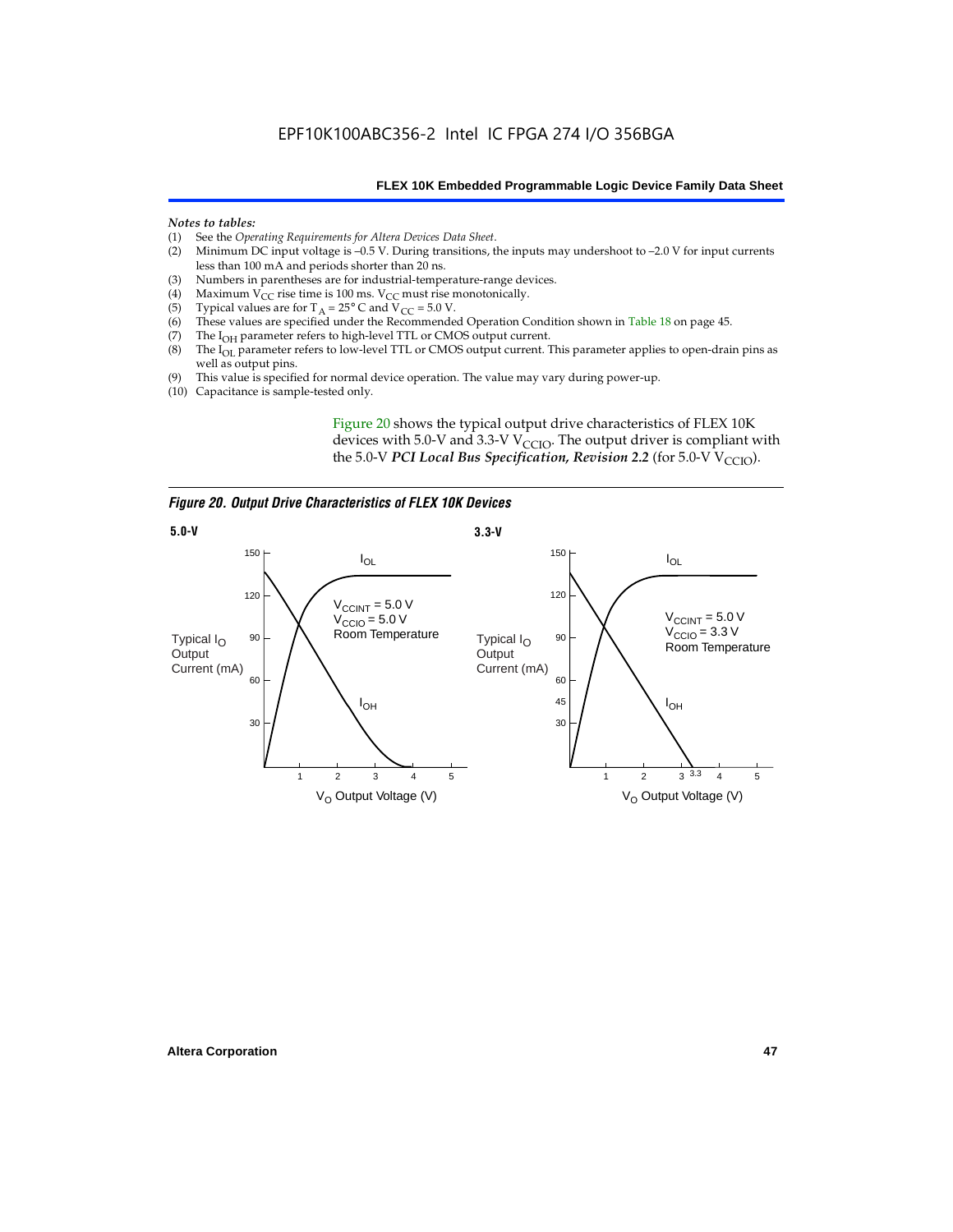Tables 22 through 25 provide information on absolute maximum ratings, recommended operating conditions, DC operating conditions, and capacitance for EPF10K50V and EPF10K130V devices.

| Table 22. EPF10K50V & EPF10K130V Device Absolute Maximum Ratings |                            |                                      |        |      |             |
|------------------------------------------------------------------|----------------------------|--------------------------------------|--------|------|-------------|
| Symbol                                                           | <b>Parameter</b>           | <b>Conditions</b>                    | Min    | Max  | <b>Unit</b> |
| $V_{\rm CC}$                                                     | Supply voltage             | With respect to ground $(2)$         | $-0.5$ | 4.6  | V           |
| $V_{I}$                                                          | DC input voltage           |                                      | $-2.0$ | 5.75 | V           |
| $I_{\text{OUT}}$                                                 | DC output current, per pin |                                      | $-25$  | 25   | mA          |
| $\mathsf{T}_{\text{STG}}$                                        | Storage temperature        | No bias                              | $-65$  | 150  | ° C         |
| $T_{\sf AMB}$                                                    | Ambient temperature        | Under bias                           | $-65$  | 135  | ° C         |
| $T_{\rm J}$                                                      | Junction temperature       | Ceramic packages, under bias         |        | 150  | ° C         |
|                                                                  |                            | RQFP and BGA packages, under<br>bias |        | 135  | ° C         |

|                          | Table 23. EPF10K50V & EPF10K130V Device Recommended Operating Conditions |                    |            |                   |              |  |  |  |
|--------------------------|--------------------------------------------------------------------------|--------------------|------------|-------------------|--------------|--|--|--|
| Symbol                   | <b>Parameter</b>                                                         | <b>Conditions</b>  | Min        | Max               | <b>Unit</b>  |  |  |  |
| <b>V<sub>CCINT</sub></b> | Supply voltage for internal logic<br>and input buffers                   | (3), (4)           | 3.00(3.00) | 3.60(3.60)        | $\vee$       |  |  |  |
| V <sub>CCIO</sub>        | Supply voltage for output<br>buffers                                     | (3), (4)           | 3.00(3.00) | 3.60(3.60)        | V            |  |  |  |
| $V_{1}$                  | Input voltage                                                            | (5)                | $-0.5$     | 5.75              | $\vee$       |  |  |  |
| $V_{\rm O}$              | Output voltage                                                           |                    | $\Omega$   | V <sub>CCIO</sub> | V            |  |  |  |
| $T_A$                    | Ambient temperature                                                      | For commercial use | $\Omega$   | 70                | $^{\circ}$ C |  |  |  |
|                          |                                                                          | For industrial use | $-40$      | 85                | ° C          |  |  |  |
| $T_{\rm J}$              | Operating temperature                                                    | For commercial use | $\Omega$   | 85                | $^{\circ}$ C |  |  |  |
|                          |                                                                          | For industrial use | $-40$      | 100               | ° C          |  |  |  |
| $t_{R}$                  | Input rise time                                                          |                    |            | 40                | ns           |  |  |  |
| $t_F$                    | Input fall time                                                          |                    |            | 40                | ns           |  |  |  |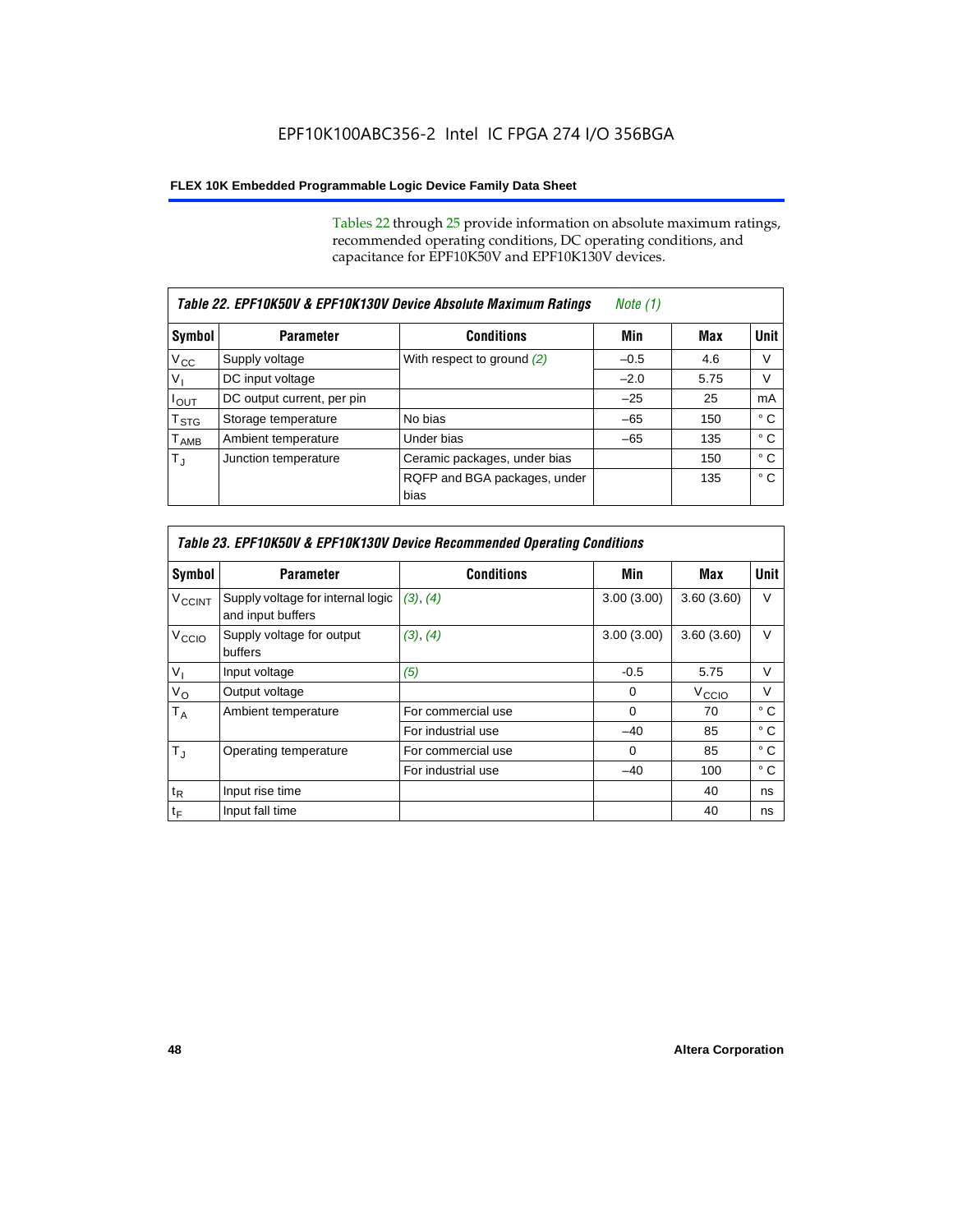| Table 24. EPF10K50V & EPF10K130V Device DC Operating Conditions<br><i>Notes</i> $(6)$ , $(7)$ |                                          |                                          |                         |            |      |      |
|-----------------------------------------------------------------------------------------------|------------------------------------------|------------------------------------------|-------------------------|------------|------|------|
| <b>Symbol</b>                                                                                 | <b>Parameter</b>                         | <b>Conditions</b>                        | Min                     | <b>Typ</b> | Max  | Unit |
| $\mathsf{V}_{\mathsf{IH}}$                                                                    | High-level input voltage                 |                                          | 2.0                     |            | 5.75 | V    |
| $V_{IL}$                                                                                      | Low-level input voltage                  |                                          | $-0.5$                  |            | 0.8  | V    |
| V <sub>OH</sub>                                                                               | 3.3-V high-level TTL output<br>voltage   | $I_{OH} = -8$ mA DC (8)                  | 2.4                     |            |      | V    |
|                                                                                               | 3.3-V high-level CMOS output<br>voltage  | $I_{OH} = -0.1$ mA DC (8)                | $V_{\text{CCIO}} - 0.2$ |            |      | V    |
| $V_{OL}$                                                                                      | 3.3-V low-level TTL output<br>voltage    | $I_{OL} = 8$ mA DC (9)                   |                         |            | 0.45 | V    |
|                                                                                               | 3.3-V low-level CMOS output<br>voltage   | $I_{\text{OI}} = 0.1 \text{ mA DC } (9)$ |                         |            | 0.2  | V    |
| H,                                                                                            | Input pin leakage current                | $V_1 = 5.3$ V to -0.3 V (10)             | $-10$                   |            | 10   | μA   |
| $I_{OZ}$                                                                                      | Tri-stated I/O pin leakage<br>current    | $V_O = 5.3$ V to -0.3 V (10)             | $-10$                   |            | 10   | μA   |
| $I_{CC0}$                                                                                     | $V_{\text{CC}}$ supply current (standby) | $V_1$ = ground, no load                  |                         | 0.3        | 10   | mA   |
|                                                                                               |                                          | $V_1$ = ground, no load (11)             |                         | 10         |      | mA   |

| Table 25. EPF10K50V & EPF10K130V Device Capacitance<br>(12) |                                                                           |                               |     |     |             |  |
|-------------------------------------------------------------|---------------------------------------------------------------------------|-------------------------------|-----|-----|-------------|--|
| Symbol                                                      | <b>Parameter</b>                                                          | <b>Conditions</b>             | Min | Max | <b>Unit</b> |  |
| $C_{IN}$                                                    | Input capacitance                                                         | $V_{IN} = 0$ V, f = 1.0 MHz   |     | 10  | pF          |  |
| CINCLK                                                      | Input capacitance on dedicated $ V_{IN} = 0 V$ , f = 1.0 MHz<br>clock pin |                               |     | 15  | pF          |  |
| $C_{OUT}$                                                   | Output capacitance                                                        | $V_{OUT} = 0 V$ , f = 1.0 MHz |     | 10  | pF          |  |

#### *Notes to tables:*

- (1) See the *Operating Requirements for Altera Devices Data Sheet*.
- Minimum DC input voltage is –0.5 V. During transitions, the inputs may undershoot to –2.0 V or overshoot to 5.75 V for input currents less than 100 mA and periods shorter than 20 ns.
- (3) Numbers in parentheses are for industrial-temperature-range devices.<br>(4) Maximum  $V_{CC}$  rise time is 100 ms.  $V_{CC}$  must rise monotonically.
- (4) Maximum  $V_{CC}$  rise time is 100 ms.  $V_{CC}$  must rise monotonically.<br>(5) EPF10K50V and EPF10K130V device inputs may be driven before
- (5) EPF10K50V and EPF10K130V device inputs may be driven before V<sub>CCINT</sub> and V<sub>CCIO</sub> are powered.<br>(6) Typical values are for T<sub>A</sub> = 25° C and V<sub>CC</sub> = 3.3 V.
- Typical values are for  $T_A = 25^\circ$  C and  $V_{CC} = 3.3$  V.
- (7) These values are specified under the EPF10K50V and EPF10K130V device Recommended Operating Conditions in Table 23 on page 48.
- (8) The  $I<sub>OH</sub>$  parameter refers to high-level TTL or CMOS output current.
- (9) The  $I_{OL}$  parameter refers to low-level TTL or CMOS output current. This parameter applies to open-drain pins as well as output pins.
- (10) This value is specified for normal device operation. The value may vary during power-up.
- (11) This parameter applies to -1 speed grade EPF10K50V devices, -2 speed grade EPF10K50V industrial temperature devices, and -2 speed grade EPF10K130V devices.
- (12) Capacitance is sample-tested only.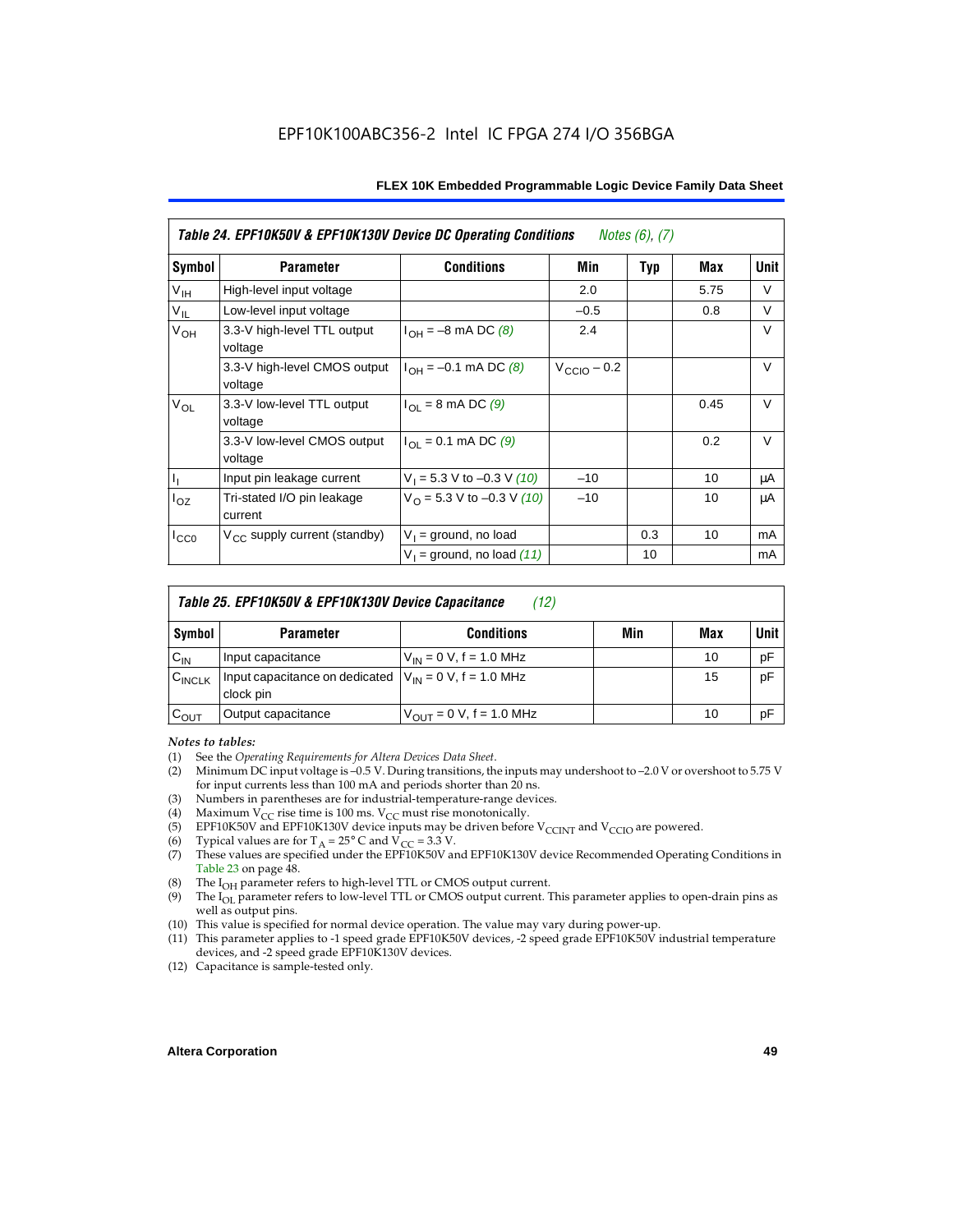Figure 21 shows the typical output drive characteristics of EPF10K50V and EPF10K130V devices.

### *Figure 21. Output Drive Characteristics of EPF10K50V & EPF10K130V Devices*



Tables 26 through 31 provide information on absolute maximum ratings, recommended operating conditions, DC operating conditions, and capacitance for 3.3-V FLEX 10K devices.

| Table 26. FLEX 10KA 3.3-V Device Absolute Maximum Ratings<br>Note (1) |                            |                              |        |      |              |  |  |
|-----------------------------------------------------------------------|----------------------------|------------------------------|--------|------|--------------|--|--|
| Symbol                                                                | <b>Parameter</b>           | <b>Conditions</b>            | Min    | Max  | <b>Unit</b>  |  |  |
| $V_{\rm CC}$                                                          | Supply voltage             | With respect to ground $(2)$ | $-0.5$ | 4.6  | V            |  |  |
| $V_{1}$                                                               | DC input voltage           |                              | $-2.0$ | 5.75 | V            |  |  |
| $I_{OUT}$                                                             | DC output current, per pin |                              | $-25$  | 25   | mA           |  |  |
| $T_{\text{STG}}$                                                      | Storage temperature        | No bias                      | $-65$  | 150  | $^{\circ}$ C |  |  |
| $T_{\sf AMB}$                                                         | Ambient temperature        | Under bias                   | $-65$  | 135  | ° C          |  |  |
| $T_{\rm J}$                                                           | Junction temperature       | Ceramic packages, under bias |        | 150  | ° C          |  |  |
|                                                                       |                            | PQFP, TQFP, RQFP, and BGA    |        | 135  | $^{\circ}$ C |  |  |
|                                                                       |                            | packages, under bias         |        |      |              |  |  |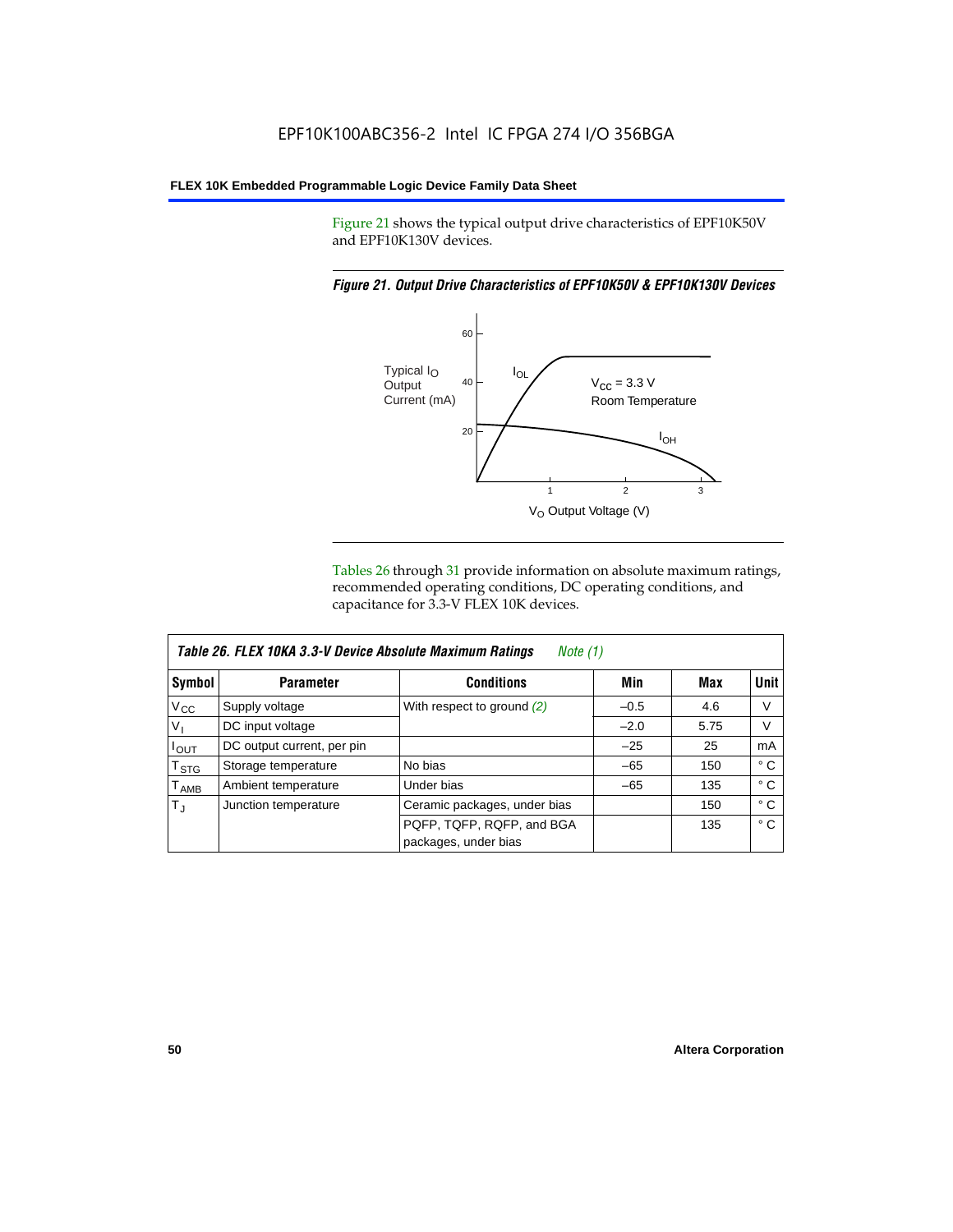| <b>Table 27. FLEX 10KA 3.3-V Device Recommended Operating Conditions</b> |                                                        |                    |            |                   |              |  |  |
|--------------------------------------------------------------------------|--------------------------------------------------------|--------------------|------------|-------------------|--------------|--|--|
| Symbol                                                                   | <b>Parameter</b>                                       | <b>Conditions</b>  | Min        | Max               | Unit         |  |  |
| V <sub>CCINT</sub>                                                       | Supply voltage for internal logic<br>and input buffers | (3), (4)           | 3.00(3.00) | 3.60(3.60)        | V            |  |  |
| V <sub>CCIO</sub>                                                        | Supply voltage for output<br>buffers, 3.3-V operation  | (3), (4)           | 3.00(3.00) | 3.60(3.60)        | $\vee$       |  |  |
|                                                                          | Supply voltage for output<br>buffers, 2.5-V operation  | (3), (4)           | 2.30(2.30) | 2.70(2.70)        | $\vee$       |  |  |
| $V_{I}$                                                                  | Input voltage                                          | (5)                | $-0.5$     | 5.75              | $\vee$       |  |  |
| $V_{\rm O}$                                                              | Output voltage                                         |                    | 0          | V <sub>CCIO</sub> | $\vee$       |  |  |
| $T_A$                                                                    | Ambient temperature                                    | For commercial use | $\Omega$   | 70                | $^{\circ}$ C |  |  |
|                                                                          |                                                        | For industrial use | $-40$      | 85                | $^{\circ}$ C |  |  |
| $T_{\rm J}$                                                              | Operating temperature                                  | For commercial use | $\Omega$   | 85                | ° C          |  |  |
|                                                                          |                                                        | For industrial use | $-40$      | 100               | ° C          |  |  |
| $t_{R}$                                                                  | Input rise time                                        |                    |            | 40                | ns           |  |  |
| $t_F$                                                                    | Input fall time                                        |                    |            | 40                | ns           |  |  |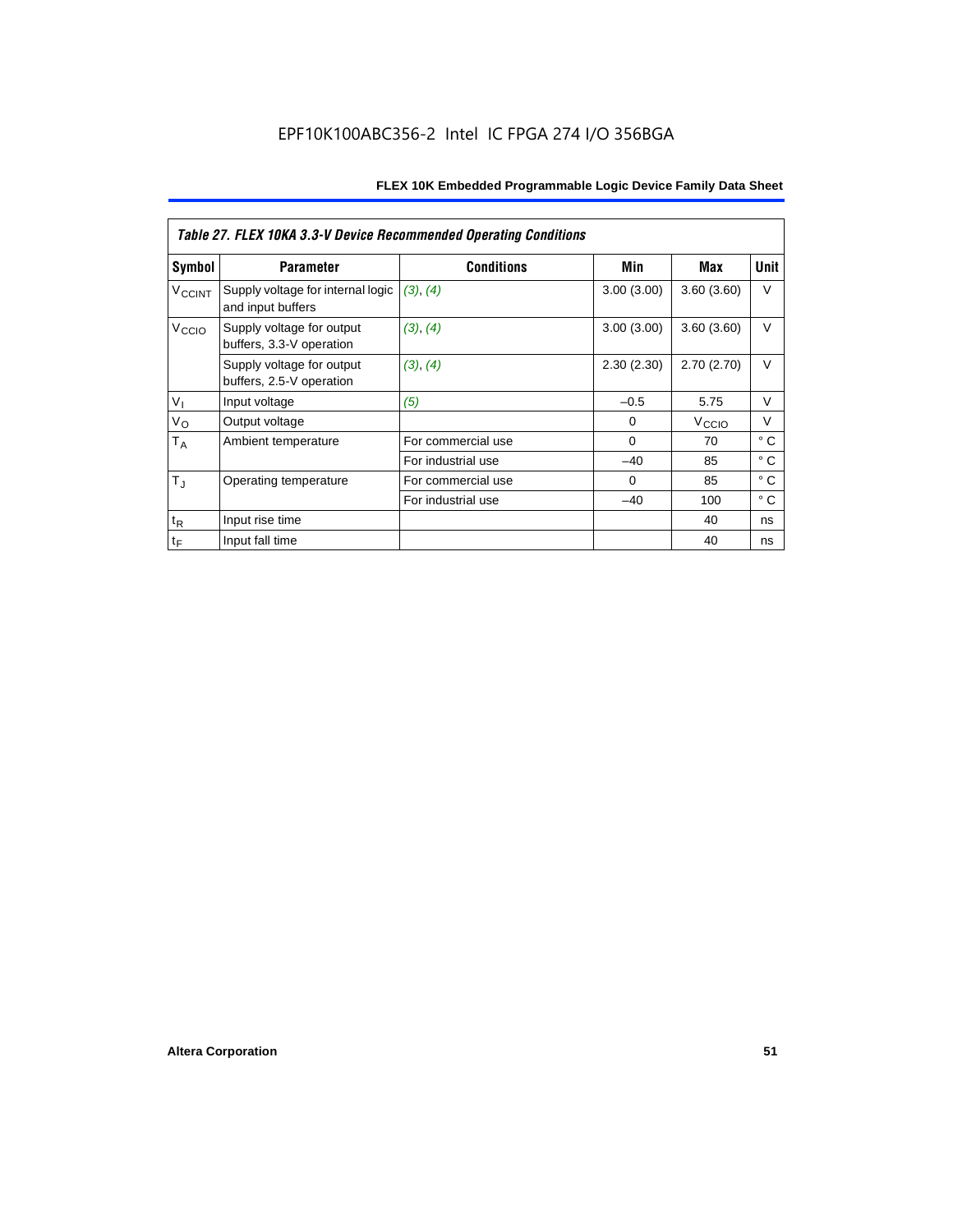# EPF10K100ABC356-2 Intel IC FPGA 274 I/O 356BGA

| Table 28. FLEX 10KA 3.3-V Device DC Operating Conditions<br><i>Notes</i> $(6)$ , $(7)$ |                                          |                                                                   |                                                             |            |                              |        |
|----------------------------------------------------------------------------------------|------------------------------------------|-------------------------------------------------------------------|-------------------------------------------------------------|------------|------------------------------|--------|
| Symbol                                                                                 | <b>Parameter</b>                         | <b>Conditions</b>                                                 | Min                                                         | <b>Typ</b> | Max                          | Unit   |
| $V_{\text{IH}}$                                                                        | High-level input voltage                 |                                                                   | $1.7$ or<br>$0.5 \times V_{CCINT}$<br>whichever is<br>lower |            | 5.75                         | V      |
| $V_{IL}$                                                                               | Low-level input voltage                  |                                                                   | $-0.5$                                                      |            | $0.3 \times V_{CCINT}$       | V      |
| V <sub>OH</sub>                                                                        | 3.3-V high-level TTL output<br>voltage   | $I_{OH} = -11$ mA DC,<br>$V_{\text{CCIO}} = 3.00 V (8)$           | 2.4                                                         |            |                              | V      |
|                                                                                        | 3.3-V high-level CMOS output<br>voltage  | $I_{OH} = -0.1$ mA DC,<br>$V_{\text{CCIO}} = 3.00 \text{ V } (8)$ | $V_{\text{CCIO}} - 0.2$                                     |            |                              | V      |
|                                                                                        | 3.3-V high-level PCI output<br>voltage   | $I_{OH} = -0.5$ mA DC,<br>$V_{\text{CCIO}} = 3.00$ to 3.60 V (8)  | $0.9 \times V_{\text{CCIO}}$                                |            |                              | V      |
|                                                                                        | 2.5-V high-level output voltage          | $I_{OH} = -0.1$ mA DC,<br>$V_{\text{CCIO}} = 2.30 \text{ V } (8)$ | 2.1                                                         |            |                              | V      |
|                                                                                        |                                          | $I_{OH} = -1$ mA DC,<br>$V_{\text{CCIO}} = 2.30 \text{ V } (8)$   | 2.0                                                         |            |                              | $\vee$ |
|                                                                                        |                                          | $I_{OH} = -2$ mA DC,<br>$V_{\text{CCIO}} = 2.30 \text{ V} (8)$    | 1.7                                                         |            |                              | V      |
| V <sub>OL</sub>                                                                        | 3.3-V low-level TTL output<br>voltage    | $I_{OL}$ = 9 mA DC,<br>$V_{\text{CCIO}} = 3.00 V (9)$             |                                                             |            | 0.45                         | V      |
|                                                                                        | 3.3-V low-level CMOS output<br>voltage   | $I_{OL} = 0.1$ mA DC,<br>$V_{\text{CCIO}} = 3.00 \text{ V} (9)$   |                                                             |            | 0.2                          | $\vee$ |
|                                                                                        | 3.3-V low-level PCI output<br>voltage    | $I_{OL}$ = 1.5 mA DC,<br>$V_{\text{CCIO}} = 3.00$ to 3.60 V (9)   |                                                             |            | $0.1 \times V_{\text{CCIO}}$ | $\vee$ |
|                                                                                        | 2.5-V low-level output voltage           | $I_{OL} = 0.1$ mA DC,<br>$V_{\text{CCIO}} = 2.30 V (9)$           |                                                             |            | 0.2                          | V      |
|                                                                                        |                                          | $I_{OL}$ = 1 mA DC,<br>$V_{\text{CCIO}} = 2.30 V (9)$             |                                                             |            | 0.4                          | V      |
|                                                                                        |                                          | $I_{OL}$ = 2 mA DC,<br>$V_{\text{CCIO}} = 2.30 V(9)$              |                                                             |            | 0.7                          | V      |
| $\mathbf{I}_{\mathbf{I}}$                                                              | Input pin leakage current                | $V_1 = 5.3$ V to $-0.3$ V (10)                                    | $-10$                                                       |            | 10                           | μA     |
| $I_{OZ}$                                                                               | Tri-stated I/O pin leakage<br>current    | $V_O = 5.3 V to -0.3 V (10)$                                      | $-10$                                                       |            | 10                           | μA     |
| $I_{CC0}$                                                                              | V <sub>CC</sub> supply current (standby) | $V_1$ = ground, no load                                           |                                                             | 0.3        | 10                           | mA     |
|                                                                                        |                                          | $V_1$ = ground, no load (11)                                      |                                                             | 10         |                              | mA     |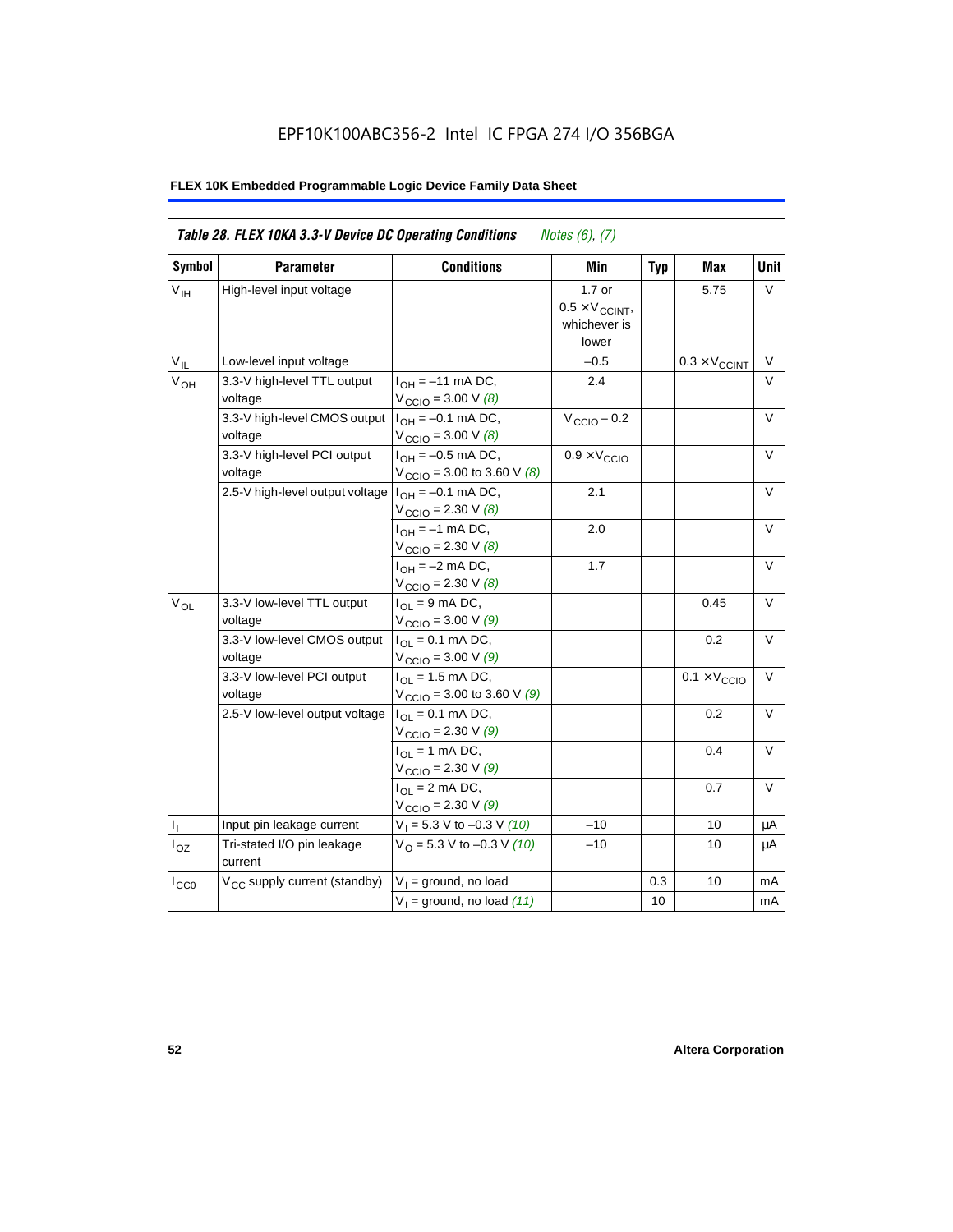| Table 29. 3.3-V Device Capacitance of EPF10K10A & EPF10K30A Devices |                                                                           |                               | <i>Note</i> (12) |     |        |
|---------------------------------------------------------------------|---------------------------------------------------------------------------|-------------------------------|------------------|-----|--------|
| Symbol                                                              | <b>Parameter</b>                                                          | <b>Conditions</b>             | Min              | Max | Unit I |
| $C_{IN}$                                                            | Input capacitance                                                         | $V_{IN} = 0 V$ , f = 1.0 MHz  |                  | 8   | pF     |
| $C_{\text{INCLK}}$                                                  | Input capacitance on dedicated $ V_{IN} = 0 V$ , f = 1.0 MHz<br>clock pin |                               |                  | 12  | pF     |
| $C_{OUT}$                                                           | Output capacitance                                                        | $V_{OUT} = 0 V$ , f = 1.0 MHz |                  | 8   | pF     |

#### *Table 30. 3.3-V Device Capacitance of EPF10K100A Devices Note (12)*

| Symbol             | <b>Parameter</b>                                                        | <b>Conditions</b>                   | Min | Max | <b>Unit</b> |
|--------------------|-------------------------------------------------------------------------|-------------------------------------|-----|-----|-------------|
| $C_{IN}$           | Input capacitance                                                       | $V_{IN} = 0 V$ , f = 1.0 MHz        |     | 10  | pF          |
| $C_{\text{INCLK}}$ | Input capacitance on dedicated $V_{1N} = 0$ V, f = 1.0 MHz<br>clock pin |                                     |     | 15  | pF          |
| $\mathrm{c_{out}}$ | Output capacitance                                                      | $V_{\text{OUT}} = 0$ V, f = 1.0 MHz |     | 10  | pF          |

## *Table 31. 3.3-V Device Capacitance of EPF10K250A Devices Note (12)*

| Symbol             | <b>Parameter</b>                                                          | <b>Conditions</b>                                           | Min | Max | <b>Unit</b> |
|--------------------|---------------------------------------------------------------------------|-------------------------------------------------------------|-----|-----|-------------|
| $C_{IN}$           | Input capacitance                                                         | $V_{IN} = 0 V$ , f = 1.0 MHz                                |     | 10  | pF          |
| $C_{\text{INCLK}}$ | Input capacitance on dedicated $ V_{IN} = 0 V$ , f = 1.0 MHz<br>clock pin |                                                             |     | 15  | pF          |
| $C_{\text{OUT}}$   | Output capacitance                                                        | $V_{\text{OUT}} = 0 \text{ V}, \text{ f} = 1.0 \text{ MHz}$ |     | 10  | pF          |

#### *Notes to tables:*

- (1) See the *Operating Requirements for Altera Devices Data Sheet*.
- (2) Minimum DC voltage input is –0.5 V. During transitions, the inputs may undershoot to –2.0 V or overshoot to 5.75 V for input currents less than 100 mA and periods shorter than 20 ns.
- (3) Numbers in parentheses are for industrial-temperature-range devices.
- 
- (4) Maximum V<sub>CC</sub> rise time is 100 ms, and V<sub>CC</sub> must rise monotonically.<br>(5) ELEX 10KA device inputs may be driven before V<sub>CCINT</sub> and V<sub>CCIO</sub> ar (5) FLEX 10KA device inputs may be driven before  $V_{CCTN}$  and  $V_{CCTO}$  are powered.<br>(6) Typical values are for T<sub>A</sub> = 25° C and  $V_{CC}$  = 3.3 V.
- (6) Typical values are for  $T_A = 25^\circ$  C and  $V_{CC} = 3.3$  V.<br>(7) These values are specified under the Recommende
- These values are specified under the Recommended Operating Conditions shown in Table 27 on page 51.
- (8) The  $I_{OH}$  parameter refers to high-level TTL, PCI, or CMOS output current. The  $I_{OH}$  parameter refers to low-level TTL, PCI, or CMOS output current. The
- The I<sub>OL</sub> parameter refers to low-level TTL, PCI, or CMOS output current. This parameter applies to open-drain pins as well as output pins.
- (10) This value is specified for normal device operation. The value may vary during power-up.
- (11) This parameter applies to all -1 speed grade commercial temperature devices and all -2 speed grade industrial-temperature devices.
- (12) Capacitance is sample-tested only.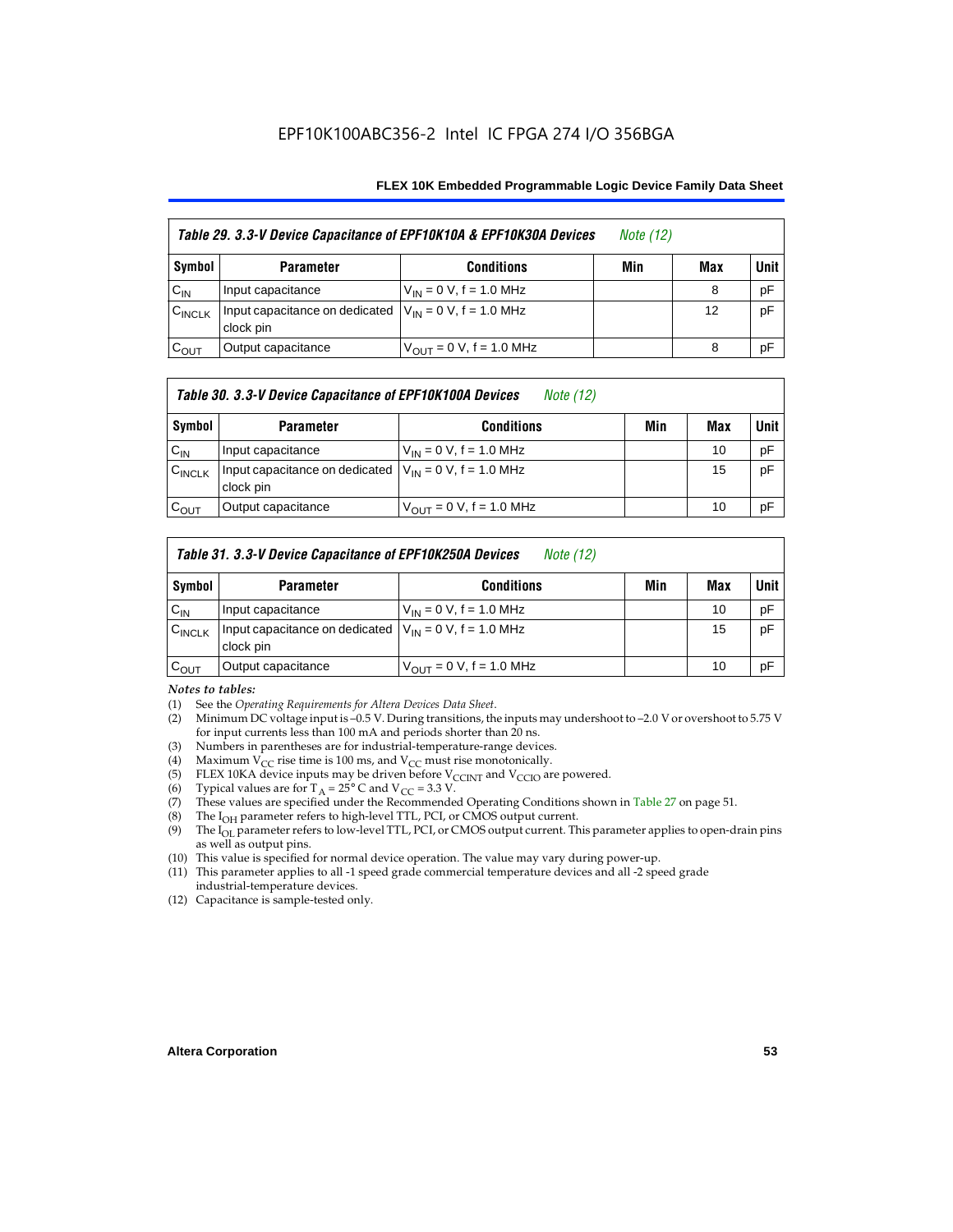Figure 22 shows the typical output drive characteristics of EPF10K10A, EPF10K30A, EPF10K100A, and EPF10K250A devices with 3.3-V and 2.5-V V<sub>CCIO</sub>. The output driver is compliant with the 3.3-V PCI Local Bus *Specification, Revision 2.2* (with 3.3-V V<sub>CCIO</sub>). Moreover, device analysis shows that the EPF10K10A, EPF10K30A, and EPF 10K100A devices can drive a 5.0-V PCI bus with eight or fewer loads.

*Figure 22. Output Drive Characteristics for EPF10K10A, EPF10K30A & EPF10K100A Devices*



Figure 23 shows the typical output drive characteristics of the EPF10K250A device with 3.3-V and 2.5-V  $V_{\text{CCIO}}$ .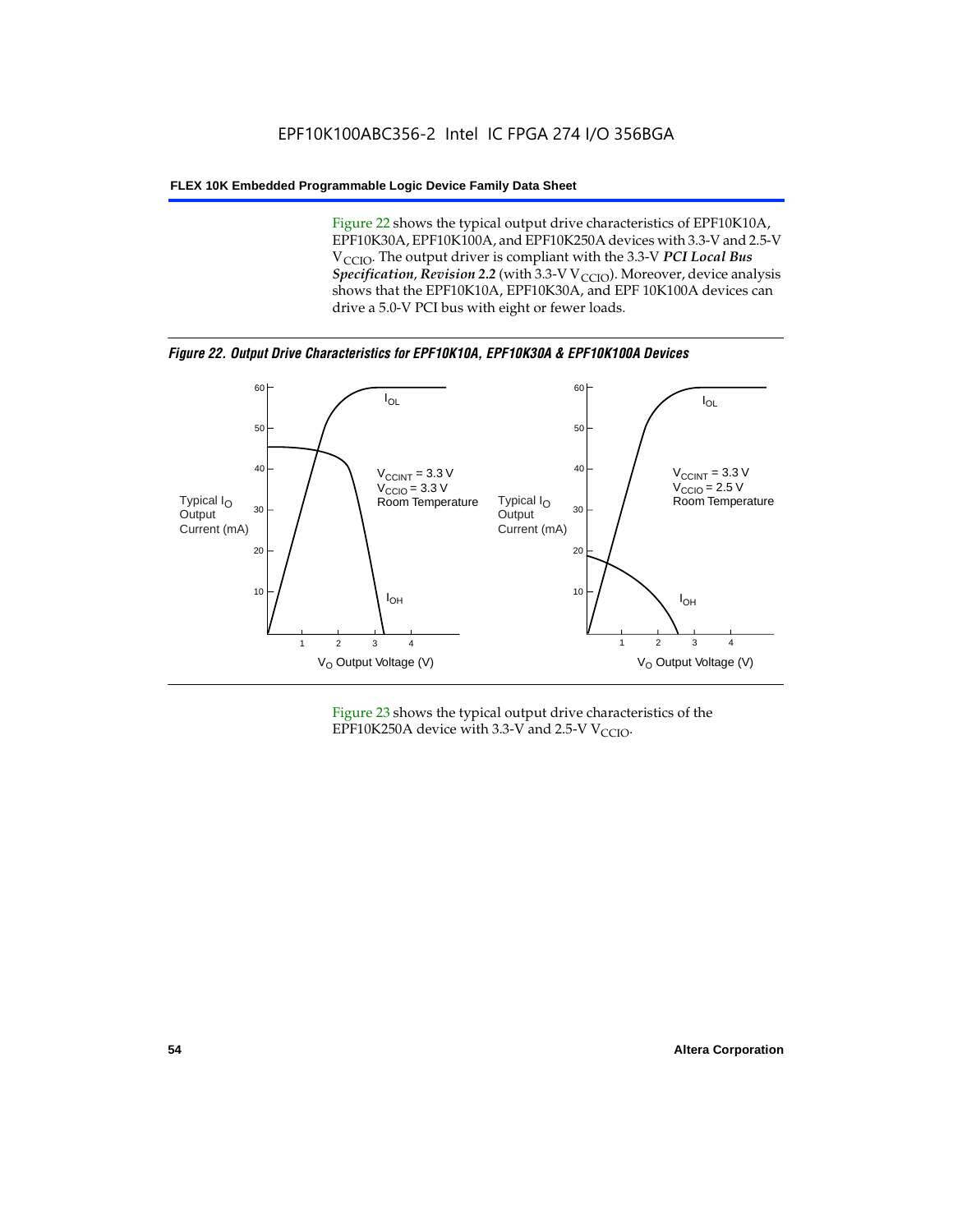



**Timing Model** The continuous, high-performance FastTrack Interconnect routing resources ensure predictable performance and accurate simulation and timing analysis. This predictable performance contrasts with that of FPGAs, which use a segmented connection scheme and therefore have unpredictable performance.

> Device performance can be estimated by following the signal path from a source, through the interconnect, to the destination. For example, the registered performance between two LEs on the same row can be calculated by adding the following parameters:

- **E** LE register clock-to-output delay  $(t_{CO})$ <br> **E** Interconnect delay  $(t_{CMBOW})$
- Interconnect delay (*t<sub>SAMEROW</sub>*)
- LE look-up table delay  $(t_{LUT})$
- LE register setup time ( $t_{SI}$ )

The routing delay depends on the placement of the source and destination LEs. A more complex registered path may involve multiple combinatorial LEs between the source and destination LEs.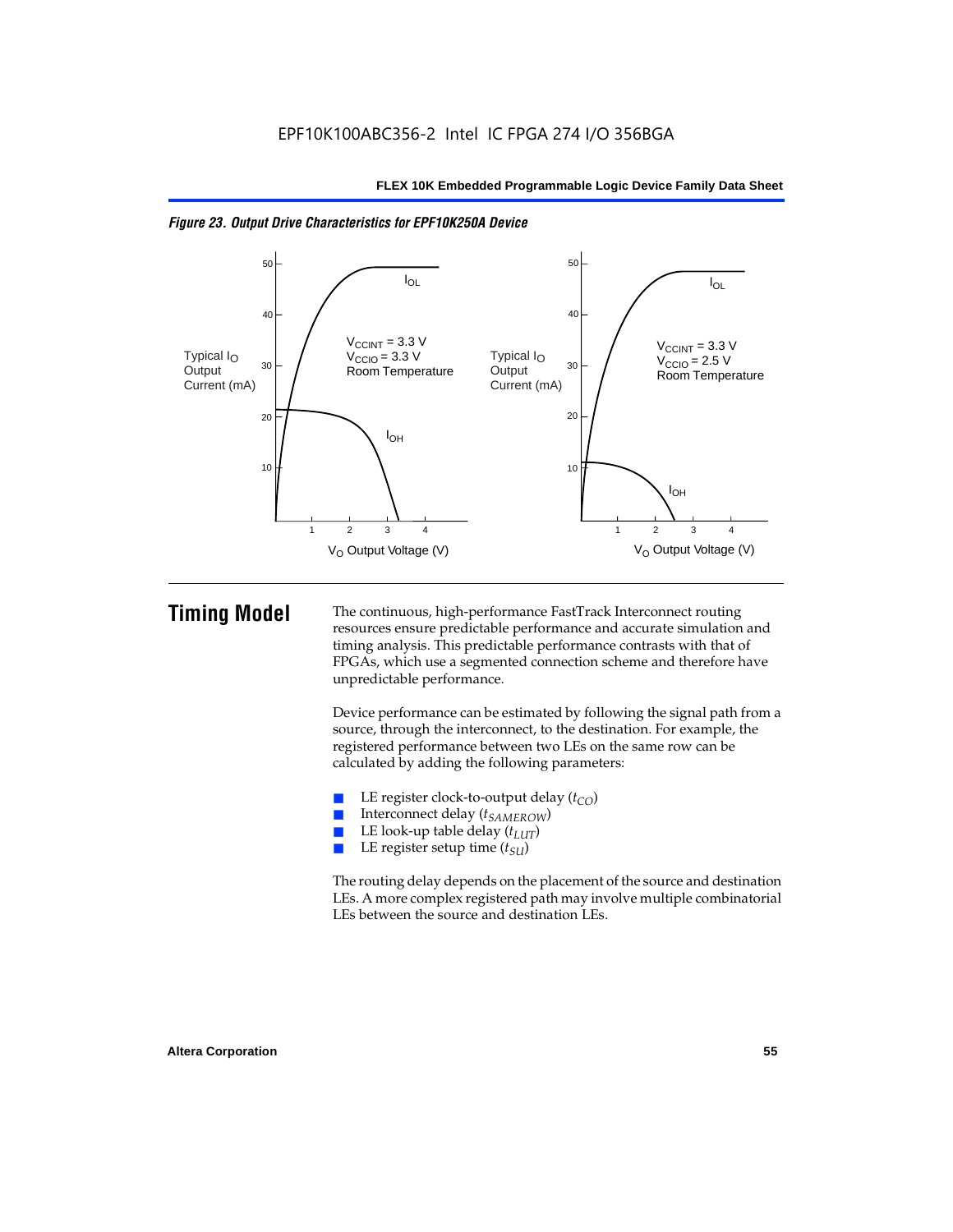Timing simulation and delay prediction are available with the MAX+PLUS II Simulator and Timing Analyzer, or with industrystandard EDA tools. The Simulator offers both pre-synthesis functional simulation to evaluate logic design accuracy and post-synthesis timing simulation with 0.1-ns resolution. The Timing Analyzer provides pointto-point timing delay information, setup and hold time analysis, and device-wide performance analysis.

Figure 24 shows the overall timing model, which maps the possible paths to and from the various elements of the FLEX 10K device.

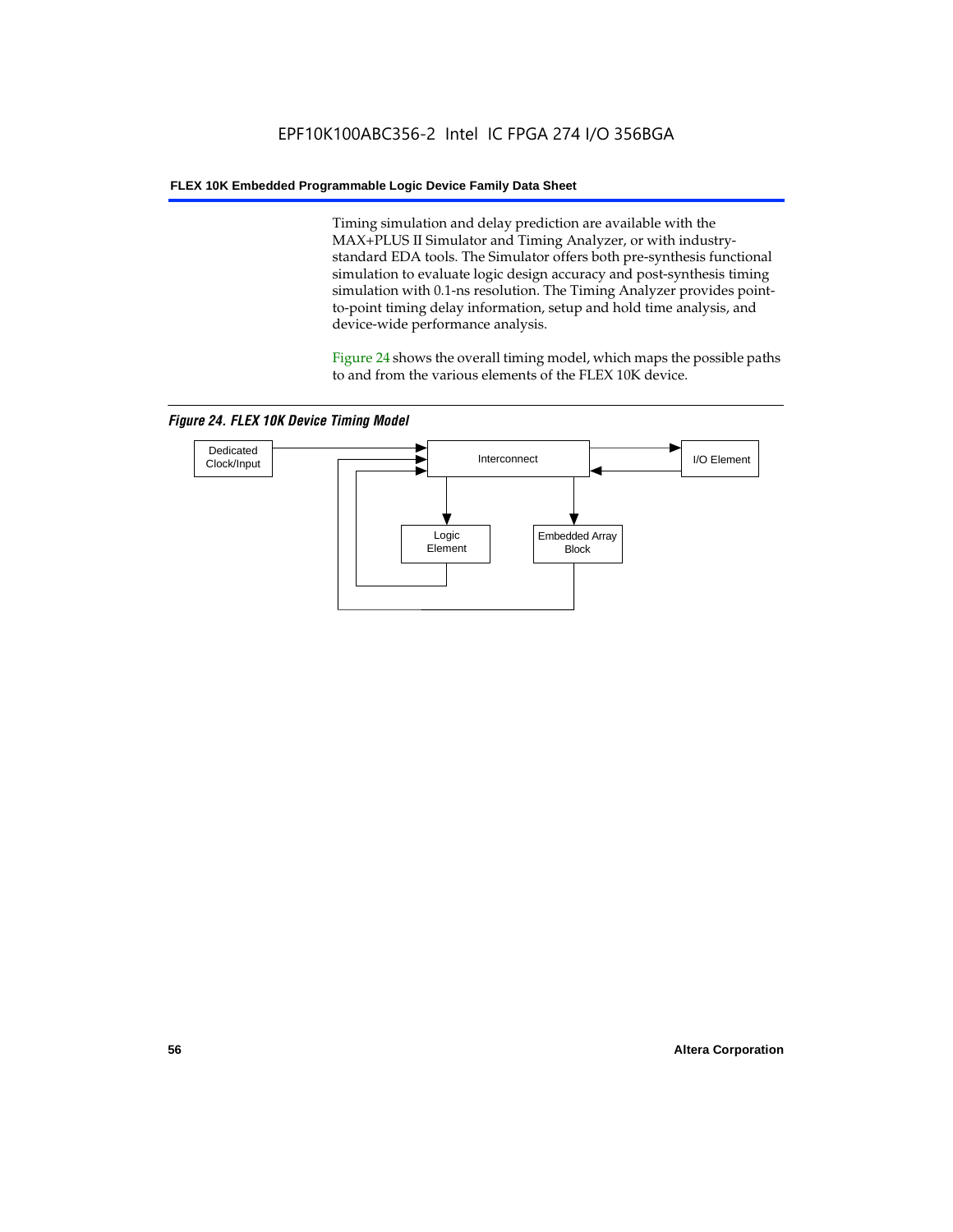Figures 25 through 27 show the delays that correspond to various paths and functions within the LE, IOE, and EAB timing models.



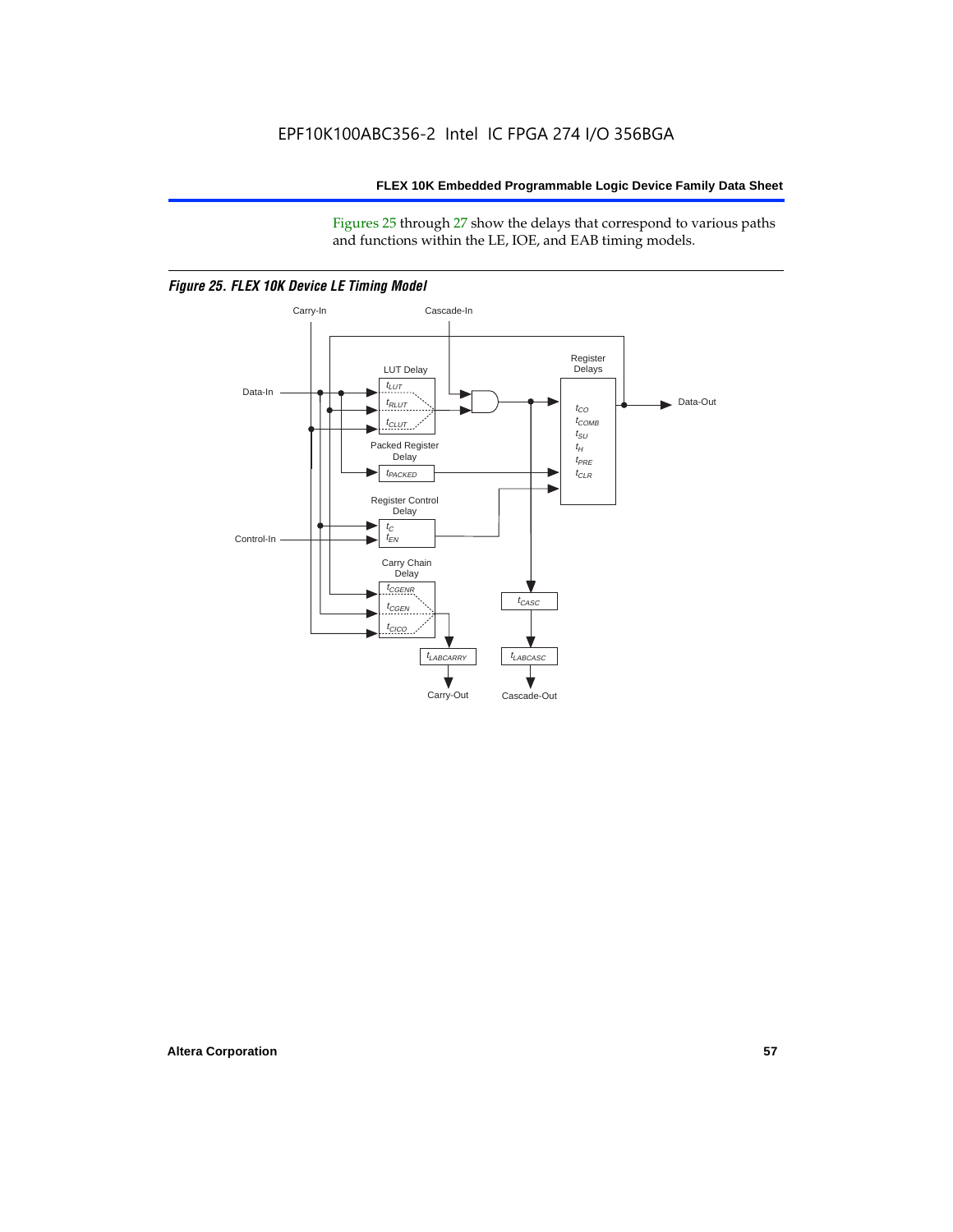

# *Figure 26. FLEX 10K Device IOE Timing Model*

*Figure 27. FLEX 10K Device EAB Timing Model*



Figures 28 shows the timing model for bidirectional I/O pin timing.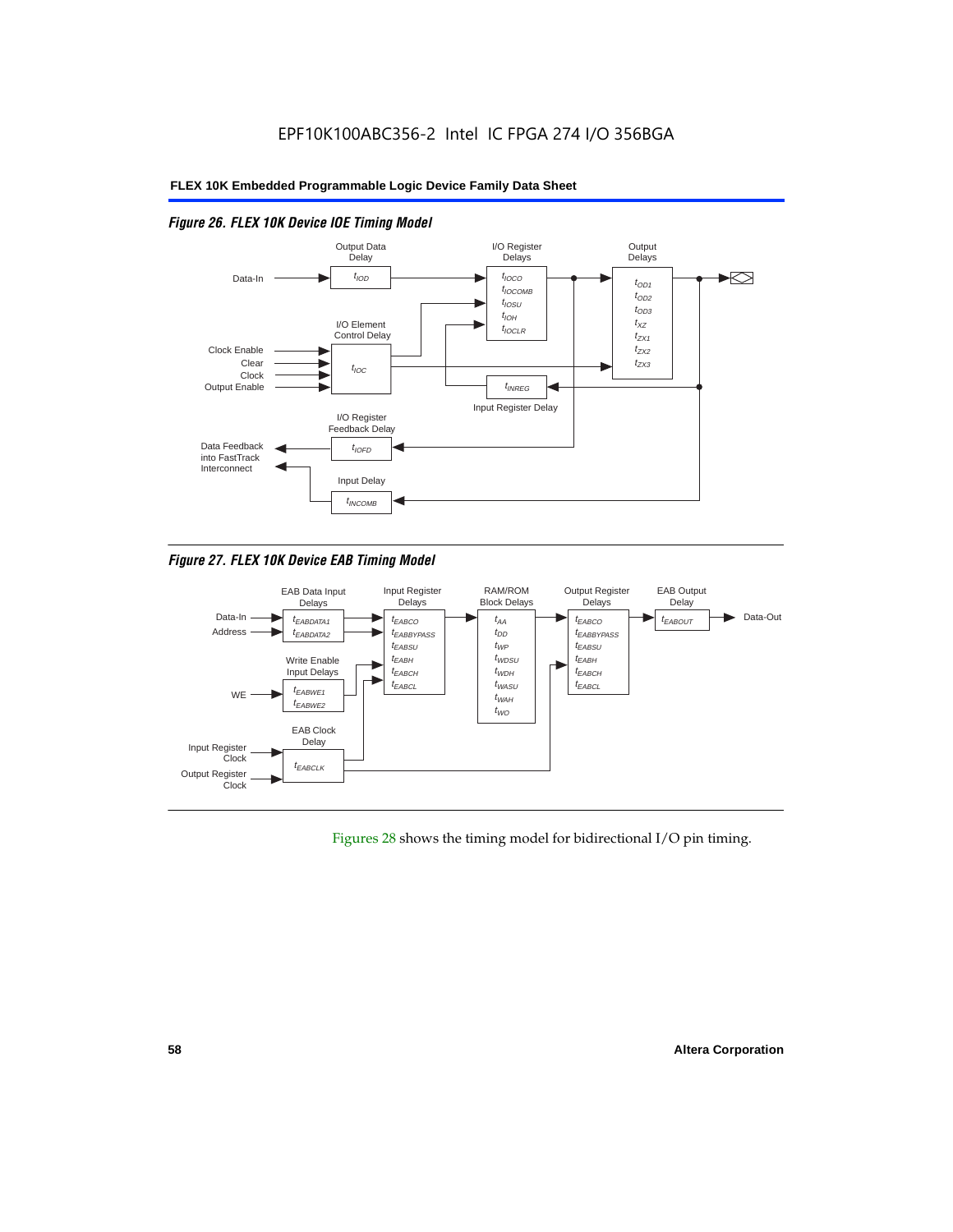

*Figure 28. Synchronous Bidirectional Pin External Timing Model*

Tables 32 through 36 describe the FLEX 10K device internal timing parameters. These internal timing parameters are expressed as worst-case values. Using hand calculations, these parameters can be used to estimate design performance. However, before committing designs to silicon, actual worst-case performance should be modeled using timing simulation and analysis. Tables 37 through 38 describe FLEX 10K external timing parameters.

| Table 32. LE Timing Microparameters (Part 1 of 2)<br>Note $(1)$ |                                         |                   |  |  |
|-----------------------------------------------------------------|-----------------------------------------|-------------------|--|--|
| Symbol                                                          | <b>Parameter</b>                        | <b>Conditions</b> |  |  |
| $t_{LUT}$                                                       | LUT delay for data-in                   |                   |  |  |
| $t_{CLUT}$                                                      | LUT delay for carry-in                  |                   |  |  |
| $t_{RLUT}$                                                      | LUT delay for LE register feedback      |                   |  |  |
| <b><i>EPACKED</i></b>                                           | Data-in to packed register delay        |                   |  |  |
| $t_{EN}$                                                        | LE register enable delay                |                   |  |  |
| $t_{CICO}$                                                      | Carry-in to carry-out delay             |                   |  |  |
| <sup>t</sup> CGEN                                               | Data-in to carry-out delay              |                   |  |  |
| <sup>t</sup> CGENR                                              | LE register feedback to carry-out delay |                   |  |  |
| t <sub>CASC</sub>                                               | Cascade-in to cascade-out delay         |                   |  |  |
| $t_C$                                                           | LE register control signal delay        |                   |  |  |
| $t_{CO}$                                                        | LE register clock-to-output delay       |                   |  |  |
| $t_{COMB}$                                                      | Combinatorial delay                     |                   |  |  |

Г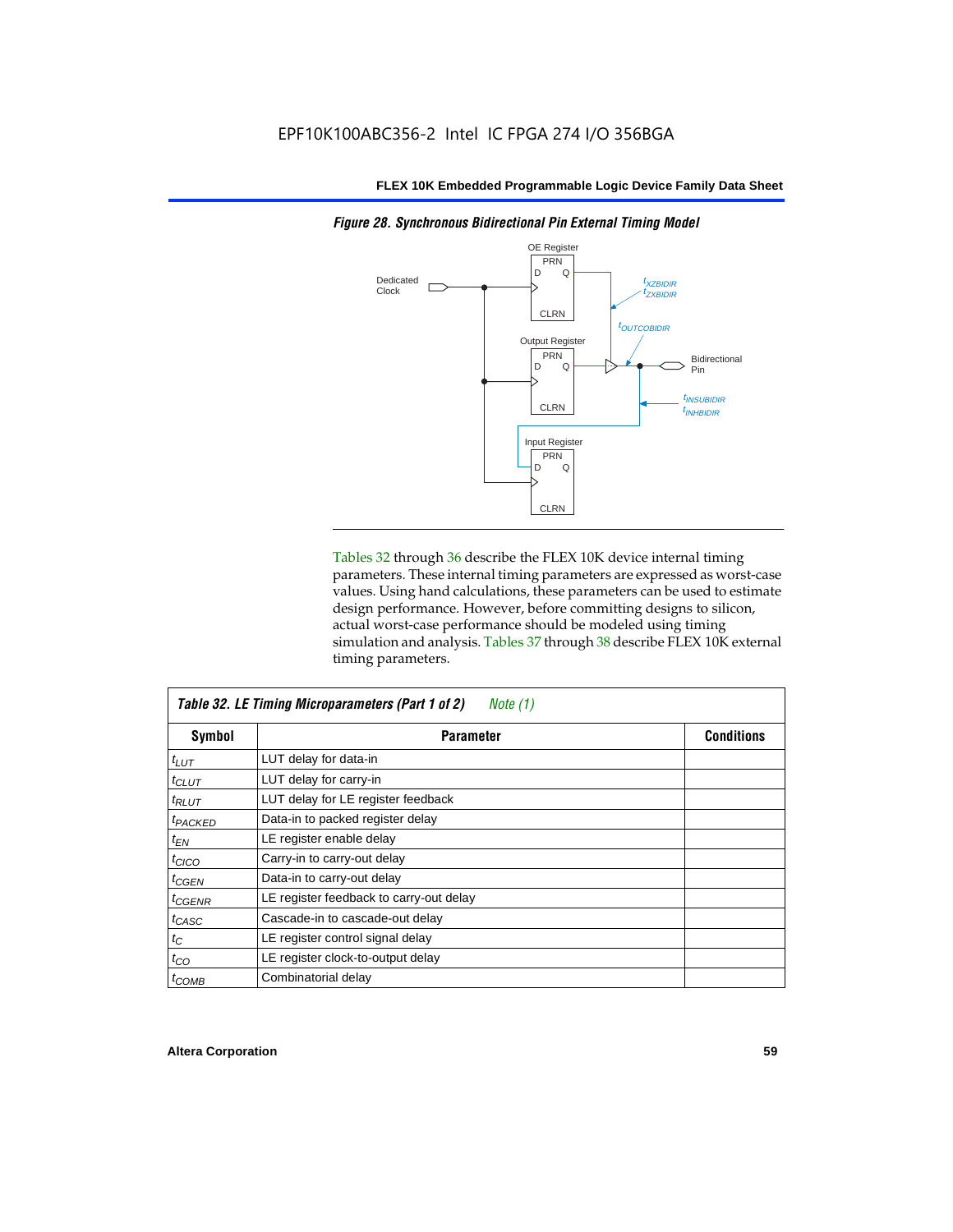| Table 32. LE Timing Microparameters (Part 2 of 2)<br>Note (1) |                                                                                                                                         |                   |  |  |  |
|---------------------------------------------------------------|-----------------------------------------------------------------------------------------------------------------------------------------|-------------------|--|--|--|
| <b>Symbol</b>                                                 | <b>Parameter</b>                                                                                                                        | <b>Conditions</b> |  |  |  |
| $t_{\rm SU}$                                                  | LE register setup time for data and enable signals before clock; LE register<br>recovery time after asynchronous clear, preset, or load |                   |  |  |  |
| $t_H$                                                         | LE register hold time for data and enable signals after clock                                                                           |                   |  |  |  |
| $t_{PRE}$                                                     | LE register preset delay                                                                                                                |                   |  |  |  |
| $t_{CLR}$                                                     | LE register clear delay                                                                                                                 |                   |  |  |  |
| $t_{CH}$                                                      | Minimum clock high time from clock pin                                                                                                  |                   |  |  |  |
| $t_{CL}$                                                      | Minimum clock low time from clock pin                                                                                                   |                   |  |  |  |

# *Table 33. IOE Timing Microparameters Note (1)*

| Symbol              | <b>Parameter</b>                                                                                                         | <b>Conditions</b>  |
|---------------------|--------------------------------------------------------------------------------------------------------------------------|--------------------|
| t <sub>IOD</sub>    | IOE data delay                                                                                                           |                    |
| $t_{\text{IOC}}$    | IOE register control signal delay                                                                                        |                    |
| $t_{IOCO}$          | IOE register clock-to-output delay                                                                                       |                    |
| $t_{IOCOMB}$        | IOE combinatorial delay                                                                                                  |                    |
| $t_{IOSU}$          | IOE register setup time for data and enable signals before clock; IOE register<br>recovery time after asynchronous clear |                    |
| $t_{IOH}$           | IOE register hold time for data and enable signals after clock                                                           |                    |
| $t_{IOCLR}$         | IOE register clear time                                                                                                  |                    |
| $t_{OD1}$           | Output buffer and pad delay, slow slew rate = off, $V_{\text{CCIO}} = V_{\text{CCINT}}$                                  | $C1 = 35$ pF $(2)$ |
| $t_{OD2}$           | Output buffer and pad delay, slow slew rate = off, $V_{\text{CCIO}}$ = low voltage                                       | $C1 = 35$ pF $(3)$ |
| $t_{OD3}$           | Output buffer and pad delay, slow slew rate $=$ on                                                                       | $C1 = 35$ pF $(4)$ |
| $t_{XZ}$            | IOE output buffer disable delay                                                                                          |                    |
| $t_{ZX1}$           | IOE output buffer enable delay, slow slew rate = off, $V_{\text{CCIO}} = V_{\text{CCINT}}$                               | $C1 = 35$ pF $(2)$ |
| $t_{ZX2}$           | IOE output buffer enable delay, slow slew rate = off, $V_{\text{CCIO}}$ = low voltage                                    | $C1 = 35$ pF $(3)$ |
| $t_{ZX3}$           | IOE output buffer enable delay, slow slew rate $=$ on                                                                    | $C1 = 35$ pF $(4)$ |
| <sup>t</sup> INREG  | IOE input pad and buffer to IOE register delay                                                                           |                    |
| $t_{IOFD}$          | IOE register feedback delay                                                                                              |                    |
| <sup>t</sup> INCOMB | IOE input pad and buffer to FastTrack Interconnect delay                                                                 |                    |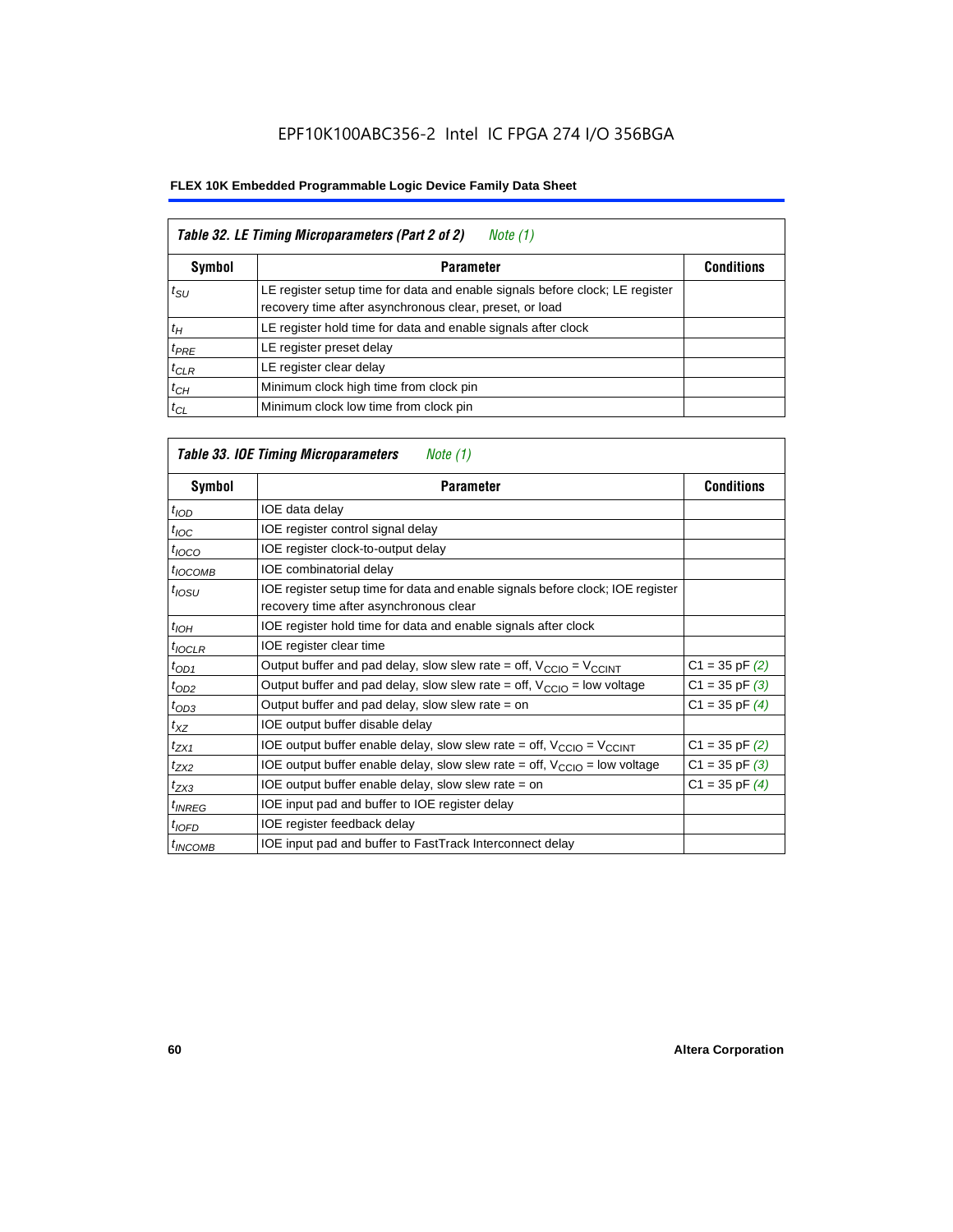|                        | <b>Table 34. EAB Timing Microparameters</b><br>Note (1) |                   |  |  |  |
|------------------------|---------------------------------------------------------|-------------------|--|--|--|
| Symbol                 | <b>Parameter</b>                                        | <b>Conditions</b> |  |  |  |
| $t_{EABDATA1}$         | Data or address delay to EAB for combinatorial input    |                   |  |  |  |
| <sup>t</sup> EABDATA2  | Data or address delay to EAB for registered input       |                   |  |  |  |
| $t_{EABWE1}$           | Write enable delay to EAB for combinatorial input       |                   |  |  |  |
| t <sub>EABWE2</sub>    | Write enable delay to EAB for registered input          |                   |  |  |  |
| <b><i>EABCLK</i></b>   | EAB register clock delay                                |                   |  |  |  |
| $t_{EABCO}$            | EAB register clock-to-output delay                      |                   |  |  |  |
| <sup>t</sup> EABBYPASS | Bypass register delay                                   |                   |  |  |  |
| t <sub>EABSU</sub>     | EAB register setup time before clock                    |                   |  |  |  |
| <sup>t</sup> EABH      | EAB register hold time after clock                      |                   |  |  |  |
| $t_{AA}$               | Address access delay                                    |                   |  |  |  |
| $t_{WP}$               | Write pulse width                                       |                   |  |  |  |
| $t_{WDSU}$             | Data setup time before falling edge of write pulse      | (5)               |  |  |  |
| $t_{WDH}$              | Data hold time after falling edge of write pulse        | (5)               |  |  |  |
| $t_{WASU}$             | Address setup time before rising edge of write pulse    | (5)               |  |  |  |
| $t_{WAH}$              | Address hold time after falling edge of write pulse     | (5)               |  |  |  |
| $t_{WO}$               | Write enable to data output valid delay                 |                   |  |  |  |
| $t_{DD}$               | Data-in to data-out valid delay                         |                   |  |  |  |
| $t_{EABOUT}$           | Data-out delay                                          |                   |  |  |  |
| t <sub>EABCH</sub>     | Clock high time                                         |                   |  |  |  |
| <sup>t</sup> EABCL     | Clock low time                                          |                   |  |  |  |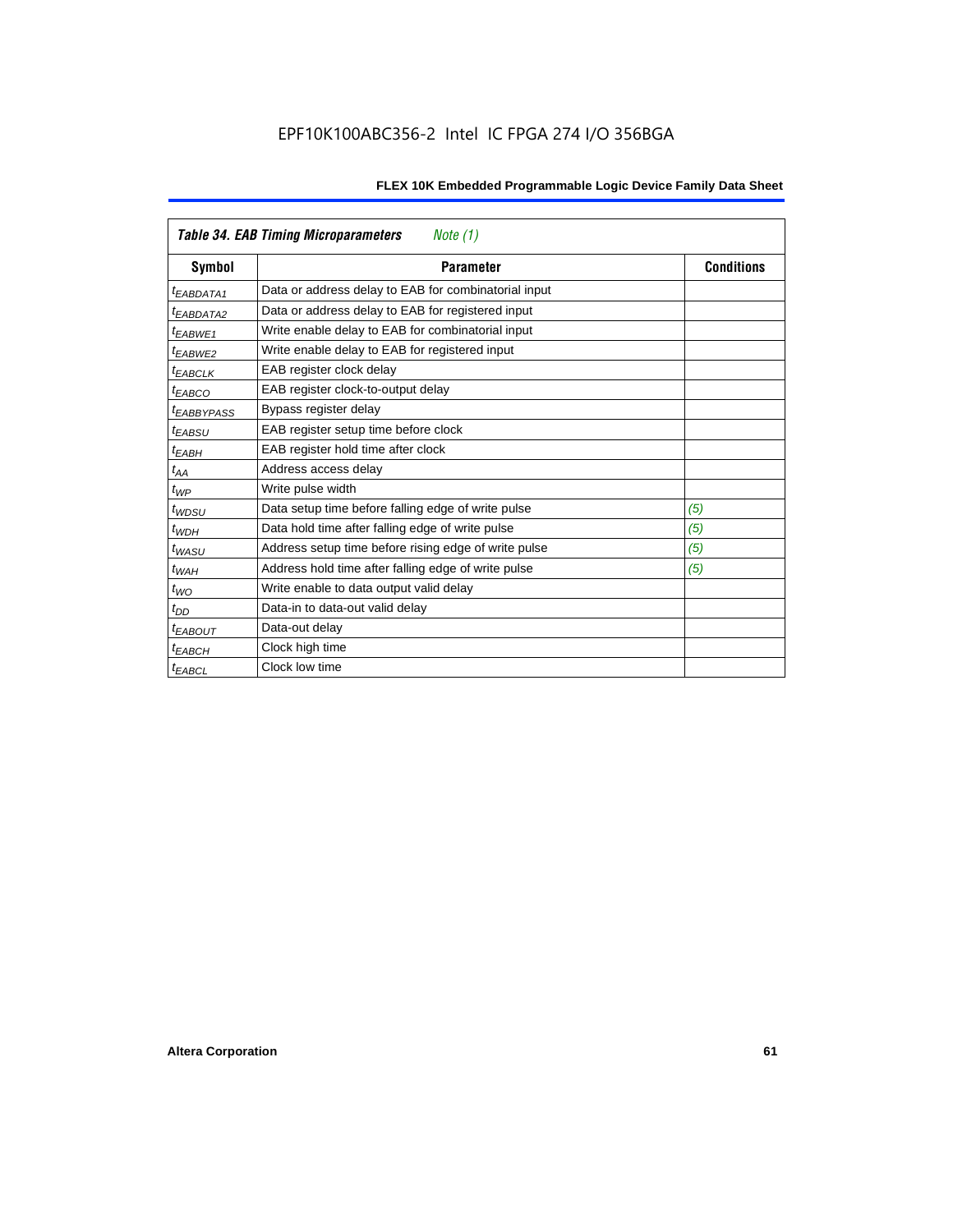|                        | <b>Table 35. EAB Timing Macroparameters</b><br><i>Notes (1), (6)</i>                       |                   |
|------------------------|--------------------------------------------------------------------------------------------|-------------------|
| Symbol                 | <b>Parameter</b>                                                                           | <b>Conditions</b> |
| t <sub>EABAA</sub>     | EAB address access delay                                                                   |                   |
| <sup>t</sup> EABRCCOMB | EAB asynchronous read cycle time                                                           |                   |
| <sup>t</sup> EABRCREG  | EAB synchronous read cycle time                                                            |                   |
| <sup>t</sup> EABWP     | EAB write pulse width                                                                      |                   |
| <sup>t</sup> EABWCCOMB | EAB asynchronous write cycle time                                                          |                   |
| <sup>t</sup> EABWCREG  | EAB synchronous write cycle time                                                           |                   |
| <sup>t</sup> EABDD     | EAB data-in to data-out valid delay                                                        |                   |
| <sup>t</sup> EABDATACO | EAB clock-to-output delay when using output registers                                      |                   |
| <sup>t</sup> EABDATASU | EAB data/address setup time before clock when using input register                         |                   |
| <sup>t</sup> EABDATAH  | EAB data/address hold time after clock when using input register                           |                   |
| <sup>t</sup> EABWESU   | EAB WE setup time before clock when using input register                                   |                   |
| <sup>t</sup> EABWEH    | EAB WE hold time after clock when using input register                                     |                   |
| <sup>t</sup> EABWDSU   | EAB data setup time before falling edge of write pulse when not using input<br>registers   |                   |
| $t_{EABWDH}$           | EAB data hold time after falling edge of write pulse when not using input<br>registers     |                   |
| <sup>t</sup> EABWASU   | EAB address setup time before rising edge of write pulse when not using<br>input registers |                   |
| <sup>t</sup> EABWAH    | EAB address hold time after falling edge of write pulse when not using input<br>registers  |                   |
| <sup>t</sup> EABWO     | EAB write enable to data output valid delay                                                |                   |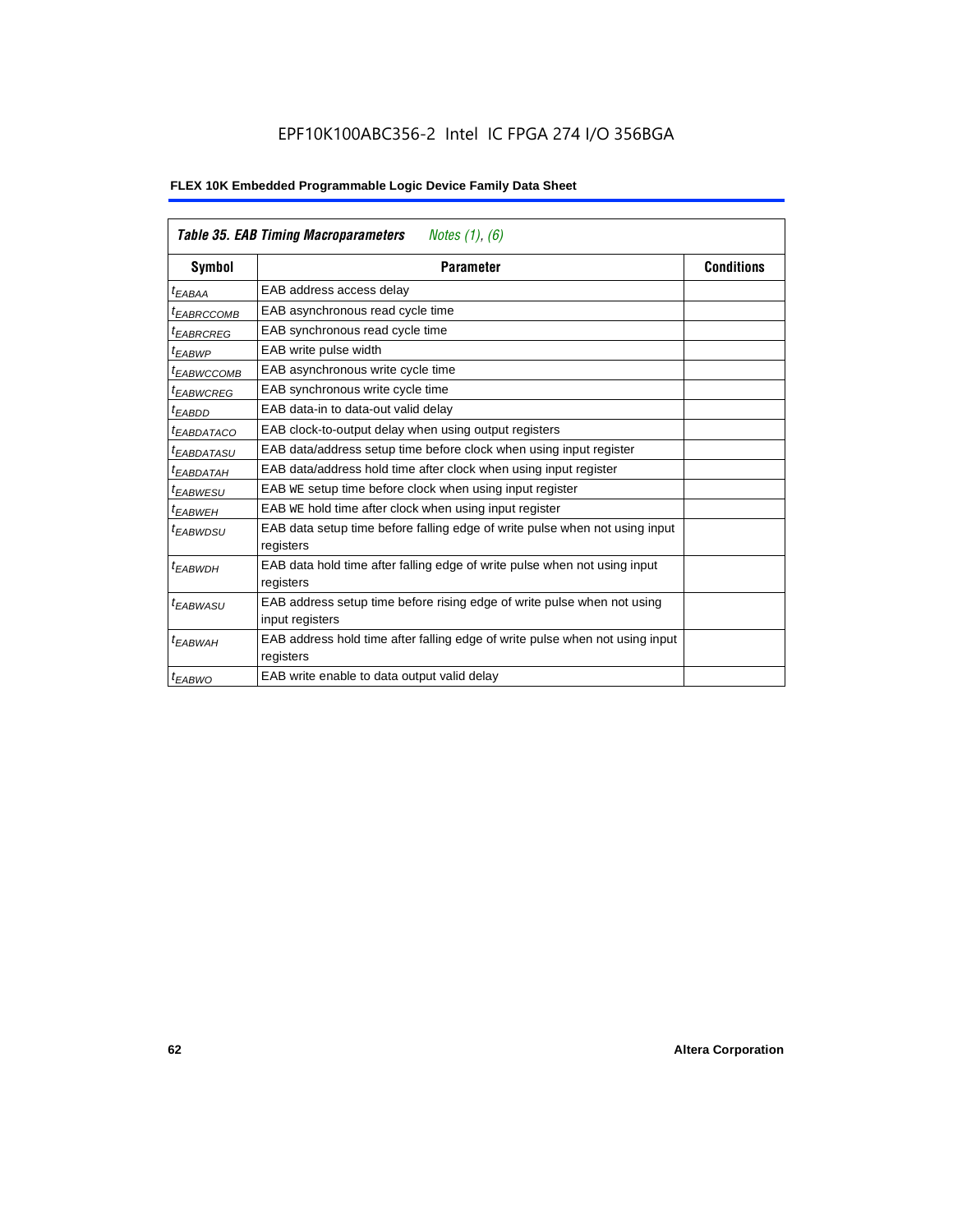| Table 36. Interconnect Timing Microparameters<br>Note $(1)$ |                                                                                                                         |                   |  |  |  |  |
|-------------------------------------------------------------|-------------------------------------------------------------------------------------------------------------------------|-------------------|--|--|--|--|
| Symbol                                                      | <b>Parameter</b>                                                                                                        | <b>Conditions</b> |  |  |  |  |
| <sup>t</sup> DIN2IOE                                        | Delay from dedicated input pin to IOE control input                                                                     | (7)               |  |  |  |  |
| <sup>t</sup> DCLK2LE                                        | Delay from dedicated clock pin to LE or EAB clock                                                                       | (7)               |  |  |  |  |
| <sup>t</sup> DIN2DATA                                       | Delay from dedicated input or clock to LE or EAB data                                                                   | (7)               |  |  |  |  |
| <sup>t</sup> DCLK2IOE                                       | Delay from dedicated clock pin to IOE clock                                                                             | (7)               |  |  |  |  |
| $t_{DIN2LE}$                                                | Delay from dedicated input pin to LE or EAB control input                                                               | (7)               |  |  |  |  |
| <sup>t</sup> SAMELAB                                        | Routing delay for an LE driving another LE in the same LAB                                                              |                   |  |  |  |  |
| <sup>t</sup> SAMEROW                                        | Routing delay for a row IOE, LE, or EAB driving a row IOE, LE, or EAB in the<br>same row                                | (7)               |  |  |  |  |
| <sup>t</sup> SAMECOLUMN                                     | Routing delay for an LE driving an IOE in the same column                                                               | (7)               |  |  |  |  |
| <i>t<sub>DIFFROW</sub></i>                                  | Routing delay for a column IOE, LE, or EAB driving an LE or EAB in a different<br>row                                   | (7)               |  |  |  |  |
| <i>t</i> TWOROWS                                            | Routing delay for a row IOE or EAB driving an LE or EAB in a different row                                              | (7)               |  |  |  |  |
| <sup>t</sup> LEPERIPH                                       | Routing delay for an LE driving a control signal of an IOE via the peripheral<br>control bus                            | (7)               |  |  |  |  |
| <b>LABCARRY</b>                                             | Routing delay for the carry-out signal of an LE driving the carry-in signal of a<br>different LE in a different LAB     |                   |  |  |  |  |
| $t_{LABCASC}$                                               | Routing delay for the cascade-out signal of an LE driving the cascade-in<br>signal of a different LE in a different LAB |                   |  |  |  |  |

|                    | <b>Table 37. External Timing Parameters</b><br>Notes (8), (10)                                            |                   |  |  |  |  |
|--------------------|-----------------------------------------------------------------------------------------------------------|-------------------|--|--|--|--|
| Symbol             | <b>Parameter</b>                                                                                          | <b>Conditions</b> |  |  |  |  |
| <sup>t</sup> DRR   | Register-to-register delay via four LEs, three row interconnects, and four local $ $ (9)<br>interconnects |                   |  |  |  |  |
| t <sub>insu</sub>  | Setup time with global clock at IOE register                                                              |                   |  |  |  |  |
| t <sub>INH</sub>   | Hold time with global clock at IOE register                                                               |                   |  |  |  |  |
| <sup>t</sup> outco | Clock-to-output delay with global clock at IOE register                                                   |                   |  |  |  |  |

# *Table 38. External Bidirectional Timing Parameters Note (10)*

| Symbol                  | <b>Parameter</b>                                                               |  |
|-------------------------|--------------------------------------------------------------------------------|--|
| <sup>t</sup> INSUBIDIR  | Setup time for bidirectional pins with global clock at adjacent LE register    |  |
| <sup>t</sup> INHBIDIR   | Hold time for bidirectional pins with global clock at adjacent LE register     |  |
| <sup>t</sup> outcobidir | Clock-to-output delay for bidirectional pins with global clock at IOE register |  |
| <sup>t</sup> xzbidir    | Synchronous IOE output buffer disable delay                                    |  |
| <sup>t</sup> zxbidir    | Synchronous IOE output buffer enable delay, slow slew rate = off               |  |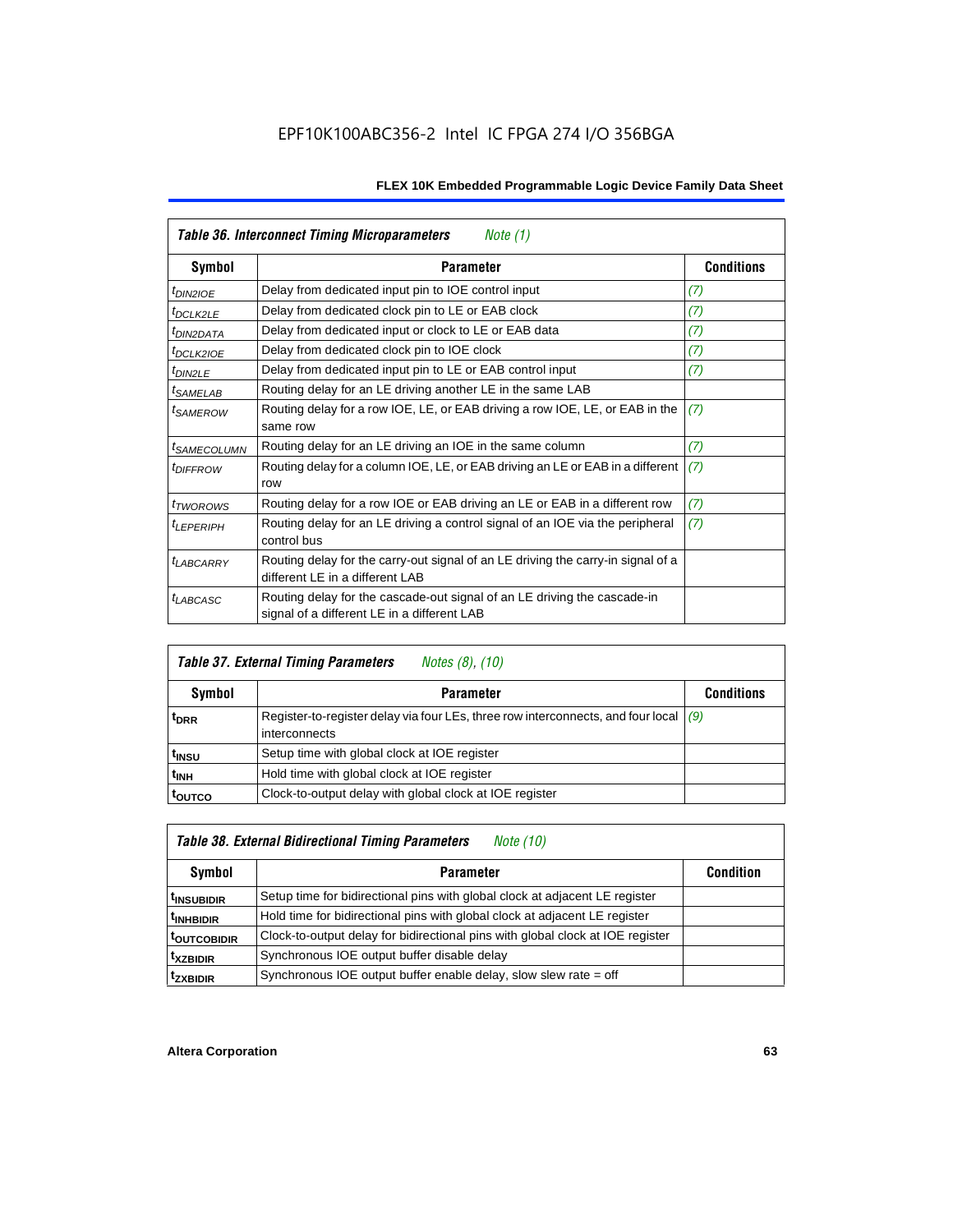# EPF10K100ABC356-2 Intel IC FPGA 274 I/O 356BGA

#### **FLEX 10K Embedded Programmable Logic Device Family Data Sheet**

#### *Notes to tables:*

| (1) Microparameters are timing delays contributed by individual architectural elements. These parameters cannot be |
|--------------------------------------------------------------------------------------------------------------------|
| measured explicitly.                                                                                               |

| (2) Operating conditions: $V_{CCIO} = 5.0 V \pm 5%$ for commercial use in FLEX 10K devices. |  |  |  |
|---------------------------------------------------------------------------------------------|--|--|--|
|                                                                                             |  |  |  |

 $V<sub>CCIO</sub>$  = 5.0 V  $\pm$  10% for industrial use in FLEX 10K devices.

 $V_{\text{CCIO}} = 3.3 \text{ V} \pm 10\%$  for commercial or industrial use in FLEX 10KA devices.

(3) Operating conditions:  $V_{\text{CCIO}} = 3.3 V \pm 10\%$  for commercial or industrial use in FLEX 10K devices.

 $V_{\text{CCIO}} = 2.5 \text{ V} \pm 0.2 \text{ V}$  for commercial or industrial use in FLEX 10KA devices.

- (4) Operating conditions:  $V_{\text{CCIO}} = 2.5 V$ , 3.3 V, or 5.0 V.<br>(5) Because the RAM in the EAB is self-timed, this param
- (5) Because the RAM in the EAB is self-timed, this parameter can be ignored when the WE signal is registered.<br>(6) EAB macroparameters are internal parameters that can simplify predicting the behavior of an EAB at its bou
- EAB macroparameters are internal parameters that can simplify predicting the behavior of an EAB at its boundary; these parameters are calculated by summing selected microparameters.
- (7) These parameters are worst-case values for typical applications. Post-compilation timing simulation and timing analysis are required to determine actual worst-case performance.
- (8) External reference timing parameters are factory-tested, worst-case values specified by Altera. A representative subset of signal paths is tested to approximate typical device applications.
- (9) Contact Altera Applications for test circuit specifications and test conditions.
- (10) These timing parameters are sample-tested only.

Figures 29 and 30 show the asynchronous and synchronous timing waveforms, respectively, for the EAB macroparameters in Table 34.

#### *Figure 29. EAB Asynchronous Timing Waveforms*

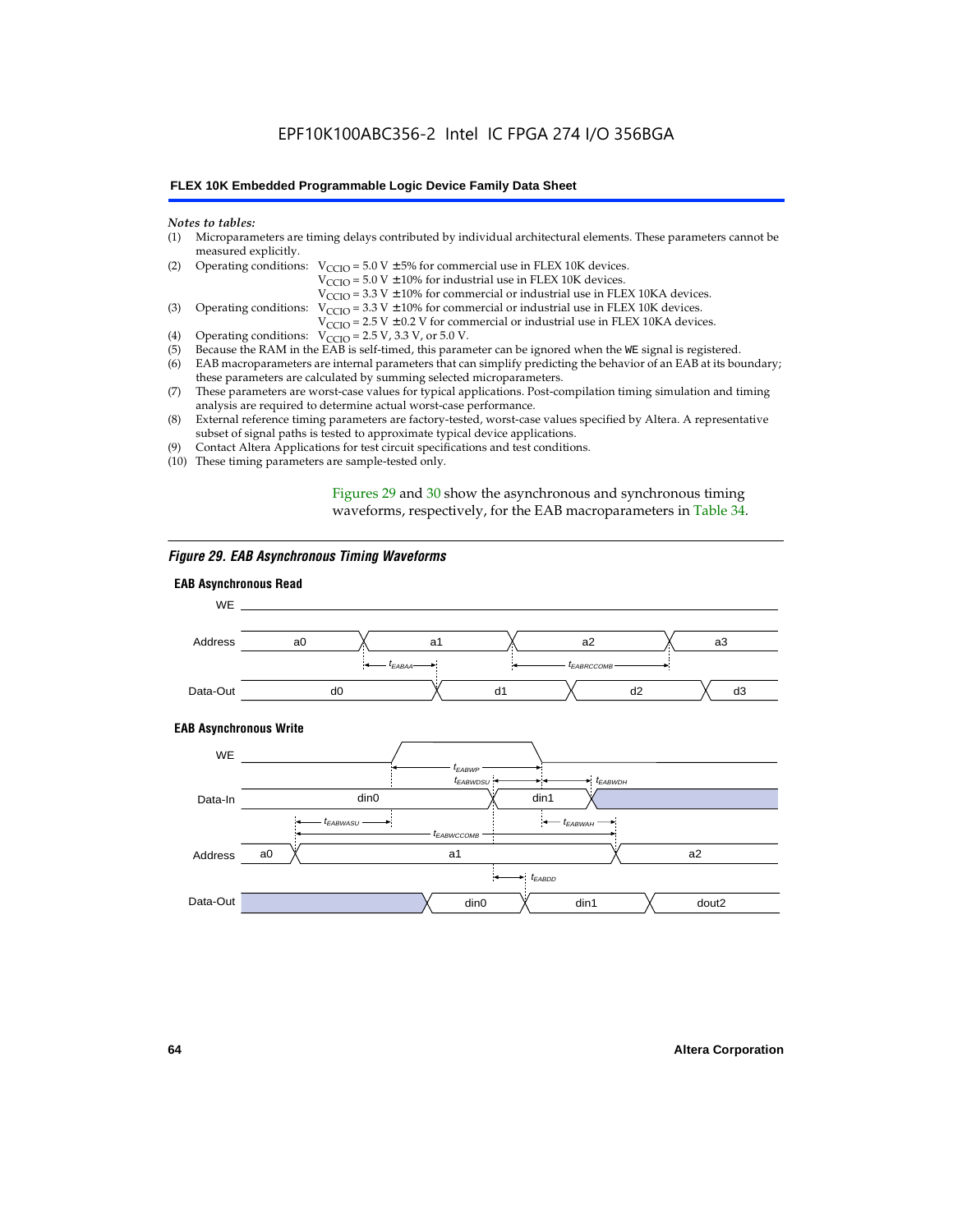# *Figure 30. EAB Synchronous Timing Waveforms*





#### **EAB Synchronous Write (EAB Output Registers Used)**

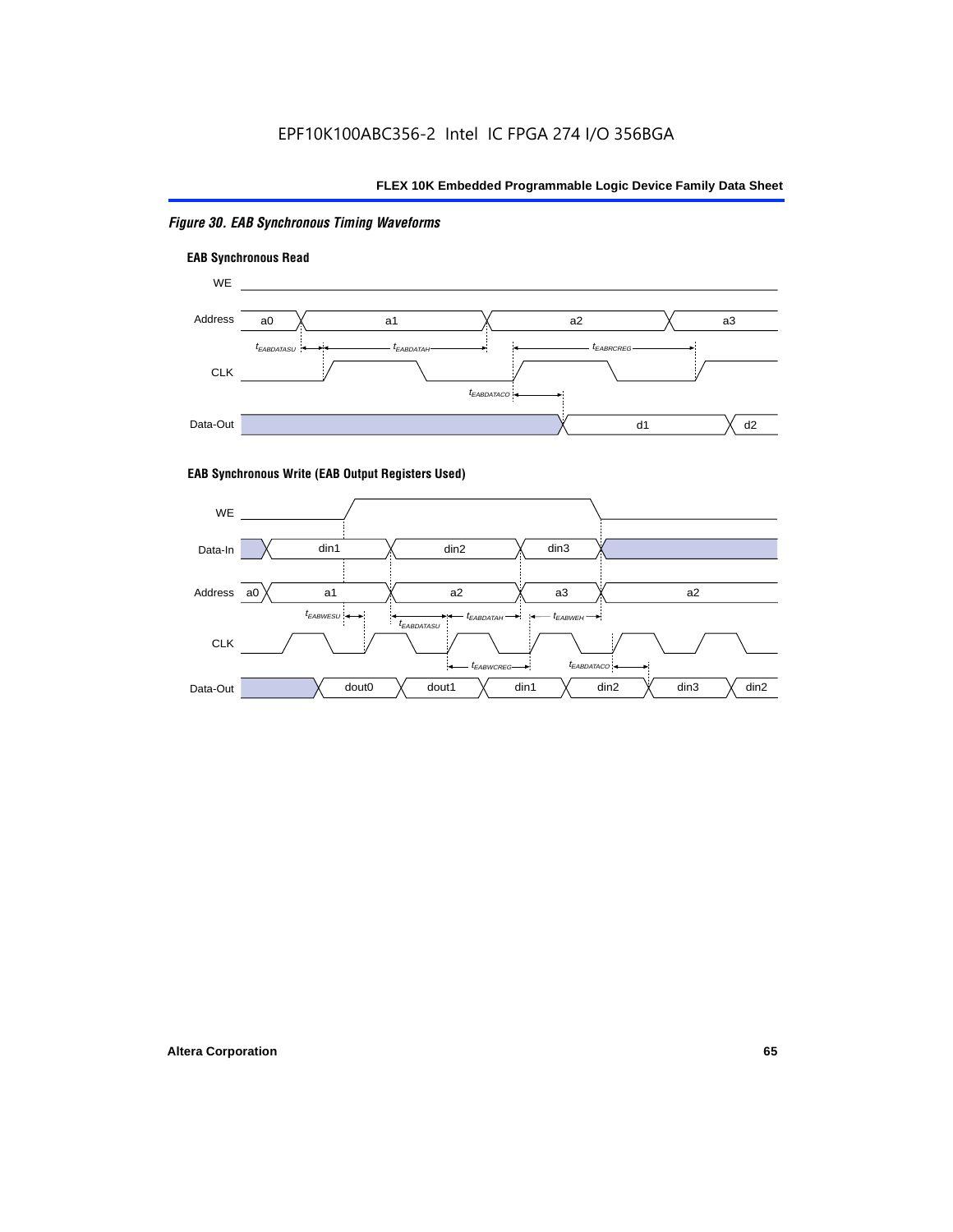Tables 39 through 47 show EPF10K10 and EPF10K20 device internal and external timing parameters.

| Symbol            | -3 Speed Grade |     | -4 Speed Grade |     | <b>Unit</b> |
|-------------------|----------------|-----|----------------|-----|-------------|
|                   | Min            | Max | Min            | Max |             |
| $t_{LUT}$         |                | 1.4 |                | 1.7 | ns          |
| $t_{CLUT}$        |                | 0.6 |                | 0.7 | ns          |
| $t_{RLUT}$        |                | 1.5 |                | 1.9 | ns          |
| <b>t</b> PACKED   |                | 0.6 |                | 0.9 | ns          |
| $t_{EN}$          |                | 1.0 |                | 1.2 | ns          |
| $t_{CICO}$        |                | 0.2 |                | 0.3 | ns          |
| $t_{\text{GEN}}$  |                | 0.9 |                | 1.2 | ns          |
| $t_{GENR}$        |                | 0.9 |                | 1.2 | ns          |
| $t_{CASC}$        |                | 0.8 |                | 0.9 | ns          |
| $t_C$             |                | 1.3 |                | 1.5 | ns          |
| $t_{CO}$          |                | 0.9 |                | 1.1 | ns          |
| $t_{\text{COMB}}$ |                | 0.5 |                | 0.6 | ns          |
| $t_{\text{SU}}$   | 1.3            |     | 2.5            |     | ns          |
| $t_H$             | 1.4            |     | 1.6            |     | ns          |
| $t_{PRE}$         |                | 1.0 |                | 1.2 | ns          |
| $t_{\text{CLR}}$  |                | 1.0 |                | 1.2 | ns          |
| $t_{CH}$          | 4.0            |     | 4.0            |     | ns          |
| $t_{CL}$          | 4.0            |     | 4.0            |     | ns          |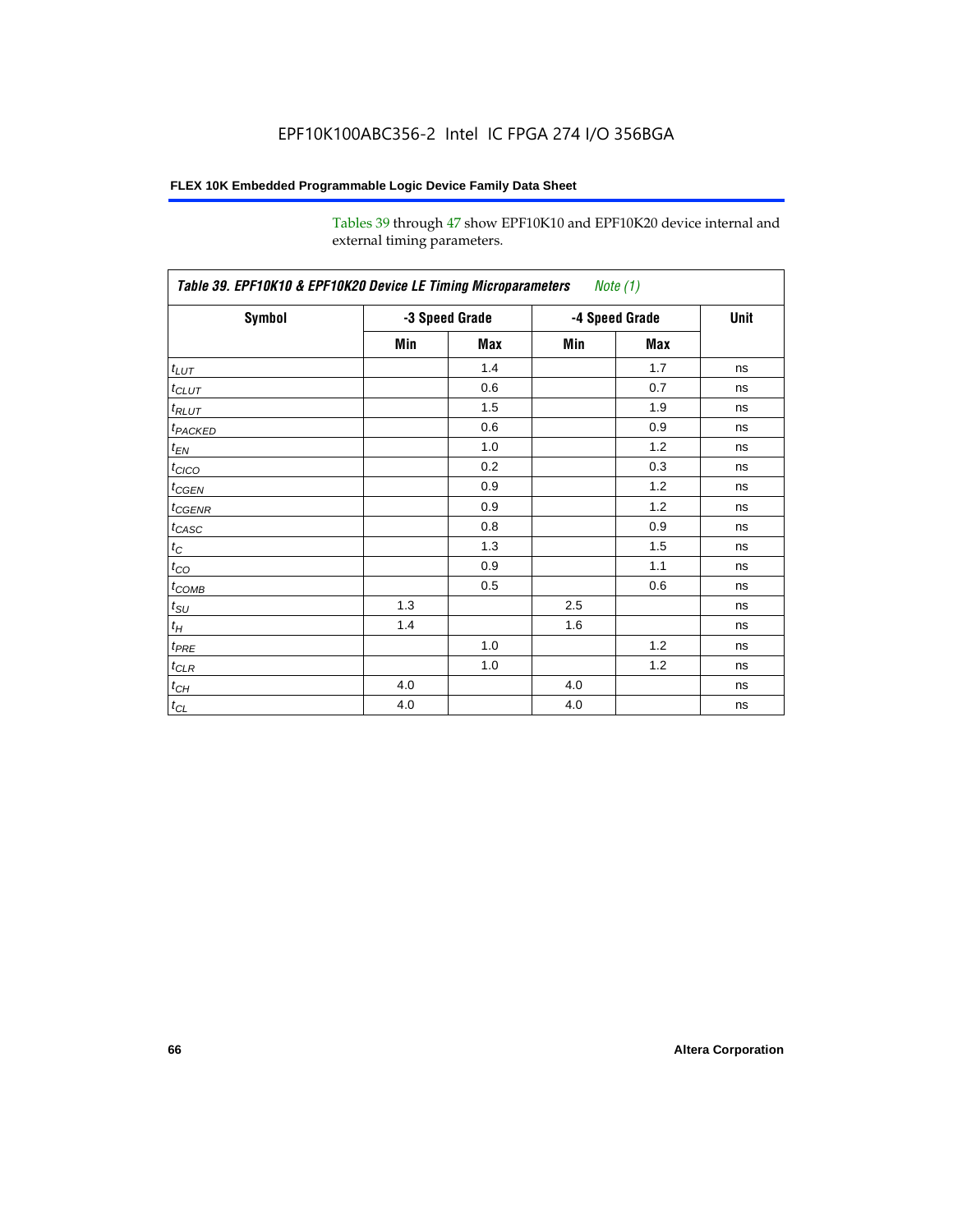| Table 40. EPF10K10 & EPF10K20 Device IOE Timing Microparameters<br>Note (1) |                |            |                |      |             |  |
|-----------------------------------------------------------------------------|----------------|------------|----------------|------|-------------|--|
| <b>Symbol</b>                                                               | -3 Speed Grade |            | -4 Speed Grade |      | <b>Unit</b> |  |
|                                                                             | Min            | <b>Max</b> | Min            | Max  |             |  |
| t <sub>IOD</sub>                                                            |                | 1.3        |                | 1.6  | ns          |  |
| $t_{\text{IOC}}$                                                            |                | 0.5        |                | 0.7  | ns          |  |
| $t_{IOCO}$                                                                  |                | 0.2        |                | 0.2  | ns          |  |
| t <sub>IOCOMB</sub>                                                         |                | 0.0        |                | 0.0  | ns          |  |
| $t_{IOSU}$                                                                  | 2.8            |            | 3.2            |      | ns          |  |
| $t_{IOH}$                                                                   | 1.0            |            | 1.2            |      | ns          |  |
| $t_{IOCLR}$                                                                 |                | 1.0        |                | 1.2  | ns          |  |
| $t_{OD1}$                                                                   |                | 2.6        |                | 3.5  | ns          |  |
| $t_{OD2}$                                                                   |                | 4.9        |                | 6.4  | ns          |  |
| $t_{OD3}$                                                                   |                | 6.3        |                | 8.2  | ns          |  |
| $t_{XZ}$                                                                    |                | 4.5        |                | 5.4  | ns          |  |
| $t_{ZX1}$                                                                   |                | 4.5        |                | 5.4  | ns          |  |
| $t_{ZX2}$                                                                   |                | 6.8        |                | 8.3  | ns          |  |
| $t_{ZX3}$                                                                   |                | 8.2        |                | 10.1 | ns          |  |
| $t_{INREG}$                                                                 |                | 6.0        |                | 7.5  | ns          |  |
| $t_{IOED}$                                                                  |                | 3.1        |                | 3.5  | ns          |  |
| t <sub>INCOMB</sub>                                                         |                | 3.1        |                | 3.5  | ns          |  |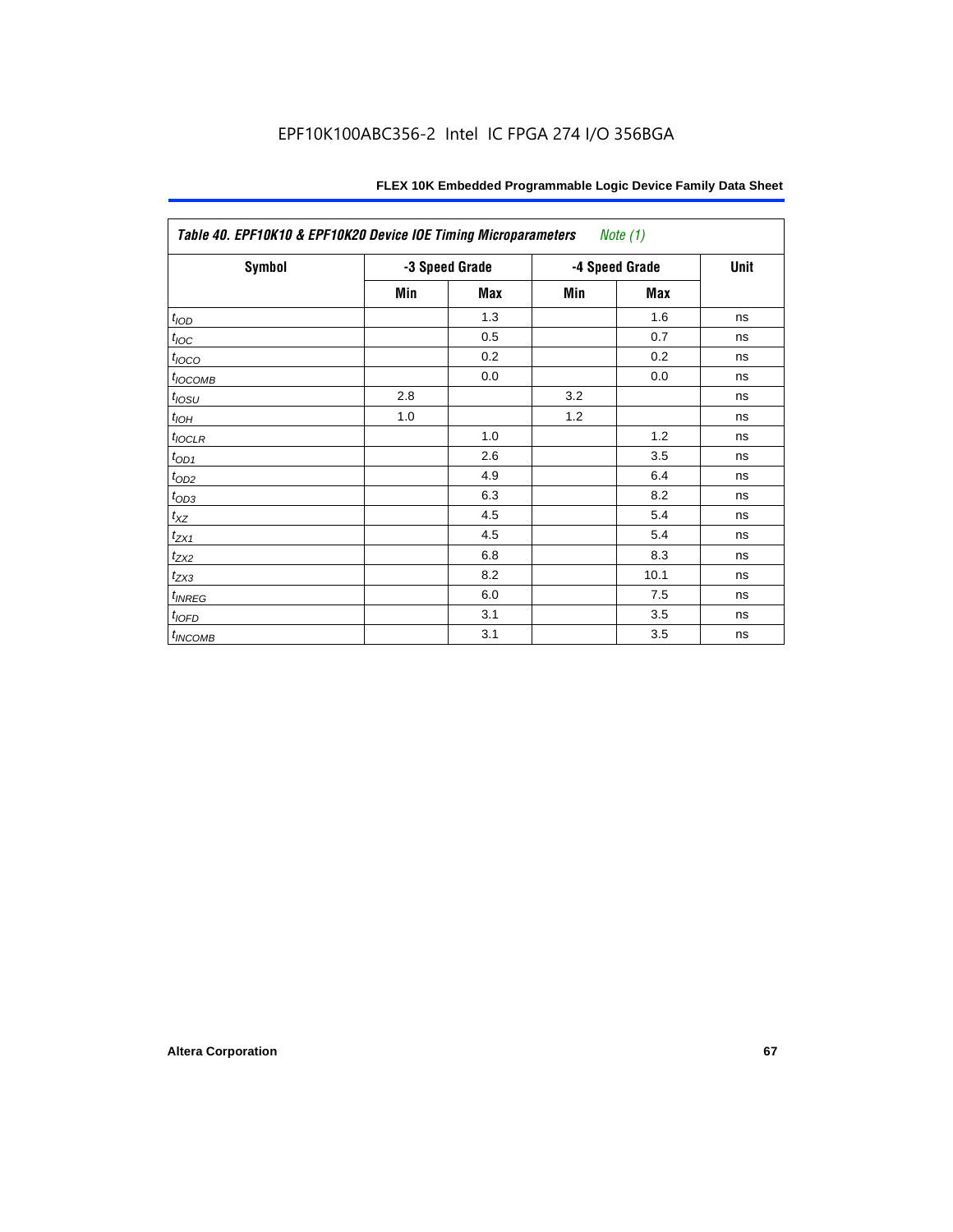# EPF10K100ABC356-2 Intel IC FPGA 274 I/O 356BGA

| Symbol                 | -3 Speed Grade |     | -4 Speed Grade |      | <b>Unit</b> |
|------------------------|----------------|-----|----------------|------|-------------|
|                        | Min            | Max | Min            | Max  |             |
| <sup>t</sup> EABDATA1  |                | 1.5 |                | 1.9  | ns          |
| t <sub>EABDATA2</sub>  |                | 4.8 |                | 6.0  | ns          |
| t <sub>EABWE1</sub>    |                | 1.0 |                | 1.2  | ns          |
| $t_{EABWE2}$           |                | 5.0 |                | 6.2  | ns          |
| $t_{EABCLK}$           |                | 1.0 |                | 2.2  | ns          |
| $t_{EABCO}$            |                | 0.5 |                | 0.6  | ns          |
| <sup>t</sup> EABBYPASS |                | 1.5 |                | 1.9  | ns          |
| $t_{EABSU}$            | 1.5            |     | 1.8            |      | ns          |
| $t_{EABH}$             | 2.0            |     | 2.5            |      | ns          |
| $t_{AA}$               |                | 8.7 |                | 10.7 | ns          |
| $t_{WP}$               | 5.8            |     | 7.2            |      | ns          |
| $t_{WDSU}$             | 1.6            |     | 2.0            |      | ns          |
| $t_{WDH}$              | 0.3            |     | 0.4            |      | ns          |
| $t_{WASU}$             | 0.5            |     | 0.6            |      | ns          |
| $t_{WAH}$              | 1.0            |     | 1.2            |      | ns          |
| $t_{WQ}$               |                | 5.0 |                | 6.2  | ns          |
| $t_{DD}$               |                | 5.0 |                | 6.2  | ns          |
| <sup>t</sup> EABOUT    |                | 0.5 |                | 0.6  | ns          |
| <sup>t</sup> EABCH     | 4.0            |     | 4.0            |      | ns          |
| $t_{EABCL}$            | 5.8            |     | 7.2            |      | ns          |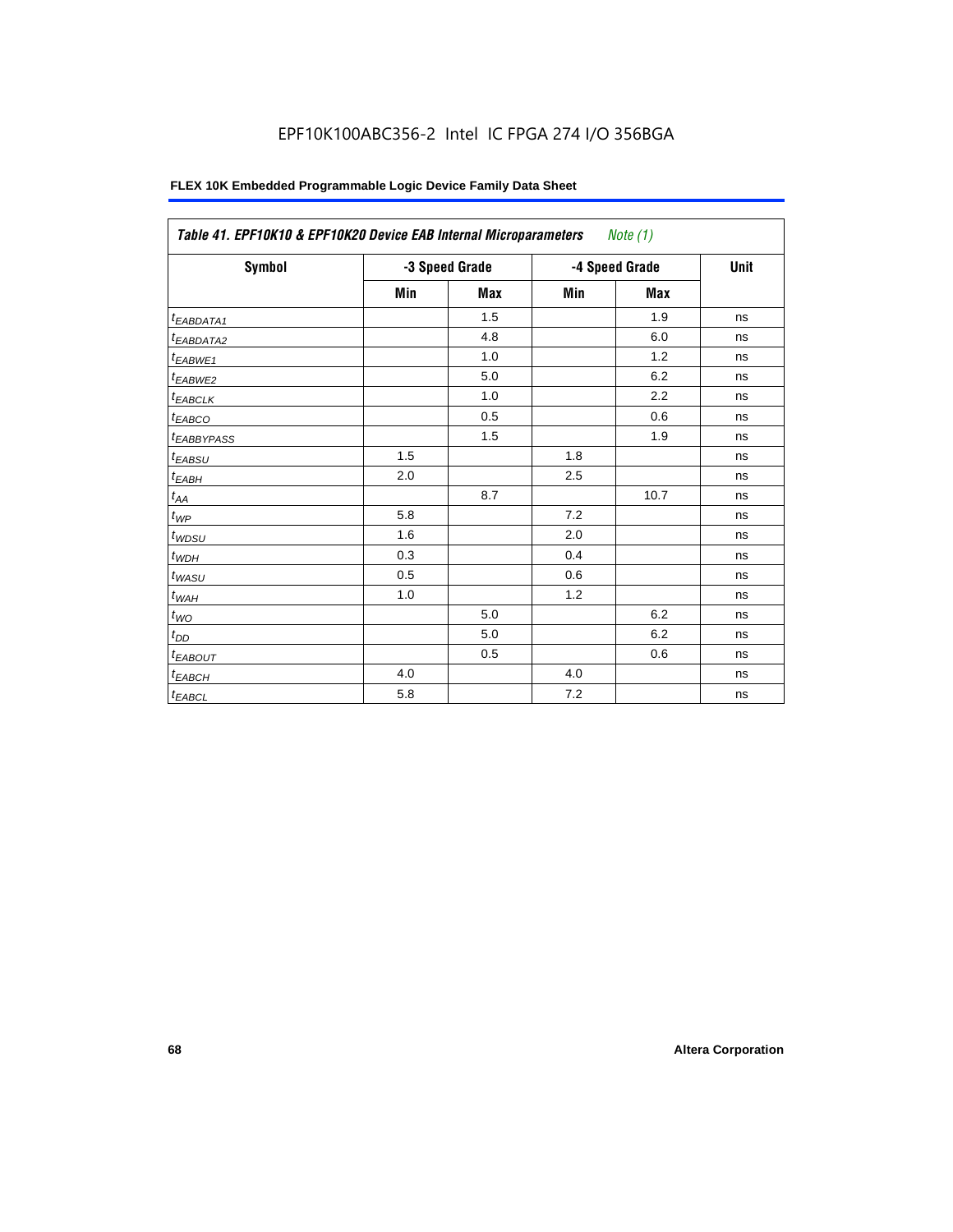| Table 42. EPF10K10 & EPF10K20 Device EAB Internal Timing Macroparameters<br>Note (1) |                |      |                |      |             |
|--------------------------------------------------------------------------------------|----------------|------|----------------|------|-------------|
| <b>Symbol</b>                                                                        | -3 Speed Grade |      | -4 Speed Grade |      | <b>Unit</b> |
|                                                                                      | Min            | Max  | Min            | Max  |             |
| t <sub>EABAA</sub>                                                                   |                | 13.7 |                | 17.0 | ns          |
| <sup>t</sup> EABRCCOMB                                                               | 13.7           |      | 17.0           |      | ns          |
| <b><i>EABRCREG</i></b>                                                               | 9.7            |      | 11.9           |      | ns          |
| <sup>t</sup> EABWP                                                                   | 5.8            |      | 7.2            |      | ns          |
| <sup>t</sup> EABWCCOMB                                                               | 7.3            |      | 9.0            |      | ns          |
| <sup>t</sup> EABWCREG                                                                | 13.0           |      | 16.0           |      | ns          |
| t <sub>EABDD</sub>                                                                   |                | 10.0 |                | 12.5 | ns          |
| <sup>t</sup> EABDATACO                                                               |                | 2.0  |                | 3.4  | ns          |
| <sup>t</sup> EABDATASU                                                               | 5.3            |      | 5.6            |      | ns          |
| <sup>t</sup> EABDATAH                                                                | 0.0            |      | 0.0            |      | ns          |
| <sup>t</sup> EABWESU                                                                 | 5.5            |      | 5.8            |      | ns          |
| <sup>t</sup> EABWEH                                                                  | 0.0            |      | 0.0            |      | ns          |
| <sup>t</sup> EABWDSU                                                                 | 5.5            |      | 5.8            |      | ns          |
| <sup>t</sup> EABWDH                                                                  | 0.0            |      | 0.0            |      | ns          |
| t <sub>EABWASU</sub>                                                                 | 2.1            |      | 2.7            |      | ns          |
| <sup>t</sup> EABWAH                                                                  | 0.0            |      | 0.0            |      | ns          |
| <sup>t</sup> EABWO                                                                   |                | 9.5  |                | 11.8 | ns          |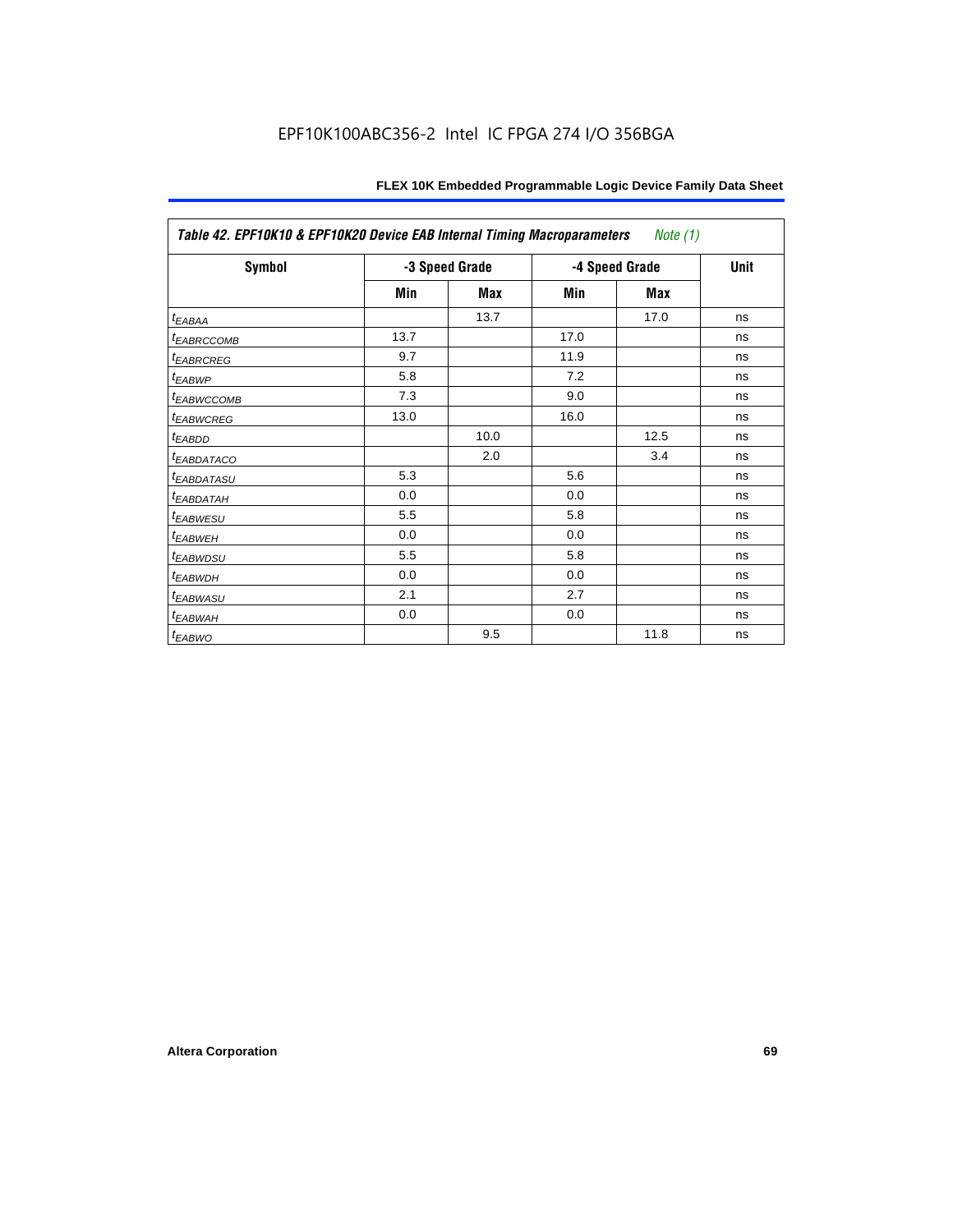| <b>Symbol</b>              | -3 Speed Grade |            | -4 Speed Grade |            | <b>Unit</b> |
|----------------------------|----------------|------------|----------------|------------|-------------|
|                            | Min            | <b>Max</b> | Min            | <b>Max</b> |             |
| <sup>t</sup> DIN2IOE       |                | 4.8        |                | 6.2        | ns          |
| $t_{DIN2LE}$               |                | 2.6        |                | 3.8        | ns          |
| <sup>t</sup> DIN2DATA      |                | 4.3        |                | 5.2        | ns          |
| <sup>t</sup> DCLK2IOE      |                | 3.4        |                | 4.0        | ns          |
| <sup>t</sup> DCLK2LE       |                | 2.6        |                | 3.8        | ns          |
| <sup>t</sup> SAMELAB       |                | 0.6        |                | 0.6        | ns          |
| <sup>t</sup> SAMEROW       |                | 3.6        |                | 3.8        | ns          |
| <sup>t</sup> SAMECOLUMN    |                | 0.9        |                | 1.1        | ns          |
| <i>t<sub>DIFFROW</sub></i> |                | 4.5        |                | 4.9        | ns          |
| <sup>t</sup> TWOROWS       |                | 8.1        |                | 8.7        | ns          |
| <sup>t</sup> LEPERIPH      |                | 3.3        |                | 3.9        | ns          |
| <sup>I</sup> LABCARRY      |                | 0.5        |                | 0.8        | ns          |
| <sup>t</sup> LABCASC       |                | 2.7        |                | 3.0        | ns          |

| Symbol                  | -3 Speed Grade |     | -4 Speed Grade |     | <b>Unit</b> |
|-------------------------|----------------|-----|----------------|-----|-------------|
|                         | Min            | Max | Min            | Max |             |
| $t_{DIN2IOE}$           |                | 5.2 |                | 6.6 | ns          |
| <sup>t</sup> DIN2LE     |                | 2.6 |                | 3.8 | ns          |
| <sup>I</sup> DIN2DATA   |                | 4.3 |                | 5.2 | ns          |
| <sup>I</sup> DCLK2IOE   |                | 4.3 |                | 4.0 | ns          |
| t <sub>DCLK2LE</sub>    |                | 2.6 |                | 3.8 | ns          |
| <sup>I</sup> SAMELAB    |                | 0.6 |                | 0.6 | ns          |
| <sup>t</sup> SAMEROW    |                | 3.7 |                | 3.9 | ns          |
| <sup>t</sup> SAMECOLUMN |                | 1.4 |                | 1.6 | ns          |
| <sup>t</sup> DIFFROW    |                | 5.1 |                | 5.5 | ns          |
| <sup>t</sup> TWOROWS    |                | 8.8 |                | 9.4 | ns          |
| <sup>t</sup> LEPERIPH   |                | 4.7 |                | 5.6 | ns          |
| <b>LABCARRY</b>         |                | 0.5 |                | 0.8 | ns          |
| <sup>t</sup> LABCASC    |                | 2.7 |                | 3.0 | ns          |

<u> 1989 - Johann Barn, mars ann an t-Amhain an t-Amhain ann an t-Amhain an t-Amhain an t-Amhain an t-Amhain an t-</u>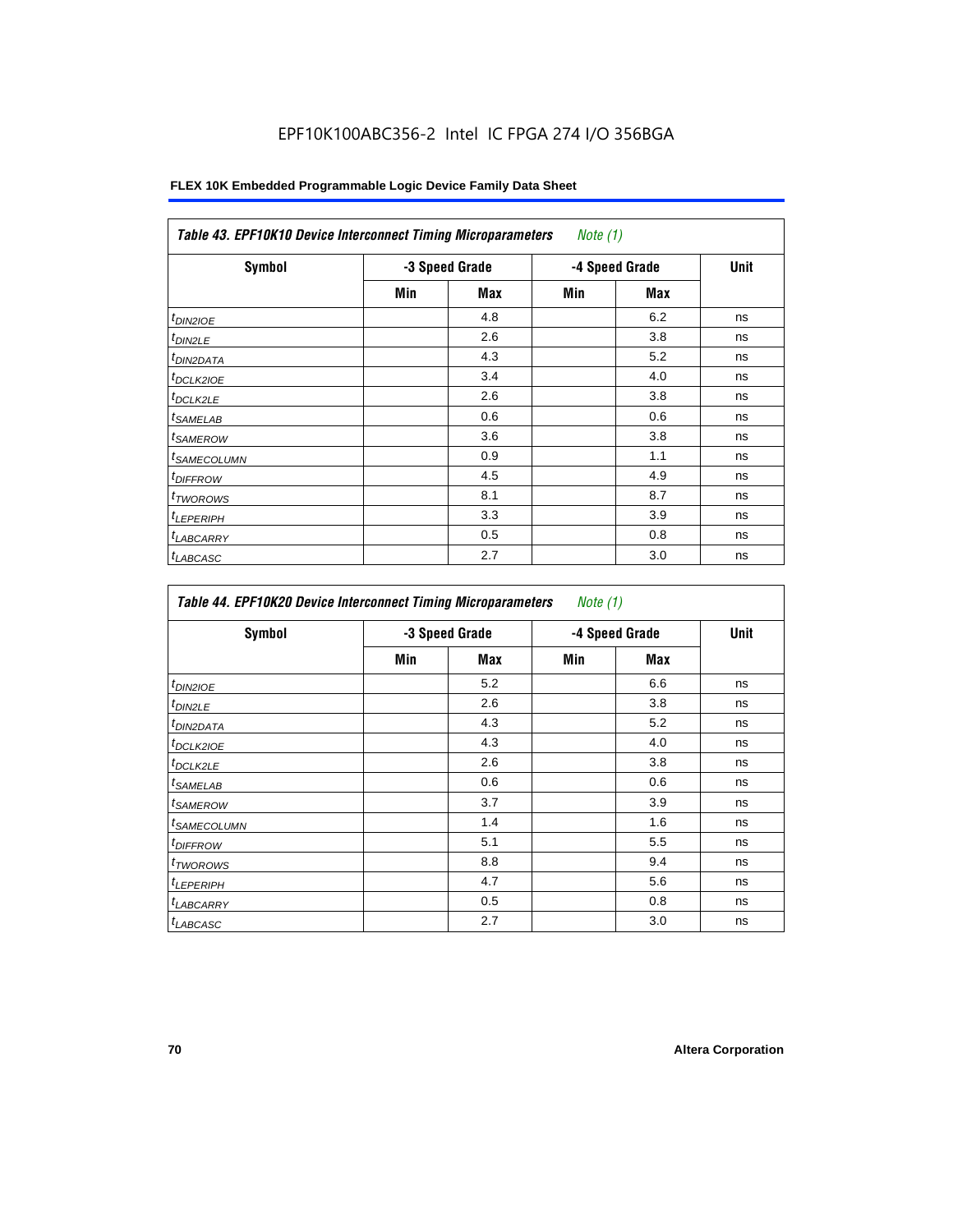| Table 45. EPF10K10 & EPF10K20 Device External Timing Parameters<br>Note (1) |                |      |     |                |    |  |
|-----------------------------------------------------------------------------|----------------|------|-----|----------------|----|--|
| <b>Symbol</b>                                                               | -3 Speed Grade |      |     | -4 Speed Grade |    |  |
|                                                                             | Min            | Max  | Min | Max            |    |  |
| t <sub>DRR</sub>                                                            |                | 16.1 |     | 20.0           | ns |  |
| $t_{INSU}$ (2), (3)                                                         | 5.5            |      | 6.0 |                | ns |  |
| $t_{INH}$ (3)                                                               | 0.0            |      | 0.0 |                | ns |  |
| $\vert$ toutco (3)                                                          | 2.0            | 6.7  | 2.0 | 8.4            | ns |  |

| Table 46. EPF10K10 Device External Bidirectional Timing Parameters<br>Note $(1)$ |                |            |                |      |             |  |
|----------------------------------------------------------------------------------|----------------|------------|----------------|------|-------------|--|
| Symbol                                                                           | -3 Speed Grade |            | -4 Speed Grade |      | <b>Unit</b> |  |
|                                                                                  | Min            | <b>Max</b> | Min            | Max  |             |  |
| <sup>t</sup> INSUBIDIR                                                           | 4.5            |            | 5.6            |      | ns          |  |
| <sup>t</sup> INHBIDIR                                                            | 0.0            |            | 0.0            |      | ns          |  |
| <sup>t</sup> OUTCOBIDIR                                                          | 2.0            | 6.7        | 2.0            | 8.4  | ns          |  |
| <b>txzbidir</b>                                                                  |                | 10.5       |                | 13.4 | ns          |  |
| tzxbidir                                                                         |                | 10.5       |                | 13.4 | ns          |  |

| Table 47. EPF10K20 Device External Bidirectional Timing Parameters<br><i>Note</i> $(1)$ |                |      |                |      |             |  |
|-----------------------------------------------------------------------------------------|----------------|------|----------------|------|-------------|--|
| Symbol                                                                                  | -3 Speed Grade |      | -4 Speed Grade |      | <b>Unit</b> |  |
|                                                                                         | Min            | Max  | Min            | Max  |             |  |
| <sup>t</sup> INSUBIDIR                                                                  | 4.6            |      | 5.7            |      | ns          |  |
| <sup>t</sup> INHBIDIR                                                                   | 0.0            |      | 0.0            |      | ns          |  |
| <b>TOUTCOBIDIR</b>                                                                      | 2.0            | 6.7  | 2.0            | 8.4  | ns          |  |
| <sup>t</sup> xzbidir                                                                    |                | 10.5 |                | 13.4 | ns          |  |
| <sup>t</sup> zxbidir                                                                    |                | 10.5 |                | 13.4 | ns          |  |

*Notes to tables:*

(1) All timing parameters are described in Tables 32 through 38 in this data sheet.

(2) Using an LE to register the signal may provide a lower setup time.

(3) This parameter is specified by characterization.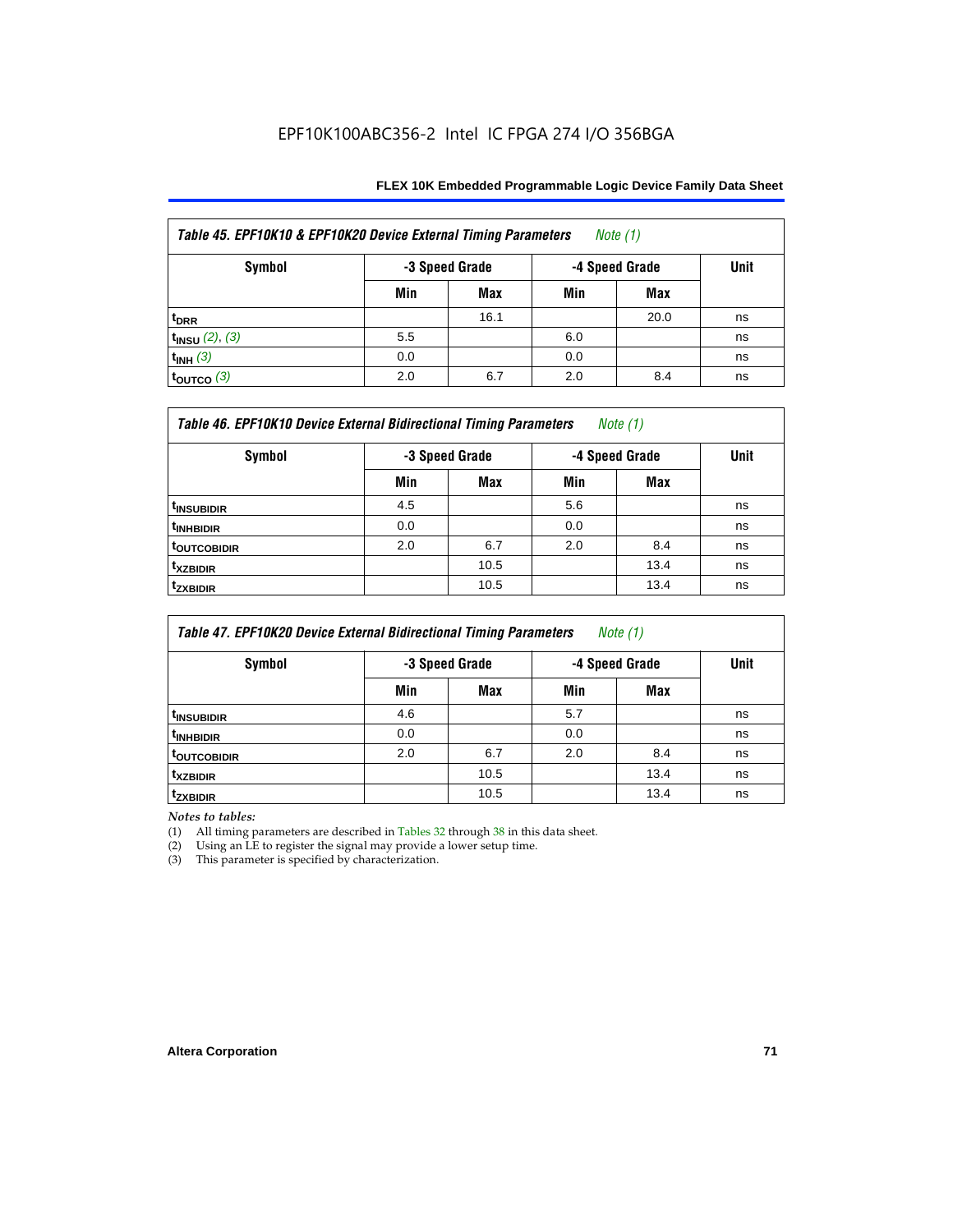Tables 48 through 56 show EPF10K30, EPF10K40, and EPF10K50 device internal and external timing parameters.

| Symbol                     |     | -3 Speed Grade | -4 Speed Grade | <b>Unit</b> |    |
|----------------------------|-----|----------------|----------------|-------------|----|
|                            |     |                |                |             |    |
|                            | Min | Max            | Min            | Max         |    |
| $t_{LUT}$                  |     | 1.3            |                | 1.8         | ns |
| $t_{CLUT}$                 |     | 0.6            |                | 0.6         | ns |
| $t_{RLUT}$                 |     | 1.5            |                | 2.0         | ns |
| <b>t</b> <sub>PACKED</sub> |     | 0.5            |                | 0.8         | ns |
| $t_{EM}$                   |     | 0.9            |                | 1.5         | ns |
| $t_{CICO}$                 |     | 0.2            |                | 0.4         | ns |
| $t_{\text{CGEN}}$          |     | 0.9            |                | 1.4         | ns |
| $t_{\text{GENR}}$          |     | 0.9            |                | 1.4         | ns |
| $t_{CASC}$                 |     | 1.0            |                | 1.2         | ns |
| $t_C$                      |     | 1.3            |                | 1.6         | ns |
| $t_{CO}$                   |     | 0.9            |                | 1.2         | ns |
| $t_{\text{COMB}}$          |     | 0.6            |                | 0.6         | ns |
| $t_{\text{SU}}$            | 1.4 |                | 1.4            |             | ns |
| $t_H$                      | 0.9 |                | 1.3            |             | ns |
| $t_{PRE}$                  |     | 0.9            |                | 1.2         | ns |
| $t_{\text{CLR}}$           |     | 0.9            |                | 1.2         | ns |
| $t_{CH}$                   | 4.0 |                | 4.0            |             | ns |
| $t_{CL}$                   | 4.0 |                | 4.0            |             | ns |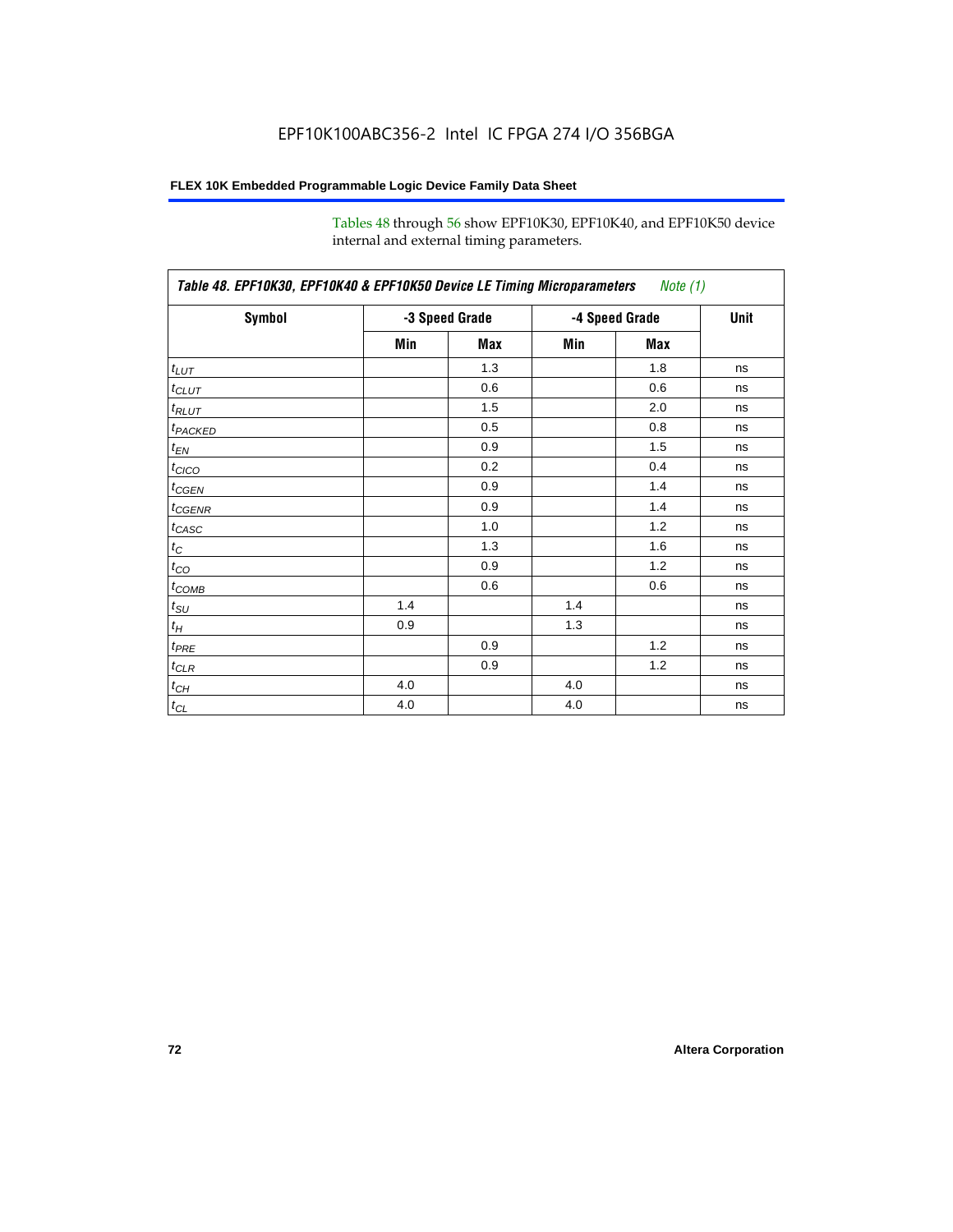| Table 49. EPF10K30, EPF10K40 & EPF10K50 Device IOE Timing Microparameters<br>Note (1) |     |                |                |      |    |  |  |  |
|---------------------------------------------------------------------------------------|-----|----------------|----------------|------|----|--|--|--|
| <b>Symbol</b>                                                                         |     | -3 Speed Grade | -4 Speed Grade | Unit |    |  |  |  |
|                                                                                       | Min | <b>Max</b>     | Min            | Max  |    |  |  |  |
| t <sub>IOD</sub>                                                                      |     | 0.4            |                | 0.6  | ns |  |  |  |
| $t_{\text{IOC}}$                                                                      |     | 0.5            |                | 0.9  | ns |  |  |  |
| $t_{IOCO}$                                                                            |     | 0.4            |                | 0.5  | ns |  |  |  |
| t <sub>IOCOMB</sub>                                                                   |     | 0.0            |                | 0.0  | ns |  |  |  |
| $t_{IOSU}$                                                                            | 3.1 |                | 3.5            |      | ns |  |  |  |
| $t_{IOH}$                                                                             | 1.0 |                | 1.9            |      | ns |  |  |  |
| $t_{IOCLR}$                                                                           |     | 1.0            |                | 1.2  | ns |  |  |  |
| $t_{OD1}$                                                                             |     | 3.3            |                | 3.6  | ns |  |  |  |
| $t_{OD2}$                                                                             |     | 5.6            |                | 6.5  | ns |  |  |  |
| $t_{OD3}$                                                                             |     | 7.0            |                | 8.3  | ns |  |  |  |
| $t_{\mathsf{XZ}}$                                                                     |     | 5.2            |                | 5.5  | ns |  |  |  |
| $t_{ZX1}$                                                                             |     | 5.2            |                | 5.5  | ns |  |  |  |
| $t_{ZX2}$                                                                             |     | 7.5            |                | 8.4  | ns |  |  |  |
| $t_{ZX3}$                                                                             |     | 8.9            |                | 10.2 | ns |  |  |  |
| $t_{INREG}$                                                                           |     | 7.7            |                | 10.0 | ns |  |  |  |
| $t_{IOFD}$                                                                            |     | 3.3            |                | 4.0  | ns |  |  |  |
| $t_{INCOMB}$                                                                          |     | 3.3            |                | 4.0  | ns |  |  |  |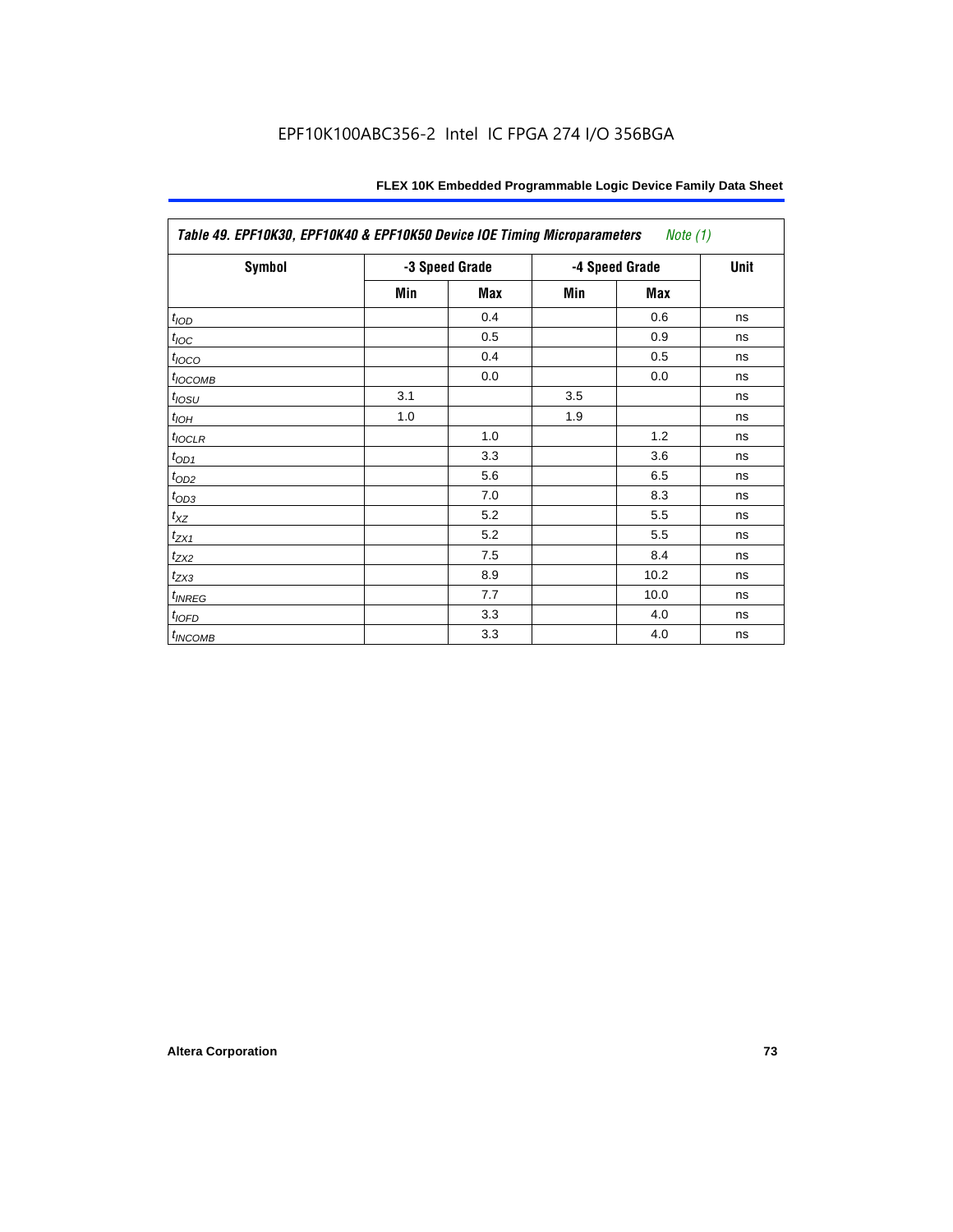| Symbol                         |     | -3 Speed Grade |     | -4 Speed Grade | <b>Unit</b> |
|--------------------------------|-----|----------------|-----|----------------|-------------|
|                                | Min | <b>Max</b>     | Min | Max            |             |
| <sup>t</sup> EABDATA1          |     | 1.5            |     | 1.9            | ns          |
| t <sub>EABDATA2</sub>          |     | 4.8            |     | 6.0            | ns          |
| t <sub>EABWE1</sub>            |     | 1.0            |     | 1.2            | ns          |
| t <sub>EABWE2</sub>            |     | 5.0            |     | 6.2            | ns          |
| $t_{EABCLK}$                   |     | 1.0            |     | 2.2            | ns          |
| $t_{EABCO}$                    |     | 0.5            |     | 0.6            | ns          |
| <i><b><i>EABBYPASS</i></b></i> |     | 1.5            |     | 1.9            | ns          |
| $t_{EABSU}$                    | 1.5 |                | 1.8 |                | ns          |
| $t_{EABH}$                     | 2.0 |                | 2.5 |                | ns          |
| $t_{AA}$                       |     | 8.7            |     | 10.7           | ns          |
| $t_{WP}$                       | 5.8 |                | 7.2 |                | ns          |
| $t_{WDSU}$                     | 1.6 |                | 2.0 |                | ns          |
| $t_{WDH}$                      | 0.3 |                | 0.4 |                | ns          |
| $t_{WASU}$                     | 0.5 |                | 0.6 |                | ns          |
| $t_{WAH}$                      | 1.0 |                | 1.2 |                | ns          |
| $t_{WO}$                       |     | 5.0            |     | 6.2            | ns          |
| $t_{DD}$                       |     | 5.0            |     | 6.2            | ns          |
| <sup>t</sup> EABOUT            |     | 0.5            |     | 0.6            | ns          |
| <sup>t</sup> ЕАВСН             | 4.0 |                | 4.0 |                | ns          |
| $t_{EABCL}$                    | 5.8 |                | 7.2 |                | ns          |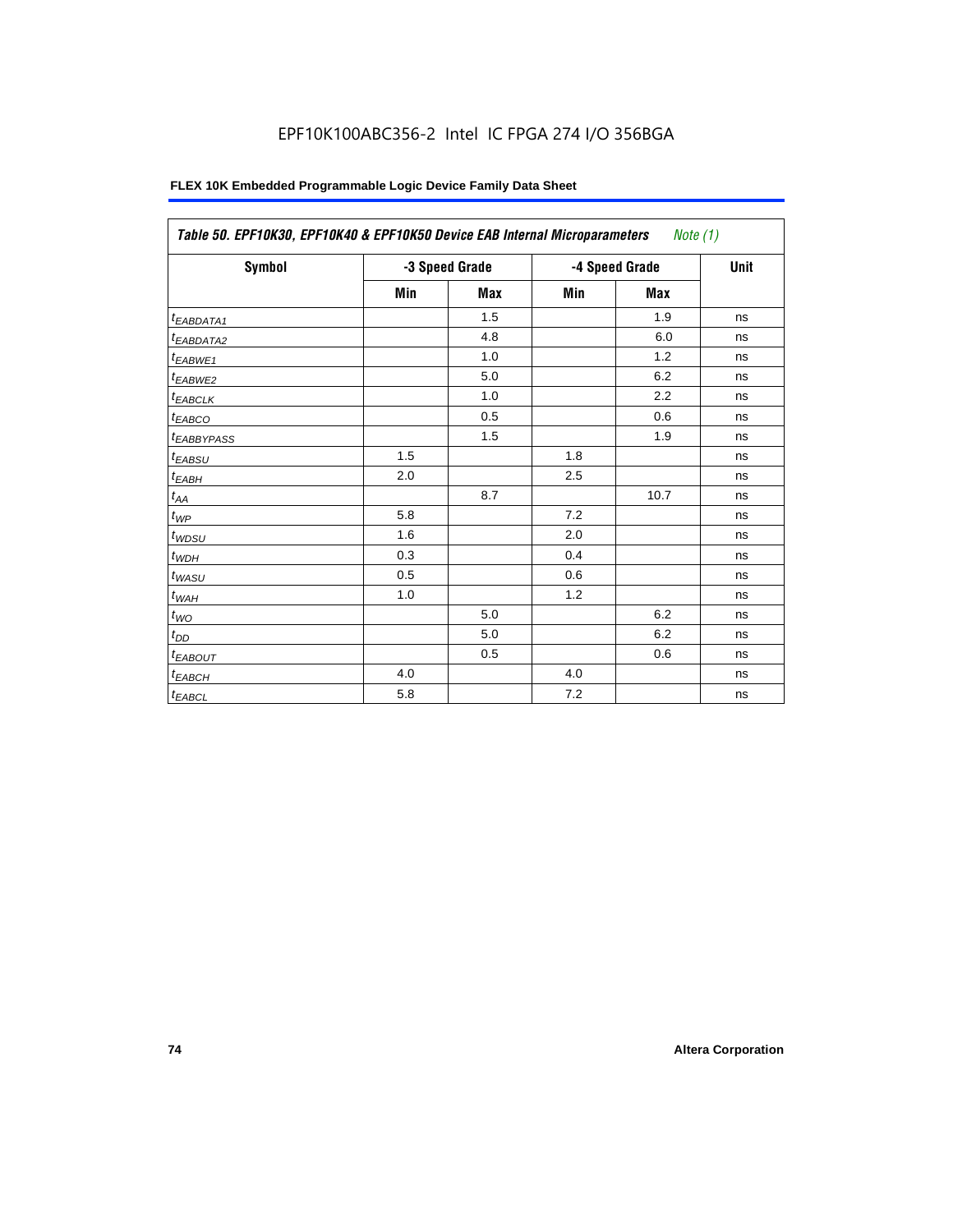| Table 51. EPF10K30, EPF10K40 & EPF10K50 Device EAB Internal Timing Macroparameters |      |                |      |                |             |  |
|------------------------------------------------------------------------------------|------|----------------|------|----------------|-------------|--|
| Symbol                                                                             |      | -3 Speed Grade |      | -4 Speed Grade | <b>Unit</b> |  |
|                                                                                    | Min  | Max            | Min  | Max            |             |  |
| $t_{EABA}$                                                                         |      | 13.7           |      | 17.0           | ns          |  |
| <b><i>EABRCCOMB</i></b>                                                            | 13.7 |                | 17.0 |                | ns          |  |
| <b><i>EABRCREG</i></b>                                                             | 9.7  |                | 11.9 |                | ns          |  |
| t <sub>EABWP</sub>                                                                 | 5.8  |                | 7.2  |                | ns          |  |
| <b><i>EABWCCOMB</i></b>                                                            | 7.3  |                | 9.0  |                | ns          |  |
| <b><i>EABWCREG</i></b>                                                             | 13.0 |                | 16.0 |                | ns          |  |
| <sup>t</sup> EABDD                                                                 |      | 10.0           |      | 12.5           | ns          |  |
| <b><i>EABDATACO</i></b>                                                            |      | 2.0            |      | 3.4            | ns          |  |
| <sup>t</sup> EABDATASU                                                             | 5.3  |                | 5.6  |                | ns          |  |
| <sup>T</sup> EABDATAH                                                              | 0.0  |                | 0.0  |                | ns          |  |
| <b><i>EABWESU</i></b>                                                              | 5.5  |                | 5.8  |                | ns          |  |
| <sup>t</sup> EABWEH                                                                | 0.0  |                | 0.0  |                | ns          |  |
| <sup>t</sup> EABWDSU                                                               | 5.5  |                | 5.8  |                | ns          |  |
| <sup>t</sup> EABWDH                                                                | 0.0  |                | 0.0  |                | ns          |  |
| <sup>t</sup> EABWASU                                                               | 2.1  |                | 2.7  |                | ns          |  |
| <sup>t</sup> EABWAH                                                                | 0.0  |                | 0.0  |                | ns          |  |
| $t_{EABWO}$                                                                        |      | 9.5            |      | 11.8           | ns          |  |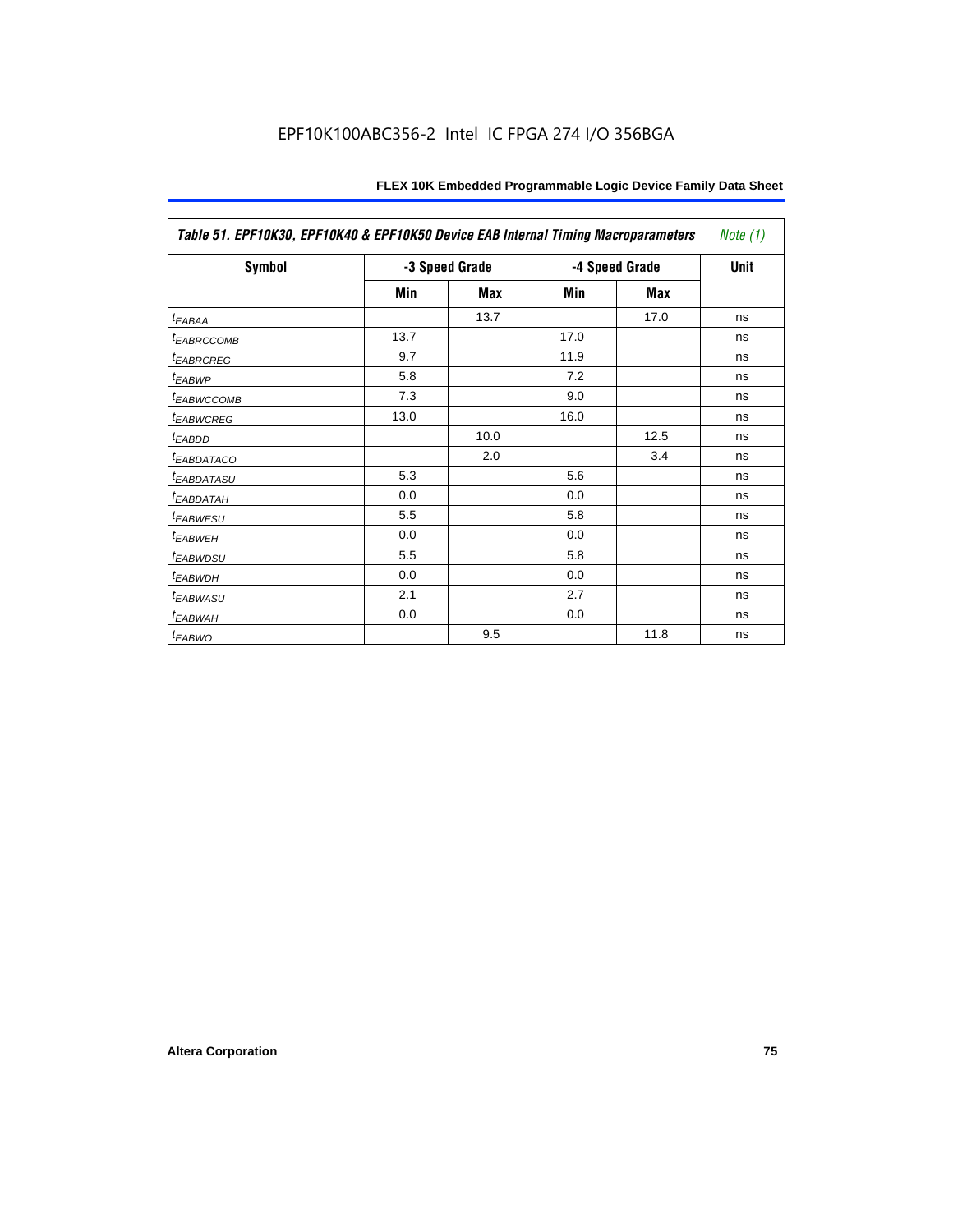| <b>Symbol</b>              |     | -3 Speed Grade |     | -4 Speed Grade | <b>Unit</b> |
|----------------------------|-----|----------------|-----|----------------|-------------|
|                            | Min | Max            | Min | <b>Max</b>     |             |
| $t_{DINZIOE}$              |     | 6.9            |     | 8.7            | ns          |
| <sup>t</sup> DIN2LE        |     | 3.6            |     | 4.8            | ns          |
| <sup>t</sup> DIN2DATA      |     | 5.5            |     | 7.2            | ns          |
| <sup>t</sup> DCLK2IOE      |     | 4.6            |     | 6.2            | ns          |
| ${}^t$ DCLK2LE             |     | 3.6            |     | 4.8            | ns          |
| <sup>t</sup> SAMELAB       |     | 0.3            |     | 0.3            | ns          |
| <sup>t</sup> SAMEROW       |     | 3.3            |     | 3.7            | ns          |
| <sup>t</sup> SAMECOLUMN    |     | 2.5            |     | 2.7            | ns          |
| <i>t<sub>DIFFROW</sub></i> |     | 5.8            |     | 6.4            | ns          |
| <sup>t</sup> TWOROWS       |     | 9.1            |     | 10.1           | ns          |
| <sup>t</sup> LEPERIPH      |     | 6.2            |     | 7.1            | ns          |
| <sup>t</sup> LABCARRY      |     | 0.4            |     | 0.6            | ns          |
| <sup>t</sup> LABCASC       |     | 2.4            |     | 3.0            | ns          |

| Symbol                  |     | -3 Speed Grade |     | -4 Speed Grade | Unit |
|-------------------------|-----|----------------|-----|----------------|------|
|                         | Min | Max            | Min | Max            |      |
| $t_{DINZIOE}$           |     | 7.6            |     | 9.4            | ns   |
| <sup>t</sup> DIN2LE     |     | 3.6            |     | 4.8            | ns   |
| <sup>I</sup> DIN2DATA   |     | 5.5            |     | 7.2            | ns   |
| <sup>I</sup> DCLK2IOE   |     | 4.6            |     | 6.2            | ns   |
| t <sub>DCLK2LE</sub>    |     | 3.6            |     | 4.8            | ns   |
| <sup>I</sup> SAMELAB    |     | 0.3            |     | 0.3            | ns   |
| <sup>I</sup> SAMEROW    |     | 3.3            |     | 3.7            | ns   |
| <sup>t</sup> SAMECOLUMN |     | 3.1            |     | 3.2            | ns   |
| <sup>I</sup> DIFFROW    |     | 6.4            |     | 6.4            | ns   |
| <sup>t</sup> TWOROWS    |     | 9.7            |     | 10.6           | ns   |
| <sup>t</sup> LEPERIPH   |     | 6.4            |     | 7.1            | ns   |
| <b>LABCARRY</b>         |     | 0.4            |     | 0.6            | ns   |
| <sup>t</sup> LABCASC    |     | 2.4            |     | 3.0            | ns   |

<u> 1980 - Johann Barn, amerikan besteman besteman besteman besteman besteman besteman besteman besteman bestema</u>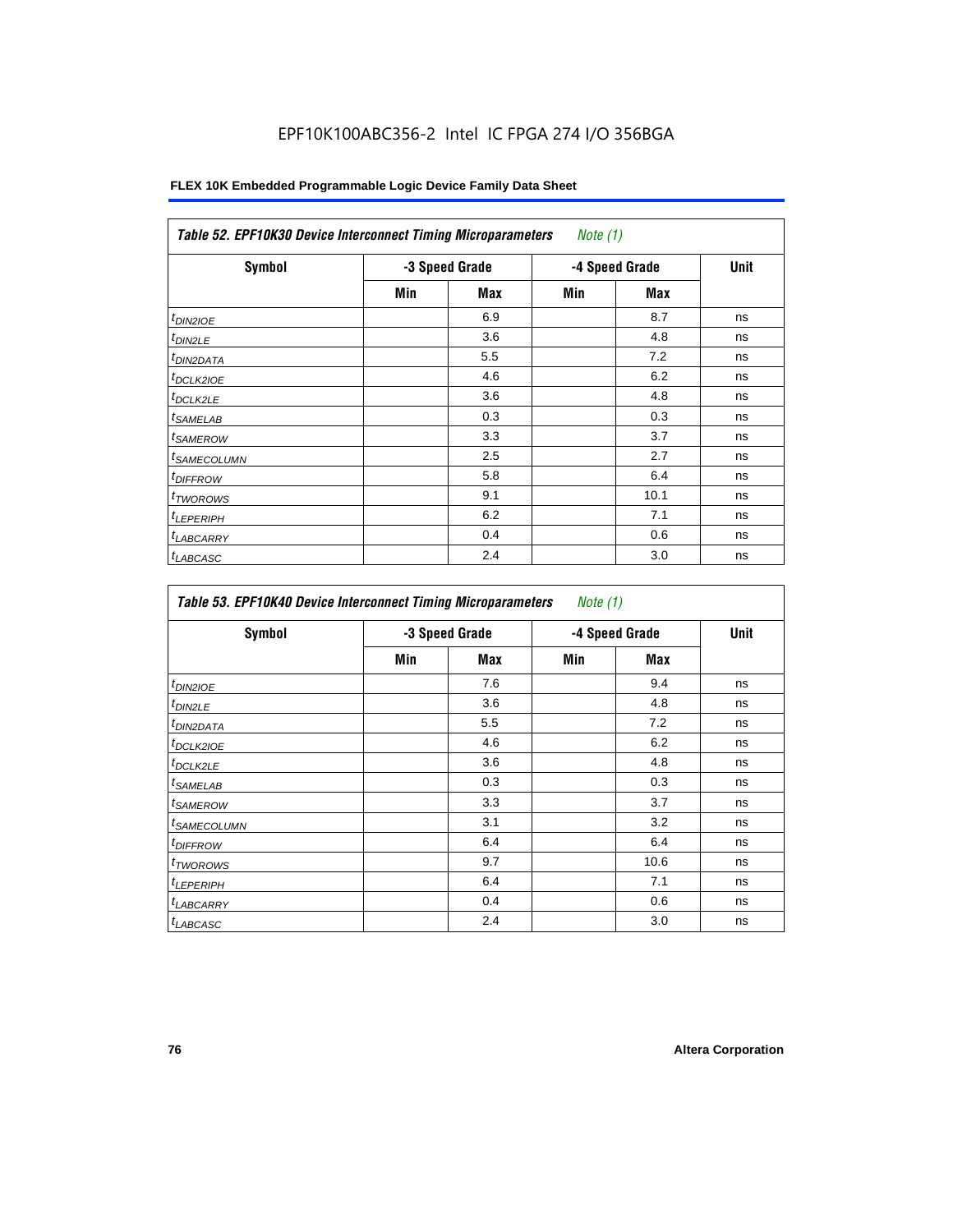| <b>Table 54. EPF10K50 Device Interconnect Timing Microparameters</b><br>Note $(1)$ |     |                |     |                |    |  |  |  |
|------------------------------------------------------------------------------------|-----|----------------|-----|----------------|----|--|--|--|
| <b>Symbol</b>                                                                      |     | -3 Speed Grade |     | -4 Speed Grade |    |  |  |  |
|                                                                                    | Min | Max            | Min | Max            |    |  |  |  |
| $tD$ IN2IOE                                                                        |     | 8.4            |     | 10.2           | ns |  |  |  |
| $t_{DIN2LE}$                                                                       |     | 3.6            |     | 4.8            | ns |  |  |  |
| <sup>t</sup> DIN2DATA                                                              |     | 5.5            |     | 7.2            | ns |  |  |  |
| t <sub>DCLK2IOE</sub>                                                              |     | 4.6            |     | 6.2            | ns |  |  |  |
| $t_{DCLK2LE}$                                                                      |     | 3.6            |     | 4.8            | ns |  |  |  |
| <sup>t</sup> SAMELAB                                                               |     | 0.3            |     | 0.3            | ns |  |  |  |
| <i>t</i> SAMEROW                                                                   |     | 3.3            |     | 3.7            | ns |  |  |  |
| <i>t<sub>SAMECOLUMN</sub></i>                                                      |     | 3.9            |     | 4.1            | ns |  |  |  |
| <i>t<sub>DIFFROW</sub></i>                                                         |     | 7.2            |     | 7.8            | ns |  |  |  |
| <i>t</i> <sub>TWOROWS</sub>                                                        |     | 10.5           |     | 11.5           | ns |  |  |  |
| <sup>t</sup> LEPERIPH                                                              |     | 7.5            |     | 8.2            | ns |  |  |  |
| <sup>t</sup> LABCARRY                                                              |     | 0.4            |     | 0.6            | ns |  |  |  |
| <sup>t</sup> LABCASC                                                               |     | 2.4            |     | 3.0            | ns |  |  |  |

| Table 55. EPF10K30, EPF10K40 & EPF10K50 Device External Timing Parameters<br>Note (1) |                |      |                |             |    |  |  |  |
|---------------------------------------------------------------------------------------|----------------|------|----------------|-------------|----|--|--|--|
| Symbol                                                                                | -3 Speed Grade |      | -4 Speed Grade | <b>Unit</b> |    |  |  |  |
|                                                                                       | Min            | Max  | Min            | Max         |    |  |  |  |
| <sup>t</sup> DRR                                                                      |                | 17.2 |                | 21.1        | ns |  |  |  |
| $t_{INSU}$ (2), (3)                                                                   | 5.7            |      | 6.4            |             | ns |  |  |  |
| $t_{INH}$ (3)                                                                         | 0.0            |      | 0.0            |             | ns |  |  |  |
| $t_{\text{OUTCO}}(3)$                                                                 | 2.0            | 8.8  | 2.0            | 11.2        | ns |  |  |  |

| Table 56. EPF10K30, EPF10K40 & EPF10K50 Device External Bidirectional Timing Parameters<br>Note (1) |                                  |      |     |             |    |  |  |  |  |
|-----------------------------------------------------------------------------------------------------|----------------------------------|------|-----|-------------|----|--|--|--|--|
| Symbol                                                                                              | -3 Speed Grade<br>-4 Speed Grade |      |     | <b>Unit</b> |    |  |  |  |  |
|                                                                                                     | Min                              | Max  | Min | Max         |    |  |  |  |  |
| <b>t</b> INSUBIDIR                                                                                  | 4.1                              |      | 4.6 |             | ns |  |  |  |  |
| <sup>t</sup> INHBIDIR                                                                               | 0.0                              |      | 0.0 |             | ns |  |  |  |  |
| t <sub>outcobidir</sub>                                                                             | 2.0                              | 8.8  | 2.0 | 11.2        | ns |  |  |  |  |
| <sup>t</sup> xzbidir                                                                                |                                  | 12.3 |     | 15.0        | ns |  |  |  |  |
| <sup>t</sup> zxbidir                                                                                |                                  | 12.3 |     | 15.0        | ns |  |  |  |  |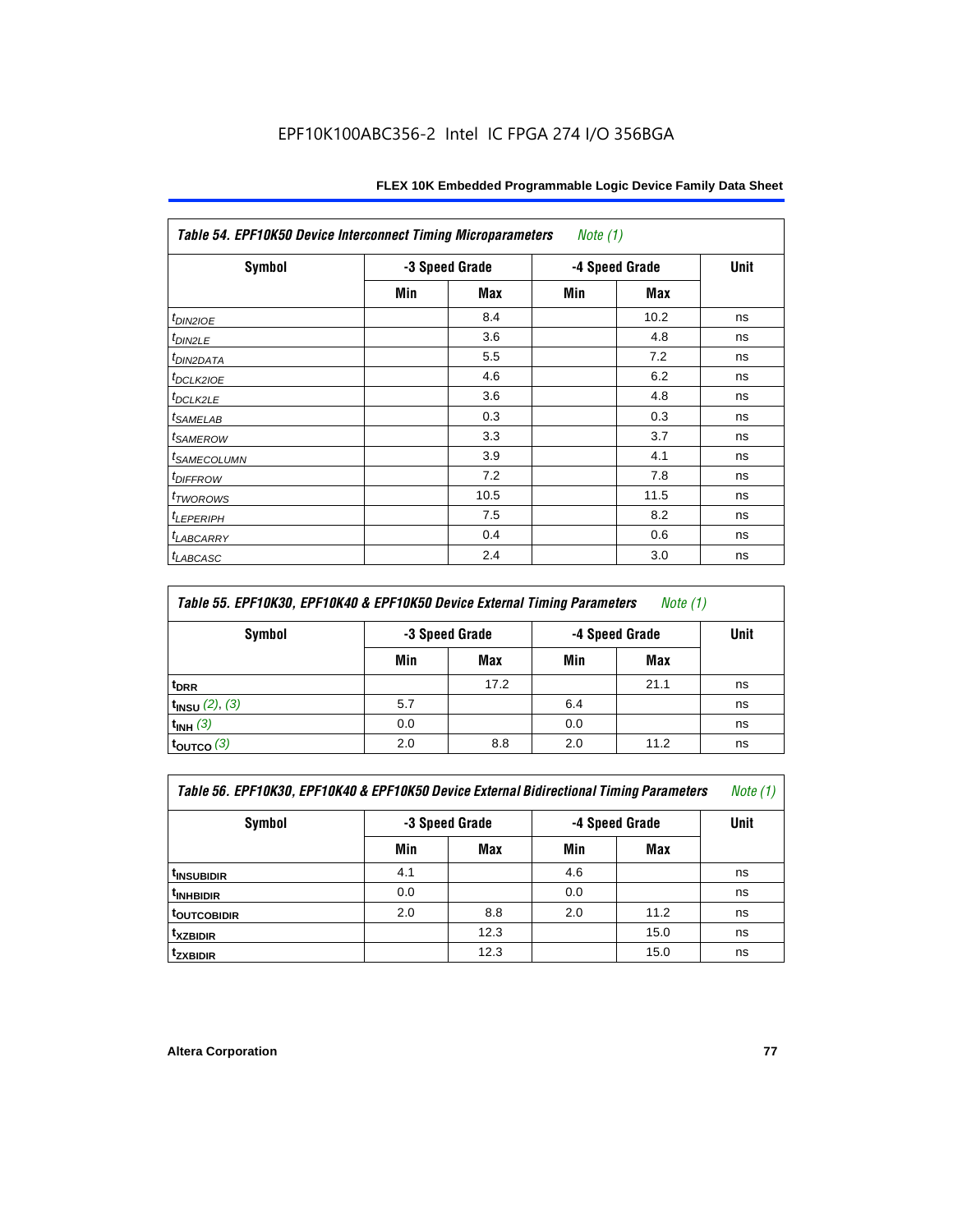#### *Notes to tables:*

- (1) All timing parameters are described in Tables 32 through 38 in this data sheet.
- (2) Using an LE to register the signal may provide a lower setup time.
- (3) This parameter is specified by characterization.

Tables 57 through 63 show EPF10K70 device internal and external timing parameters.

| <b>Table 57. EPF10K70 Device LE Timing Microparameters</b><br>Note (1) |     |                |     |                |     |                |    |
|------------------------------------------------------------------------|-----|----------------|-----|----------------|-----|----------------|----|
| <b>Symbol</b>                                                          |     | -2 Speed Grade |     | -3 Speed Grade |     | -4 Speed Grade |    |
|                                                                        | Min | Max            | Min | <b>Max</b>     | Min | <b>Max</b>     |    |
| $t_{LUT}$                                                              |     | 1.3            |     | 1.5            |     | 2.0            | ns |
| $t$ CLUT                                                               |     | 0.4            |     | 0.4            |     | 0.5            | ns |
| $t_{RLUT}$                                                             |     | 1.5            |     | 1.6            |     | 2.0            | ns |
| t <sub>PACKED</sub>                                                    |     | 0.8            |     | 0.9            |     | 1.3            | ns |
| $t_{EN}$                                                               |     | 0.8            |     | 0.9            |     | 1.2            | ns |
| $t_{CICO}$                                                             |     | 0.2            |     | 0.2            |     | 0.3            | ns |
| $t_{GEN}$                                                              |     | 1.0            |     | 1.1            |     | 1.4            | ns |
| $t_{\text{GENR}}$                                                      |     | 1.1            |     | 1.2            |     | 1.5            | ns |
| $t_{CASC}$                                                             |     | 1.0            |     | 1.1            |     | 1.3            | ns |
| $t_C$                                                                  |     | 0.7            |     | 0.8            |     | 1.0            | ns |
| $t_{CO}$                                                               |     | 0.9            |     | 1.0            |     | 1.4            | ns |
| $t_{COMB}$                                                             |     | 0.4            |     | 0.5            |     | 0.7            | ns |
| $t_{\text{SU}}$                                                        | 1.9 |                | 2.1 |                | 2.6 |                | ns |
| $t_H$                                                                  | 2.1 |                | 2.3 |                | 3.1 |                | ns |
| $t_{PRE}$                                                              |     | 0.9            |     | 1.0            |     | 1.4            | ns |
| $t_{CLR}$                                                              |     | 0.9            |     | 1.0            |     | 1.4            | ns |
| $t_{CH}$                                                               | 4.0 |                | 4.0 |                | 4.0 |                | ns |
| $t_{CL}$                                                               | 4.0 |                | 4.0 |                | 4.0 |                | ns |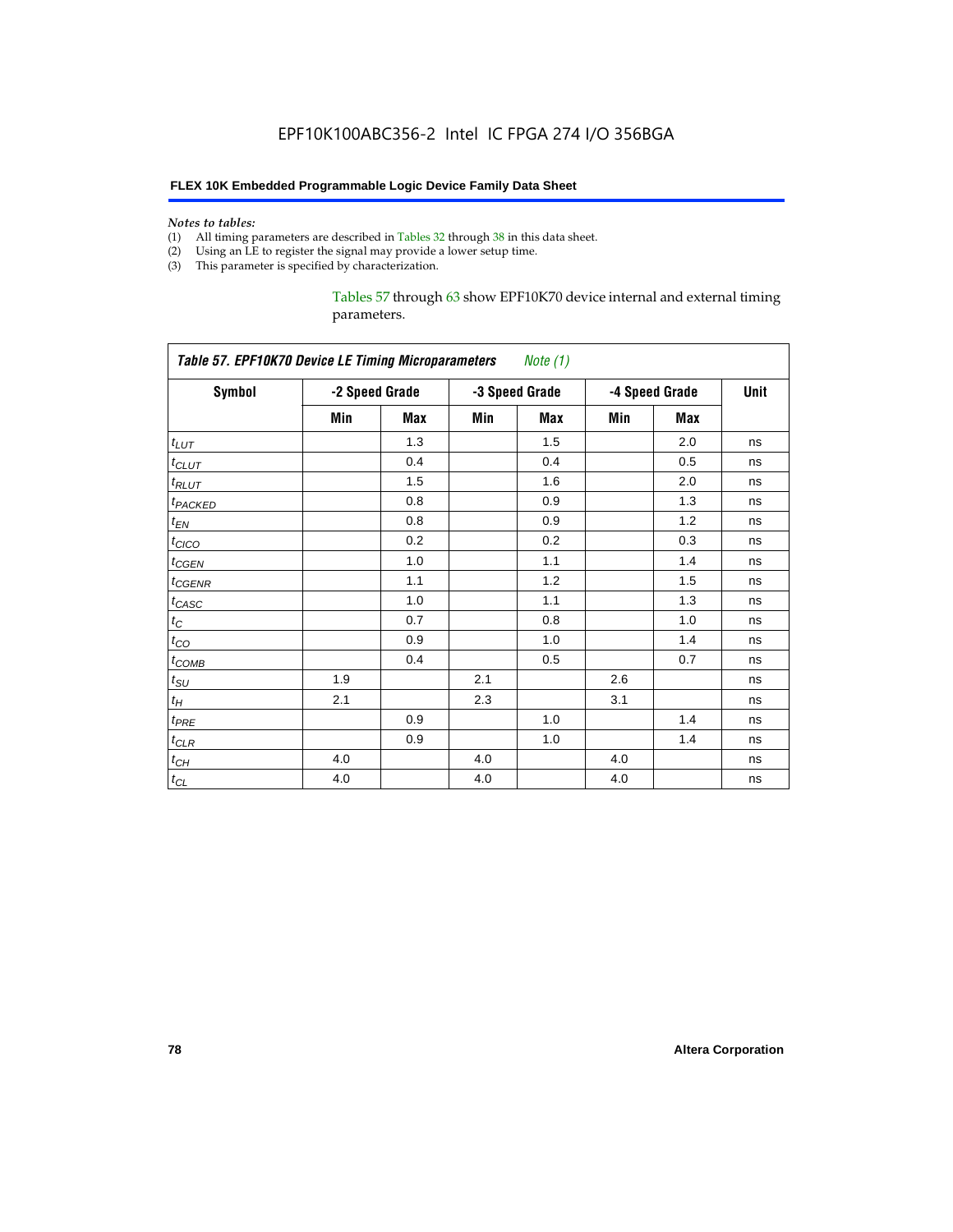| <b>Table 58. EPF10K70 Device IOE Timing Microparameters</b><br>Note (1) |                |            |     |                |     |                |    |  |  |
|-------------------------------------------------------------------------|----------------|------------|-----|----------------|-----|----------------|----|--|--|
| Symbol                                                                  | -2 Speed Grade |            |     | -3 Speed Grade |     | -4 Speed Grade |    |  |  |
|                                                                         | Min            | <b>Max</b> | Min | <b>Max</b>     | Min | <b>Max</b>     |    |  |  |
| t <sub>IOD</sub>                                                        |                | 0.0        |     | 0.0            |     | 0.0            | ns |  |  |
| $t_{\text{loc}}$                                                        |                | 0.4        |     | 0.5            |     | 0.7            | ns |  |  |
| $t_{IOCO}$                                                              |                | 0.4        |     | 0.4            |     | 0.9            | ns |  |  |
| $t_{\text{IOCOMB}}$                                                     |                | 0.0        |     | 0.0            |     | 0.0            | ns |  |  |
| $t_{IOSU}$                                                              | 4.5            |            | 5.0 |                | 6.2 |                | ns |  |  |
| $t_{IOH}$                                                               | 0.4            |            | 0.5 |                | 0.7 |                | ns |  |  |
| $t_{IOCLR}$                                                             |                | 0.6        |     | 0.7            |     | 1.6            | ns |  |  |
| $t_{OD1}$                                                               |                | 3.6        |     | 4.0            |     | 5.0            | ns |  |  |
| $t_{OD2}$                                                               |                | 5.6        |     | 6.3            |     | 7.3            | ns |  |  |
| $t_{OD3}$                                                               |                | 6.9        |     | 7.7            |     | 8.7            | ns |  |  |
| $t_{\mathsf{XZ}}$                                                       |                | 5.5        |     | 6.2            |     | 6.8            | ns |  |  |
| $t_{ZX1}$                                                               |                | 5.5        |     | 6.2            |     | 6.8            | ns |  |  |
| $t_{ZX2}$                                                               |                | 7.5        |     | 8.5            |     | 9.1            | ns |  |  |
| $t_{ZX3}$                                                               |                | 8.8        |     | 9.9            |     | 10.5           | ns |  |  |
| $t_{INREG}$                                                             |                | 8.0        |     | 9.0            |     | 10.2           | ns |  |  |
| $t_{IOED}$                                                              |                | 7.2        |     | 8.1            |     | 10.3           | ns |  |  |
| t <sub>INCOMB</sub>                                                     |                | 7.2        |     | 8.1            |     | 10.3           | ns |  |  |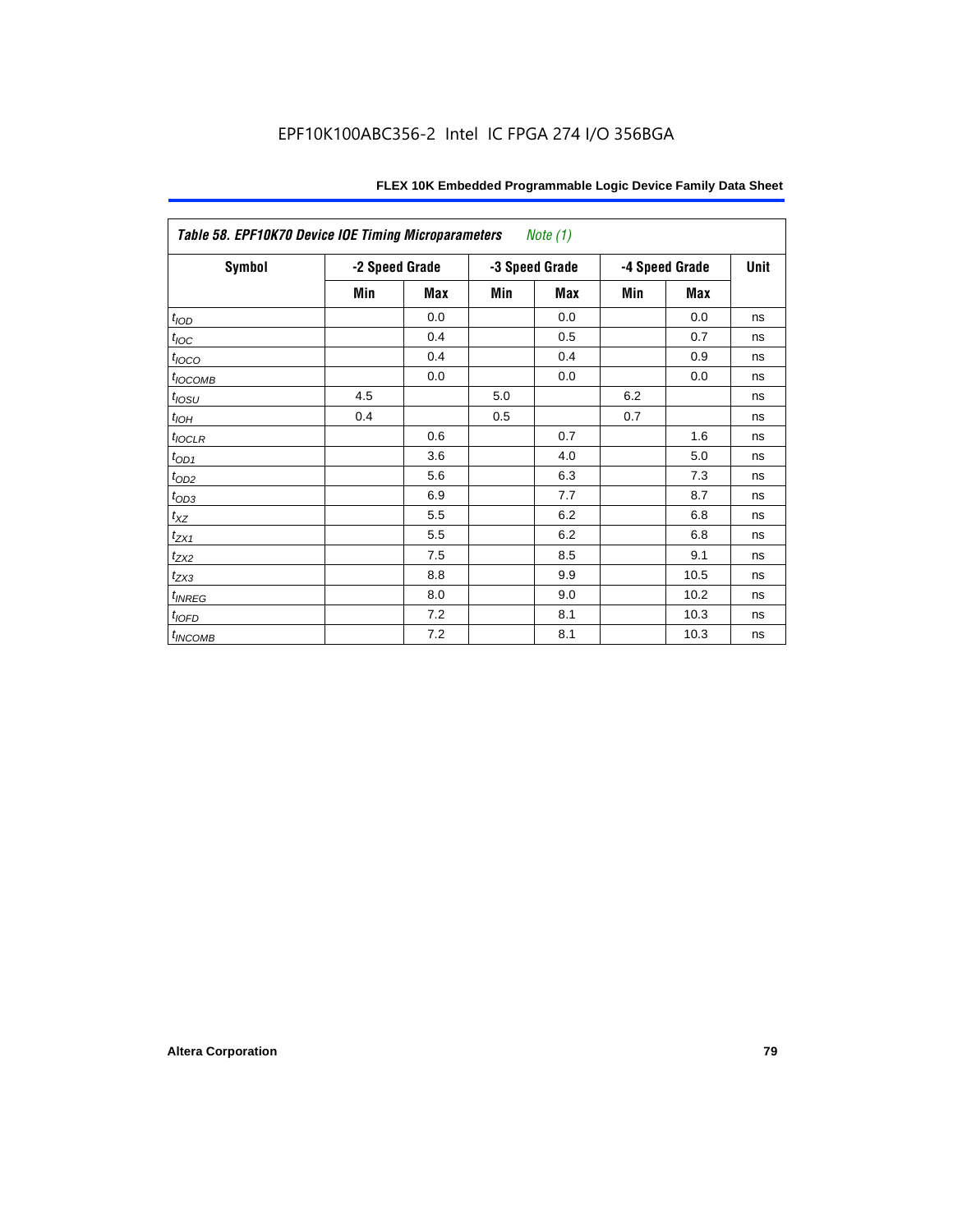| FLEX 10K Embedded Programmable Logic Device Family Data Sheet |  |
|---------------------------------------------------------------|--|
|---------------------------------------------------------------|--|

|                         | Table 59. EPF10K70 Device EAB Internal Microparameters<br>Note $(1)$ |            |     |                |                |            |             |  |  |  |
|-------------------------|----------------------------------------------------------------------|------------|-----|----------------|----------------|------------|-------------|--|--|--|
| Symbol                  | -2 Speed Grade                                                       |            |     | -3 Speed Grade | -4 Speed Grade |            | <b>Unit</b> |  |  |  |
|                         | Min                                                                  | <b>Max</b> | Min | <b>Max</b>     | Min            | <b>Max</b> |             |  |  |  |
| $t_{EABDATA1}$          |                                                                      | 1.3        |     | 1.5            |                | 1.9        | ns          |  |  |  |
| $t_{EABDATA2}$          |                                                                      | 4.3        |     | 4.8            |                | 6.0        | ns          |  |  |  |
| t <sub>EABWE1</sub>     |                                                                      | 0.9        |     | 1.0            |                | 1.2        | ns          |  |  |  |
| t <sub>EABWE2</sub>     |                                                                      | 4.5        |     | 5.0            |                | 6.2        | ns          |  |  |  |
| $t_{EABCLK}$            |                                                                      | 0.9        |     | 1.0            |                | 2.2        | ns          |  |  |  |
| $t_{EABCO}$             |                                                                      | 0.4        |     | 0.5            |                | 0.6        | ns          |  |  |  |
| <b><i>EABBYPASS</i></b> |                                                                      | 1.3        |     | 1.5            |                | 1.9        | ns          |  |  |  |
| $t_{EABSU}$             | 1.3                                                                  |            | 1.5 |                | 1.8            |            | ns          |  |  |  |
| $t_{EABH}$              | 1.8                                                                  |            | 2.0 |                | 2.5            |            | ns          |  |  |  |
| $t_{AA}$                |                                                                      | 7.8        |     | 8.7            |                | 10.7       | ns          |  |  |  |
| $t_{\mathit{WP}}$       | 5.2                                                                  |            | 5.8 |                | 7.2            |            | ns          |  |  |  |
| $t_{W\!D\!S\!U}$        | 1.4                                                                  |            | 1.6 |                | 2.0            |            | ns          |  |  |  |
| $t_{WDH}$               | 0.3                                                                  |            | 0.3 |                | 0.4            |            | ns          |  |  |  |
| $t_{WASU}$              | 0.4                                                                  |            | 0.5 |                | 0.6            |            | ns          |  |  |  |
| $t_{W\!A H}$            | 0.9                                                                  |            | 1.0 |                | 1.2            |            | ns          |  |  |  |
| $t_{WO}$                |                                                                      | 4.5        |     | 5.0            |                | 6.2        | ns          |  |  |  |
| $t_{DD}$                |                                                                      | 4.5        |     | 5.0            |                | 6.2        | ns          |  |  |  |
| <sup>t</sup> EABOUT     |                                                                      | 0.4        |     | 0.5            |                | 0.6        | ns          |  |  |  |
| $t_{EABCH}$             | 4.0                                                                  |            | 4.0 |                | 4.0            |            | ns          |  |  |  |
| $t_{EABCL}$             | 5.2                                                                  |            | 5.8 |                | 7.2            |            | ns          |  |  |  |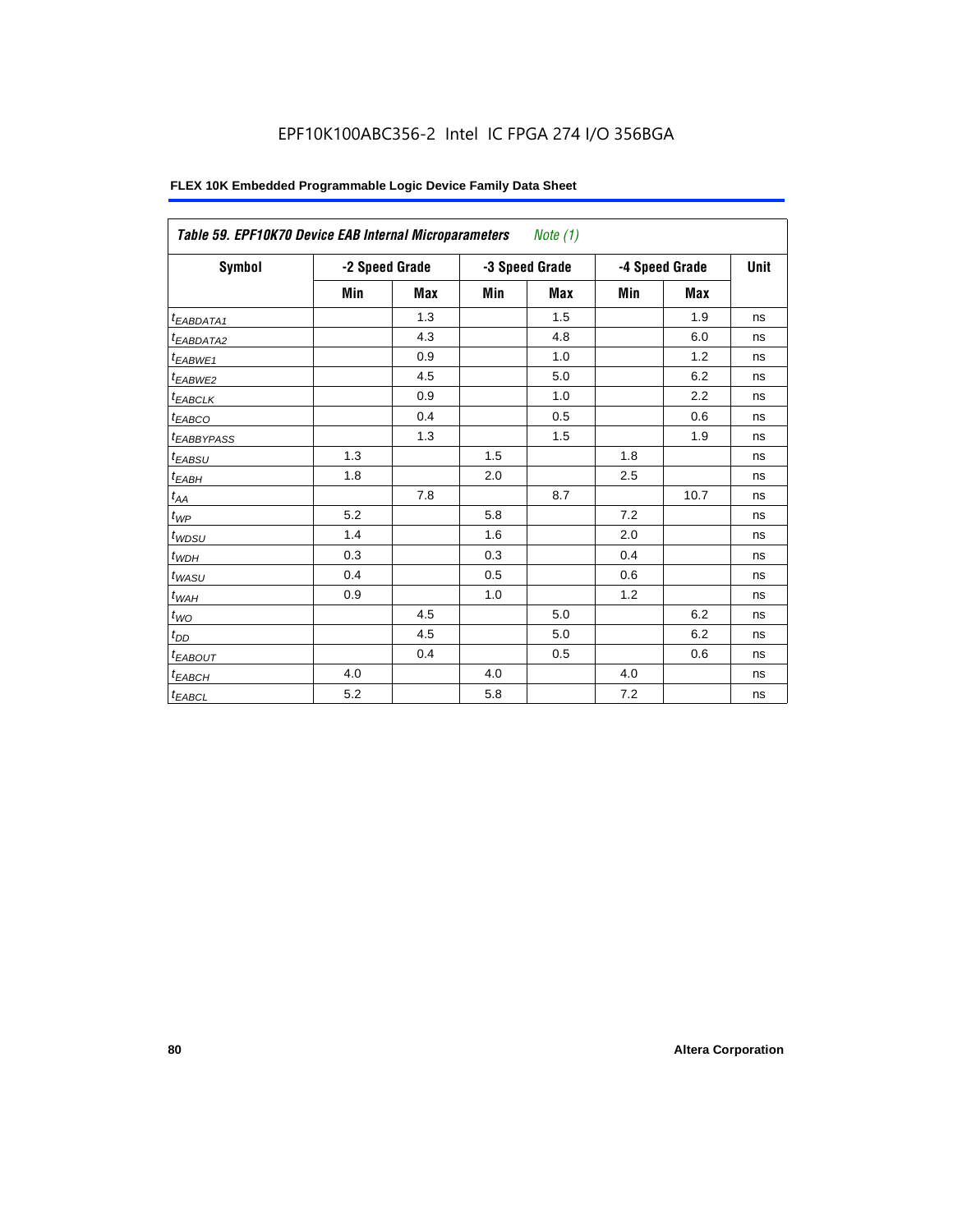| Table 60. EPF10K70 Device EAB Internal Timing Macroparameters<br>Note $(1)$ |                |      |      |                |                |             |    |  |  |
|-----------------------------------------------------------------------------|----------------|------|------|----------------|----------------|-------------|----|--|--|
| Symbol                                                                      | -2 Speed Grade |      |      | -3 Speed Grade | -4 Speed Grade | <b>Unit</b> |    |  |  |
|                                                                             | Min            | Max  | Min  | Max            | Min            | Max         |    |  |  |
| t <sub>EABAA</sub>                                                          |                | 12.1 |      | 13.7           |                | 17.0        | ns |  |  |
| <sup>t</sup> EABRCCOMB                                                      | 12.1           |      | 13.7 |                | 17.0           |             | ns |  |  |
| <sup>t</sup> EABRCREG                                                       | 8.6            |      | 9.7  |                | 11.9           |             | ns |  |  |
| <sup>t</sup> EABWP                                                          | 5.2            |      | 5.8  |                | 7.2            |             | ns |  |  |
| <sup>I</sup> EABWCCOMB                                                      | 6.5            |      | 7.3  |                | 9.0            |             | ns |  |  |
| <sup>t</sup> EABWCREG                                                       | 11.6           |      | 13.0 |                | 16.0           |             | ns |  |  |
| <sup>t</sup> EABDD                                                          |                | 8.8  |      | 10.0           |                | 12.5        | ns |  |  |
| <i>EABDATACO</i>                                                            |                | 1.7  |      | 2.0            |                | 3.4         | ns |  |  |
| <sup>t</sup> EABDATASU                                                      | 4.7            |      | 5.3  |                | 5.6            |             | ns |  |  |
| <sup>I</sup> EABDATAH                                                       | 0.0            |      | 0.0  |                | 0.0            |             | ns |  |  |
| <sup>t</sup> EABWESU                                                        | 4.9            |      | 5.5  |                | 5.8            |             | ns |  |  |
| <sup>t</sup> EABWEH                                                         | 0.0            |      | 0.0  |                | 0.0            |             | ns |  |  |
| <sup>t</sup> EABWDSU                                                        | 1.8            |      | 2.1  |                | 2.7            |             | ns |  |  |
| <sup>t</sup> EABWDH                                                         | 0.0            |      | 0.0  |                | 0.0            |             | ns |  |  |
| <sup>t</sup> EABWASU                                                        | 4.1            |      | 4.7  |                | 5.8            |             | ns |  |  |
| <sup>t</sup> EABWAH                                                         | 0.0            |      | 0.0  |                | 0.0            |             | ns |  |  |
| <sup>t</sup> EABWO                                                          |                | 8.4  |      | 9.5            |                | 11.8        | ns |  |  |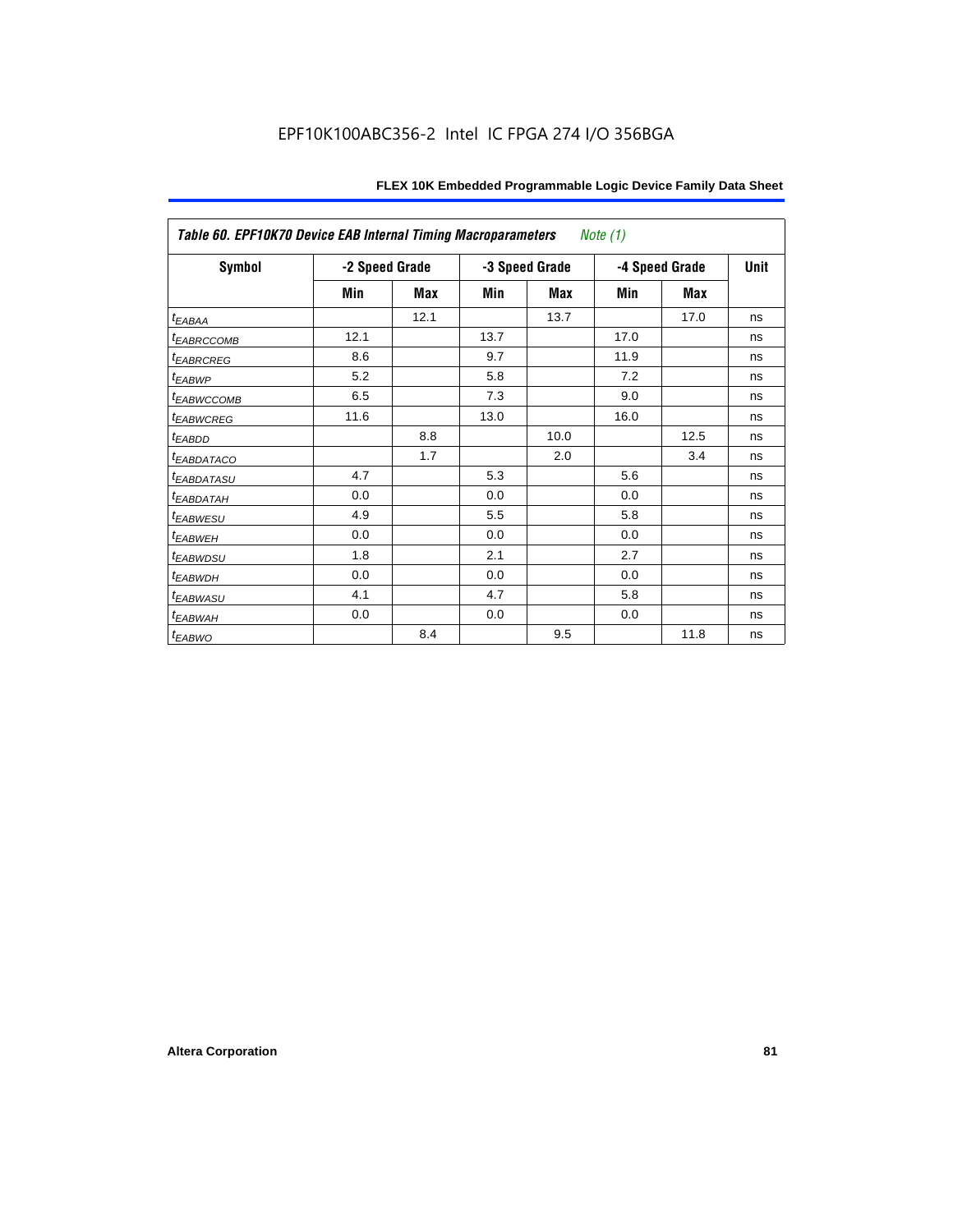| <b>Table 61. EPF10K70 Device Interconnect Timing Microparameters</b> Note (1) |     |                |     |                |     |                |      |  |  |
|-------------------------------------------------------------------------------|-----|----------------|-----|----------------|-----|----------------|------|--|--|
| Symbol                                                                        |     | -2 Speed Grade |     | -3 Speed Grade |     | -4 Speed Grade | Unit |  |  |
|                                                                               | Min | <b>Max</b>     | Min | Max            | Min | <b>Max</b>     |      |  |  |
| $t_{DINZIOE}$                                                                 |     | 6.6            |     | 7.3            |     | 8.8            | ns   |  |  |
| t <sub>DIN2LE</sub>                                                           |     | 4.2            |     | 4.8            |     | 6.0            | ns   |  |  |
| <sup>t</sup> DIN2DATA                                                         |     | 6.5            |     | 7.1            |     | 10.8           | ns   |  |  |
| t <sub>DCLK2IOE</sub>                                                         |     | 5.5            |     | 6.2            |     | 7.7            | ns   |  |  |
| <sup>t</sup> DCLK2LE                                                          |     | 4.2            |     | 4.8            |     | 6.0            | ns   |  |  |
| <sup>t</sup> SAMELAB                                                          |     | 0.4            |     | 0.4            |     | 0.5            | ns   |  |  |
| <sup>t</sup> SAMEROW                                                          |     | 4.8            |     | 4.9            |     | 5.5            | ns   |  |  |
| <sup>t</sup> SAMECOLUMN                                                       |     | 3.3            |     | 3.4            |     | 3.7            | ns   |  |  |
| <i><b>IDIFFROW</b></i>                                                        |     | 8.1            |     | 8.3            |     | 9.2            | ns   |  |  |
| <sup>T</sup> TWOROWS                                                          |     | 12.9           |     | 13.2           |     | 14.7           | ns   |  |  |
| <sup>t</sup> LEPERIPH                                                         |     | 5.5            |     | 5.7            |     | 6.5            | ns   |  |  |
| <b>LABCARRY</b>                                                               |     | 0.8            |     | 0.9            |     | 1.1            | ns   |  |  |
| <sup>t</sup> LABCASC                                                          |     | 2.7            |     | 3.0            |     | 3.2            | ns   |  |  |

| Table 62. EPF10K70 Device External Timing Parameters<br>Note $(1)$ |     |                |     |                |                |             |    |  |  |
|--------------------------------------------------------------------|-----|----------------|-----|----------------|----------------|-------------|----|--|--|
| Symbol                                                             |     | -2 Speed Grade |     | -3 Speed Grade | -4 Speed Grade | <b>Unit</b> |    |  |  |
|                                                                    | Min | Max            | Min | Max            | Min            | Max         |    |  |  |
| <sup>t</sup> DRR                                                   |     | 17.2           |     | 19.1           |                | 24.2        | ns |  |  |
| $t_{INSU}$ (2), (3)                                                | 6.6 |                | 7.3 |                | 8.0            |             | ns |  |  |
| $t_{INH}$ (3)                                                      | 0.0 |                | 0.0 |                | 0.0            |             | ns |  |  |
| $t_{\rm OUTCO}$ (3)                                                | 2.0 | 9.9            | 2.0 | 11.1           | 2.0            | 14.3        | ns |  |  |

*Table 63. EPF10K70 Device External Bidirectional Timing Parameters Note (1)*

| <b>Symbol</b>           | -2 Speed Grade |            |     | -3 Speed Grade | -4 Speed Grade | <b>Unit</b> |    |
|-------------------------|----------------|------------|-----|----------------|----------------|-------------|----|
|                         | Min            | <b>Max</b> | Min | <b>Max</b>     | Min            | <b>Max</b>  |    |
| <sup>t</sup> INSUBIDIR  | 7.4            |            | 8.1 |                | 10.4           |             | ns |
| <sup>t</sup> INHBIDIR   | 0.0            |            | 0.0 |                | 0.0            |             | ns |
| <sup>t</sup> OUTCOBIDIR | 2.0            | 9.9        | 2.0 | 11.1           | 2.0            | 14.3        | ns |
| <sup>t</sup> xzbidir    |                | 13.7       |     | 15.4           |                | 18.5        | ns |
| <sup>t</sup> zxbidir    |                | 13.7       |     | 15.4           |                | 18.5        | ns |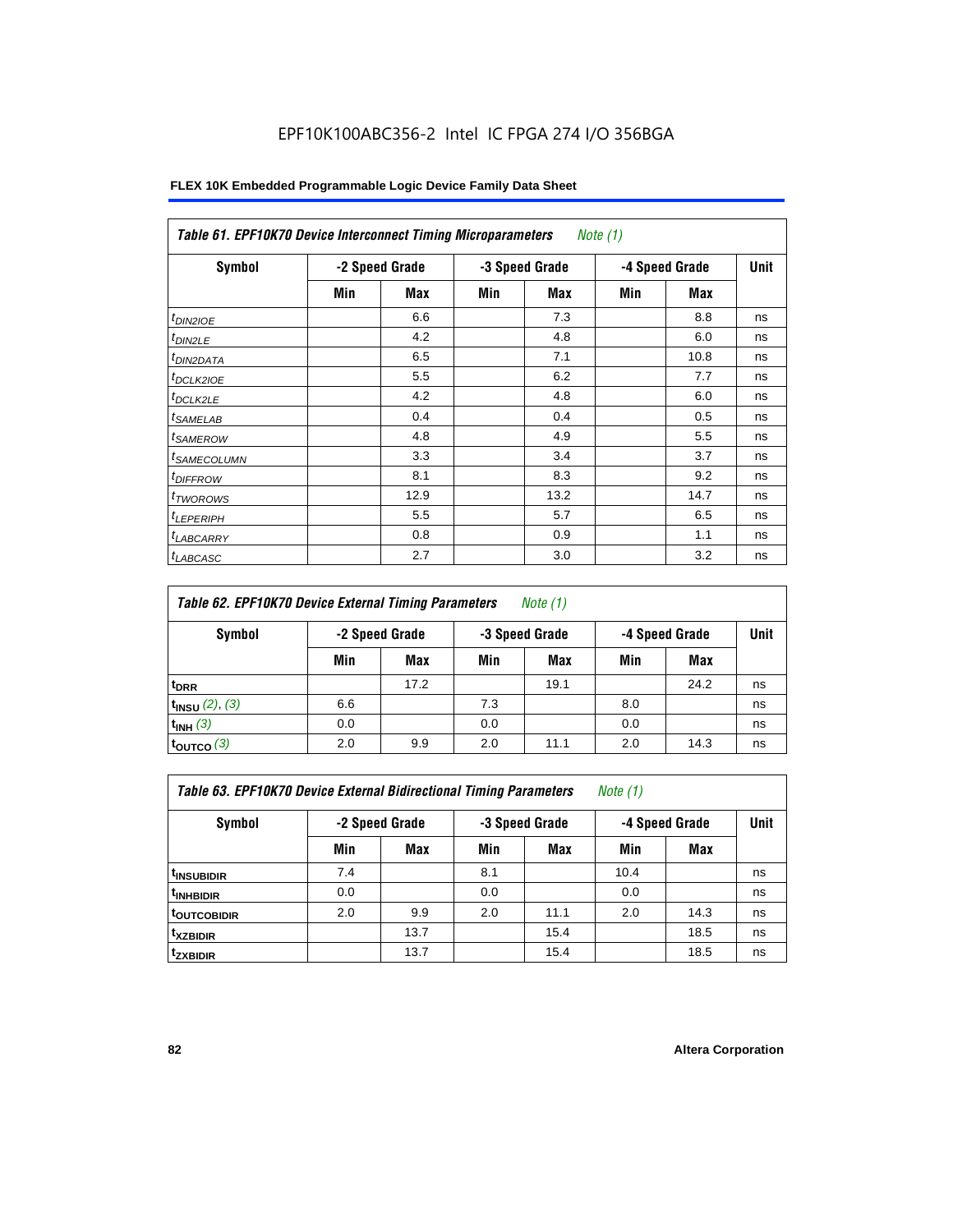# *Notes to tables:*<br>(1) All timing p

- All timing parameters are described in Tables 32 through 38 in this data sheet.
- (2) Using an LE to register the signal may provide a lower setup time.
- (3) This parameter is specified by characterization.

Tables 64 through 70 show EPF10K100 device internal and external timing parameters.

| <b>Symbol</b>       |     | -3DX Speed Grade |     | -3 Speed Grade |     | -4 Speed Grade | Unit |
|---------------------|-----|------------------|-----|----------------|-----|----------------|------|
|                     | Min | Max              | Min | Max            | Min | <b>Max</b>     |      |
| $t_{LUT}$           |     | 1.5              |     | 1.5            |     | 2.0            | ns   |
| $t_{CLUT}$          |     | 0.4              |     | 0.4            |     | 0.5            | ns   |
| $t_{RLUT}$          |     | 1.6              |     | 1.6            |     | 2.0            | ns   |
| t <sub>PACKED</sub> |     | 0.9              |     | 0.9            |     | 1.3            | ns   |
| $t_{EN}$            |     | 0.9              |     | 0.9            |     | 1.2            | ns   |
| $t_{CICO}$          |     | 0.2              |     | 0.2            |     | 0.3            | ns   |
| $t_{GEN}$           |     | 1.1              |     | 1.1            |     | 1.4            | ns   |
| $t_{GENR}$          |     | 1.2              |     | 1.2            |     | 1.5            | ns   |
| $t_{CASC}$          |     | 1.1              |     | 1.1            |     | 1.3            | ns   |
| $t_C$               |     | 0.8              |     | 0.8            |     | 1.0            | ns   |
| $t_{CO}$            |     | 1.0              |     | 1.0            |     | 1.4            | ns   |
| $t_{COMB}$          |     | 0.5              |     | 0.5            |     | 0.7            | ns   |
| $t_{\rm SU}$        | 2.1 |                  | 2.1 |                | 2.6 |                | ns   |
| $t_H$               | 2.3 |                  | 2.3 |                | 3.1 |                | ns   |
| $t_{PRE}$           |     | 1.0              |     | 1.0            |     | 1.4            | ns   |
| $t_{CLR}$           |     | 1.0              |     | 1.0            |     | 1.4            | ns   |
| $t_{CH}$            | 4.0 |                  | 4.0 |                | 4.0 |                | ns   |
| $t_{CL}$            | 4.0 |                  | 4.0 |                | 4.0 |                | ns   |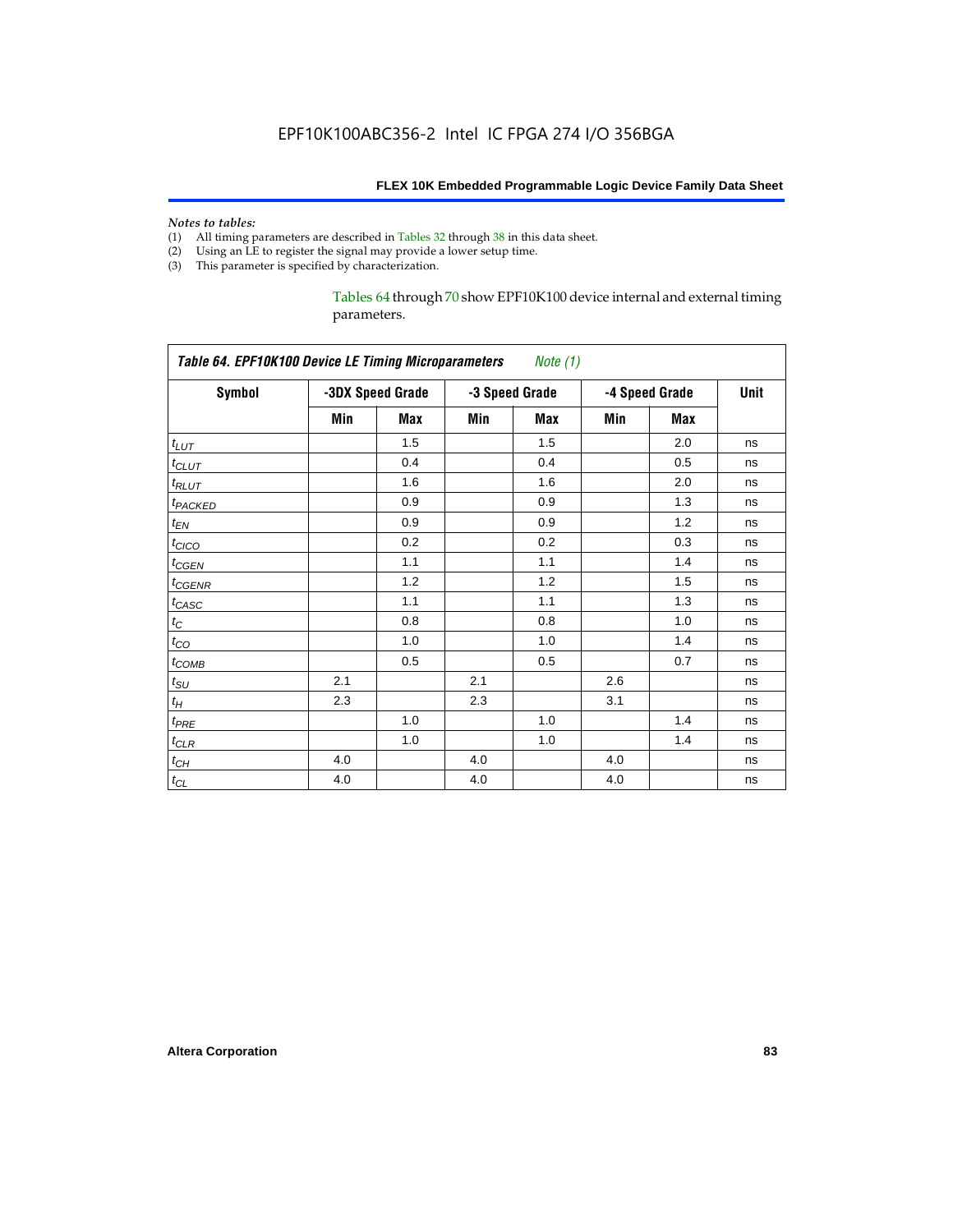| Table 65. EPF10K100 Device IOE Timing Microparameters<br><i>Note</i> $(1)$ |                  |     |     |                |                |                          |    |  |
|----------------------------------------------------------------------------|------------------|-----|-----|----------------|----------------|--------------------------|----|--|
| <b>Symbol</b>                                                              | -3DX Speed Grade |     |     | -3 Speed Grade | -4 Speed Grade | Unit                     |    |  |
|                                                                            | Min              | Max | Min | Max            | Min            | Max                      |    |  |
| t <sub>IOD</sub>                                                           |                  | 0.0 |     | 0.0            |                | 0.0                      | ns |  |
| $t_{\text{IOC}}$                                                           |                  | 0.5 |     | 0.5            |                | 0.7                      | ns |  |
| $t_{IOCO}$                                                                 |                  | 0.4 |     | 0.4            |                | 0.9                      | ns |  |
| $t_{IOCOMB}$                                                               |                  | 0.0 |     | 0.0            |                | 0.0                      | ns |  |
| $t_{IOSU}$                                                                 | 5.5              |     | 5.5 |                | 6.7            |                          | ns |  |
| $t_{IOH}$                                                                  | 0.5              |     | 0.5 |                | 0.7            |                          | ns |  |
| $t_{IOCLR}$                                                                |                  | 0.7 |     | 0.7            |                | 1.6                      | ns |  |
| $t_{OD1}$                                                                  |                  | 4.0 |     | 4.0            |                | 5.0                      | ns |  |
| $t_{OD2}$                                                                  |                  | 6.3 |     | 6.3            |                | 7.3                      | ns |  |
| $t_{0D3}$                                                                  |                  | 7.7 |     | 7.7            |                | 8.7                      | ns |  |
| $t_{XZ}$                                                                   |                  | 6.2 |     | 6.2            |                | 6.8                      | ns |  |
| $t_{ZX1}$                                                                  |                  | 6.2 |     | 6.2            |                | 6.8                      | ns |  |
| $t_{ZX2}$                                                                  |                  | 8.5 |     | 8.5            |                | 9.1                      | ns |  |
| $t_{ZX3}$                                                                  |                  | 9.9 |     | 9.9            |                | 10.5                     | ns |  |
| t <sub>INREG</sub> without ClockLock or<br>ClockBoost circuitry            |                  | 9.0 |     | 9.0            |                | 10.5                     | ns |  |
| $t_{INREG}$ with ClockLock or<br>ClockBoost circuitry                      |                  | 3.0 |     | -              |                | $\overline{\phantom{0}}$ | ns |  |
| $t_{IOFD}$                                                                 |                  | 8.1 |     | 8.1            |                | 10.3                     | ns |  |

 $t_{INCOMB}$  10.3 ns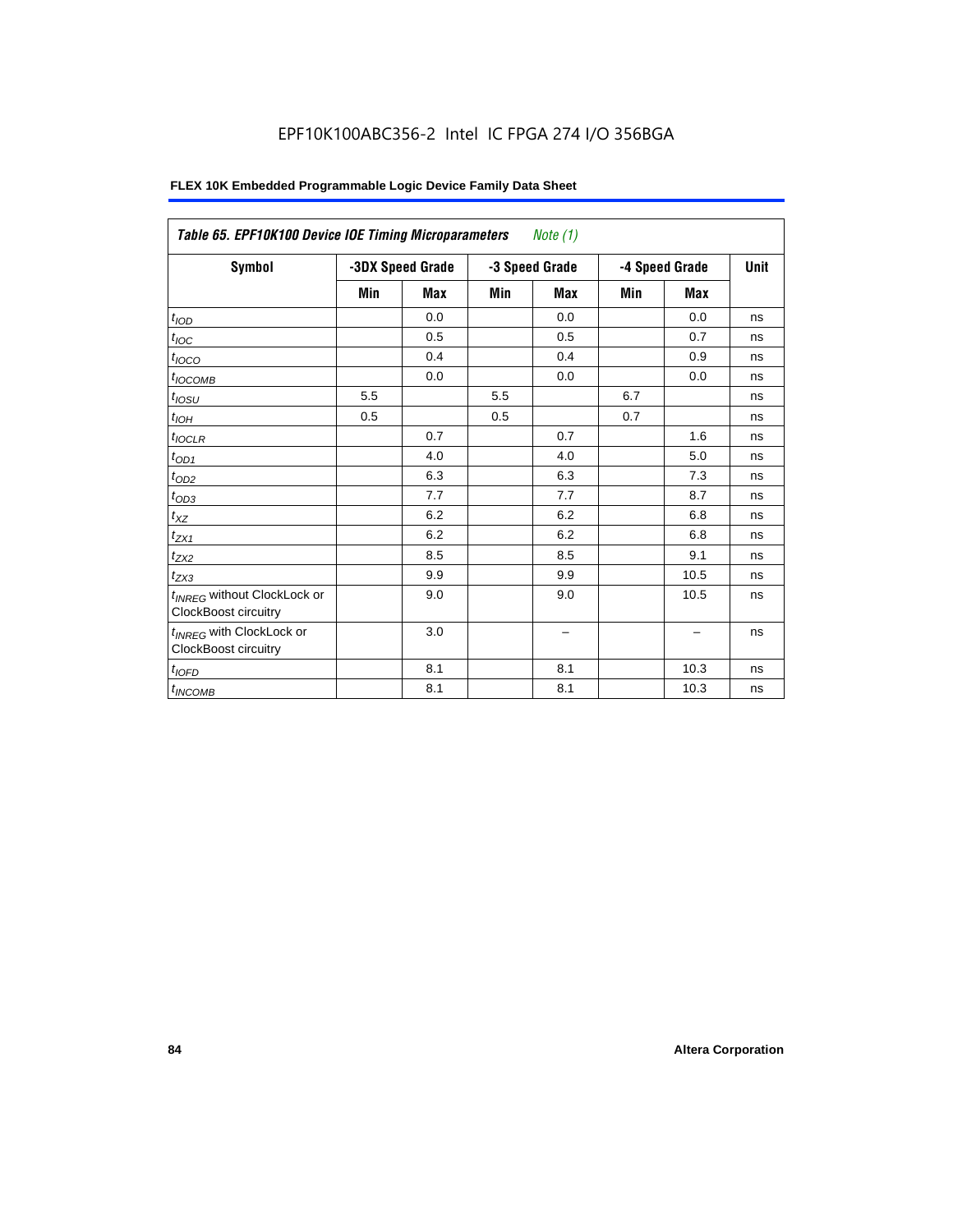| Table 66. EPF10K100 Device EAB Internal Microparameters<br><i>Note</i> $(1)$ |     |                  |     |                |                |            |    |  |  |
|------------------------------------------------------------------------------|-----|------------------|-----|----------------|----------------|------------|----|--|--|
| Symbol                                                                       |     | -3DX Speed Grade |     | -3 Speed Grade | -4 Speed Grade | Unit       |    |  |  |
|                                                                              | Min | <b>Max</b>       | Min | <b>Max</b>     | Min            | <b>Max</b> |    |  |  |
| <sup>t</sup> EABDATA1                                                        |     | 1.5              |     | 1.5            |                | 1.9        | ns |  |  |
| <sup>t</sup> EABDATA2                                                        |     | 4.8              |     | 4.8            |                | 6.0        | ns |  |  |
| <sup>t</sup> EABWE1                                                          |     | 1.0              |     | 1.0            |                | 1.2        | ns |  |  |
| t <sub>EABWE2</sub>                                                          |     | 5.0              |     | 5.0            |                | 6.2        | ns |  |  |
| $t_{EABCLK}$                                                                 |     | 1.0              |     | 1.0            |                | 2.2        | ns |  |  |
| t <sub>EABCO</sub>                                                           |     | 0.5              |     | 0.5            |                | 0.6        | ns |  |  |
| <sup>t</sup> EABBYPASS                                                       |     | 1.5              |     | 1.5            |                | 1.9        | ns |  |  |
| t <sub>EABSU</sub>                                                           | 1.5 |                  | 1.5 |                | 1.8            |            | ns |  |  |
| t <sub>ЕАВН</sub>                                                            | 2.0 |                  | 2.0 |                | 2.5            |            | ns |  |  |
| $t_{AA}$                                                                     |     | 8.7              |     | 8.7            |                | 10.7       | ns |  |  |
| $t_{WP}$                                                                     | 5.8 |                  | 5.8 |                | 7.2            |            | ns |  |  |
| $t_{WDSU}$                                                                   | 1.6 |                  | 1.6 |                | 2.0            |            | ns |  |  |
| $t_{WDH}$                                                                    | 0.3 |                  | 0.3 |                | 0.4            |            | ns |  |  |
| $t_{WASU}$                                                                   | 0.5 |                  | 0.5 |                | 0.6            |            | ns |  |  |
| $t_{WAH}$                                                                    | 1.0 |                  | 1.0 |                | 1.2            |            | ns |  |  |
| $t_{WO}$                                                                     |     | 5.0              |     | 5.0            |                | 6.2        | ns |  |  |
| $t_{DD}$                                                                     |     | 5.0              |     | 5.0            |                | 6.2        | ns |  |  |
| t <sub>EABOUT</sub>                                                          |     | 0.5              |     | 0.5            |                | 0.6        | ns |  |  |
| t <sub>ЕАВСН</sub>                                                           | 4.0 |                  | 4.0 |                | 4.0            |            | ns |  |  |
| $t_{EABCL}$                                                                  | 5.8 |                  | 5.8 |                | 7.2            |            | ns |  |  |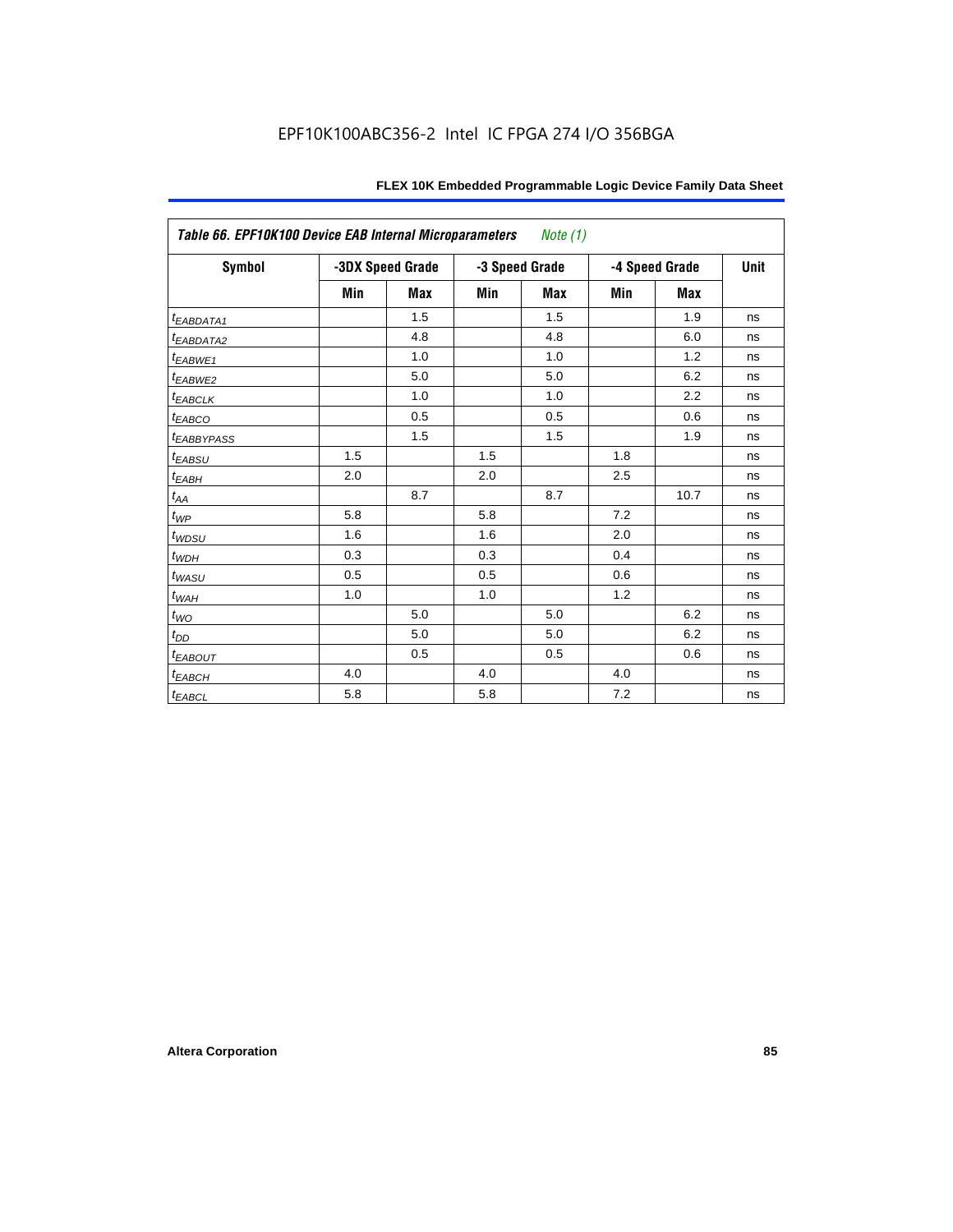| Table 67. EPF10K100 Device EAB Internal Timing Macroparameters<br><i>Note</i> $(1)$ |      |                  |      |                |                |             |    |  |  |
|-------------------------------------------------------------------------------------|------|------------------|------|----------------|----------------|-------------|----|--|--|
| Symbol                                                                              |      | -3DX Speed Grade |      | -3 Speed Grade | -4 Speed Grade | <b>Unit</b> |    |  |  |
|                                                                                     | Min  | Max              | Min  | Max            | Min            | Max         |    |  |  |
| <sup>t</sup> EABAA                                                                  |      | 13.7             |      | 13.7           |                | 17.0        | ns |  |  |
| <sup>t</sup> EABRCCOMB                                                              | 13.7 |                  | 13.7 |                | 17.0           |             | ns |  |  |
| <sup>t</sup> EABRCREG                                                               | 9.7  |                  | 9.7  |                | 11.9           |             | ns |  |  |
| <sup>t</sup> EABWP                                                                  | 5.8  |                  | 5.8  |                | 7.2            |             | ns |  |  |
| <sup>t</sup> EABWCCOMB                                                              | 7.3  |                  | 7.3  |                | 9.0            |             | ns |  |  |
| <sup>t</sup> EABWCREG                                                               | 13.0 |                  | 13.0 |                | 16.0           |             | ns |  |  |
| <sup>t</sup> EABDD                                                                  |      | 10.0             |      | 10.0           |                | 12.5        | ns |  |  |
| <sup>t</sup> EABDATACO                                                              |      | 2.0              |      | 2.0            |                | 3.4         | ns |  |  |
| <sup>t</sup> EABDATASU                                                              | 5.3  |                  | 5.3  |                | 5.6            |             | ns |  |  |
| <sup>t</sup> EABDATAH                                                               | 0.0  |                  | 0.0  |                | 0.0            |             | ns |  |  |
| <sup>t</sup> EABWESU                                                                | 5.5  |                  | 5.5  |                | 5.8            |             | ns |  |  |
| <sup>t</sup> EABWEH                                                                 | 0.0  |                  | 0.0  |                | 0.0            |             | ns |  |  |
| <sup>t</sup> EABWDSU                                                                | 5.5  |                  | 5.5  |                | 5.8            |             | ns |  |  |
| <sup>t</sup> EABWDH                                                                 | 0.0  |                  | 0.0  |                | 0.0            |             | ns |  |  |
| <sup>t</sup> EABWASU                                                                | 2.1  |                  | 2.1  |                | 2.7            |             | ns |  |  |
| <sup>t</sup> EABWAH                                                                 | 0.0  |                  | 0.0  |                | 0.0            |             | ns |  |  |
| t <sub>EABWO</sub>                                                                  |      | 9.5              |      | 9.5            |                | 11.8        | ns |  |  |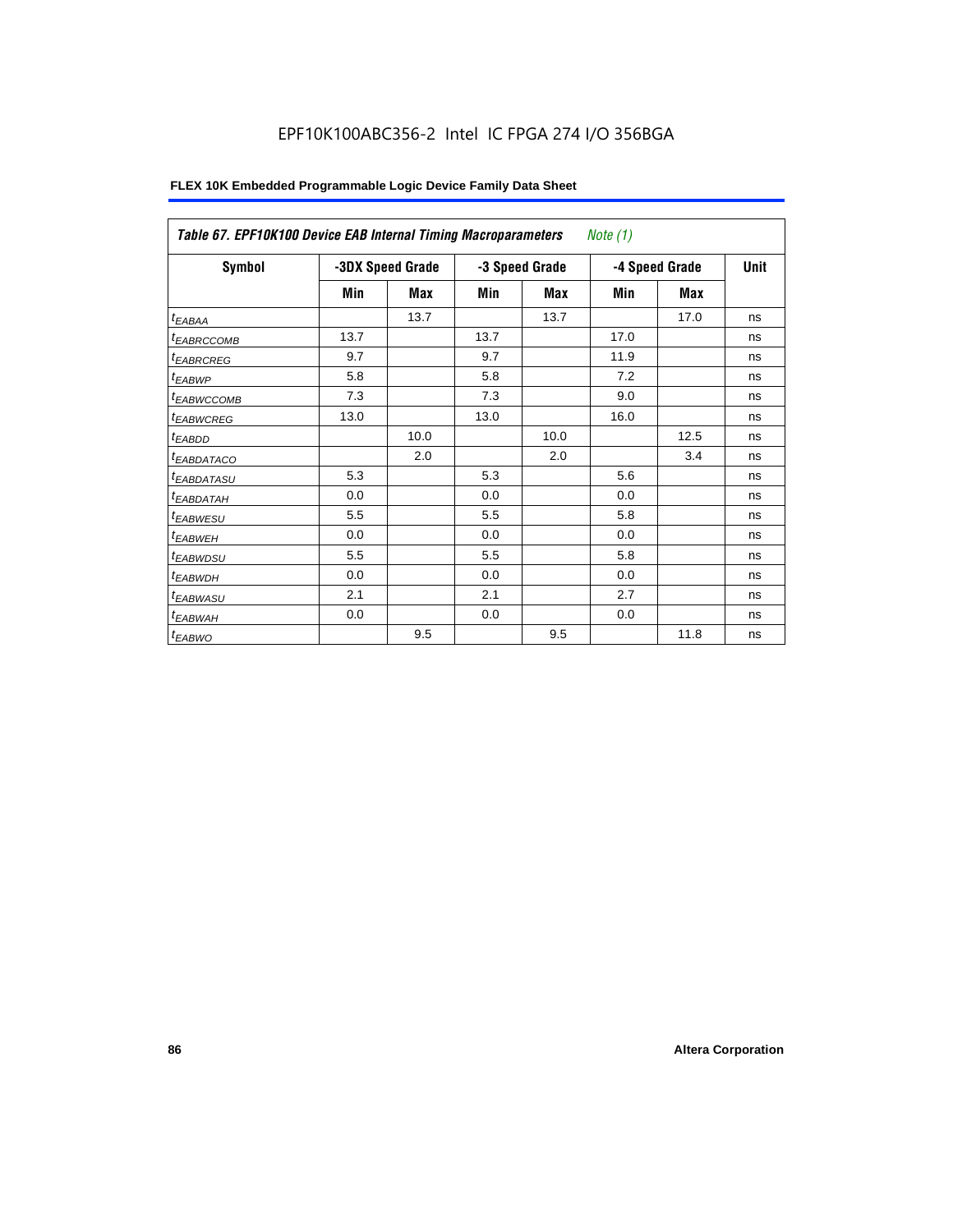| <b>Table 68. EPF10K100 Device Interconnect Timing Microparameters</b><br>Note (1) |     |                  |     |                |     |                |             |  |
|-----------------------------------------------------------------------------------|-----|------------------|-----|----------------|-----|----------------|-------------|--|
| <b>Symbol</b>                                                                     |     | -3DX Speed Grade |     | -3 Speed Grade |     | -4 Speed Grade | <b>Unit</b> |  |
|                                                                                   | Min | Max              | Min | <b>Max</b>     | Min | Max            |             |  |
| <sup>t</sup> DIN2IOE                                                              |     | 10.3             |     | 10.3           |     | 12.2           | ns          |  |
| t <sub>DIN2LE</sub>                                                               |     | 4.8              |     | 4.8            |     | 6.0            | ns          |  |
| <sup>t</sup> DIN2DATA                                                             |     | 7.3              |     | 7.3            |     | 11.0           | ns          |  |
| t <sub>DCLK2IOE</sub> without ClockLock or<br><b>ClockBoost circuitry</b>         |     | 6.2              |     | 6.2            |     | 7.7            | ns          |  |
| t <sub>DCLK2IOE</sub> with ClockLock or ClockBoost<br>circuitry                   |     | 2.3              |     |                |     |                | ns          |  |
| t <sub>DCLK2LE</sub> without ClockLock or<br>ClockBoost circuitry                 |     | 4.8              |     | 4.8            |     | 6.0            | ns          |  |
| t <sub>DCLK2LE</sub> with ClockLock or ClockBoost<br>circuitry                    |     | 2.3              |     |                |     |                | ns          |  |
| <sup>t</sup> SAMELAB                                                              |     | 0.4              |     | 0.4            |     | 0.5            | ns          |  |
| <i><b>ISAMEROW</b></i>                                                            |     | 4.9              |     | 4.9            |     | 5.5            | ns          |  |
| <sup>I</sup> SAMECOLUMN                                                           |     | 5.1              |     | 5.1            |     | 5.4            | ns          |  |
| <i>t<sub>DIFFROW</sub></i>                                                        |     | 10.0             |     | 10.0           |     | 10.9           | ns          |  |
| <sup>t</sup> TWOROWS                                                              |     | 14.9             |     | 14.9           |     | 16.4           | ns          |  |
| t <sub>LEPERIPH</sub>                                                             |     | 6.9              |     | 6.9            |     | 8.1            | ns          |  |
| <b><i>LABCARRY</i></b>                                                            |     | 0.9              |     | 0.9            |     | 1.1            | ns          |  |
| <sup>t</sup> LABCASC                                                              |     | 3.0              |     | 3.0            |     | 3.2            | ns          |  |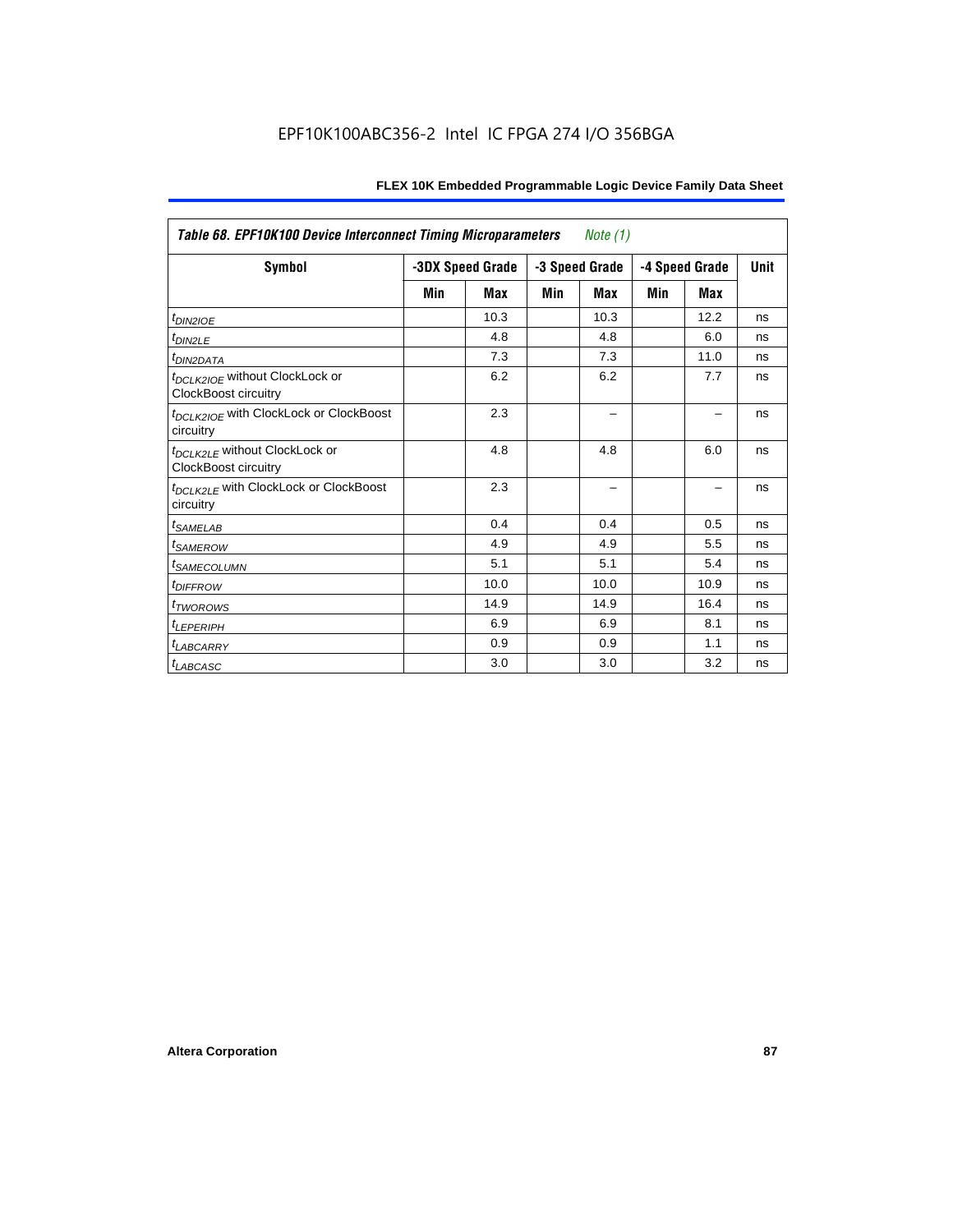| FLEX 10K Embedded Programmable Logic Device Family Data Sheet |  |
|---------------------------------------------------------------|--|
|---------------------------------------------------------------|--|

| Table 69. EPF10K100 Device External Timing Parameters<br>Note $(1)$ |                  |      |                |      |                |      |      |  |  |  |
|---------------------------------------------------------------------|------------------|------|----------------|------|----------------|------|------|--|--|--|
| Symbol                                                              | -3DX Speed Grade |      | -3 Speed Grade |      | -4 Speed Grade |      | Unit |  |  |  |
|                                                                     | Min              | Max  | Min            | Max  | Min            | Max  |      |  |  |  |
| t <sub>DRR</sub>                                                    |                  | 19.1 |                | 19.1 |                | 24.2 | ns   |  |  |  |
| $t_{INSU}$ (2), (3), (4)                                            | 7.8              |      | 7.8            |      | 8.5            |      | ns   |  |  |  |
| toutco $(3)$ , $(4)$                                                | 2.0              | 11.1 | 2.0            | 11.1 | 2.0            | 14.3 | ns   |  |  |  |
| $t_{INH}$ (3)                                                       | 0.0              |      | 0.0            |      | 0.0            |      | ns   |  |  |  |
| $t_{INSU}$ (2), (3), (5)                                            | 6.2              |      |                |      |                |      | ns   |  |  |  |
| toutco $(3)$ , $(5)$                                                | 2.0              | 6.7  |                |      |                |      | ns   |  |  |  |

| Table 70. EPF10K100 Device External Bidirectional Timing Parameters<br>Note (1) |     |                  |     |                |                |             |    |  |  |  |
|---------------------------------------------------------------------------------|-----|------------------|-----|----------------|----------------|-------------|----|--|--|--|
| Symbol                                                                          |     | -3DX Speed Grade |     | -3 Speed Grade | -4 Speed Grade | <b>Unit</b> |    |  |  |  |
|                                                                                 | Min | Max              | Min | Max            | Min            | <b>Max</b>  |    |  |  |  |
| $t_{INSUBIDIR}(4)$                                                              | 8.1 |                  | 8.1 |                | 10.4           |             | ns |  |  |  |
| $t_{INHBIDIR}$ (4)                                                              | 0.0 |                  | 0.0 |                | 0.0            |             | ns |  |  |  |
| toutcobidir $(4)$                                                               | 2.0 | 11.1             | 2.0 | 11.1           | 2.0            | 14.3        | ns |  |  |  |
| $t_{XZBIDIR}$ (4)                                                               |     | 15.3             |     | 15.3           |                | 18.4        | ns |  |  |  |
| $t_{ZXBIDIR}$ (4)                                                               |     | 15.3             |     | 15.3           |                | 18.4        | ns |  |  |  |
| $t_{INSUBIDIR}$ (5)                                                             | 9.1 |                  |     |                |                |             | ns |  |  |  |
| $t_{INHBIDIR}$ (5)                                                              | 0.0 |                  |     |                |                |             | ns |  |  |  |
| toutcobidir $(5)$                                                               | 2.0 | 7.2              |     |                |                |             | ns |  |  |  |
| $t_{XZBIDIR}$ (5)                                                               |     | 14.3             |     |                |                |             | ns |  |  |  |
| $t_{ZXBIDIR}$ (5)                                                               |     | 14.3             |     |                |                |             | ns |  |  |  |

*Notes to tables:*

(1) All timing parameters are described in Tables 32 through 38 in this data sheet.

(2) Using an LE to register the signal may provide a lower setup time.

(3) This parameter is specified by characterization.

(4) This parameter is measured without the use of the ClockLock or ClockBoost circuits.

(5) This parameter is measured with the use of the ClockLock or ClockBoost circuits.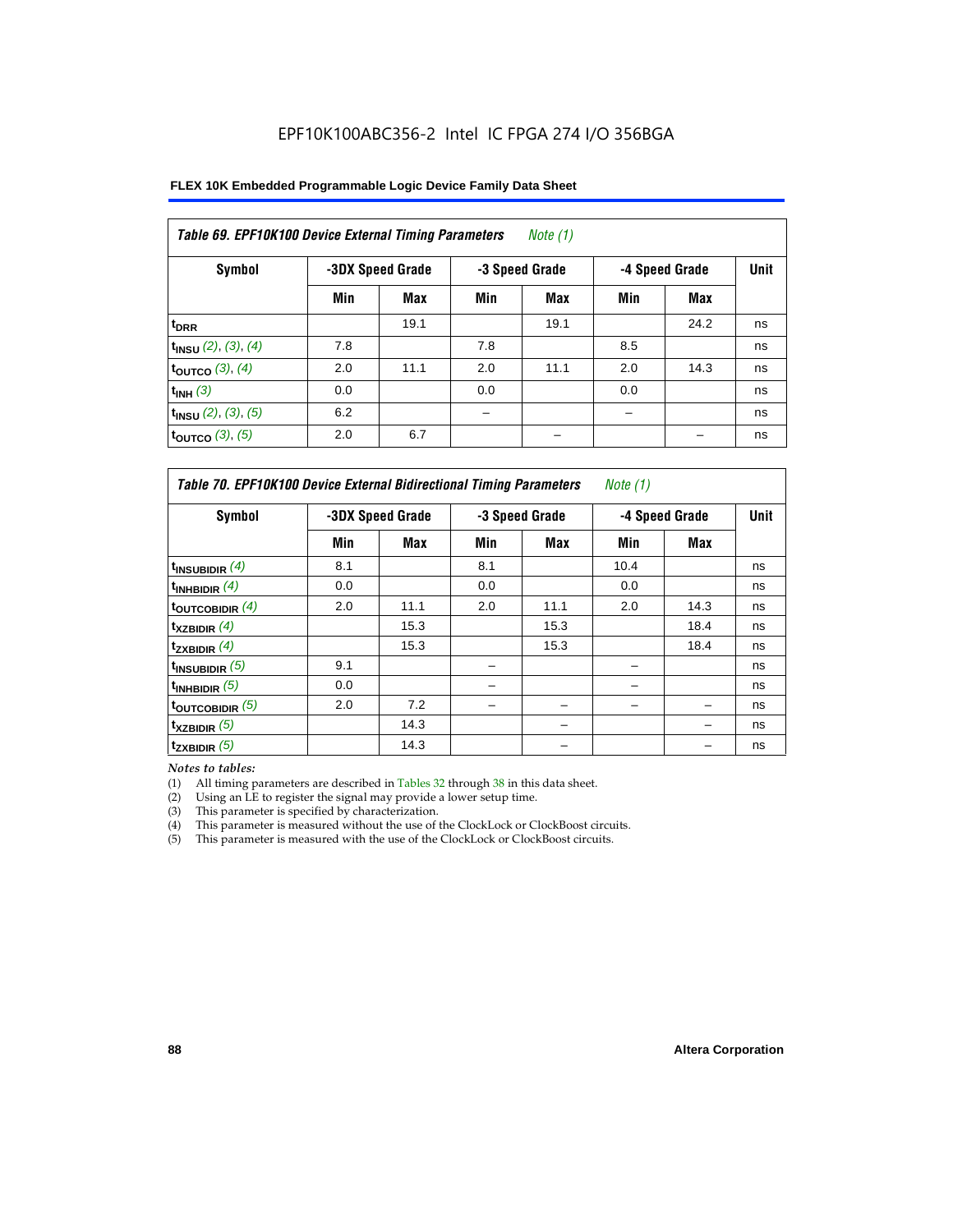Tables 71 through 77 show EPF10K50V device internal and external timing parameters.

| Table 71. EPF10K50V Device LE Timing Microparameters Note (1) |     |                |     |                |     |                |     |                |             |  |  |
|---------------------------------------------------------------|-----|----------------|-----|----------------|-----|----------------|-----|----------------|-------------|--|--|
| Symbol                                                        |     | -1 Speed Grade |     | -2 Speed Grade |     | -3 Speed Grade |     | -4 Speed Grade | <b>Unit</b> |  |  |
|                                                               | Min | Max            | Min | Max            | Min | Max            | Min | Max            |             |  |  |
| $t_{LUT}$                                                     |     | 0.9            |     | 1.0            |     | 1.3            |     | 1.6            | ns          |  |  |
| $t_{CLUT}$                                                    |     | 0.1            |     | 0.5            |     | 0.6            |     | 0.6            | ns          |  |  |
| $t_{RLUT}$                                                    |     | 0.5            |     | 0.8            |     | 0.9            |     | 1.0            | ns          |  |  |
| t <sub>PACKED</sub>                                           |     | 0.4            |     | 0.4            |     | 0.5            |     | 0.7            | ns          |  |  |
| $t_{EN}$                                                      |     | 0.7            |     | 0.9            |     | 1.1            |     | 1.4            | ns          |  |  |
| $t_{CICO}$                                                    |     | 0.2            |     | 0.2            |     | 0.2            |     | 0.3            | ns          |  |  |
| $t_{CGEN}$                                                    |     | 0.8            |     | 0.7            |     | 0.8            |     | 1.2            | ns          |  |  |
| $t_{\text{GENR}}$                                             |     | 0.4            |     | 0.3            |     | 0.3            |     | 0.4            | ns          |  |  |
| $t_{CASC}$                                                    |     | 0.7            |     | 0.7            |     | 0.8            |     | 0.9            | ns          |  |  |
| $t_C$                                                         |     | 0.3            |     | 1.0            |     | 1.3            |     | 1.5            | ns          |  |  |
| $t_{CO}$                                                      |     | 0.5            |     | 0.7            |     | 0.9            |     | 1.0            | ns          |  |  |
| $t_{COMB}$                                                    |     | 0.4            |     | 0.4            |     | 0.5            |     | 0.6            | ns          |  |  |
| $t_{\rm SU}$                                                  | 0.8 |                | 1.6 |                | 2.2 |                | 2.5 |                | ns          |  |  |
| $t_{\!H}$                                                     | 0.5 |                | 0.8 |                | 1.0 |                | 1.4 |                | ns          |  |  |
| $t_{PRE}$                                                     |     | 0.8            |     | 0.4            |     | 0.5            |     | 0.5            | ns          |  |  |
| $t_{CLR}$                                                     |     | 0.8            |     | 0.4            |     | 0.5            |     | 0.5            | ns          |  |  |
| $t_{\mathit{CH}}$                                             | 2.0 |                | 4.0 |                | 4.0 |                | 4.0 |                | ns          |  |  |
| $t_{\rm CL}$                                                  | 2.0 |                | 4.0 |                | 4.0 |                | 4.0 |                | ns          |  |  |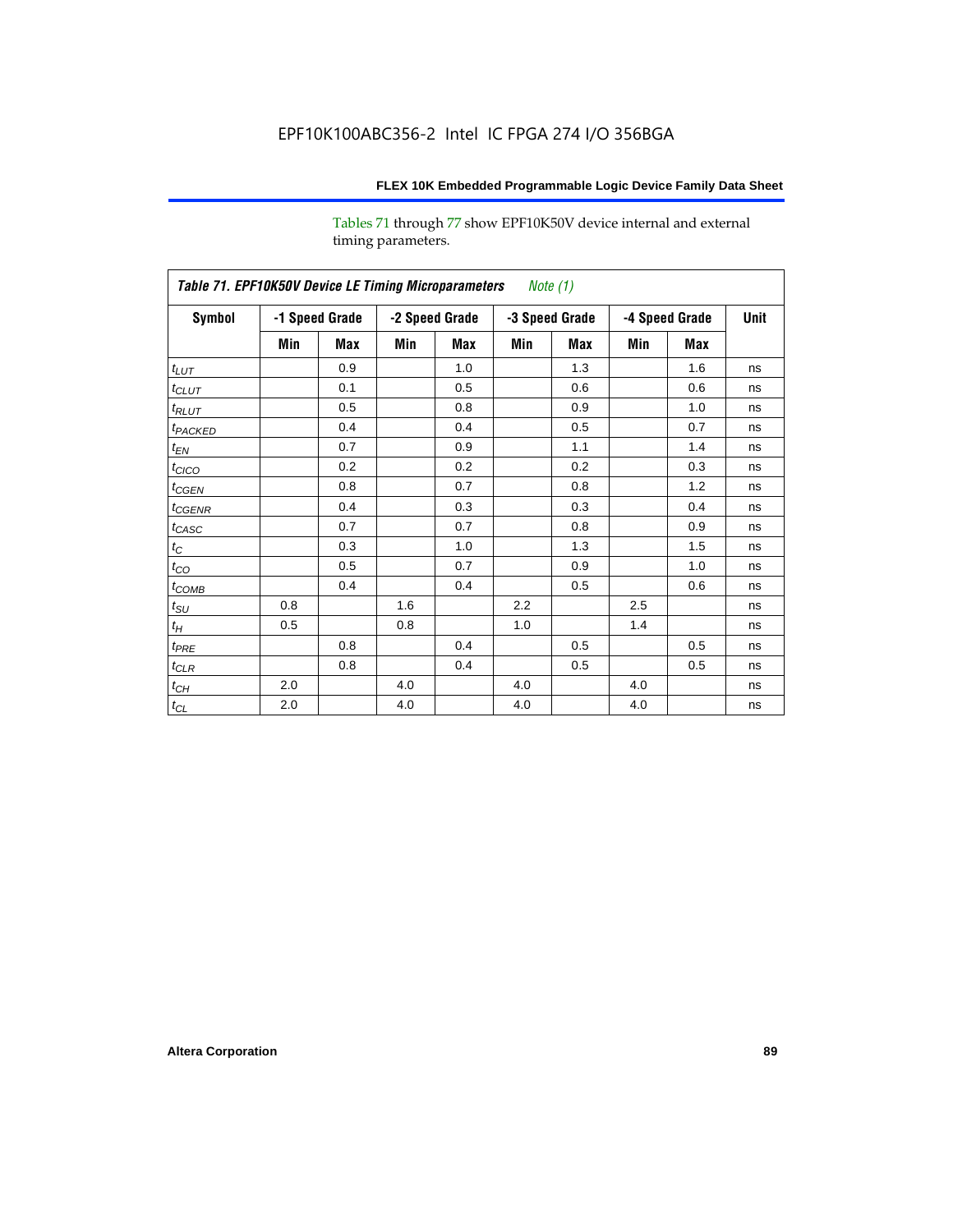| Symbol           |     | -1 Speed Grade |     | -2 Speed Grade           |     | -3 Speed Grade           |     | -4 Speed Grade |    |
|------------------|-----|----------------|-----|--------------------------|-----|--------------------------|-----|----------------|----|
|                  | Min | Max            | Min | <b>Max</b>               | Min | <b>Max</b>               | Min | <b>Max</b>     |    |
| t <sub>IOD</sub> |     | 1.2            |     | 1.6                      |     | 1.9                      |     | 2.1            | ns |
| $t_{\text{IOC}}$ |     | 0.3            |     | 0.4                      |     | 0.5                      |     | 0.5            | ns |
| $t_{IOCO}$       |     | 0.3            |     | 0.3                      |     | 0.4                      |     | 0.4            | ns |
| $t_{IOCOMB}$     |     | 0.0            |     | 0.0                      |     | 0.0                      |     | 0.0            | ns |
| $t_{IOSU}$       | 2.8 |                | 2.8 |                          | 3.4 |                          | 3.9 |                | ns |
| $t_{IOH}$        | 0.7 |                | 0.8 |                          | 1.0 |                          | 1.4 |                | ns |
| $t_{IOCLR}$      |     | 0.5            |     | 0.6                      |     | 0.7                      |     | 0.7            | ns |
| $t_{OD1}$        |     | 2.8            |     | 3.2                      |     | 3.9                      |     | 4.7            | ns |
| $t_{OD2}$        |     |                |     | $\overline{\phantom{0}}$ |     | $\overline{\phantom{0}}$ |     | -              | ns |
| $t_{OD3}$        |     | 6.5            |     | 6.9                      |     | 7.6                      |     | 8.4            | ns |
| $t_{XZ}$         |     | 2.8            |     | 3.1                      |     | 3.8                      |     | 4.6            | ns |
| $t_{ZX1}$        |     | 2.8            |     | 3.1                      |     | 3.8                      |     | 4.6            | ns |
| $t_{ZX2}$        |     |                |     |                          |     | -                        |     |                | ns |
| $t_{ZX3}$        |     | 6.5            |     | 6.8                      |     | 7.5                      |     | 8.3            | ns |
| $t_{INREG}$      |     | 5.0            |     | 5.7                      |     | 7.0                      |     | 9.0            | ns |
| $t_{IOFD}$       |     | 1.5            |     | 1.9                      |     | 2.3                      |     | 2.7            | ns |
| $t_{INCOMB}$     |     | 1.5            |     | 1.9                      |     | 2.3                      |     | 2.7            | ns |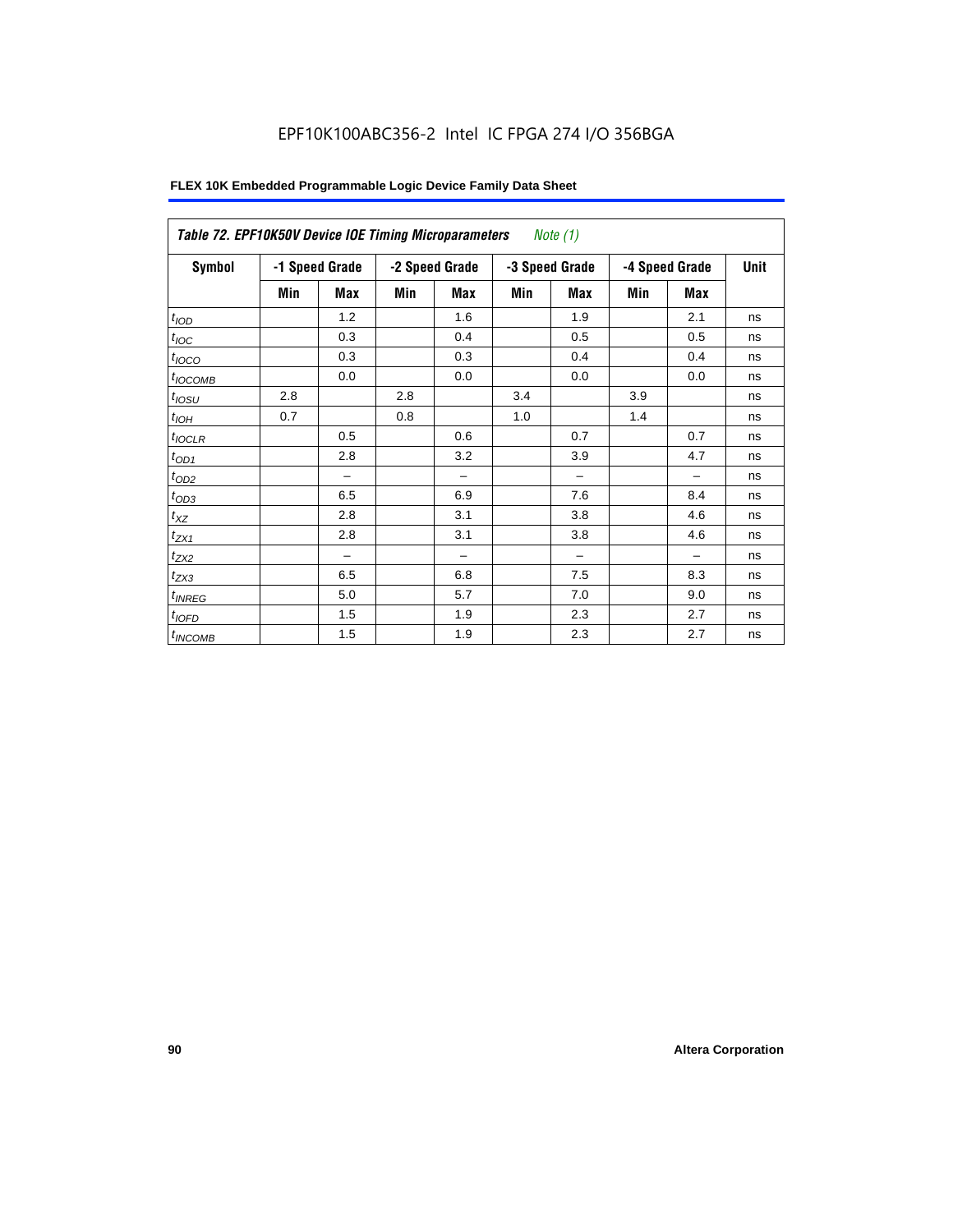| Table 73. EPF10K50V Device EAB Internal Microparameters<br>Note $(1)$ |     |                |     |                |     |                |     |                |             |  |
|-----------------------------------------------------------------------|-----|----------------|-----|----------------|-----|----------------|-----|----------------|-------------|--|
| Symbol                                                                |     | -1 Speed Grade |     | -2 Speed Grade |     | -3 Speed Grade |     | -4 Speed Grade | <b>Unit</b> |  |
|                                                                       | Min | <b>Max</b>     | Min | <b>Max</b>     | Min | <b>Max</b>     | Min | Max            |             |  |
| <i>EABDATA1</i>                                                       |     | 1.7            |     | 2.8            |     | 3.4            |     | 4.6            | ns          |  |
| <sup>t</sup> EABDATA2                                                 |     | 4.9            |     | 3.9            |     | 4.8            |     | 5.9            | ns          |  |
| t <sub>EABWE1</sub>                                                   |     | 0.0            |     | 2.5            |     | 3.0            |     | 3.7            | ns          |  |
| t <sub>EABWE2</sub>                                                   |     | 4.0            |     | 4.1            |     | 5.0            |     | 6.2            | ns          |  |
| $t_{EABCLK}$                                                          |     | 0.4            |     | 0.8            |     | 1.0            |     | 1.2            | ns          |  |
| $t_{EABCO}$                                                           |     | 0.1            |     | 0.2            |     | 0.3            |     | 0.4            | ns          |  |
| <i><b>EABBYPASS</b></i>                                               |     | 0.9            |     | 1.1            |     | 1.3            |     | 1.6            | ns          |  |
| $t_{EABSU}$                                                           | 0.8 |                | 1.5 |                | 1.8 |                | 2.2 |                | ns          |  |
| $t_{EABH}$                                                            | 0.8 |                | 1.6 |                | 2.0 |                | 2.5 |                | ns          |  |
| $t_{AA}$                                                              |     | 5.5            |     | 8.2            |     | 10.0           |     | 12.4           | ns          |  |
| $t_{WP}$                                                              | 6.0 |                | 4.9 |                | 6.0 |                | 7.4 |                | ns          |  |
| $t_{WDSU}$                                                            | 0.1 |                | 0.8 |                | 1.0 |                | 1.2 |                | ns          |  |
| $t_{WDH}$                                                             | 0.1 |                | 0.2 |                | 0.3 |                | 0.4 |                | ns          |  |
| $t_{WASU}$                                                            | 0.1 |                | 0.4 |                | 0.5 |                | 0.6 |                | ns          |  |
| $t_{WAH}$                                                             | 0.1 |                | 0.8 |                | 1.0 |                | 1.2 |                | ns          |  |
| $t_{WQ}$                                                              |     | 2.8            |     | 4.3            |     | 5.3            |     | 6.5            | ns          |  |
| $t_{DD}$                                                              |     | 2.8            |     | 4.3            |     | 5.3            |     | 6.5            | ns          |  |
| $t_{EABOUT}$                                                          |     | 0.5            |     | 0.4            |     | 0.5            |     | 0.6            | ns          |  |
| $t_{EABCH}$                                                           | 2.0 |                | 4.0 |                | 4.0 |                | 4.0 |                | ns          |  |
| $t_{EABCL}$                                                           | 6.0 |                | 4.9 |                | 6.0 |                | 7.4 |                | ns          |  |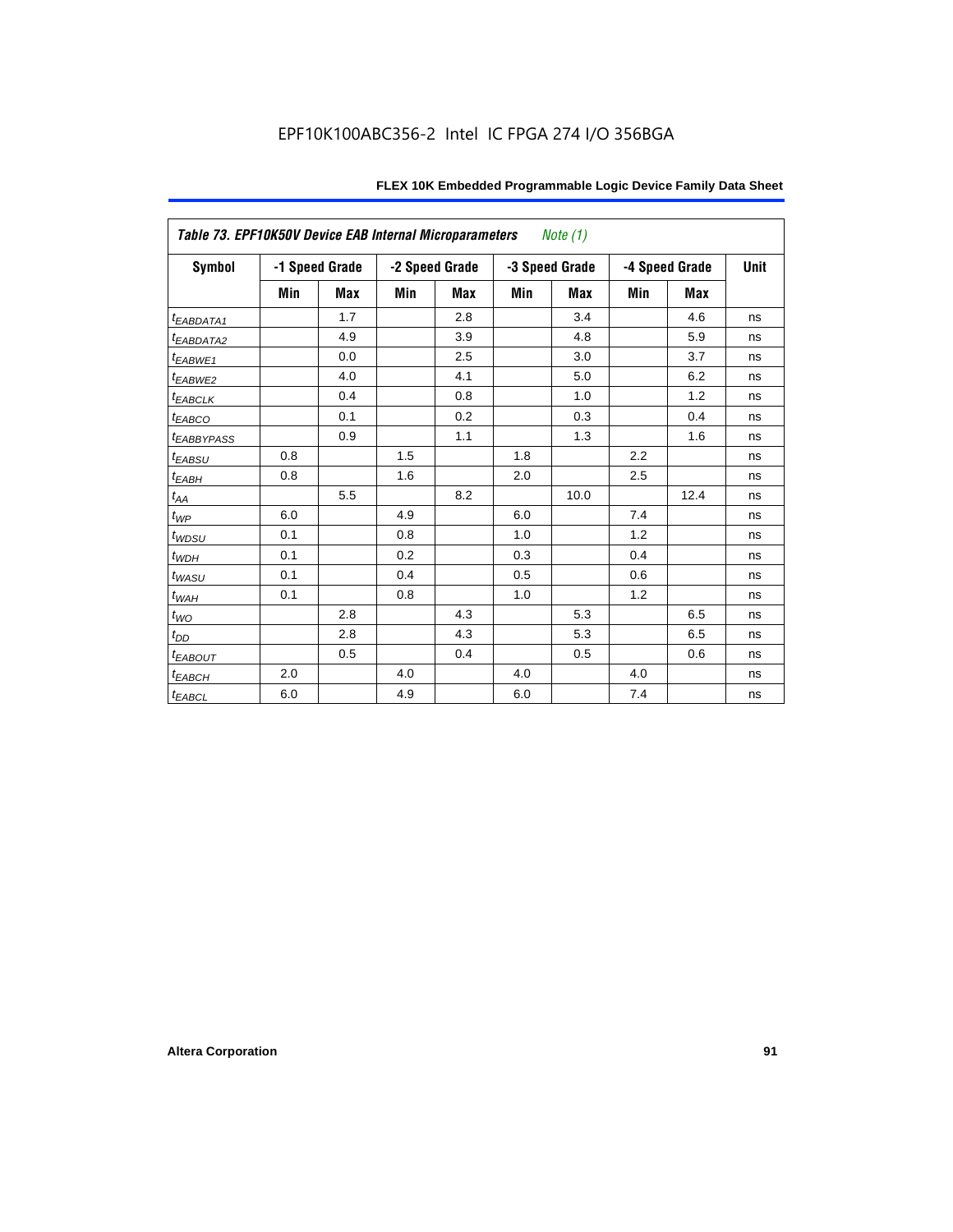|                        | Table 74. EPF10K50V Device EAB Internal Timing Macroparameters<br>Note (1) |                |      |                |                |      |                |      |             |  |  |
|------------------------|----------------------------------------------------------------------------|----------------|------|----------------|----------------|------|----------------|------|-------------|--|--|
| Symbol                 |                                                                            | -1 Speed Grade |      | -2 Speed Grade | -3 Speed Grade |      | -4 Speed Grade |      | <b>Unit</b> |  |  |
|                        | Min                                                                        | Max            | Min  | Max            | Min            | Max  | Min            | Max  |             |  |  |
| $t_{EABA}$             |                                                                            | 9.5            |      | 13.6           |                | 16.5 |                | 20.8 | ns          |  |  |
| <sup>t</sup> EABRCCOMB | 9.5                                                                        |                | 13.6 |                | 16.5           |      | 20.8           |      | ns          |  |  |
| <sup>t</sup> EABRCREG  | 6.1                                                                        |                | 8.8  |                | 10.8           |      | 13.4           |      | ns          |  |  |
| <sup>t</sup> EABWP     | 6.0                                                                        |                | 4.9  |                | 6.0            |      | 7.4            |      | ns          |  |  |
| <sup>t</sup> EABWCCOMB | 6.2                                                                        |                | 6.1  |                | 7.5            |      | 9.2            |      | ns          |  |  |
| <sup>t</sup> EABWCREG  | 12.0                                                                       |                | 11.6 |                | 14.2           |      | 17.4           |      | ns          |  |  |
| <sup>t</sup> EABDD     |                                                                            | 6.8            |      | 9.7            |                | 11.8 |                | 14.9 | ns          |  |  |
| <sup>t</sup> EABDATACO |                                                                            | 1.0            |      | 1.4            |                | 1.8  |                | 2.2  | ns          |  |  |
| <sup>t</sup> EABDATASU | 5.3                                                                        |                | 4.6  |                | 5.6            |      | 6.9            |      | ns          |  |  |
| <sup>t</sup> EABDATAH  | 0.0                                                                        |                | 0.0  |                | 0.0            |      | 0.0            |      | ns          |  |  |
| <sup>t</sup> EABWESU   | 4.4                                                                        |                | 4.8  |                | 5.8            |      | 7.2            |      | ns          |  |  |
| $t_{EABWEH}$           | 0.0                                                                        |                | 0.0  |                | 0.0            |      | 0.0            |      | ns          |  |  |
| <sup>t</sup> EABWDSU   | 1.8                                                                        |                | 1.1  |                | 1.4            |      | 2.1            |      | ns          |  |  |
| <sup>t</sup> EABWDH    | 0.0                                                                        |                | 0.0  |                | 0.0            |      | 0.0            |      | ns          |  |  |
| <sup>t</sup> EABWASU   | 4.5                                                                        |                | 4.6  |                | 5.6            |      | 7.4            |      | ns          |  |  |
| <sup>t</sup> EABWAH    | 0.0                                                                        |                | 0.0  |                | 0.0            |      | 0.0            |      | ns          |  |  |
| $t_{EABWO}$            |                                                                            | 5.1            |      | 9.4            |                | 11.4 |                | 14.0 | ns          |  |  |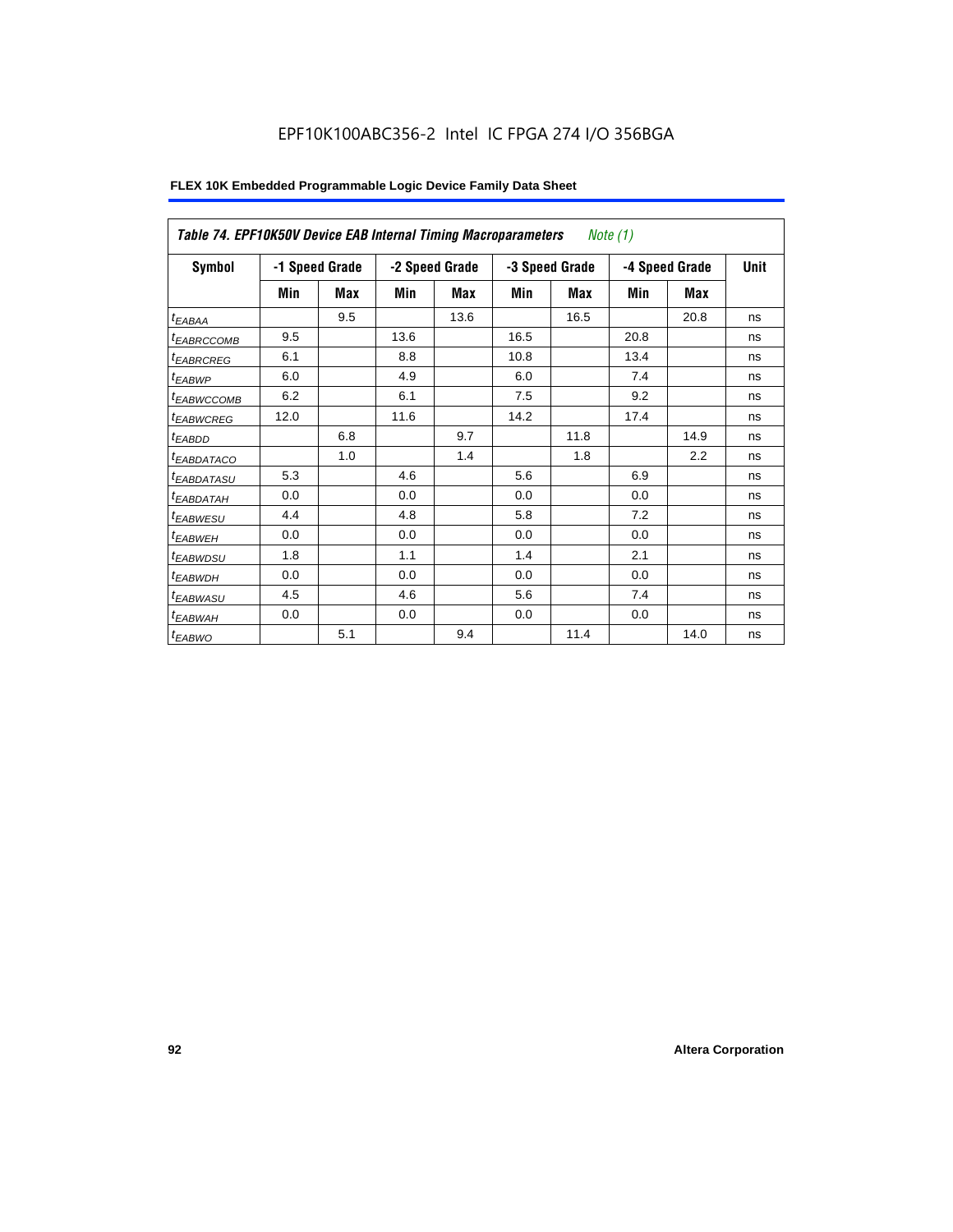| Table 75. EPF10K50V Device Interconnect Timing Microparameters<br>Note (1) |     |                |     |                |                |     |                |      |             |  |
|----------------------------------------------------------------------------|-----|----------------|-----|----------------|----------------|-----|----------------|------|-------------|--|
| Symbol                                                                     |     | -1 Speed Grade |     | -2 Speed Grade | -3 Speed Grade |     | -4 Speed Grade |      | <b>Unit</b> |  |
|                                                                            | Min | Max            | Min | Max            | Min            | Max | Min            | Max  |             |  |
| $t_{DINZIOE}$                                                              |     | 4.7            |     | 6.0            |                | 7.1 |                | 8.2  | ns          |  |
| t <sub>DIN2LE</sub>                                                        |     | 2.5            |     | 2.6            |                | 3.1 |                | 3.9  | ns          |  |
| <sup>t</sup> DIN2DATA                                                      |     | 4.4            |     | 5.9            |                | 6.8 |                | 7.7  | ns          |  |
| t <sub>DCLK2IOE</sub>                                                      |     | 2.5            |     | 3.9            |                | 4.7 |                | 5.5  | ns          |  |
| $t_{DCLK2LE}$                                                              |     | 2.5            |     | 2.6            |                | 3.1 |                | 3.9  | ns          |  |
| <i>t<sub>SAMELAB</sub></i>                                                 |     | 0.2            |     | 0.2            |                | 0.3 |                | 0.3  | ns          |  |
| <sup>t</sup> SAMEROW                                                       |     | 2.8            |     | 3.0            |                | 3.2 |                | 3.4  | ns          |  |
| <sup>t</sup> SAMECOLUMN                                                    |     | 3.0            |     | 3.2            |                | 3.4 |                | 3.6  | ns          |  |
| <i>t<sub>DIFFROW</sub></i>                                                 |     | 5.8            |     | 6.2            |                | 6.6 |                | 7.0  | ns          |  |
| t <sub>TWOROWS</sub>                                                       |     | 8.6            |     | 9.2            |                | 9.8 |                | 10.4 | ns          |  |
| $t_{LEPERIPH}$                                                             |     | 4.5            |     | 5.5            |                | 6.1 |                | 7.0  | ns          |  |
| t <sub>LABCARRY</sub>                                                      |     | 0.3            |     | 0.4            |                | 0.5 |                | 0.7  | ns          |  |
| <i>t<sub>LABCASC</sub></i>                                                 |     | 0.0            |     | 1.3            |                | 1.6 |                | 2.0  | ns          |  |

### *Table 76. EPF10K50V Device External Timing Parameters Note (1)*

| Symbol                   |     | -1 Speed Grade |     | -2 Speed Grade |     | -3 Speed Grade |     | -4 Speed Grade |    |
|--------------------------|-----|----------------|-----|----------------|-----|----------------|-----|----------------|----|
|                          | Min | Max            | Min | Max            | Min | Max            | Min | Max            |    |
| t <sub>DRR</sub>         |     | 11.2           |     | 14.0           |     | 17.2           |     | 21.1           | ns |
| $t_{INSU}$ (2), (3)      | 5.5 |                | 4.2 |                | 5.2 |                | 6.9 |                | ns |
| $t_{INH}$ (3)            | 0.0 |                | 0.0 |                | 0.0 |                | 0.0 |                | ns |
| $\tt_{\text{OUTCO}}$ (3) | 2.0 | 5.9            | 2.0 | 7.8            | 2.0 | 9.5            | 2.0 | 11.1           | ns |

*Table 77. EPF10K50V Device External Bidirectional Timing Parameters Note (1)*

| Symbol                 |     | -1 Speed Grade |     | -2 Speed Grade |     | -3 Speed Grade |     | -4 Speed Grade |    |
|------------------------|-----|----------------|-----|----------------|-----|----------------|-----|----------------|----|
|                        | Min | Max            | Min | Max            | Min | Max            | Min | Max            |    |
| <sup>t</sup> INSUBIDIR | 2.0 |                | 2.8 |                | 3.5 |                | 4.1 |                | ns |
| <sup>t</sup> INHBIDIR  | 0.0 |                | 0.0 |                | 0.0 |                | 0.0 |                | ns |
| <b>toutcobidir</b>     | 2.0 | 5.9            | 2.0 | 7.8            | 2.0 | 9.5            | 2.0 | 11.1           | ns |
| <sup>t</sup> xzbidir   |     | 8.0            |     | 9.8            |     | 11.8           |     | 14.3           | ns |
| <sup>t</sup> zxbidir   |     | 8.0            |     | 9.8            |     | 11.8           |     | 14.3           | ns |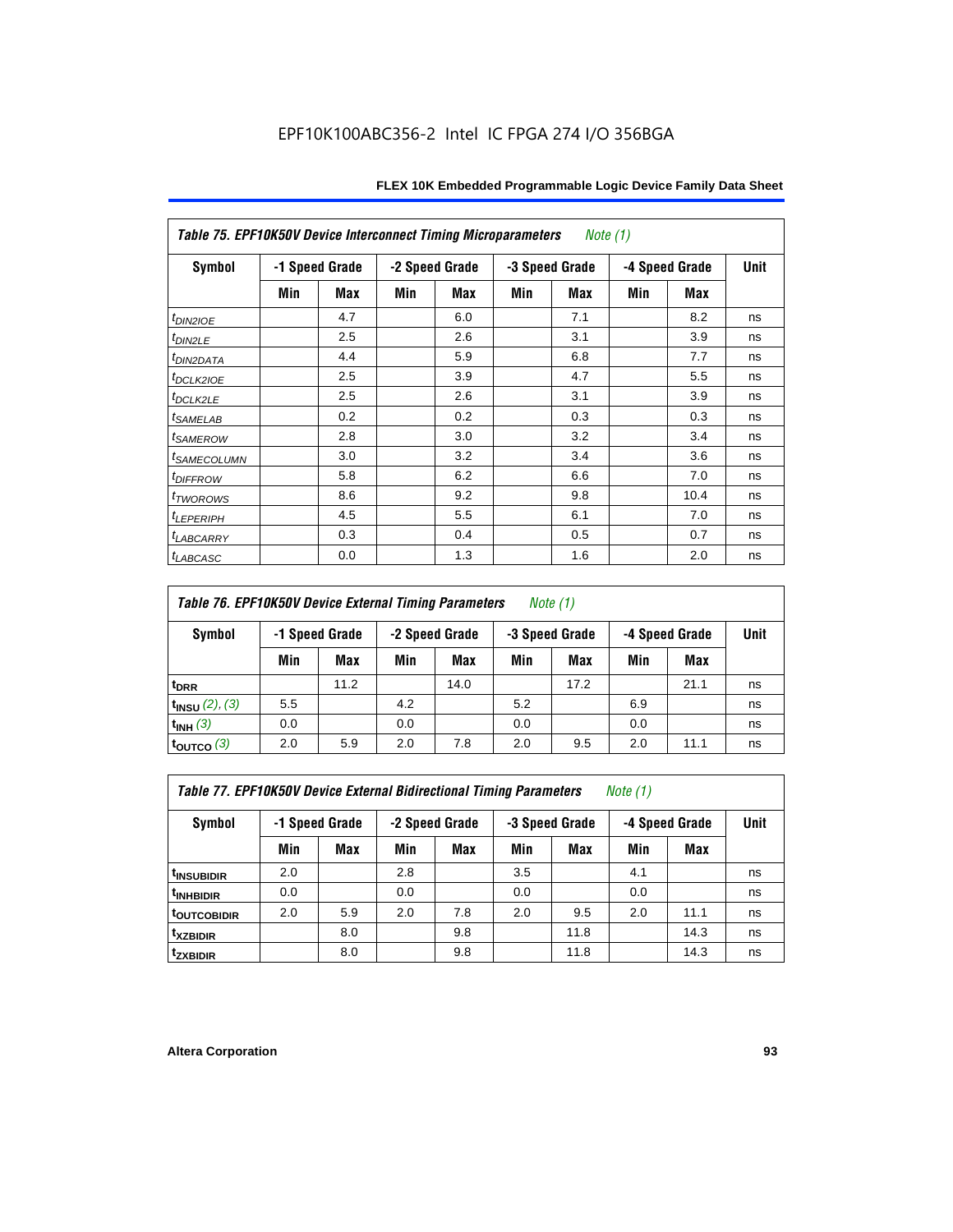#### *Notes to tables:*

- (1) All timing parameters are described in Tables 32 through 38 in this data sheet.
- (2) Using an LE to register the signal may provide a lower setup time.
- (3) This parameter is specified by characterization.

### Tables 78 through 84 show EPF10K130V device internal and external timing parameters.

| Table 78. EPF10K130V Device LE Timing Microparameters Note (1) |     |                |     |                |     |                |      |  |  |  |
|----------------------------------------------------------------|-----|----------------|-----|----------------|-----|----------------|------|--|--|--|
| <b>Symbol</b>                                                  |     | -2 Speed Grade |     | -3 Speed Grade |     | -4 Speed Grade | Unit |  |  |  |
|                                                                | Min | Max            | Min | Max            | Min | Max            |      |  |  |  |
| $t_{LUT}$                                                      |     | 1.3            |     | 1.8            |     | 2.3            | ns   |  |  |  |
| $t_{CLUT}$                                                     |     | 0.5            |     | 0.7            |     | 0.9            | ns   |  |  |  |
| $t_{RLUT}$                                                     |     | 1.2            |     | 1.7            |     | 2.2            | ns   |  |  |  |
| t <sub>PACKED</sub>                                            |     | 0.5            |     | 0.6            |     | 0.7            | ns   |  |  |  |
| $t_{EN}$                                                       |     | 0.6            |     | 0.8            |     | 1.0            | ns   |  |  |  |
| $t_{CICO}$                                                     |     | 0.2            |     | 0.3            |     | 0.4            | ns   |  |  |  |
| $t_{GEN}$                                                      |     | 0.3            |     | 0.4            |     | 0.5            | ns   |  |  |  |
| t <sub>CGENR</sub>                                             |     | 0.7            |     | 1.0            |     | 1.3            | ns   |  |  |  |
| $t_{CASC}$                                                     |     | 0.9            |     | 1.2            |     | 1.5            | ns   |  |  |  |
| $t_C$                                                          |     | 1.9            |     | 2.4            |     | 3.0            | ns   |  |  |  |
| $t_{CO}$                                                       |     | 0.6            |     | 0.9            |     | 1.1            | ns   |  |  |  |
| $t_{COMB}$                                                     |     | 0.5            |     | 0.7            |     | 0.9            | ns   |  |  |  |
| $t_{\rm SU}$                                                   | 0.2 |                | 0.2 |                | 0.3 |                | ns   |  |  |  |
| $t_H$                                                          | 0.0 |                | 0.0 |                | 0.0 |                | ns   |  |  |  |
| $t_{PRE}$                                                      |     | 2.4            |     | 3.1            |     | 3.9            | ns   |  |  |  |
| $t_{CLR}$                                                      |     | 2.4            |     | 3.1            |     | 3.9            | ns   |  |  |  |
| $t_{CH}$                                                       | 4.0 |                | 4.0 |                | 4.0 |                | ns   |  |  |  |
| $t_{CL}$                                                       | 4.0 |                | 4.0 |                | 4.0 |                | ns   |  |  |  |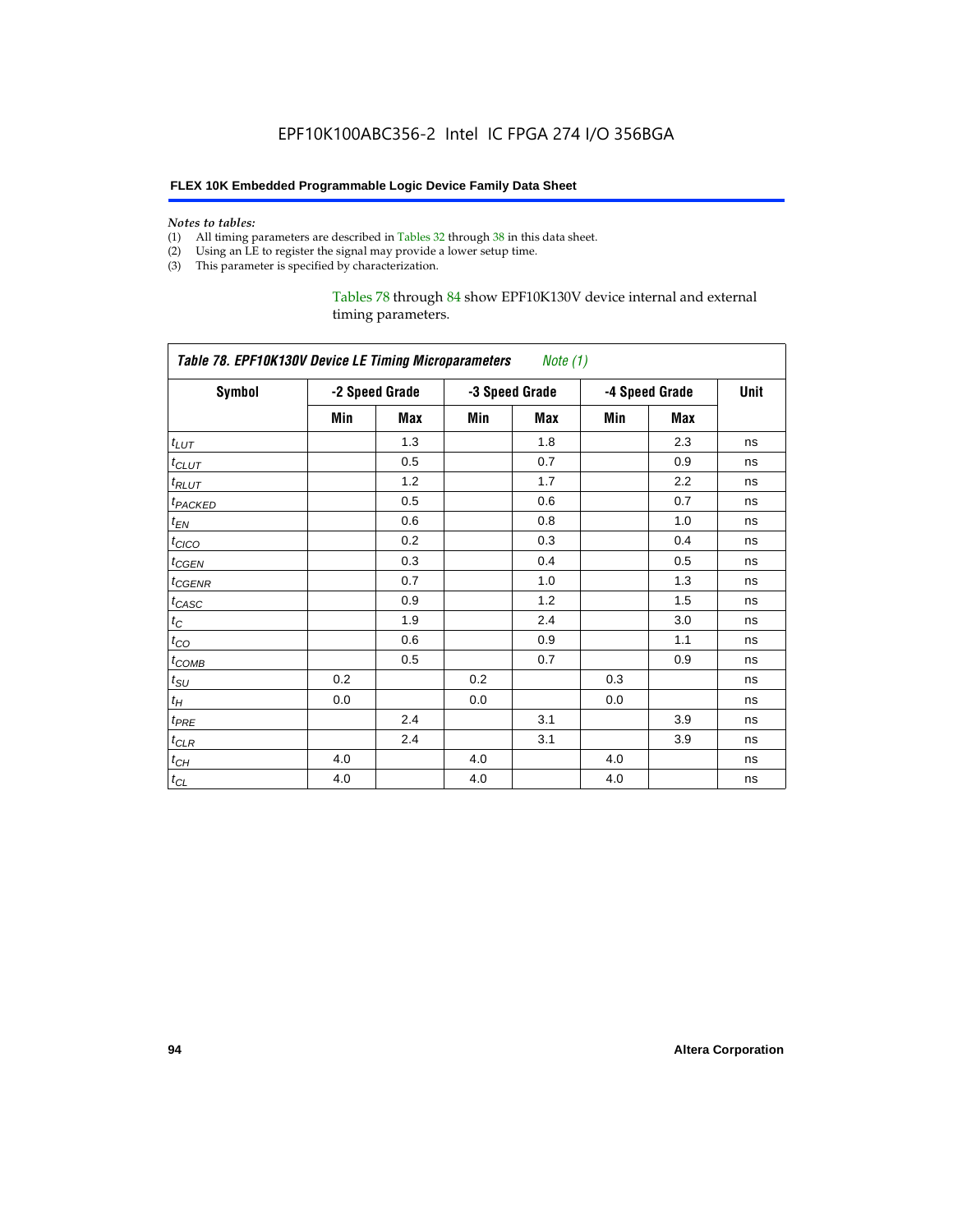| Table 79. EPF10K130V Device IOE Timing Microparameters Note (1) |                |            |     |                |     |                |      |  |  |  |
|-----------------------------------------------------------------|----------------|------------|-----|----------------|-----|----------------|------|--|--|--|
| <b>Symbol</b>                                                   | -2 Speed Grade |            |     | -3 Speed Grade |     | -4 Speed Grade | Unit |  |  |  |
|                                                                 | Min            | <b>Max</b> | Min | <b>Max</b>     | Min | <b>Max</b>     |      |  |  |  |
| $t_{I \underline{OD}}$                                          |                | 1.3        |     | 1.6            |     | 2.0            | ns   |  |  |  |
| $t_{\text{IOC}}$                                                |                | 0.4        |     | 0.5            |     | 0.7            | ns   |  |  |  |
| $t_{IOCO}$                                                      |                | 0.3        |     | 0.4            |     | 0.5            | ns   |  |  |  |
| $t_{IOCOMB}$                                                    |                | 0.0        |     | 0.0            |     | 0.0            | ns   |  |  |  |
| $t_{IOSU}$                                                      | 2.6            |            | 3.3 |                | 3.8 |                | ns   |  |  |  |
| $t_{IOH}$                                                       | 0.0            |            | 0.0 |                | 0.0 |                | ns   |  |  |  |
| $t_{IOCLR}$                                                     |                | 1.7        |     | 2.2            |     | 2.7            | ns   |  |  |  |
| $t_{OD1}$                                                       |                | 3.5        |     | 4.4            |     | 5.0            | ns   |  |  |  |
| $t_{\underline{OD2}}$                                           |                | -          |     |                |     |                | ns   |  |  |  |
| $t_{OD3}$                                                       |                | 8.2        |     | 8.1            |     | 9.7            | ns   |  |  |  |
| $t_{XZ}$                                                        |                | 4.9        |     | 6.3            |     | 7.4            | ns   |  |  |  |
| $t_{ZX1}$                                                       |                | 4.9        |     | 6.3            |     | 7.4            | ns   |  |  |  |
| $t_{ZX2}$                                                       |                |            |     |                |     |                | ns   |  |  |  |
| $t_{ZX3}$                                                       |                | 9.6        |     | 10.0           |     | 12.1           | ns   |  |  |  |
| $t_{INREG}$                                                     |                | 7.9        |     | 10.0           |     | 12.6           | ns   |  |  |  |
| t <sub>IOFD</sub>                                               |                | 6.2        |     | 7.9            |     | 9.9            | ns   |  |  |  |
| $t_{INCOMB}$                                                    |                | 6.2        |     | 7.9            |     | 9.9            | ns   |  |  |  |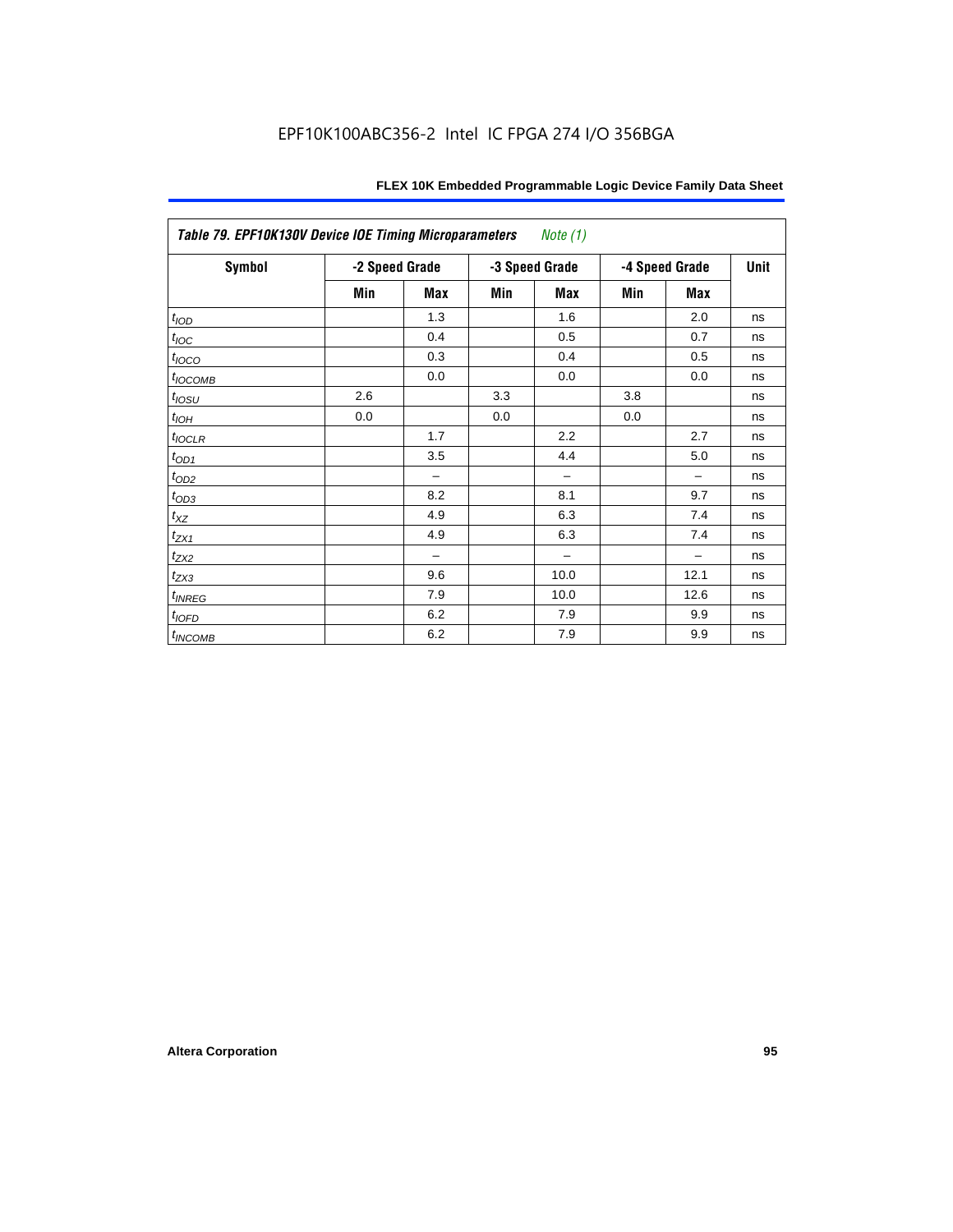| Symbol                 |     | -2 Speed Grade |     | -3 Speed Grade | -4 Speed Grade | Unit       |    |
|------------------------|-----|----------------|-----|----------------|----------------|------------|----|
|                        | Min | <b>Max</b>     | Min | <b>Max</b>     | Min            | <b>Max</b> |    |
| <sup>t</sup> EABDATA1  |     | 1.9            |     | 2.4            |                | 2.4        | ns |
| <sup>t</sup> EABDATA2  |     | 3.7            |     | 4.7            |                | 4.7        | ns |
| <sup>t</sup> EABWE1    |     | 1.9            |     | 2.4            |                | 2.4        | ns |
| t <sub>EABWE2</sub>    |     | 3.7            |     | 4.7            |                | 4.7        | ns |
| <sup>t</sup> EABCLK    |     | 0.7            |     | 0.9            |                | 0.9        | ns |
| <sup>t</sup> EABCO     |     | 0.5            |     | 0.6            |                | 0.6        | ns |
| <sup>t</sup> EABBYPASS |     | 0.6            |     | 0.8            |                | 0.8        | ns |
| t <sub>EABSU</sub>     | 1.4 |                | 1.8 |                | 1.8            |            | ns |
| $t_{EABH}$             | 0.0 |                | 0.0 |                | 0.0            |            | ns |
| $t_{AA}$               |     | 5.6            |     | 7.1            |                | 7.1        | ns |
| $t_{\mathit{WP}}$      | 3.7 |                | 4.7 |                | 4.7            |            | ns |
| $t_{WDSU}$             | 4.6 |                | 5.9 |                | 5.9            |            | ns |
| $t_{WDH}$              | 0.0 |                | 0.0 |                | 0.0            |            | ns |
| $t_{WASU}$             | 3.9 |                | 5.0 |                | 5.0            |            | ns |
| $t_{W\!AH}$            | 0.0 |                | 0.0 |                | 0.0            |            | ns |
| $t_{WO}$               |     | 5.6            |     | 7.1            |                | 7.1        | ns |
| $t_{DD}$               |     | 5.6            |     | 7.1            |                | 7.1        | ns |
| <sup>t</sup> EABOUT    |     | 2.4            |     | 3.1            |                | 3.1        | ns |
| $t_{EABCH}$            | 4.0 |                | 4.0 |                | 4.0            |            | ns |
| $t_{EABCL}$            | 4.0 |                | 4.7 |                | 4.7            |            | ns |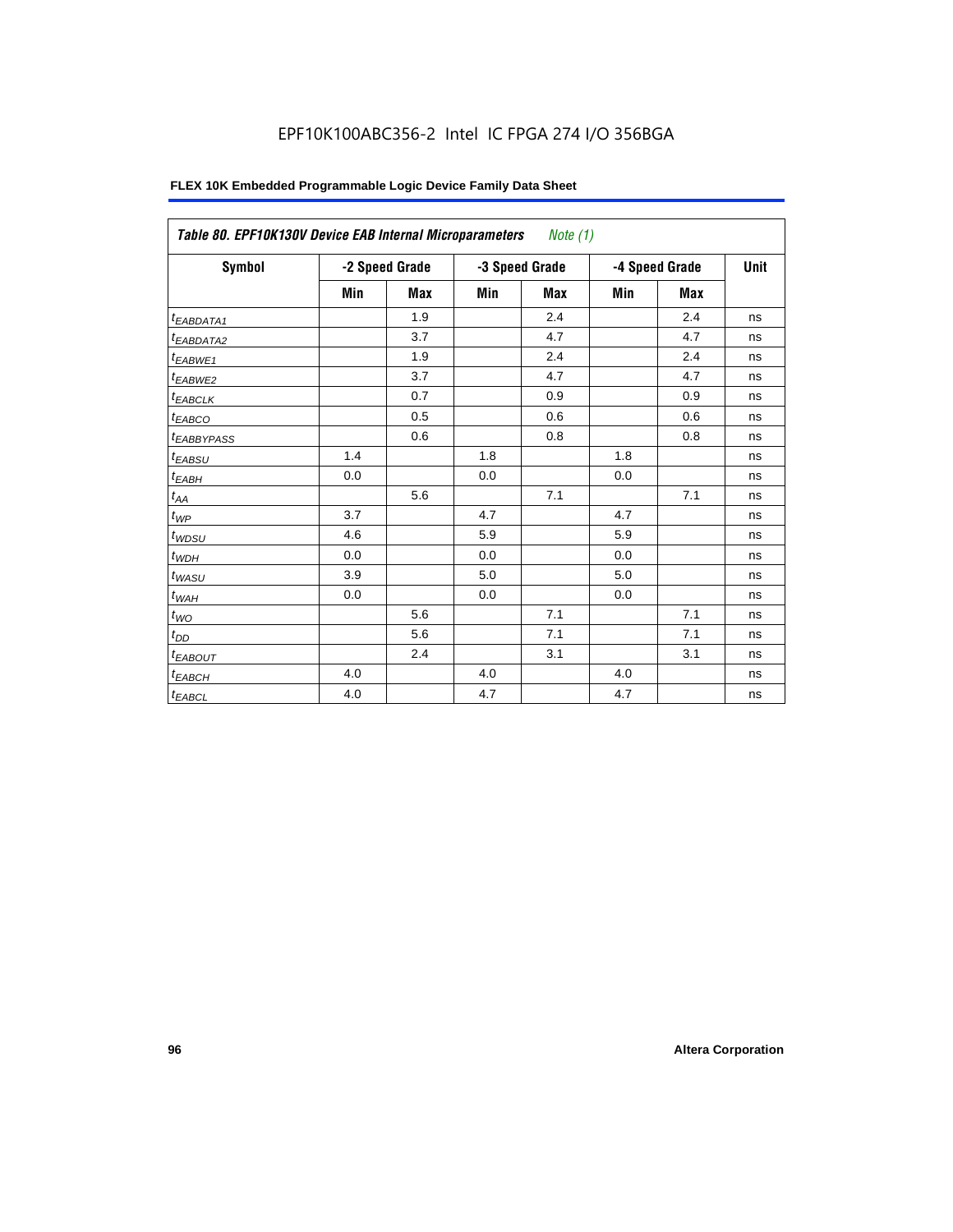| Table 81. EPF10K130V Device EAB Internal Timing Macroparameters<br>Note $(1)$ |      |                |      |                |      |                |    |  |  |  |
|-------------------------------------------------------------------------------|------|----------------|------|----------------|------|----------------|----|--|--|--|
| <b>Symbol</b>                                                                 |      | -2 Speed Grade |      | -3 Speed Grade |      | -4 Speed Grade |    |  |  |  |
|                                                                               | Min  | Max            | Min  | Max            | Min  | Max            |    |  |  |  |
| t <sub>EABAA</sub>                                                            |      | 11.2           |      | 14.2           |      | 14.2           | ns |  |  |  |
| <sup>t</sup> EABRCCOMB                                                        | 11.1 |                | 14.2 |                | 14.2 |                | ns |  |  |  |
| <b><i>EABRCREG</i></b>                                                        | 8.5  |                | 10.8 |                | 10.8 |                | ns |  |  |  |
| <sup>t</sup> EABWP                                                            | 3.7  |                | 4.7  |                | 4.7  |                | ns |  |  |  |
| <sup>t</sup> EABWCCOMB                                                        | 7.6  |                | 9.7  |                | 9.7  |                | ns |  |  |  |
| <sup>t</sup> EABWCREG                                                         | 14.0 |                | 17.8 |                | 17.8 |                | ns |  |  |  |
| <sup>t</sup> EABDD                                                            |      | 11.1           |      | 14.2           |      | 14.2           | ns |  |  |  |
| <sup>t</sup> EABDATACO                                                        |      | 3.6            |      | 4.6            |      | 4.6            | ns |  |  |  |
| <sup>t</sup> EABDATASU                                                        | 4.4  |                | 5.6  |                | 5.6  |                | ns |  |  |  |
| <sup>t</sup> EABDATAH                                                         | 0.0  |                | 0.0  |                | 0.0  |                | ns |  |  |  |
| <sup>t</sup> EABWESU                                                          | 4.4  |                | 5.6  |                | 5.6  |                | ns |  |  |  |
| <sup>t</sup> EABWEH                                                           | 0.0  |                | 0.0  |                | 0.0  |                | ns |  |  |  |
| <sup>t</sup> EABWDSU                                                          | 4.6  |                | 5.9  |                | 5.9  |                | ns |  |  |  |
| <sup>t</sup> EABWDH                                                           | 0.0  |                | 0.0  |                | 0.0  |                | ns |  |  |  |
| <sup>t</sup> EABWASU                                                          | 3.9  |                | 5.0  |                | 5.0  |                | ns |  |  |  |
| <sup>t</sup> EABWAH                                                           | 0.0  |                | 0.0  |                | 0.0  |                | ns |  |  |  |
| <sup>t</sup> EABWO                                                            |      | 11.1           |      | 14.2           |      | 14.2           | ns |  |  |  |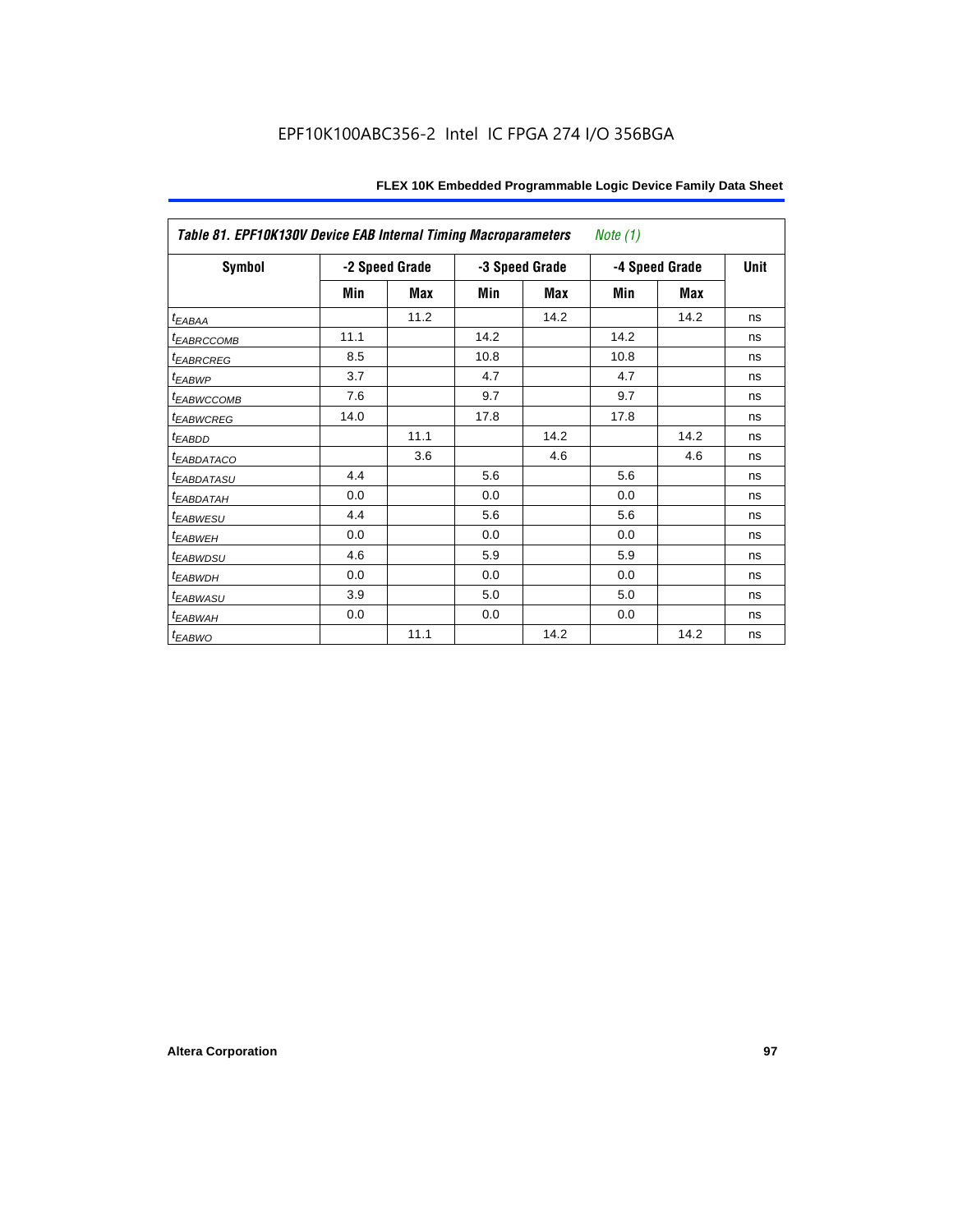| Symbol                     |     | -2 Speed Grade |     | -3 Speed Grade |     | -4 Speed Grade |    |
|----------------------------|-----|----------------|-----|----------------|-----|----------------|----|
|                            | Min | <b>Max</b>     | Min | Max            | Min | Max            |    |
| $tD$ IN2IOE                |     | 8.0            |     | 9.0            |     | 9.5            | ns |
| t <sub>DIN2LE</sub>        |     | 2.4            |     | 3.0            |     | 3.1            | ns |
| <sup>t</sup> DIN2DATA      |     | 5.0            |     | 6.3            |     | 7.4            | ns |
| <sup>t</sup> DCLK2IOE      |     | 3.6            |     | 4.6            |     | 5.1            | ns |
| ${}^t$ DCLK2LE             |     | 2.4            |     | 3.0            |     | 3.1            | ns |
| <sup>t</sup> SAMELAB       |     | 0.4            |     | 0.6            |     | 0.8            | ns |
| <sup>t</sup> SAMEROW       |     | 4.5            |     | 5.3            |     | 6.5            | ns |
| <sup>t</sup> SAMECOLUMN    |     | 9.0            |     | 9.5            |     | 9.7            | ns |
| <i>t<sub>DIFFROW</sub></i> |     | 13.5           |     | 14.8           |     | 16.2           | ns |
| <sup>t</sup> TWOROWS       |     | 18.0           |     | 20.1           |     | 22.7           | ns |
| <sup>t</sup> LEPERIPH      |     | 8.1            |     | 8.6            |     | 9.5            | ns |
| <sup>I</sup> LABCARRY      |     | 0.6            |     | 0.8            |     | 1.0            | ns |
| <sup>t</sup> LABCASC       |     | 0.8            |     | 1.0            |     | 1.2            | ns |

### **FLEX 10K Embedded Programmable Logic Device Family Data Sheet**

| Table 83. EPF10K130V Device External Timing Parameters | Note (1) |
|--------------------------------------------------------|----------|
|--------------------------------------------------------|----------|

| Symbol                 | -2 Speed Grade |      |     | -3 Speed Grade |      | -4 Speed Grade |    |
|------------------------|----------------|------|-----|----------------|------|----------------|----|
|                        | Min            | Max  | Min | Max            | Min  | Max            |    |
| t <sub>DRR</sub>       |                | 15.0 |     | 19.1           |      | 24.2           | ns |
| $t_{INSU}$ (2), (3)    | 6.9            |      | 8.6 |                | 11.0 |                | ns |
| $t_{INH}$ (3)          | 0.0            |      | 0.0 |                | 0.0  |                | ns |
| $t_{\text{OUTCO}}$ (3) | 2.0            | 7.8  | 2.0 | 9.9            | 2.0  | 11.3           | ns |

| Table 84. EPF10K130V Device External Bidirectional Timing Parameters | Note (1) |  |
|----------------------------------------------------------------------|----------|--|
|----------------------------------------------------------------------|----------|--|

**Symbol -2 Speed Grade -3 Speed Grade -4 Speed Grade Unit** Min | Max | Min | Max | Min | Max

| t <sub>INSUBIDIR</sub>    | 6.7 |      | 8.5 |      | 10.8 |      | ns |
|---------------------------|-----|------|-----|------|------|------|----|
| t <sub>INHBIDIR</sub>     | 0.0 |      | 0.0 |      | 0.0  |      | ns |
| <sup>I t</sup> outcobidir | 2.0 | 6.9  | 2.0 | 8.8  | 2.0  | 10.2 | ns |
| t <sub>XZBIDIR</sub>      |     | 12.9 |     | 16.4 |      | 19.3 | ns |
| tzxbidir                  |     | 12.9 |     | 16.4 |      | 19.3 | ns |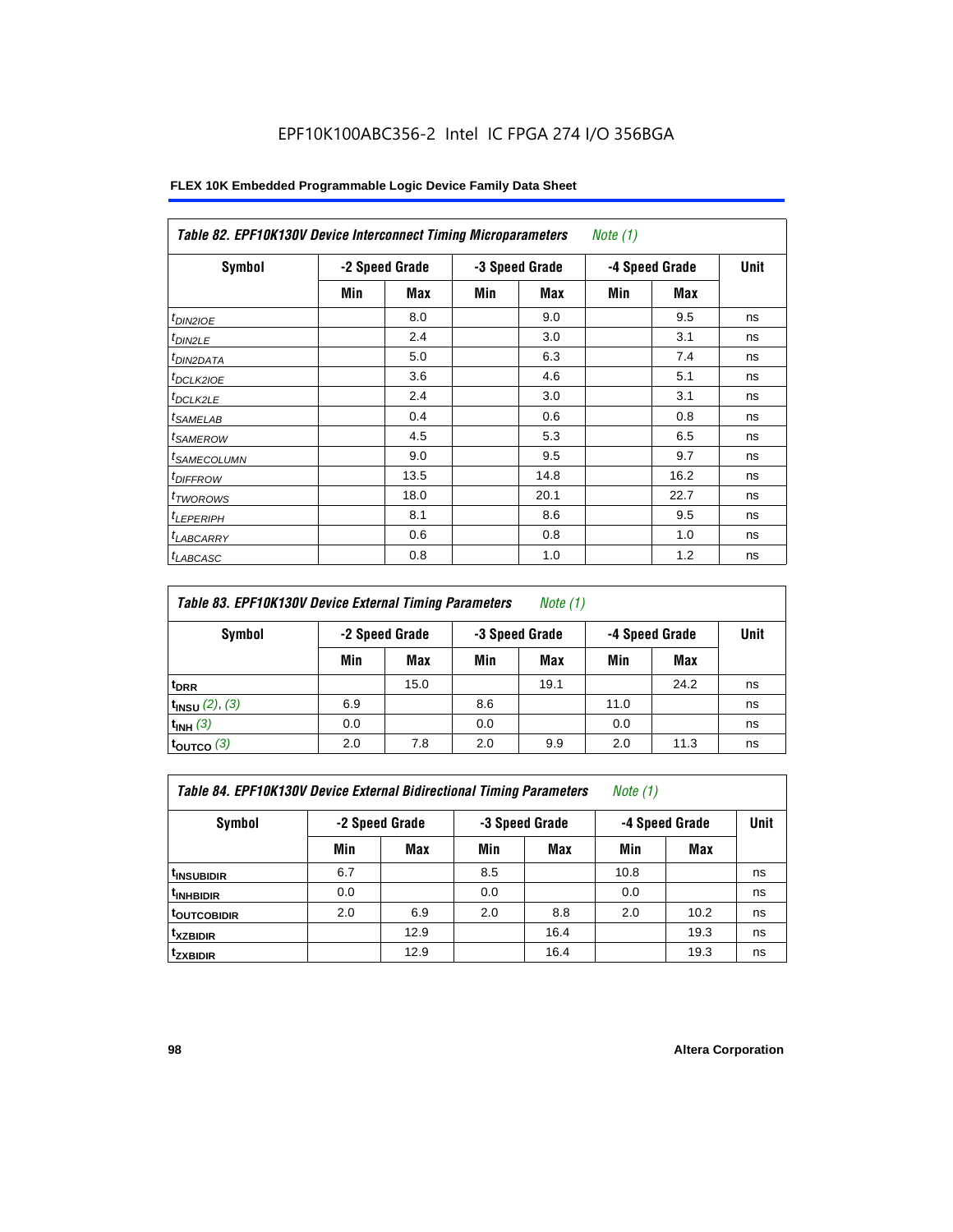# *Notes to tables:*<br>(1) All timing p

- (1) All timing parameters are described in Tables 32 through 38 in this data sheet.<br>(2) Using an LE to register the signal may provide a lower setup time.
- Using an LE to register the signal may provide a lower setup time.
- (3) This parameter is specified by characterization.

### Tables 85 through 91 show EPF10K10A device internal and external timing parameters.

| Table 85. EPF10K10A Device LE Timing Microparameters Note (1) |     |                |     |                |     |                |    |  |  |
|---------------------------------------------------------------|-----|----------------|-----|----------------|-----|----------------|----|--|--|
| <b>Symbol</b>                                                 |     | -1 Speed Grade |     | -2 Speed Grade |     | -3 Speed Grade |    |  |  |
|                                                               | Min | <b>Max</b>     | Min | Max            | Min | <b>Max</b>     |    |  |  |
| $t_{LUT}$                                                     |     | 0.9            |     | 1.2            |     | 1.6            | ns |  |  |
| $t_{CLUT}$                                                    |     | 1.2            |     | 1.4            |     | 1.9            | ns |  |  |
| $t_{RLUT}$                                                    |     | 1.9            |     | 2.3            |     | 3.0            | ns |  |  |
| t <sub>PACKED</sub>                                           |     | 0.6            |     | 0.7            |     | 0.9            | ns |  |  |
| $t_{EN}$                                                      |     | 0.5            |     | 0.6            |     | 0.8            | ns |  |  |
| $t_{CICO}$                                                    |     | 02             |     | 0.3            |     | 0.4            | ns |  |  |
| $t_{CGEN}$                                                    |     | 0.7            |     | 0.9            |     | 1.1            | ns |  |  |
| $t_{GENR}$                                                    |     | 0.7            |     | 0.9            |     | 1.1            | ns |  |  |
| $t_{CASC}$                                                    |     | 1.0            |     | 1.2            |     | 1.7            | ns |  |  |
| $t_{\rm C}$                                                   |     | 1.2            |     | 1.4            |     | 1.9            | ns |  |  |
| $t_{CO}$                                                      |     | 0.5            |     | 0.6            |     | 0.8            | ns |  |  |
| $t_{\text{COMB}}$                                             |     | 0.5            |     | 0.6            |     | 0.8            | ns |  |  |
| $t_{\text{SU}}$                                               | 1.1 |                | 1.3 |                | 1.7 |                | ns |  |  |
| $t_{\!H}$                                                     | 0.6 |                | 0.7 |                | 0.9 |                | ns |  |  |
| $t_{PRE}$                                                     |     | 0.5            |     | 0.6            |     | 0.9            | ns |  |  |
| $t_{CLR}$                                                     |     | 0.5            |     | 0.6            |     | 0.9            | ns |  |  |
| $t_{CH}$                                                      | 3.0 |                | 3.5 |                | 4.0 |                | ns |  |  |
| $t_{CL}$                                                      | 3.0 |                | 3.5 |                | 4.0 |                | ns |  |  |

*Table 86. EPF10K10A Device IOE Timing Microparameters Note (1) (Part 1 of 2)*

| Symbol           |     | -1 Speed Grade |     | -2 Speed Grade |     | -3 Speed Grade |    |
|------------------|-----|----------------|-----|----------------|-----|----------------|----|
|                  | Min | Max            | Min | Max            | Min | <b>Max</b>     |    |
|                  |     | 1.3            |     | 1.5            |     | 2.0            | ns |
| $t_{\text{IOC}}$ |     | 0.2            |     | 0.3            |     | 0.3            | ns |
| $t_{IOCO}$       |     | 0.2            |     | 0.3            |     | 0.4            | ns |
| $t_{IOCOMB}$     |     | 0.6            |     | 0.7            |     | 0.9            | ns |
| $t_{IOSU}$       | 0.8 |                | 1.0 |                | 1.3 |                | ns |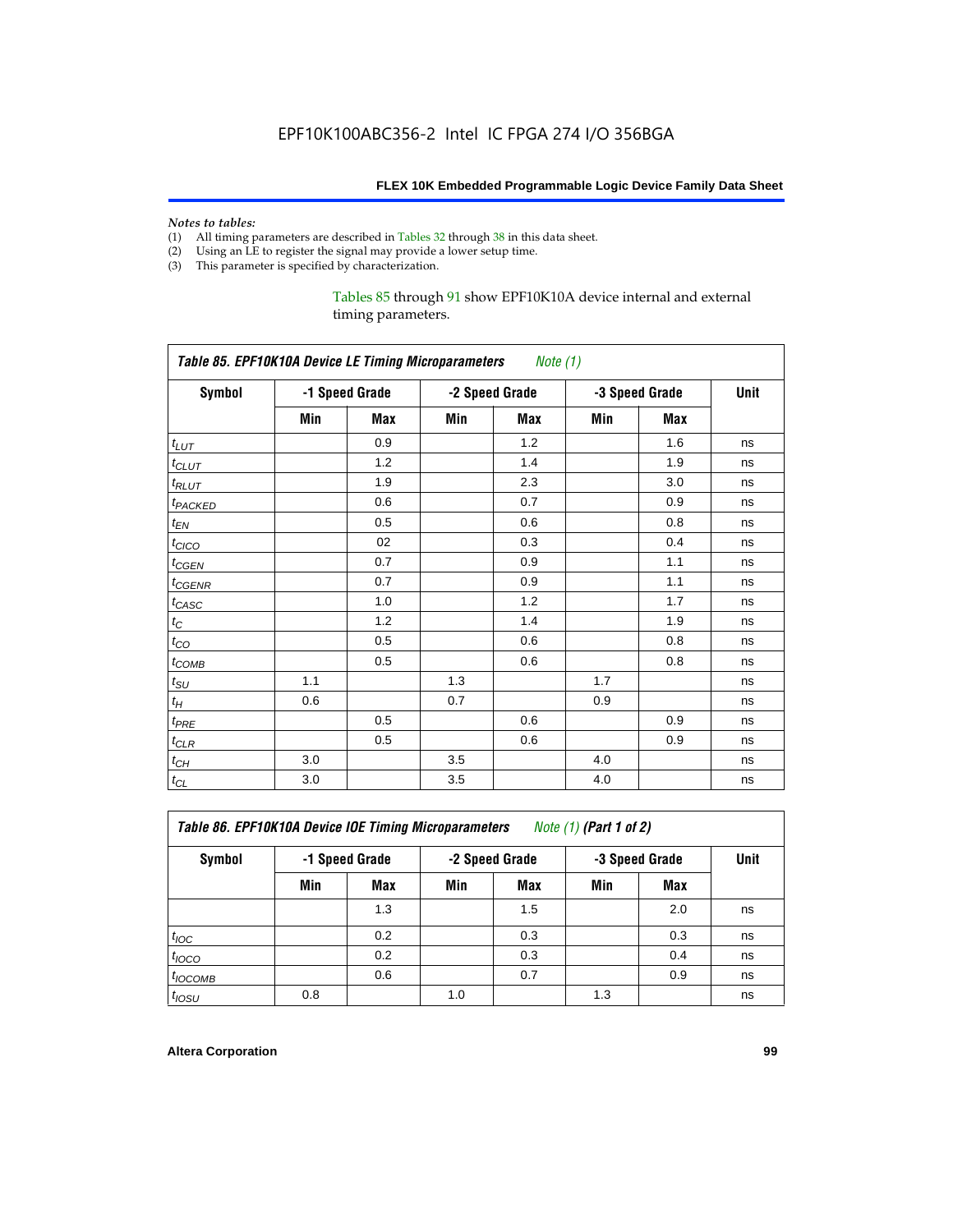| Symbol             |     | -1 Speed Grade |     | -2 Speed Grade | -3 Speed Grade | <b>Unit</b> |    |
|--------------------|-----|----------------|-----|----------------|----------------|-------------|----|
|                    | Min | Max            | Min | Max            | Min            | Max         |    |
| $t_{IOH}$          | 0.8 |                | 1.0 |                | 1.3            |             | ns |
| $t_{IOCLR}$        |     | 1.2            |     | 1.4            |                | 1.9         | ns |
| $t_{OD1}$          |     | 1.2            |     | 1.4            |                | 1.9         | ns |
| $t_{OD2}$          |     | 2.9            |     | 3.5            |                | 4.7         | ns |
| $t_{OD3}$          |     | 6.6            |     | 7.8            |                | 10.5        | ns |
| $t_{XZ}$           |     | 1.2            |     | 1.4            |                | 1.9         | ns |
| $t_{ZX1}$          |     | 1.2            |     | 1.4            |                | 1.9         | ns |
| $t_{ZX2}$          |     | 2.9            |     | 3.5            |                | 4.7         | ns |
| $t_{ZX3}$          |     | 6.6            |     | 7.8            |                | 10.5        | ns |
| <sup>t</sup> INREG |     | 5.2            |     | 6.3            |                | 8.4         | ns |
| $t_{IOFD}$         |     | 3.1            |     | 3.8            |                | 5.0         | ns |
| $t_{INCOMB}$       |     | 3.1            |     | 3.8            |                | 5.0         | ns |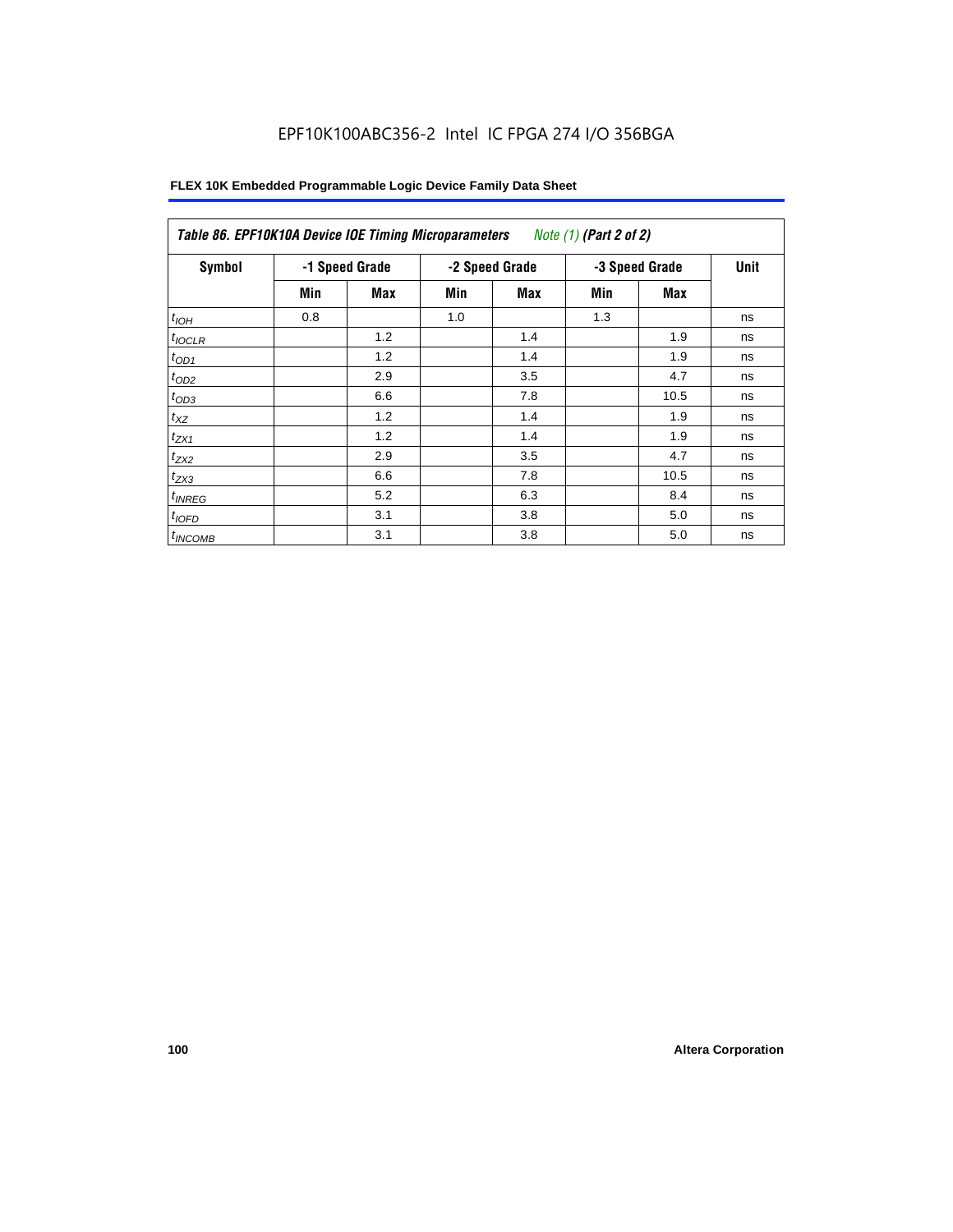| Table 87. EPF10K10A Device EAB Internal Microparameters |      |                |     | Note (1)       |     |                |      |  |
|---------------------------------------------------------|------|----------------|-----|----------------|-----|----------------|------|--|
| <b>Symbol</b>                                           |      | -1 Speed Grade |     | -2 Speed Grade |     | -3 Speed Grade | Unit |  |
|                                                         | Min  | <b>Max</b>     | Min | <b>Max</b>     | Min | <b>Max</b>     |      |  |
| t <sub>EABDATA1</sub>                                   |      | 3.3            |     | 3.9            |     | 5.2            | ns   |  |
| t <sub>EABDATA2</sub>                                   |      | 1.0            |     | 1.3            |     | 1.7            | ns   |  |
| t <sub>EABWE1</sub>                                     |      | 2.6            |     | 3.1            |     | 4.1            | ns   |  |
| t <sub>EABWE2</sub>                                     |      | 2.7            |     | 3.2            |     | 4.3            | ns   |  |
| $t_{EABCLK}$                                            |      | 0.0            |     | 0.0            |     | 0.0            | ns   |  |
| $t_{EABCO}$                                             |      | 1.2            |     | 1.4            |     | 1.8            | ns   |  |
| <b><i>EABBYPASS</i></b>                                 |      | 0.1            |     | 0.2            |     | 0.2            | ns   |  |
| $t_{EABSU}$                                             | 1.4  |                | 1.7 |                | 2.2 |                | ns   |  |
| $t_{EABH}$                                              | 0.1  |                | 0.1 |                | 0.1 |                | ns   |  |
| $t_{\mathit{AA}}$                                       |      | 4.5            |     | 5.4            |     | 7.3            | ns   |  |
| $t_{\mathit{WP}}$                                       | 2.0  |                | 2.4 |                | 3.2 |                | ns   |  |
| $t_{WDSU}$                                              | 0.7  |                | 0.8 |                | 1.1 |                | ns   |  |
| $t_{WDH}$                                               | 0.5  |                | 0.6 |                | 0.7 |                | ns   |  |
| $t_{\text{WASU}}$                                       | 0.6  |                | 0.7 |                | 0.9 |                | ns   |  |
| $t_{\underline{W AH}}$                                  | 0.9  |                | 1.1 |                | 1.5 |                | ns   |  |
| $t_{WO}$                                                |      | 3.3            |     | 3.9            |     | 5.2            | ns   |  |
| $t_{DD}$                                                |      | 3.3            |     | 3.9            |     | 5.2            | ns   |  |
| $t_{EABOUT}$                                            |      | 0.1            |     | 0.1            |     | 0.2            | ns   |  |
| $t_{EABCH}$                                             | 3.0  |                | 3.5 |                | 4.0 |                | ns   |  |
| $t_{EABCL}$                                             | 3.03 |                | 3.5 |                | 4.0 |                | ns   |  |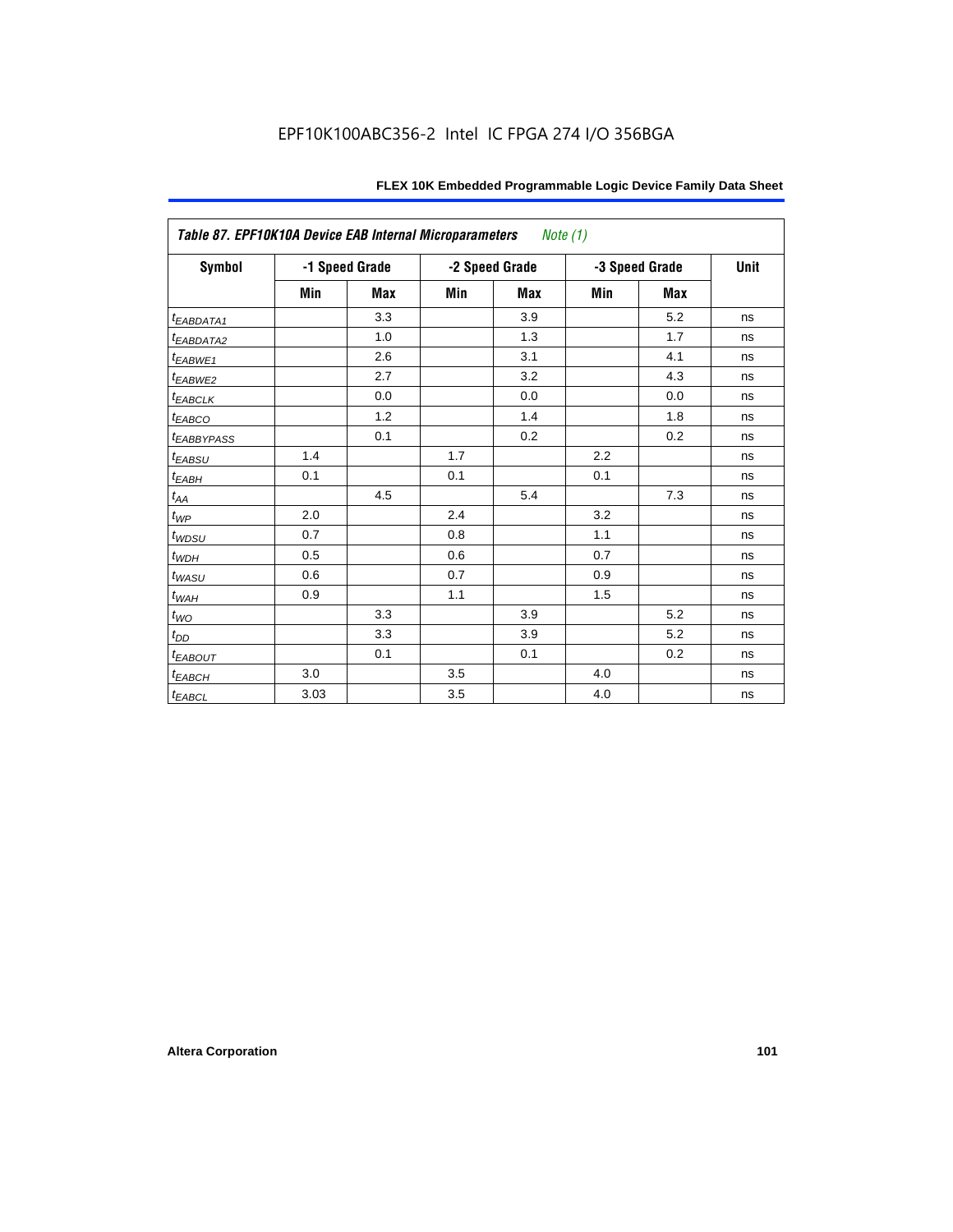| <b>Symbol</b>          | -1 Speed Grade |            |      | -2 Speed Grade | -3 Speed Grade | Unit |    |
|------------------------|----------------|------------|------|----------------|----------------|------|----|
|                        | Min            | <b>Max</b> | Min  | Max            | Min            | Max  |    |
| $t_{EABA}$             |                | 8.1        |      | 9.8            |                | 13.1 | ns |
| <sup>t</sup> EABRCCOMB | 8.1            |            | 9.8  |                | 13.1           |      | ns |
| <sup>t</sup> EABRCREG  | 5.8            |            | 6.9  |                | 9.3            |      | ns |
| <sup>t</sup> EABWP     | 2.0            |            | 2.4  |                | 3.2            |      | ns |
| <sup>I</sup> EABWCCOMB | 3.5            |            | 4.2  |                | 5.6            |      | ns |
| <sup>t</sup> EABWCREG  | 9.4            |            | 11.2 |                | 14.8           |      | ns |
| <sup>t</sup> EABDD     |                | 6.9        |      | 8.3            |                | 11.0 | ns |
| <sup>t</sup> EABDATACO |                | 1.3        |      | 1.5            |                | 2.0  | ns |
| <sup>t</sup> EABDATASU | 2.4            |            | 3.0  |                | 3.9            |      | ns |
| <sup>t</sup> EABDATAH  | 0.0            |            | 0.0  |                | 0.0            |      | ns |
| <sup>t</sup> EABWESU   | 4.1            |            | 4.9  |                | 6.5            |      | ns |
| <sup>t</sup> EABWEH    | 0.0            |            | 0.0  |                | 0.0            |      | ns |
| <sup>t</sup> EABWDSU   | 1.4            |            | 1.6  |                | 2.2            |      | ns |
| <sup>t</sup> EABWDH    | 0.0            |            | 0.0  |                | 0.0            |      | ns |
| t <sub>EABWASU</sub>   | 2.5            |            | 3.0  |                | 4.1            |      | ns |
| <sup>t</sup> EABWAH    | 0.0            |            | 0.0  |                | 0.0            |      | ns |
| <sup>t</sup> EABWO     |                | 6.2        |      | 7.5            |                | 9.9  | ns |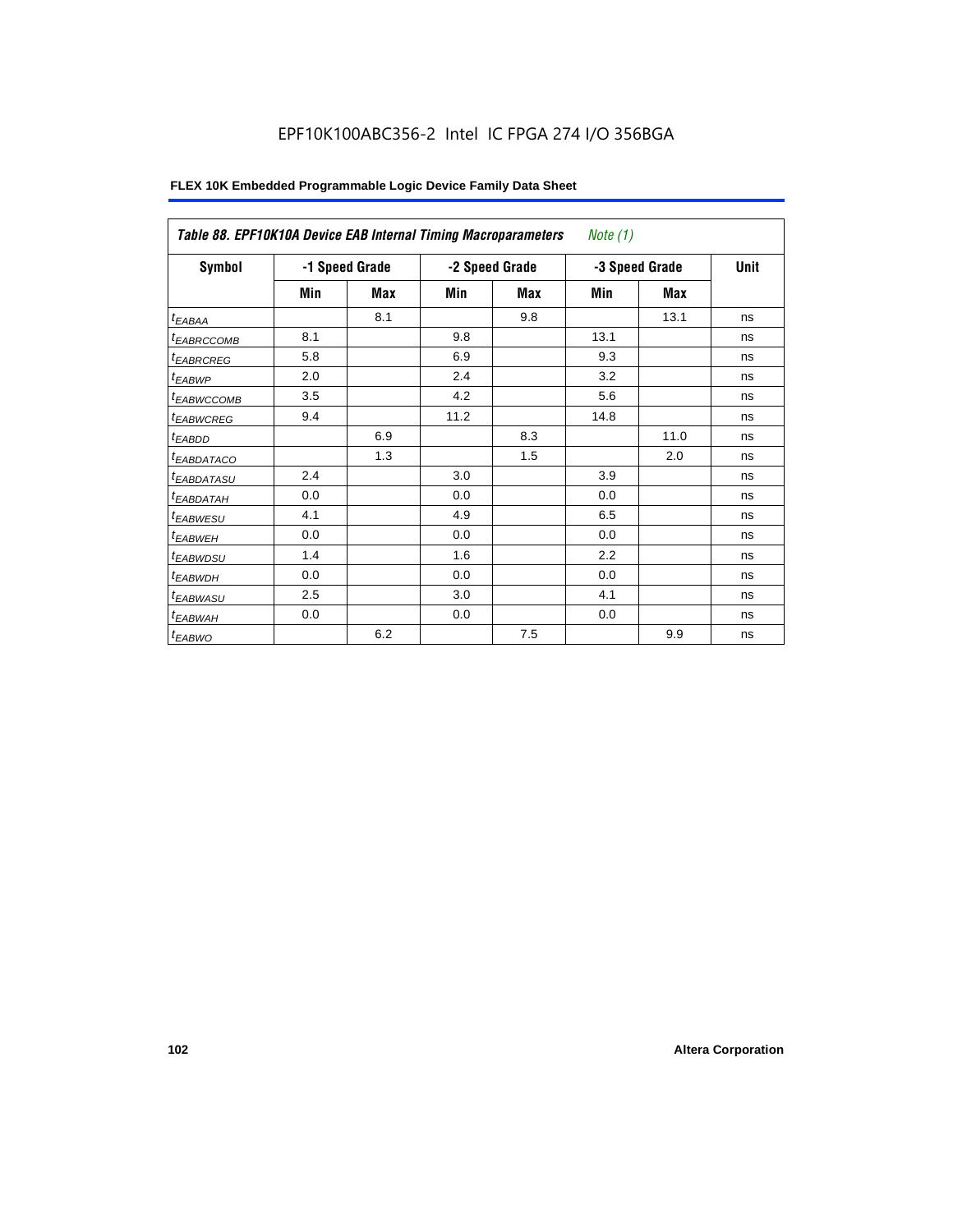| Table 89. EPF10K10A Device Interconnect Timing Microparameters<br>Note (1) |     |                |     |                |     |                |    |  |  |
|----------------------------------------------------------------------------|-----|----------------|-----|----------------|-----|----------------|----|--|--|
| Symbol                                                                     |     | -1 Speed Grade |     | -2 Speed Grade |     | -3 Speed Grade |    |  |  |
|                                                                            | Min | Max            | Min | Max            | Min | <b>Max</b>     |    |  |  |
| $t_{DINZIOE}$                                                              |     | 4.2            |     | 5.0            |     | 6.5            | ns |  |  |
| $t_{DIN2LE}$                                                               |     | 2.2            |     | 2.6            |     | 3.4            | ns |  |  |
| <sup>t</sup> DIN2DATA                                                      |     | 4.3            |     | 5.2            |     | 7.1            | ns |  |  |
| t <sub>DCLK2IOE</sub>                                                      |     | 4.2            |     | 4.9            |     | 6.6            | ns |  |  |
| t <sub>DCLK2LE</sub>                                                       |     | 2.2            |     | 2.6            |     | 3.4            | ns |  |  |
| <i>t</i> SAMELAB                                                           |     | 0.1            |     | 0.1            |     | 0.2            | ns |  |  |
| <i>t</i> SAMEROW                                                           |     | 2.2            |     | 2.4            |     | 2.9            | ns |  |  |
| <sup>t</sup> SAMECOLUMN                                                    |     | 0.8            |     | 1.0            |     | 1.4            | ns |  |  |
| <i>t<sub>DIFFROW</sub></i>                                                 |     | 3.0            |     | 3.4            |     | 4.3            | ns |  |  |
| t <sub>TWOROWS</sub>                                                       |     | 5.2            |     | 5.8            |     | 7.2            | ns |  |  |
| <sup>t</sup> LEPERIPH                                                      |     | 1.8            |     | 2.2            |     | 2.8            | ns |  |  |
| <sup>t</sup> LABCARRY                                                      |     | 0.5            |     | 0.5            |     | 0.7            | ns |  |  |
| t <sub>LABCASC</sub>                                                       |     | 0.9            |     | 1.0            |     | 1.5            | ns |  |  |

| <b>Table 90. EPF10K10A External Reference Timing Parameters</b> | Note (1) |
|-----------------------------------------------------------------|----------|
|-----------------------------------------------------------------|----------|

| Symbol                   | -1 Speed Grade |      | -2 Speed Grade |      | -3 Speed Grade | Unit |    |
|--------------------------|----------------|------|----------------|------|----------------|------|----|
|                          | Min            | Max  | Min            | Max  | Min            | Max  |    |
| t <sub>DRR</sub>         |                | 10.0 |                | 12.0 |                | 16.0 | ns |
| $t_{INSU}$ (2), (3)      | 1.6            |      | 2.1            |      | 2.8            |      | ns |
| $t_{INH}$ (3)            | 0.0            |      | 0.0            |      | 0.0            |      | ns |
| $\tt_{\text{OUTCO}}$ (3) | 2.0            | 5.8  | 2.0            | 6.9  | 2.0            | 9.2  | ns |

*Table 91. EPF10K10A Device External Bidirectional Timing Parameters Note (1)*

| Symbol                  | -2 Speed Grade |     |     | -3 Speed Grade | -4 Speed Grade | Unit       |    |
|-------------------------|----------------|-----|-----|----------------|----------------|------------|----|
|                         | Min            | Max | Min | <b>Max</b>     | Min            | <b>Max</b> |    |
| <sup>t</sup> insubidir  | 2.4            |     | 3.3 |                | 4.5            |            | ns |
| <sup>T</sup> INHBIDIR   | 0.0            |     | 0.0 |                | 0.0            |            | ns |
| <sup>t</sup> OUTCOBIDIR | 2.0            | 5.8 | 2.0 | 6.9            | 2.0            | 9.2        | ns |
| <sup>t</sup> xzbidir    |                | 6.3 |     | 7.5            |                | 9.9        | ns |
| <sup>t</sup> zxbidir    |                | 6.3 |     | 7.5            |                | 9.9        | ns |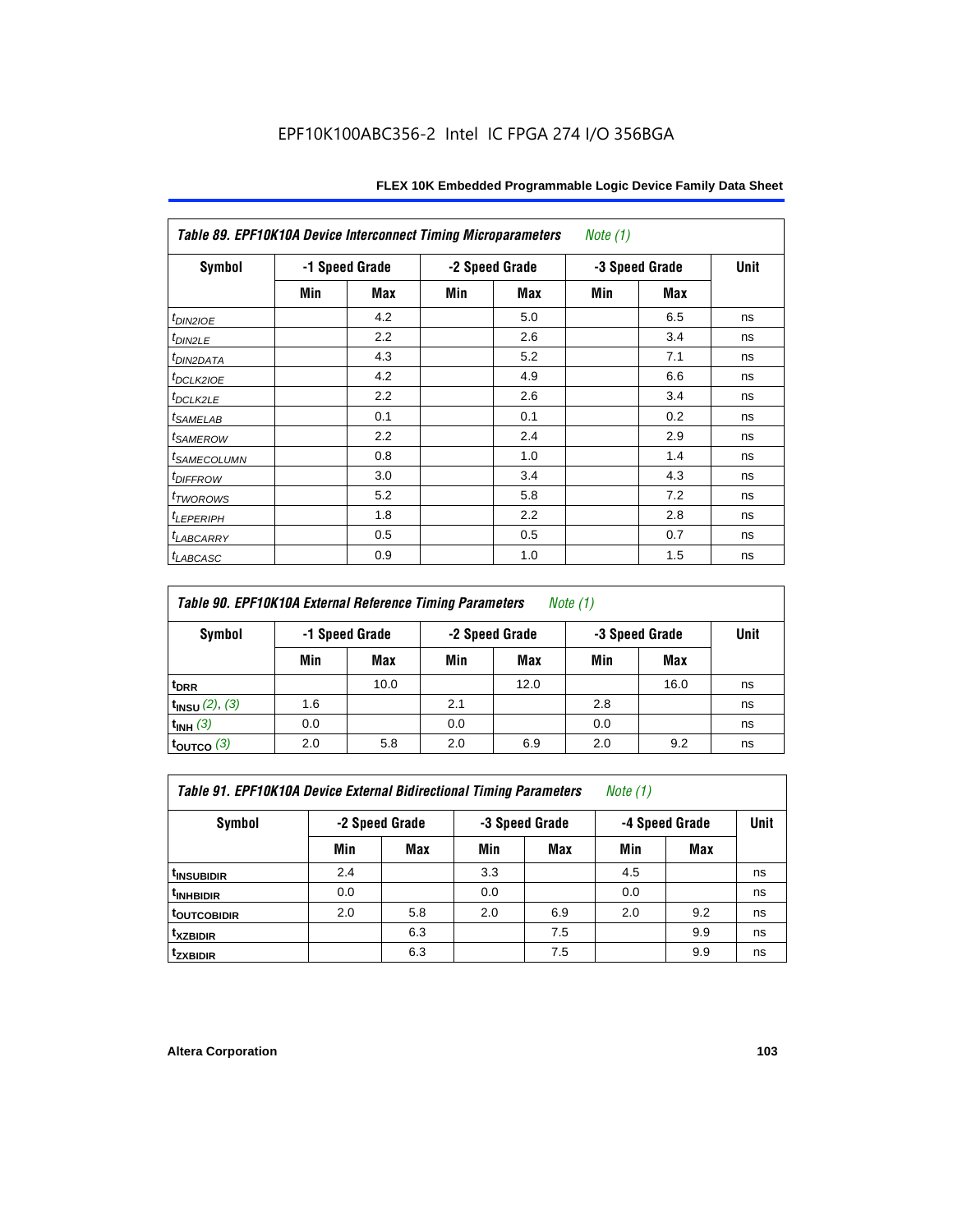#### *Notes to tables:*

- (1) All timing parameters are described in Tables 32 through 38 in this data sheet.
- (2) Using an LE to register the signal may provide a lower setup time.
- (3) This parameter is specified by characterization.

Tables 92 through 98 show EPF10K30A device internal and external timing parameters.

| Table 92. EPF10K30A Device LE Timing Microparameters Note (1) |                |            |     |                |                |      |    |  |  |
|---------------------------------------------------------------|----------------|------------|-----|----------------|----------------|------|----|--|--|
| <b>Symbol</b>                                                 | -1 Speed Grade |            |     | -2 Speed Grade | -3 Speed Grade | Unit |    |  |  |
|                                                               | Min            | <b>Max</b> | Min | Max            | Min            | Max  |    |  |  |
| $t_{LUT}$                                                     |                | 0.8        |     | 1.1            |                | 1.5  | ns |  |  |
| $t_{CLUT}$                                                    |                | 0.6        |     | 0.7            |                | 1.0  | ns |  |  |
| $t_{RLUT}$                                                    |                | 1.2        |     | 1.5            |                | 2.0  | ns |  |  |
| t <sub>PACKED</sub>                                           |                | 0.6        |     | 0.6            |                | 1.0  | ns |  |  |
| $t_{EN}$                                                      |                | 1.3        |     | 1.5            |                | 2.0  | ns |  |  |
| $t_{CICO}$                                                    |                | 0.2        |     | 0.3            |                | 0.4  | ns |  |  |
| $t_{\text{GEN}}$                                              |                | 0.8        |     | 1.0            |                | 1.3  | ns |  |  |
| t <sub>CGENR</sub>                                            |                | 0.6        |     | 0.8            |                | 1.0  | ns |  |  |
| $t_{CASC}$                                                    |                | 0.9        |     | 1.1            |                | 1.4  | ns |  |  |
| $t_C$                                                         |                | 1.1        |     | 1.3            |                | 1.7  | ns |  |  |
| $t_{CO}$                                                      |                | 0.4        |     | 0.6            |                | 0.7  | ns |  |  |
| $t_{\text{COMB}}$                                             |                | 0.6        |     | 0.7            |                | 0.9  | ns |  |  |
| $t_{\text{SU}}$                                               | 0.9            |            | 0.9 |                | 1.4            |      | ns |  |  |
| $t_H\,$                                                       | 1.1            |            | 1.3 |                | 1.7            |      | ns |  |  |
| $t_{PRE}$                                                     |                | 0.5        |     | 0.6            |                | 0.8  | ns |  |  |
| $t_{CLR}$                                                     |                | 0.5        |     | 0.6            |                | 0.8  | ns |  |  |
| $t_{CH}$                                                      | 3.0            |            | 3.5 |                | 4.0            |      | ns |  |  |
| $t_{CL}$                                                      | 3.0            |            | 3.5 |                | 4.0            |      | ns |  |  |

*Table 93. EPF10K30A Device IOE Timing Microparameters Note (1) (Part 1 of 2)*

| Symbol            | -1 Speed Grade |     |     | -2 Speed Grade | -3 Speed Grade | <b>Unit</b> |    |  |  |  |  |
|-------------------|----------------|-----|-----|----------------|----------------|-------------|----|--|--|--|--|
|                   | Min            | Max | Min | <b>Max</b>     | Min            | <b>Max</b>  |    |  |  |  |  |
| t <sub>IOD</sub>  |                | 2.2 |     | 2.6            |                | 3.4         | ns |  |  |  |  |
| $t_{\text{IOC}}$  |                | 0.3 |     | 0.3            |                | 0.5         | ns |  |  |  |  |
| $t_{IOCO}$        |                | 0.2 |     | 0.2            |                | 0.3         | ns |  |  |  |  |
| $t_{IOCOMB}$      |                | 0.5 |     | 0.6            |                | 0.8         | ns |  |  |  |  |
| t <sub>IOSU</sub> | 1.4            |     | 1.7 |                | 2.2            |             | ns |  |  |  |  |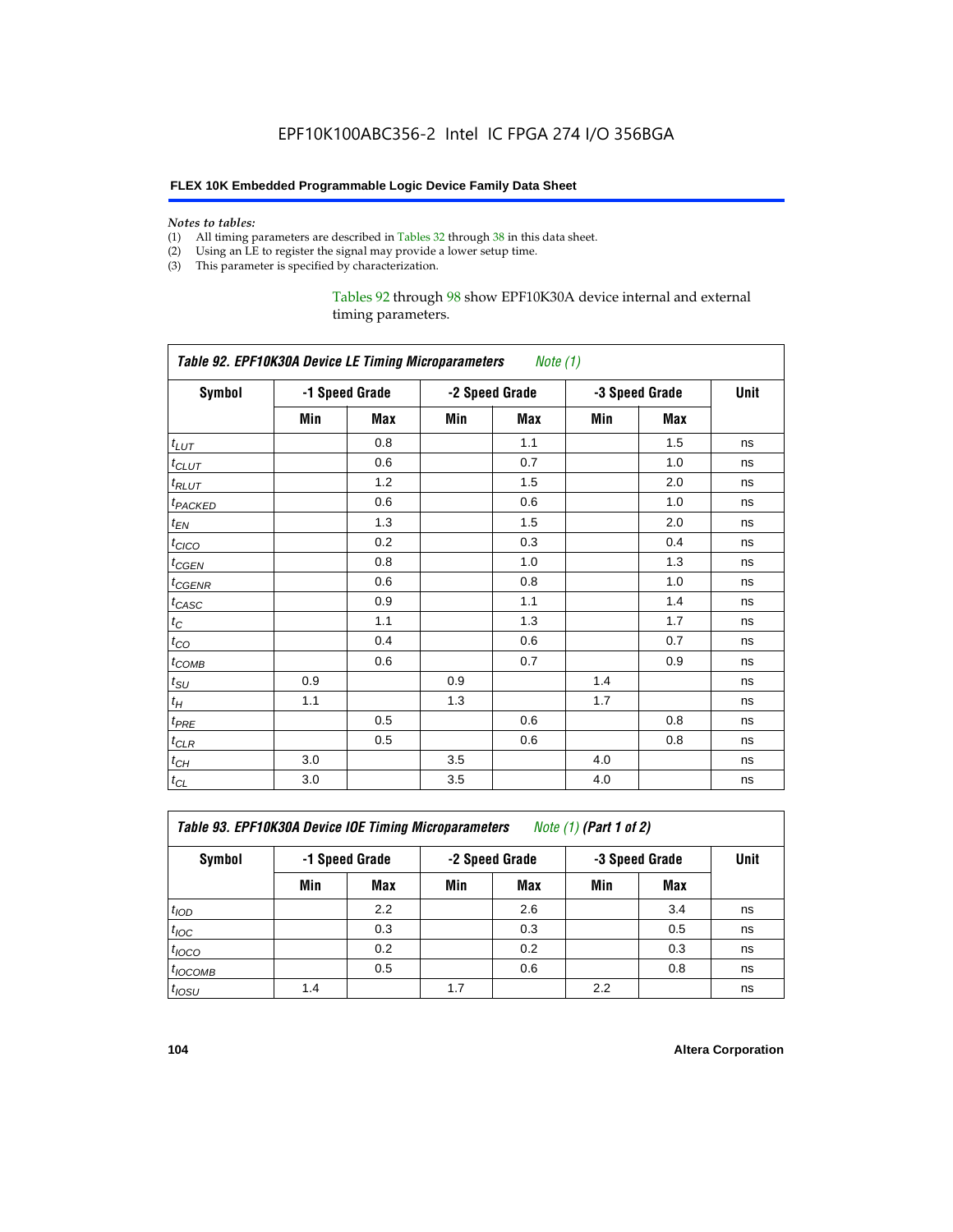| Table 93. EPF10K30A Device IOE Timing Microparameters<br>Note (1) (Part 2 of 2) |     |                |     |                |                |             |    |  |  |
|---------------------------------------------------------------------------------|-----|----------------|-----|----------------|----------------|-------------|----|--|--|
| <b>Symbol</b>                                                                   |     | -1 Speed Grade |     | -2 Speed Grade | -3 Speed Grade | <b>Unit</b> |    |  |  |
|                                                                                 | Min | Max            | Min | Max            | Min            | Max         |    |  |  |
| $t_{IOH}$                                                                       | 0.9 |                | 1.1 |                | 1.4            |             | ns |  |  |
| $t_{IOCLR}$                                                                     |     | 0.7            |     | 0.8            |                | 1.0         | ns |  |  |
| $t_{OD1}$                                                                       |     | 1.9            |     | 2.2            |                | 2.9         | ns |  |  |
| $t_{OD2}$                                                                       |     | 4.8            |     | 5.6            |                | 7.3         | ns |  |  |
| $t_{OD3}$                                                                       |     | 7.0            |     | 8.2            |                | 10.8        | ns |  |  |
| $t_{\mathsf{XZ}}$                                                               |     | 2.2            |     | 2.6            |                | 3.4         | ns |  |  |
| $t_{ZX1}$                                                                       |     | 2.2            |     | 2.6            |                | 3.4         | ns |  |  |
| $t_{ZX2}$                                                                       |     | 5.1            |     | 6.0            |                | 7.8         | ns |  |  |
| $t_{ZX3}$                                                                       |     | 7.3            |     | 8.6            |                | 11.3        | ns |  |  |
| $t_{INREG}$                                                                     |     | 4.4            |     | 5.2            |                | 6.8         | ns |  |  |
| $t_{IOFD}$                                                                      |     | 3.8            |     | 4.5            |                | 5.9         | ns |  |  |
| $t_{INCOMB}$                                                                    |     | 3.8            |     | 4.5            |                | 5.9         | ns |  |  |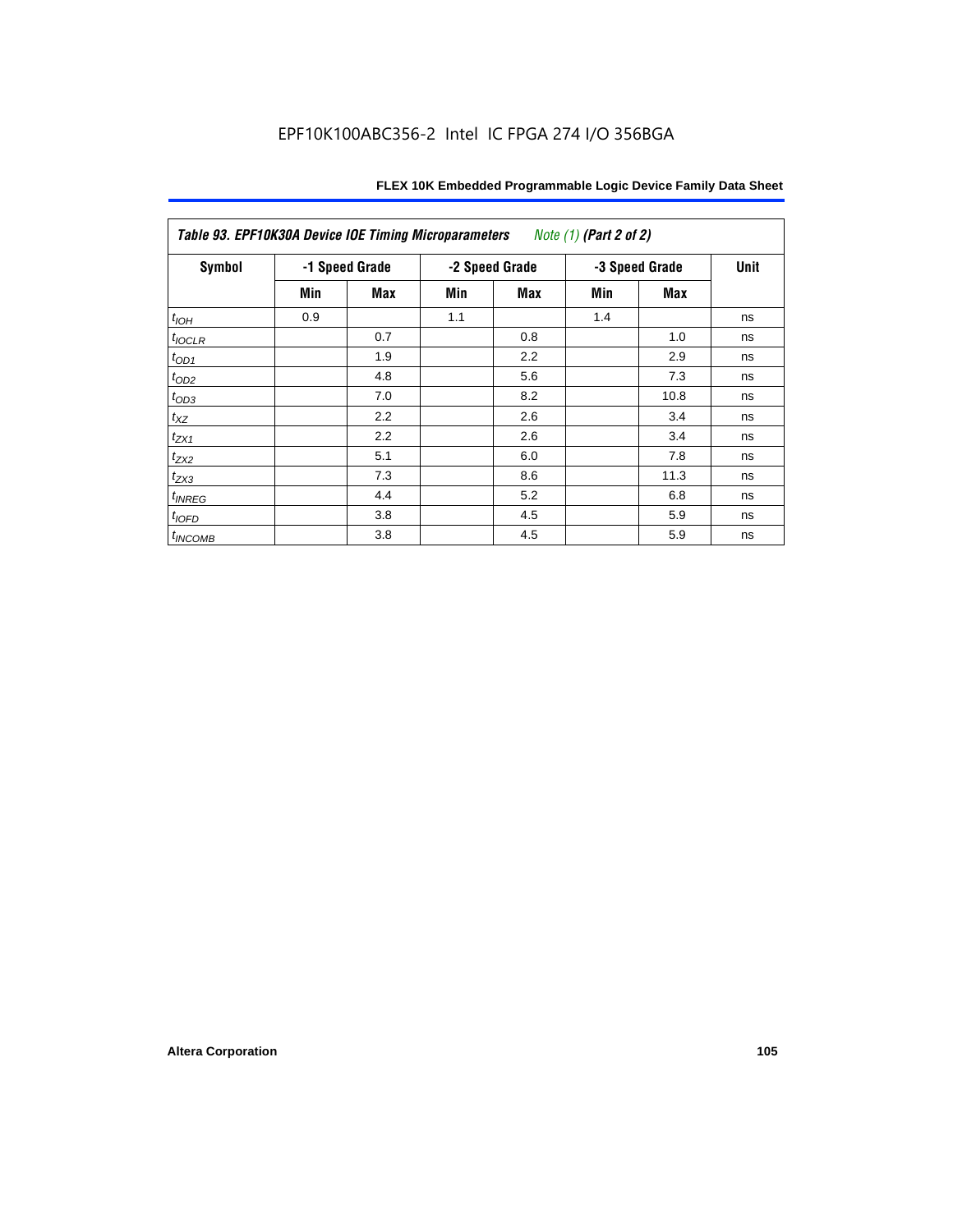| <b>Symbol</b>          |         | -1 Speed Grade |     | -2 Speed Grade | -3 Speed Grade | <b>Unit</b> |    |
|------------------------|---------|----------------|-----|----------------|----------------|-------------|----|
|                        | Min     | <b>Max</b>     | Min | Max            | Min            | <b>Max</b>  |    |
| <sup>t</sup> EABDATA1  |         | 5.5            |     | 6.5            |                | 8.5         | ns |
| <sup>t</sup> EABDATA2  |         | 1.1            |     | 1.3            |                | 1.8         | ns |
| <sup>t</sup> EABWE1    |         | 2.4            |     | 2.8            |                | 3.7         | ns |
| <sup>t</sup> EABWE2    |         | 2.1            |     | 2.5            |                | 3.2         | ns |
| <sup>t</sup> EABCLK    |         | 0.0            |     | 0.0            |                | 0.2         | ns |
| <sup>t</sup> EABCO     |         | 1.7            |     | 2.0            |                | 2.6         | ns |
| <sup>t</sup> EABBYPASS |         | 0.0            |     | 0.0            |                | 0.3         | ns |
| t <sub>EABSU</sub>     | 1.2     |                | 1.4 |                | 1.9            |             | ns |
| <sup>t</sup> ЕАВН      | 0.1     |                | 0.1 |                | 0.3            |             | ns |
| $t_{AA}$               |         | 4.2            |     | 5.0            |                | 6.5         | ns |
| $t_{\mathcal{WP}}$     | 3.8     |                | 4.5 |                | 5.9            |             | ns |
| t <sub>WDSU</sub>      | 0.1     |                | 0.1 |                | 0.2            |             | ns |
| $t_{WDH}$              | 0.1     |                | 0.1 |                | 0.2            |             | ns |
| $t_{WASU}$             | 0.1     |                | 0.1 |                | 0.2            |             | ns |
| $t_{W{\!A} H}$         | 0.1     |                | 0.1 |                | 0.2            |             | ns |
| $t_{WO}$               |         | 3.7            |     | 4.4            |                | 6.4         | ns |
| $t_{DD}$               |         | 3.7            |     | 4.4            |                | 6.4         | ns |
| <sup>t</sup> EABOUT    |         | 0.0            |     | 0.1            |                | 0.6         | ns |
| $t_{EABCH}$            | 3.0     |                | 3.5 |                | 4.0            |             | ns |
| $t_{EABCL}$            | $3.8\,$ |                | 4.5 |                | 5.9            |             | ns |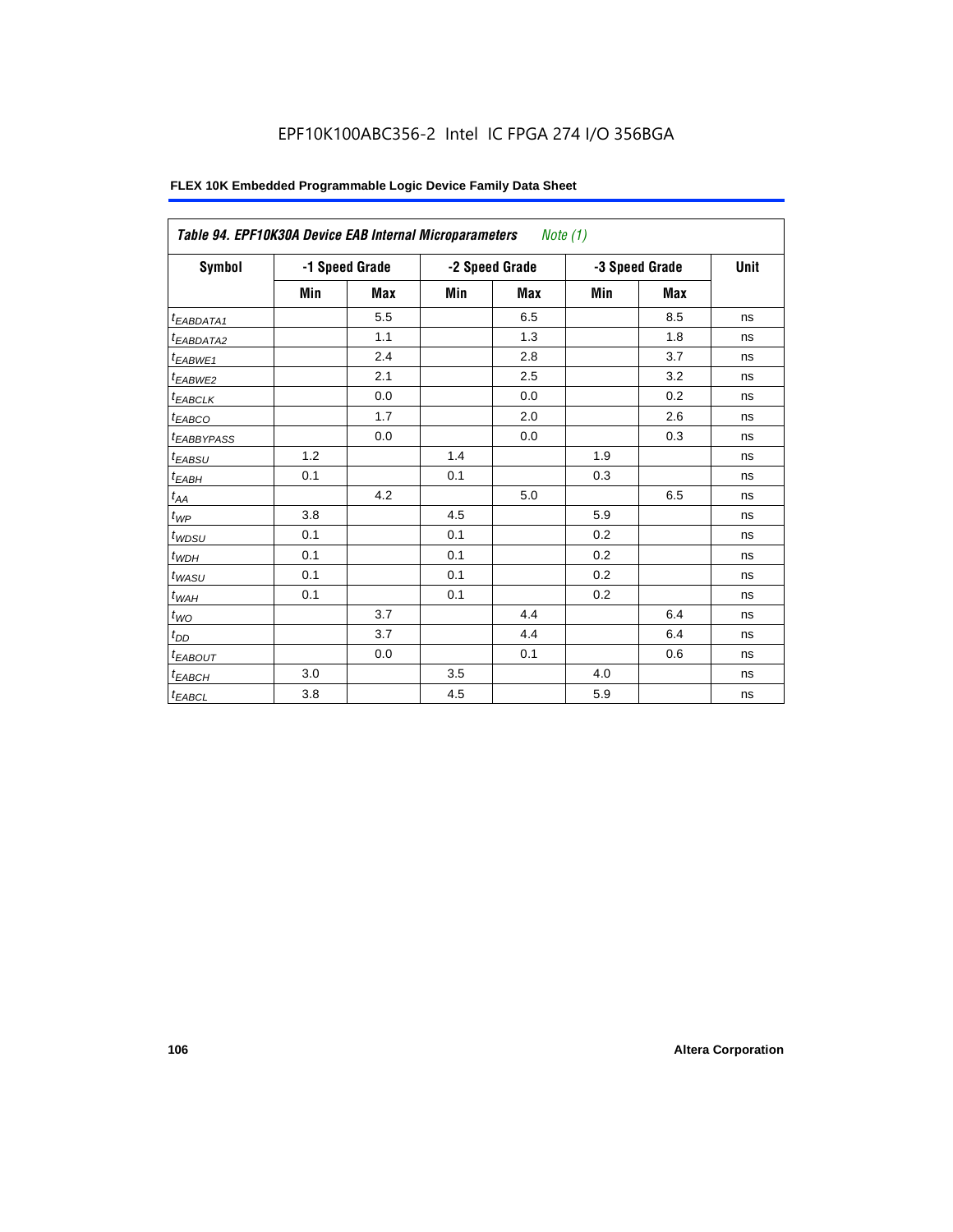| Table 95. EPF10K30A Device EAB Internal Timing Macroparameters<br>Note $(1)$ |                |            |      |                |                |             |    |  |  |
|------------------------------------------------------------------------------|----------------|------------|------|----------------|----------------|-------------|----|--|--|
| Symbol                                                                       | -1 Speed Grade |            |      | -2 Speed Grade | -3 Speed Grade | <b>Unit</b> |    |  |  |
|                                                                              | Min            | <b>Max</b> | Min  | <b>Max</b>     | Min            | Max         |    |  |  |
| $t_{EABA}$                                                                   |                | 9.7        |      | 11.6           |                | 16.2        | ns |  |  |
| <sup>t</sup> EABRCCOMB                                                       | 9.7            |            | 11.6 |                | 16.2           |             | ns |  |  |
| <sup>t</sup> EABRCREG                                                        | 5.9            |            | 7.1  |                | 9.7            |             | ns |  |  |
| t <sub>EABWP</sub>                                                           | 3.8            |            | 4.5  |                | 5.9            |             | ns |  |  |
| <sup>t</sup> ЕАВWССОМВ                                                       | 4.0            |            | 4.7  |                | 6.3            |             | ns |  |  |
| <sup>t</sup> EABWCREG                                                        | 9.8            |            | 11.6 |                | 16.6           |             | ns |  |  |
| $t_{EABDD}$                                                                  |                | 9.2        |      | 11.0           |                | 16.1        | ns |  |  |
| <sup>t</sup> EABDATACO                                                       |                | 1.7        |      | 2.1            |                | 3.4         | ns |  |  |
| <sup>t</sup> EABDATASU                                                       | 2.3            |            | 2.7  |                | 3.5            |             | ns |  |  |
| <sup>t</sup> EABDATAH                                                        | 0.0            |            | 0.0  |                | 0.0            |             | ns |  |  |
| <sup>t</sup> EABWESU                                                         | 3.3            |            | 3.9  |                | 4.9            |             | ns |  |  |
| <sup>t</sup> ЕАВWЕН                                                          | 0.0            |            | 0.0  |                | 0.0            |             | ns |  |  |
| <i>t<sub>EABWDSU</sub></i>                                                   | 3.2            |            | 3.8  |                | 5.0            |             | ns |  |  |
| <sup>t</sup> EABWDH                                                          | 0.0            |            | 0.0  |                | 0.0            |             | ns |  |  |
| <sup>t</sup> EABWASU                                                         | 3.7            |            | 4.4  |                | 5.1            |             | ns |  |  |
| <sup>t</sup> EABWAH                                                          | 0.0            |            | 0.0  |                | 0.0            |             | ns |  |  |
| $t_{EABWO}$                                                                  |                | 6.1        |      | 7.3            |                | 11.3        | ns |  |  |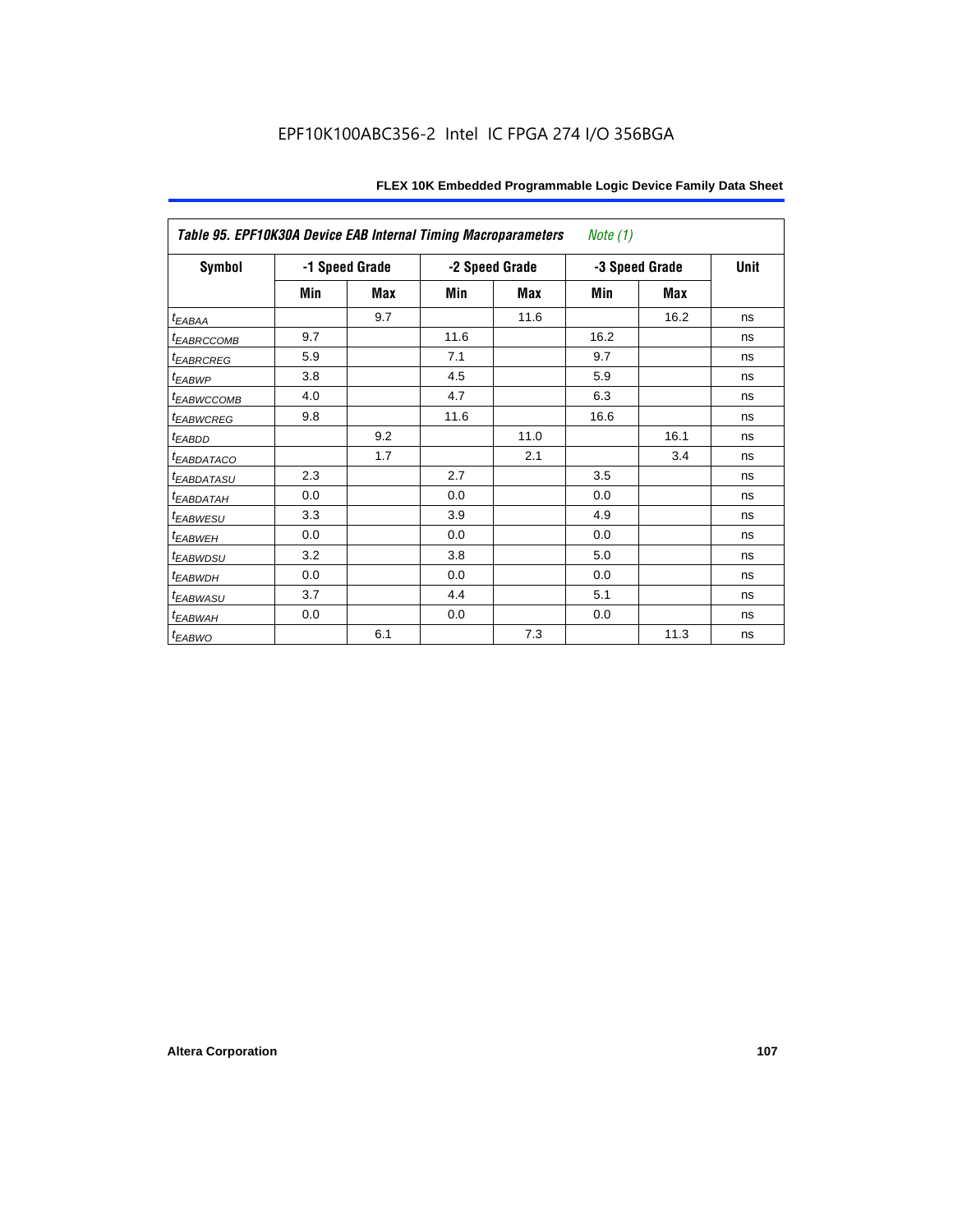| Symbol                     |     | -1 Speed Grade |     | -2 Speed Grade | -3 Speed Grade | <b>Unit</b> |    |
|----------------------------|-----|----------------|-----|----------------|----------------|-------------|----|
|                            | Min | Max            | Min | Max            | Min            | Max         |    |
| $t_{DIN2IOE}$              |     | 3.9            |     | 4.4            |                | 5.1         | ns |
| t <sub>DIN2LE</sub>        |     | 1.2            |     | 1.5            |                | 1.9         | ns |
| <sup>t</sup> DIN2DATA      |     | 3.2            |     | 3.6            |                | 4.5         | ns |
| <sup>t</sup> DCLK2IOE      |     | 3.0            |     | 3.5            |                | 4.6         | ns |
| <sup>t</sup> DCLK2LE       |     | 1.2            |     | 1.5            |                | 1.9         | ns |
| <sup>t</sup> SAMELAB       |     | 0.1            |     | 0.1            |                | 0.2         | ns |
| <sup>t</sup> SAMEROW       |     | 2.3            |     | 2.4            |                | 2.7         | ns |
| <sup>t</sup> SAMECOLUMN    |     | 1.3            |     | 1.4            |                | 1.9         | ns |
| <i>t<sub>DIFFROW</sub></i> |     | 3.6            |     | 3.8            |                | 4.6         | ns |
| <sup>t</sup> TWOROWS       |     | 5.9            |     | 6.2            |                | 7.3         | ns |
| <sup>t</sup> LEPERIPH      |     | 3.5            |     | 3.8            |                | 4.1         | ns |
| <sup>I</sup> LABCARRY      |     | 0.3            |     | 0.4            |                | 0.5         | ns |
| <sup>t</sup> LABCASC       |     | 0.9            |     | 1.1            |                | 1.4         | ns |

## **FLEX 10K Embedded Programmable Logic Device Family Data Sheet**

| Table 97. EPF10K30A External Reference Timing Parameters<br><i>Note</i> $(1)$ |     |                |     |                |     |                |      |  |  |  |
|-------------------------------------------------------------------------------|-----|----------------|-----|----------------|-----|----------------|------|--|--|--|
| Symbol                                                                        |     | -1 Speed Grade |     | -2 Speed Grade |     | -3 Speed Grade | Unit |  |  |  |
|                                                                               | Min | Max            | Min | Max            | Min | Max            |      |  |  |  |
| t <sub>DRR</sub>                                                              |     | 11.0           |     | 13.0           |     | 17.0           | ns   |  |  |  |
| $t_{INSU}$ (2), (3)                                                           | 2.5 |                | 3.1 |                | 3.9 |                | ns   |  |  |  |
| $t_{INH}$ (3)                                                                 | 0.0 |                | 0.0 |                | 0.0 |                | ns   |  |  |  |
| $t_{\text{OUTCO}}$ (3)                                                        | 2.0 | 5.4            | 2.0 | 6.2            | 2.0 | 8.3            | ns   |  |  |  |

*Table 98. EPF10K30A Device External Bidirectional Timing Parameters Note (1)*

| Symbol                 |     | -1 Speed Grade |     | -2 Speed Grade |     | -3 Speed Grade |    |  |
|------------------------|-----|----------------|-----|----------------|-----|----------------|----|--|
|                        | Min | <b>Max</b>     | Min | <b>Max</b>     | Min | <b>Max</b>     |    |  |
| <sup>t</sup> INSUBIDIR | 4.2 |                | 4.9 |                | 6.8 |                | ns |  |
| <sup>t</sup> INHBIDIR  | 0.0 |                | 0.0 |                | 0.0 |                | ns |  |
| <b>toutcobidir</b>     | 2.0 | 5.4            | 2.0 | 6.2            | 2.0 | 8.3            | ns |  |
| <sup>t</sup> xzbidir   |     | 6.2            |     | 7.5            |     | 9.8            | ns |  |
| <i>t</i> zxbidir       |     | 6.2            |     | 7.5            |     | 9.8            | ns |  |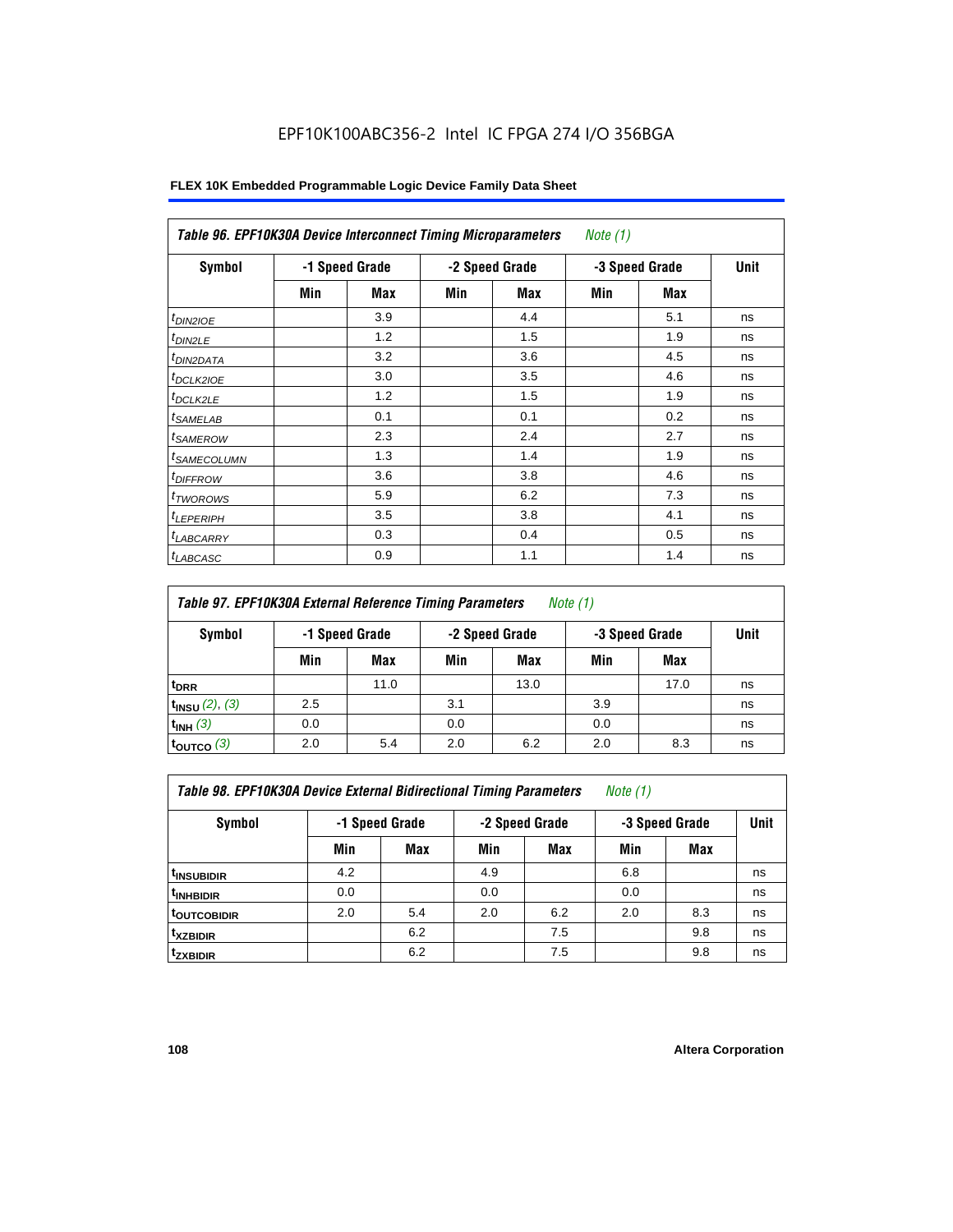#### *Notes to tables:*

- (1) All timing parameters are described in Tables 32 through 38 in this data sheet.
- (2) Using an LE to register the signal may provide a lower setup time.
- (3) This parameter is specified by characterization.

Tables 99 through 105 show EPF10K100A device internal and external timing parameters.

|                     | Table 99. EPF10K100A Device LE Timing Microparameters Note (1) |                |     |                |     |                |      |  |  |  |  |
|---------------------|----------------------------------------------------------------|----------------|-----|----------------|-----|----------------|------|--|--|--|--|
| <b>Symbol</b>       |                                                                | -1 Speed Grade |     | -2 Speed Grade |     | -3 Speed Grade | Unit |  |  |  |  |
|                     | Min                                                            | Max            | Min | Max            | Min | Max            |      |  |  |  |  |
| $t_{LUT}$           |                                                                | 1.0            |     | 1.2            |     | 1.4            | ns   |  |  |  |  |
| $t_{CLUT}$          |                                                                | 0.8            |     | 0.9            |     | 1.1            | ns   |  |  |  |  |
| $t_{RLUT}$          |                                                                | 1.4            |     | 1.6            |     | 1.9            | ns   |  |  |  |  |
| t <sub>PACKED</sub> |                                                                | 0.4            |     | 0.5            |     | 0.5            | ns   |  |  |  |  |
| $t_{EN}$            |                                                                | 0.6            |     | 0.7            |     | 0.8            | ns   |  |  |  |  |
| $t_{CICO}$          |                                                                | 0.2            |     | 0.2            |     | 0.3            | ns   |  |  |  |  |
| $t_{CGEN}$          |                                                                | 0.4            |     | 0.4            |     | 0.6            | ns   |  |  |  |  |
| $t_{GENR}$          |                                                                | 0.6            |     | 0.7            |     | 0.8            | ns   |  |  |  |  |
| t <sub>CASC</sub>   |                                                                | 0.7            |     | 0.9            |     | 1.0            | ns   |  |  |  |  |
| $t_{\rm C}$         |                                                                | 0.9            |     | 1.0            |     | 1.2            | ns   |  |  |  |  |
| $t_{CO}$            |                                                                | 0.2            |     | 0.3            |     | 0.3            | ns   |  |  |  |  |
| $t_{COMB}$          |                                                                | 0.6            |     | 0.7            |     | 0.8            | ns   |  |  |  |  |
| $t_{\rm SU}$        | 0.8                                                            |                | 1.0 |                | 1.2 |                | ns   |  |  |  |  |
| $t_H\,$             | 0.3                                                            |                | 0.5 |                | 0.5 |                | ns   |  |  |  |  |
| $t_{PRE}$           |                                                                | 0.3            |     | 0.3            |     | 0.4            | ns   |  |  |  |  |
| $t_{CLR}$           |                                                                | 0.3            |     | 0.3            |     | 0.4            | ns   |  |  |  |  |
| $t_{CH}$            | 2.5                                                            |                | 3.5 |                | 4.0 |                | ns   |  |  |  |  |
| $t_{CL}$            | 2.5                                                            |                | 3.5 |                | 4.0 |                | ns   |  |  |  |  |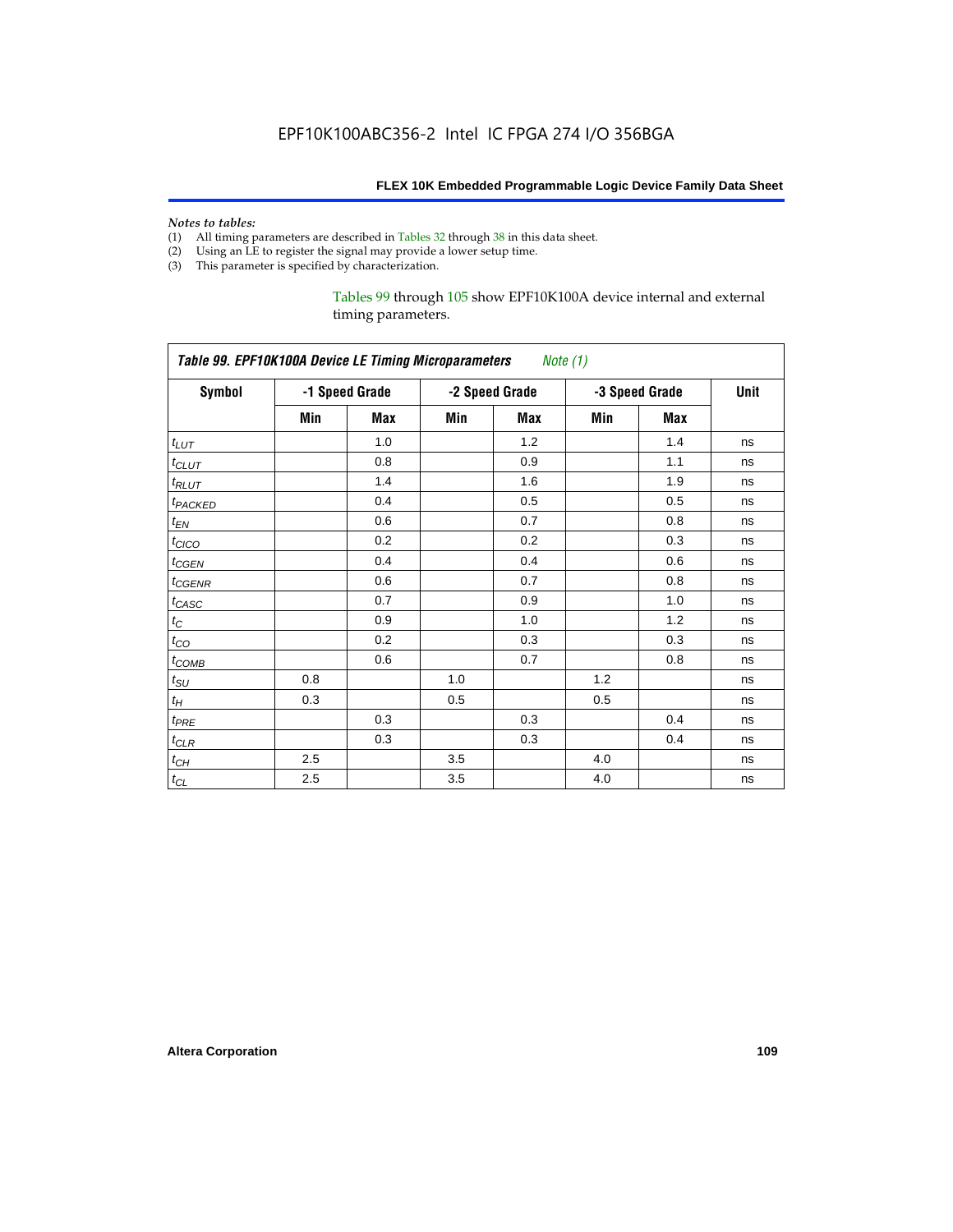| Symbol              | -1 Speed Grade |     |     | -2 Speed Grade | -3 Speed Grade | Unit |    |
|---------------------|----------------|-----|-----|----------------|----------------|------|----|
|                     | Min            | Max | Min | Max            | Min            | Max  |    |
| t <sub>IOD</sub>    |                | 2.5 |     | 2.9            |                | 3.4  | ns |
| $t_{\text{IOC}}$    |                | 0.3 |     | 0.3            |                | 0.4  | ns |
| $t_{IOCO}$          |                | 0.2 |     | 0.2            |                | 0.3  | ns |
| t <sub>IOCOMB</sub> |                | 0.5 |     | 0.6            |                | 0.7  | ns |
| t <sub>iosu</sub>   | 1.3            |     | 1.7 |                | 1.8            |      | ns |
| $t_{IOH}$           | 0.2            |     | 0.2 |                | 0.3            |      | ns |
| $t_{IOCLR}$         |                | 1.0 |     | 1.2            |                | 1.4  | ns |
| $t_{OD1}$           |                | 2.2 |     | 2.6            |                | 3.0  | ns |
| $t_{OD2}$           |                | 4.5 |     | 5.3            |                | 6.1  | ns |
| $t_{OD3}$           |                | 6.8 |     | 7.9            |                | 9.3  | ns |
| $t_{XZ}$            |                | 2.7 |     | 3.1            |                | 3.7  | ns |
| $t_{ZX1}$           |                | 2.7 |     | 3.1            |                | 3.7  | ns |
| $t_{ZX2}$           |                | 5.0 |     | 5.8            |                | 6.8  | ns |
| $t_{ZX3}$           |                | 7.3 |     | 8.4            |                | 10.0 | ns |
| $t_{INREG}$         |                | 5.3 |     | 6.1            |                | 7.2  | ns |
| $t_{IOED}$          |                | 4.7 |     | 5.5            |                | 6.4  | ns |
| <sup>t</sup> INCOMB |                | 4.7 |     | 5.5            |                | 6.4  | ns |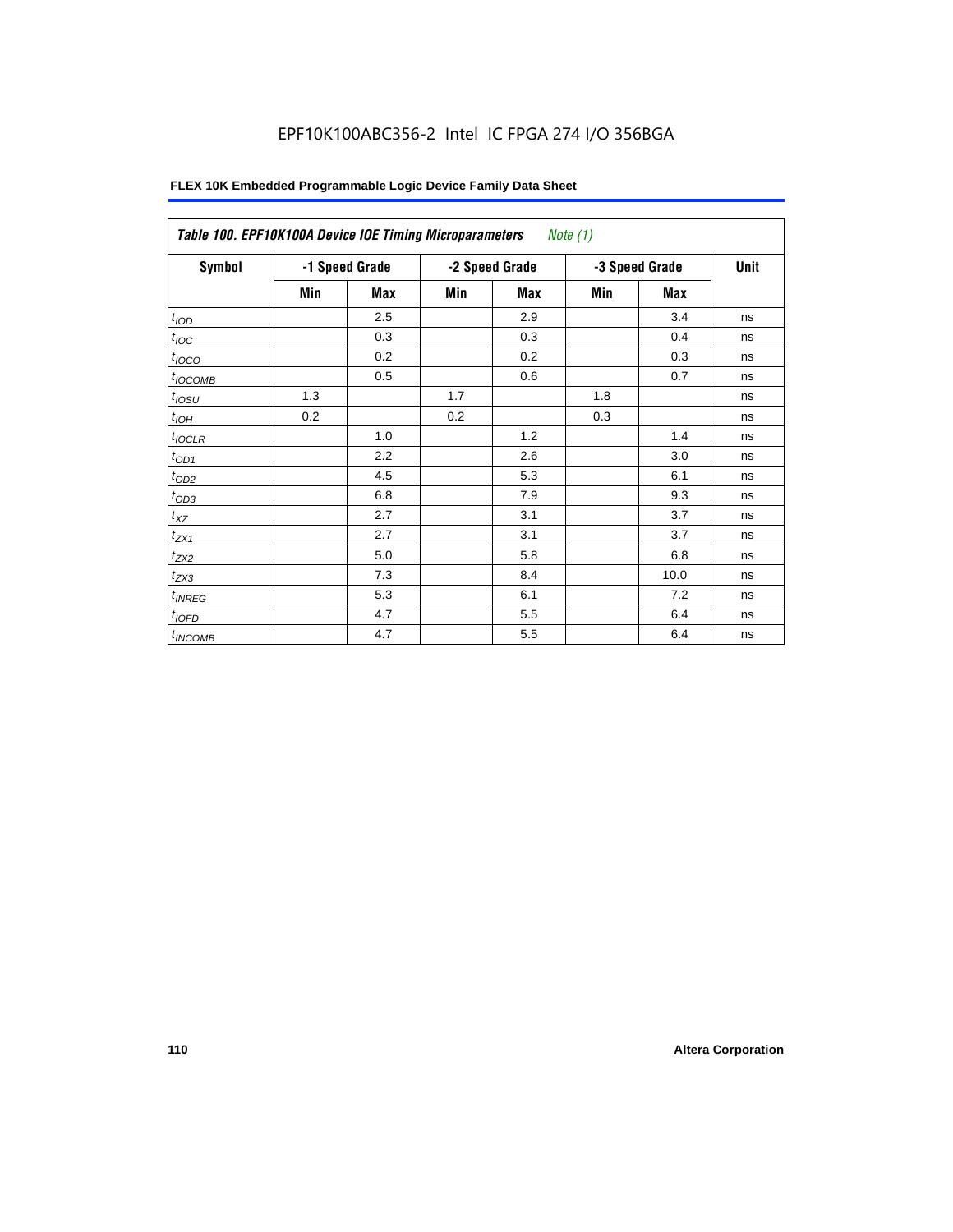| Table 101. EPF10K100A Device EAB Internal Microparameters |     |                |     |                | Note (1) |                |      |
|-----------------------------------------------------------|-----|----------------|-----|----------------|----------|----------------|------|
| <b>Symbol</b>                                             |     | -1 Speed Grade |     | -2 Speed Grade |          | -3 Speed Grade | Unit |
|                                                           | Min | <b>Max</b>     | Min | <b>Max</b>     | Min      | <b>Max</b>     |      |
| t <sub>EABDATA1</sub>                                     |     | 1.8            |     | 2.1            |          | 2.4            | ns   |
| t <sub>EABDATA2</sub>                                     |     | 3.2            |     | 3.7            |          | 4.4            | ns   |
| t <sub>EABWE1</sub>                                       |     | 0.8            |     | 0.9            |          | 1.1            | ns   |
| t <sub>EABWE2</sub>                                       |     | 2.3            |     | 2.7            |          | 3.1            | ns   |
| $t_{EABCLK}$                                              |     | 0.8            |     | 0.9            |          | 1.1            | ns   |
| $t_{EABCO}$                                               |     | 1.0            |     | 1.1            |          | 1.4            | ns   |
| <b><i>EABBYPASS</i></b>                                   |     | 0.3            |     | 0.3            |          | 0.4            | ns   |
| $t_{EABSU}$                                               | 1.3 |                | 1.5 |                | 1.8      |                | ns   |
| $t_{EABH}$                                                | 0.4 |                | 0.5 |                | 0.5      |                | ns   |
| $t_{\mathit{AA}}$                                         |     | 4.1            |     | 4.8            |          | 5.6            | ns   |
| $t_{\mathit{WP}}$                                         | 3.2 |                | 3.7 |                | 4.4      |                | ns   |
| $t_{WDSU}$                                                | 2.4 |                | 2.8 |                | 3.3      |                | ns   |
| $t_{WDH}$                                                 | 0.2 |                | 0.2 |                | 0.3      |                | ns   |
| $t_{WASU}$                                                | 0.2 |                | 0.2 |                | 0.3      |                | ns   |
| $t_{\underline{W AH}}$                                    | 0.0 |                | 0.0 |                | 0.0      |                | ns   |
| $t_{WO}$                                                  |     | 3.4            |     | 3.9            |          | 4.6            | ns   |
| $t_{DD}$                                                  |     | 3.4            |     | 3.9            |          | 4.6            | ns   |
| $t_{EABOUT}$                                              |     | 0.3            |     | 0.3            |          | 0.4            | ns   |
| $t_{EABCH}$                                               | 2.5 |                | 3.5 |                | 4.0      |                | ns   |
| $t_{EABCL}$                                               | 3.2 |                | 3.7 |                | 4.4      |                | ns   |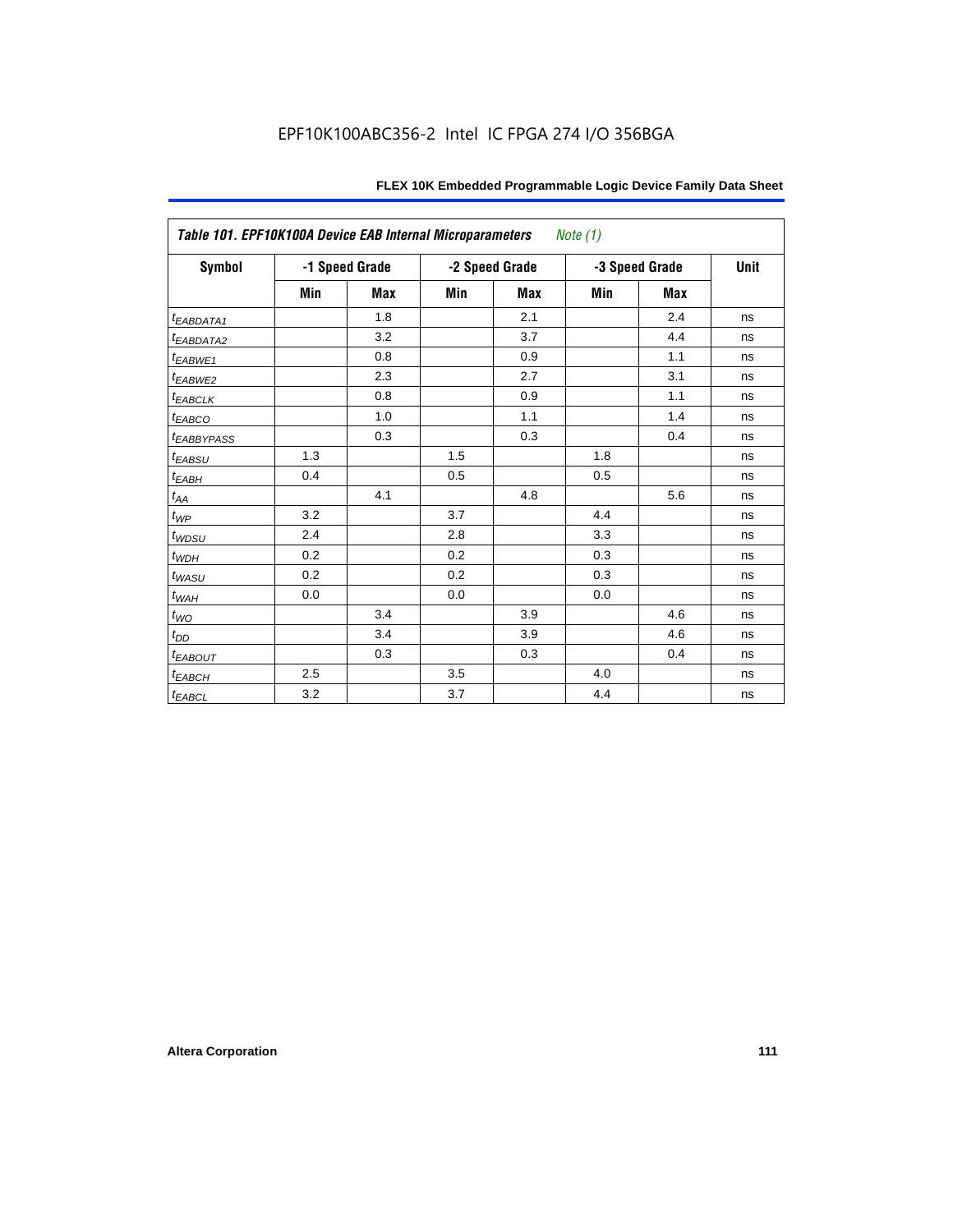| Symbol                 | -1 Speed Grade |            |      | -2 Speed Grade | -3 Speed Grade | <b>Unit</b> |    |
|------------------------|----------------|------------|------|----------------|----------------|-------------|----|
|                        | Min            | <b>Max</b> | Min  | Max            | Min            | Max         |    |
| $t_{EABA}$             |                | 6.8        |      | 7.8            |                | 9.2         | ns |
| <sup>t</sup> EABRCCOMB | 6.8            |            | 7.8  |                | 9.2            |             | ns |
| <sup>t</sup> EABRCREG  | 5.4            |            | 6.2  |                | 7.4            |             | ns |
| <sup>t</sup> EABWP     | 3.2            |            | 3.7  |                | 4.4            |             | ns |
| <sup>t</sup> EABWCCOMB | 3.4            |            | 3.9  |                | 4.7            |             | ns |
| <sup>t</sup> EABWCREG  | 9.4            |            | 10.8 |                | 12.8           |             | ns |
| <sup>t</sup> EABDD     |                | 6.1        |      | 6.9            |                | 8.2         | ns |
| <sup>t</sup> EABDATACO |                | 2.1        |      | 2.3            |                | 2.9         | ns |
| <sup>t</sup> EABDATASU | 3.7            |            | 4.3  |                | 5.1            |             | ns |
| <sup>t</sup> EABDATAH  | 0.0            |            | 0.0  |                | 0.0            |             | ns |
| <sup>t</sup> EABWESU   | 2.8            |            | 3.3  |                | 3.8            |             | ns |
| <sup>t</sup> EABWEH    | 0.0            |            | 0.0  |                | 0.0            |             | ns |
| <sup>t</sup> EABWDSU   | 3.4            |            | 4.0  |                | 4.6            |             | ns |
| <sup>t</sup> EABWDH    | 0.0            |            | 0.0  |                | 0.0            |             | ns |
| <sup>t</sup> EABWASU   | 1.9            |            | 2.3  |                | 2.6            |             | ns |
| <sup>t</sup> EABWAH    | 0.0            |            | 0.0  |                | 0.0            |             | ns |
| <sup>t</sup> EABWO     |                | 5.1        |      | 5.7            |                | 6.9         | ns |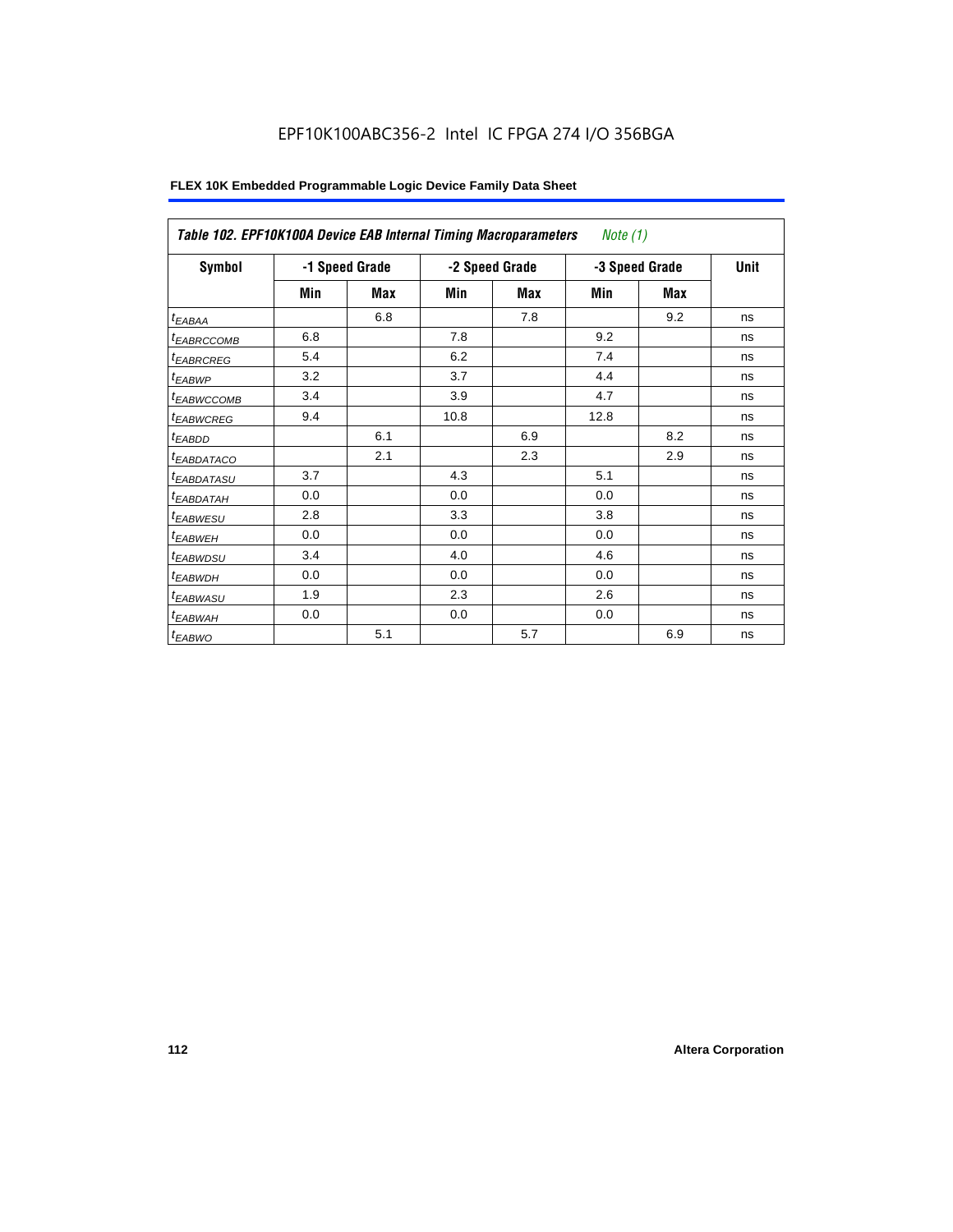| Table 103. EPF10K100A Device Interconnect Timing Microparameters<br>Note $(1)$ |     |                |     |                |     |                |      |  |  |  |
|--------------------------------------------------------------------------------|-----|----------------|-----|----------------|-----|----------------|------|--|--|--|
| Symbol                                                                         |     | -1 Speed Grade |     | -2 Speed Grade |     | -3 Speed Grade | Unit |  |  |  |
|                                                                                | Min | Max            | Min | Max            | Min | Max            |      |  |  |  |
| $t_{DINZIOE}$                                                                  |     | 4.8            |     | 5.4            |     | 6.0            | ns   |  |  |  |
| t <sub>DIN2LE</sub>                                                            |     | 2.0            |     | 2.4            |     | 2.7            | ns   |  |  |  |
| <sup>t</sup> DIN2DATA                                                          |     | 2.4            |     | 2.7            |     | 2.9            | ns   |  |  |  |
| t <sub>DCLK2IOE</sub>                                                          |     | 2.6            |     | 3.0            |     | 3.5            | ns   |  |  |  |
| $t_{DCLK2LE}$                                                                  |     | 2.0            |     | 2.4            |     | 2.7            | ns   |  |  |  |
| <i>t</i> SAMELAB                                                               |     | 0.1            |     | 0.1            |     | 0.1            | ns   |  |  |  |
| <sup>t</sup> SAMEROW                                                           |     | 1.5            |     | 1.7            |     | 1.9            | ns   |  |  |  |
| <sup>t</sup> SAMECOLUMN                                                        |     | 5.5            |     | 6.5            |     | 7.4            | ns   |  |  |  |
| <i>t<sub>DIFFROW</sub></i>                                                     |     | 7.0            |     | 8.2            |     | 9.3            | ns   |  |  |  |
| t <sub>TWOROWS</sub>                                                           |     | 8.5            |     | 9.9            |     | 11.2           | ns   |  |  |  |
| <sup>t</sup> LEPERIPH                                                          |     | 3.9            |     | 4.2            |     | 4.5            | ns   |  |  |  |
| <sup>t</sup> LABCARRY                                                          |     | 0.2            |     | 0.2            |     | 0.3            | ns   |  |  |  |
| t <sub>LABCASC</sub>                                                           |     | 0.4            |     | 0.5            |     | 0.6            | ns   |  |  |  |

| Table 104. EPF10K100A Device External Timing Parameters | Note (1) |
|---------------------------------------------------------|----------|
|---------------------------------------------------------|----------|

| Symbol                 | -1 Speed Grade |      |     | -2 Speed Grade |     | -3 Speed Grade |    |
|------------------------|----------------|------|-----|----------------|-----|----------------|----|
|                        | Min            | Max  | Min | Max            | Min | <b>Max</b>     |    |
| t <sub>DRR</sub>       |                | 12.5 |     | 14.5           |     | 17.0           | ns |
| $t_{INSU}$ (2), (3)    | 3.7            |      | 4.5 |                | 5.1 |                | ns |
| $t_{INH}$ (3)          | 0.0            |      | 0.0 |                | 0.0 |                | ns |
| $t_{\text{OUTCO}}$ (3) | 2.0            | 5.3  | 2.0 | 6.1            | 2.0 | 7.2            | ns |

| Table 105. EPF10K100A Device External Bidirectional Timing Parameters | Note (1) |  |  |
|-----------------------------------------------------------------------|----------|--|--|
|-----------------------------------------------------------------------|----------|--|--|

| Symbol                  | -1 Speed Grade |     |     | -2 Speed Grade |     | -3 Speed Grade |    |  |
|-------------------------|----------------|-----|-----|----------------|-----|----------------|----|--|
|                         | Min            | Max | Min | <b>Max</b>     | Min | Max            |    |  |
| <sup>t</sup> INSUBIDIR  | 4.9            |     | 5.8 |                | 6.8 |                | ns |  |
| <sup>T</sup> INHBIDIR   | 0.0            |     | 0.0 |                | 0.0 |                | ns |  |
| <sup>t</sup> OUTCOBIDIR | 2.0            | 5.3 | 2.0 | 6.1            | 2.0 | 7.2            | ns |  |
| <sup>t</sup> xzbidir    |                | 7.4 |     | 8.6            |     | 10.1           | ns |  |
| <sup>t</sup> zxbidir    |                | 7.4 |     | 8.6            |     | 10.1           | ns |  |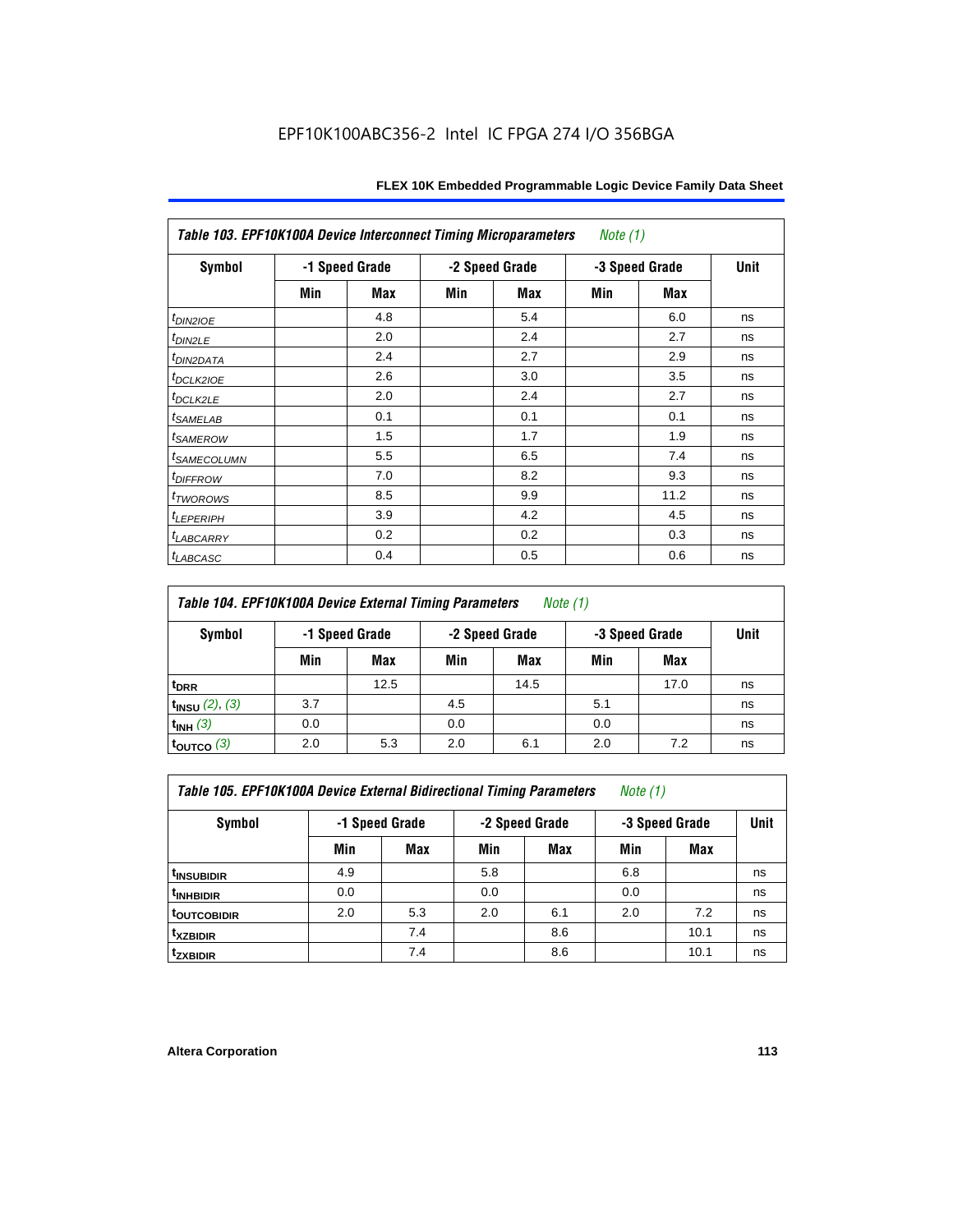#### *Notes to tables:*

- (1) All timing parameters are described in Tables 32 through 38 in this data sheet.
- (2) Using an LE to register the signal may provide a lower setup time.
- (3) This parameter is specified by characterization.

### Tables 106 through 112 show EPF10K250A device internal and external timing parameters.

| Table 106. EPF10K250A Device LE Timing Microparameters<br>Note (1) |     |                |     |                |     |                |    |  |
|--------------------------------------------------------------------|-----|----------------|-----|----------------|-----|----------------|----|--|
| Symbol                                                             |     | -1 Speed Grade |     | -2 Speed Grade |     | -3 Speed Grade |    |  |
|                                                                    | Min | Max            | Min | Max            | Min | Max            |    |  |
| $t_{LUT}$                                                          |     | 0.9            |     | 1.0            |     | 1.4            | ns |  |
| $t_{CLUT}$                                                         |     | 1.2            |     | 1.3            |     | 1.6            | ns |  |
| $t_{RLUT}$                                                         |     | 2.0            |     | 2.3            |     | 2.7            | ns |  |
| t <sub>PACKED</sub>                                                |     | 0.4            |     | 0.4            |     | 0.5            | ns |  |
| $t_{EN}$                                                           |     | 1.4            |     | 1.6            |     | 1.9            | ns |  |
| $t_{CICO}$                                                         |     | 0.2            |     | 0.3            |     | 0.3            | ns |  |
| $t_{GEN}$                                                          |     | 0.4            |     | 0.6            |     | 0.6            | ns |  |
| $t_{\sf GENR}$                                                     |     | 0.8            |     | 1.0            |     | 1.1            | ns |  |
| $t_{CASC}$                                                         |     | 0.7            |     | 0.8            |     | 1.0            | ns |  |
| $t_C$                                                              |     | 1.2            |     | 1.3            |     | 1.6            | ns |  |
| $t_{CO}$                                                           |     | 0.6            |     | 0.7            |     | 0.9            | ns |  |
| $t_{COMB}$                                                         |     | 0.5            |     | 0.6            |     | 0.7            | ns |  |
| $t_{\rm SU}$                                                       | 1.2 |                | 1.4 |                | 1.7 |                | ns |  |
| $t_H$                                                              | 1.2 |                | 1.3 |                | 1.6 |                | ns |  |
| $t_{PRE}$                                                          |     | 0.7            |     | 0.8            |     | 0.9            | ns |  |
| $t_{CLR}$                                                          |     | 0.7            |     | 0.8            |     | 0.9            | ns |  |
| $t_{CH}$                                                           | 2.5 |                | 3.0 |                | 3.5 |                | ns |  |
| $t_{CL}$                                                           | 2.5 |                | 3.0 |                | 3.5 |                | ns |  |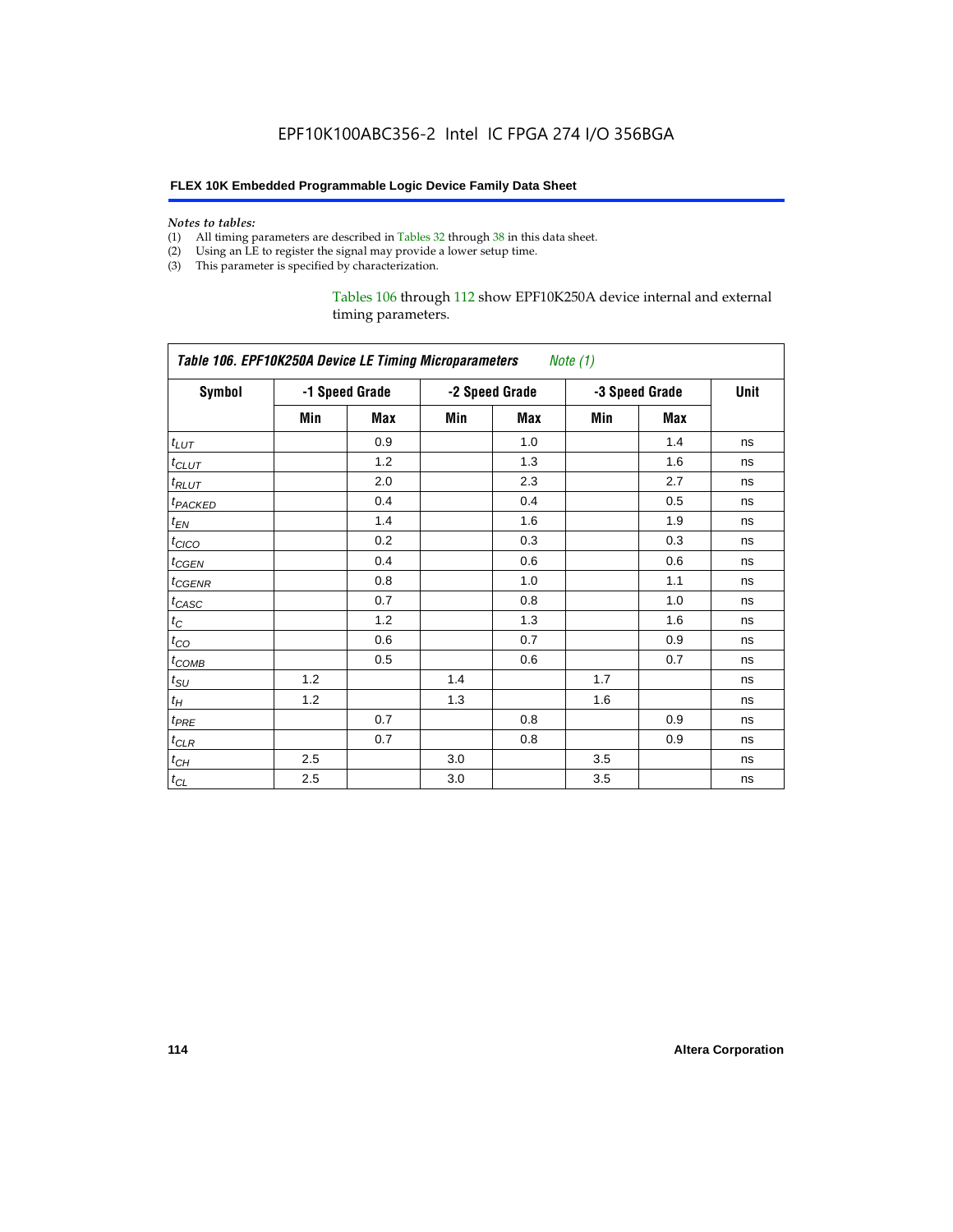| Table 107. EPF10K250A Device IOE Timing Microparameters<br>Note (1) |     |                |                |      |                |            |    |
|---------------------------------------------------------------------|-----|----------------|----------------|------|----------------|------------|----|
| <b>Symbol</b>                                                       |     | -1 Speed Grade | -2 Speed Grade |      | -3 Speed Grade | Unit       |    |
|                                                                     | Min | Max            | Min            | Max  | Min            | <b>Max</b> |    |
| t <sub>IOD</sub>                                                    |     | 1.2            |                | 1.3  |                | 1.6        | ns |
| $t_{\text{IOC}}$                                                    |     | 0.4            |                | 0.4  |                | 0.5        | ns |
| $t_{IOCO}$                                                          |     | 0.8            |                | 0.9  |                | 1.1        | ns |
| $t_{IOCOMB}$                                                        |     | 0.7            |                | 0.7  |                | 0.8        | ns |
| $t_{IOSU}$                                                          | 2.7 |                | 3.1            |      | 3.6            |            | ns |
| $t_{IOH}$                                                           | 0.2 |                | 0.3            |      | 0.3            |            | ns |
| $t_{IOCLR}$                                                         |     | 1.2            |                | 1.3  |                | 1.6        | ns |
| $t_{OD1}$                                                           |     | 3.2            |                | 3.6  |                | 4.2        | ns |
| $t_{OD2}$                                                           |     | 5.9            |                | 6.7  |                | 7.8        | ns |
| $t_{OD3}$                                                           |     | 8.7            |                | 9.8  |                | 11.5       | ns |
| $t_{\mathsf{XZ}}$                                                   |     | 3.8            |                | 4.3  |                | 5.0        | ns |
| $t_{ZX1}$                                                           |     | 3.8            |                | 4.3  |                | 5.0        | ns |
| $t_{ZX2}$                                                           |     | 6.5            |                | 7.4  |                | 8.6        | ns |
| $t_{ZX3}$                                                           |     | 9.3            |                | 10.5 |                | 12.3       | ns |
| $t_{INREG}$                                                         |     | 8.2            |                | 9.3  |                | 10.9       | ns |
| $t_{IOFD}$                                                          |     | 9.0            |                | 10.2 |                | 12.0       | ns |
| $t_{INCOMB}$                                                        |     | 9.0            |                | 10.2 |                | 12.0       | ns |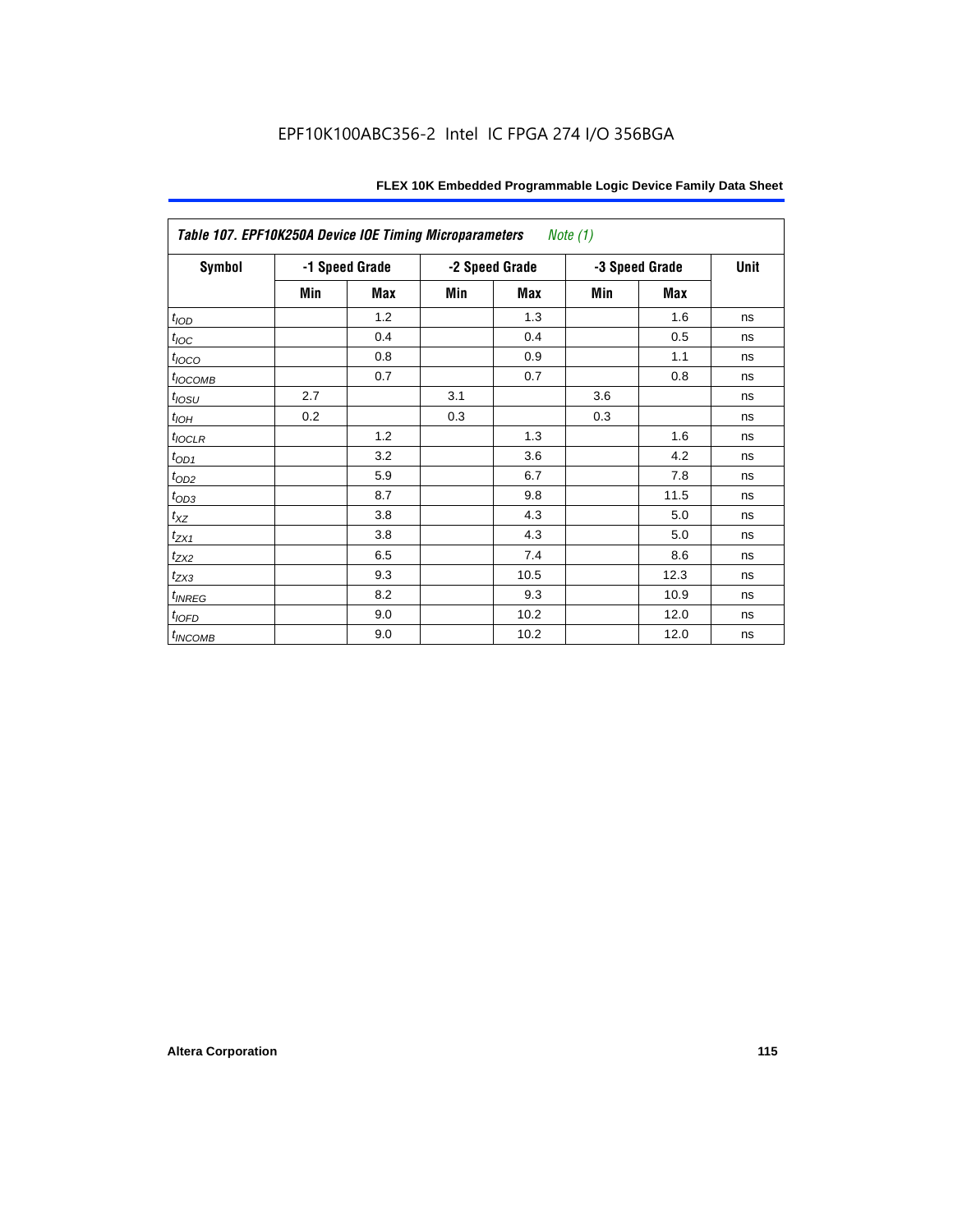| <b>Symbol</b>                |     | -1 Speed Grade |     | -2 Speed Grade | -3 Speed Grade | Unit       |    |
|------------------------------|-----|----------------|-----|----------------|----------------|------------|----|
|                              | Min | Max            | Min | <b>Max</b>     | Min            | <b>Max</b> |    |
| <sup>t</sup> EABDATA1        |     | 1.3            |     | 1.5            |                | 1.7        | ns |
| <sup>t</sup> EABDATA2        |     | 1.3            |     | 1.5            |                | 1.7        | ns |
| <sup>t</sup> EABWE1          |     | 0.9            |     | 1.1            |                | 1.3        | ns |
| <sup>t</sup> EABWE2          |     | 5.0            |     | 5.7            |                | 6.7        | ns |
| <sup>t</sup> EABCLK          |     | 0.6            |     | 0.7            |                | 0.8        | ns |
| <sup>t</sup> EABCO           |     | 0.0            |     | 0.0            |                | 0.0        | ns |
| <sup>t</sup> EABBYPASS       |     | 0.1            |     | 0.1            |                | 0.2        | ns |
| <sup>t</sup> EABSU           | 3.8 |                | 4.3 |                | 5.0            |            | ns |
| t <sub>EABH</sub>            | 0.7 |                | 0.8 |                | 0.9            |            | ns |
| $t_{\mathcal{A}\mathcal{A}}$ |     | 4.5            |     | 5.0            |                | 5.9        | ns |
| $t_{\mathcal{WP}}$           | 5.6 |                | 6.4 |                | 7.5            |            | ns |
| $t_{W\!D\!S\!U}$             | 1.3 |                | 1.4 |                | 1.7            |            | ns |
| $t_{WDH}$                    | 0.1 |                | 0.1 |                | 0.2            |            | ns |
| $t_{WASU}$                   | 0.1 |                | 0.1 |                | 0.2            |            | ns |
| $t_{W\!\!AH}$                | 0.1 |                | 0.1 |                | 0.2            |            | ns |
| $t_{WO}$                     |     | 4.1            |     | 4.6            |                | 5.5        | ns |
| $t_{DD}$                     |     | 4.1            |     | 4.6            |                | 5.5        | ns |
| <b><i>EABOUT</i></b>         |     | 0.1            |     | 0.1            |                | 0.2        | ns |
| <sup>t</sup> ЕАВСН           | 2.5 |                | 3.0 |                | 3.5            |            | ns |
| $t_{EABCL}$                  | 5.6 |                | 6.4 |                | 7.5            |            | ns |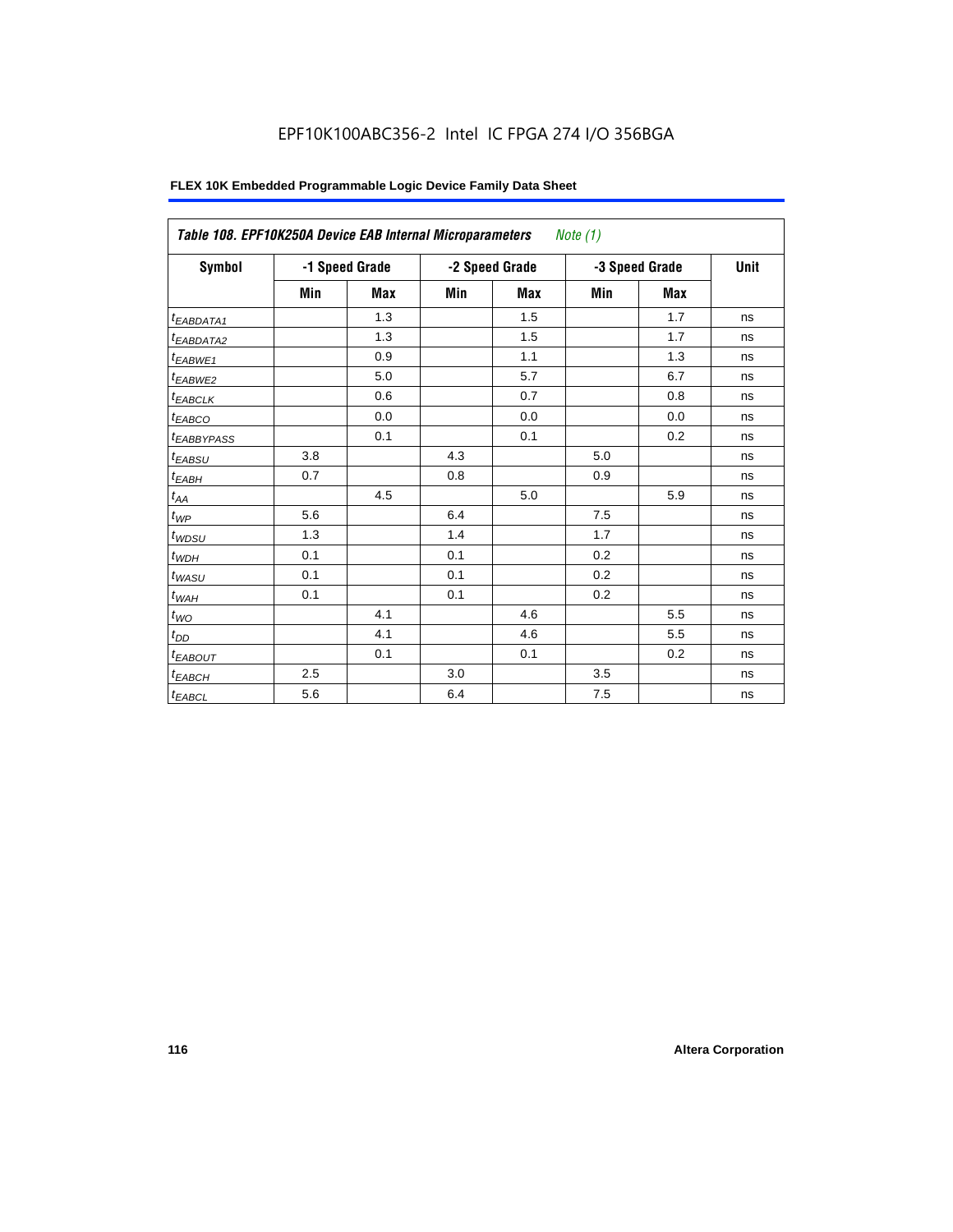| Table 109. EPF10K250A Device EAB Internal Timing Macroparameters<br><i>Note</i> $(1)$ |      |                |                |     |                |             |    |
|---------------------------------------------------------------------------------------|------|----------------|----------------|-----|----------------|-------------|----|
| Symbol                                                                                |      | -1 Speed Grade | -2 Speed Grade |     | -3 Speed Grade | <b>Unit</b> |    |
|                                                                                       | Min  | Max            | Min            | Max | Min            | Max         |    |
| $t_{EABAA}$                                                                           |      | 6.1            |                | 6.8 |                | 8.2         | ns |
| <i>EABRCCOMB</i>                                                                      | 6.1  |                | 6.8            |     | 8.2            |             | ns |
| <sup>t</sup> EABRCREG                                                                 | 4.6  |                | 5.1            |     | 6.1            |             | ns |
| t <sub>EABWP</sub>                                                                    | 5.6  |                | 6.4            |     | 7.5            |             | ns |
| <sup>t</sup> EABWCCOMB                                                                | 5.8  |                | 6.6            |     | 7.9            |             | ns |
| <b><i>EABWCREG</i></b>                                                                | 15.8 |                | 17.8           |     | 21.0           |             | ns |
| t <sub>EABDD</sub>                                                                    |      | 5.7            |                | 6.4 |                | 7.8         | ns |
| <sup>t</sup> EABDATACO                                                                |      | 0.7            |                | 0.8 |                | 1.0         | ns |
| <sup>t</sup> EABDATASU                                                                | 4.5  |                | 5.1            |     | 5.9            |             | ns |
| <sup>t</sup> EABDATAH                                                                 | 0.0  |                | 0.0            |     | 0.0            |             | ns |
| <sup>t</sup> EABWESU                                                                  | 8.2  |                | 9.3            |     | 10.9           |             | ns |
| t <sub>EABWEH</sub>                                                                   | 0.0  |                | 0.0            |     | 0.0            |             | ns |
| t <sub>EABWDSU</sub>                                                                  | 1.7  |                | 1.8            |     | 2.1            |             | ns |
| t <sub>EABWDH</sub>                                                                   | 0.0  |                | 0.0            |     | 0.0            |             | ns |
| <sup>t</sup> EABWASU                                                                  | 0.9  |                | 0.9            |     | 1.0            |             | ns |
| <sup>t</sup> EABWAH                                                                   | 0.0  |                | 0.0            |     | 0.0            |             | ns |
| $t_{EABWO}$                                                                           |      | 5.3            |                | 6.0 |                | 7.4         | ns |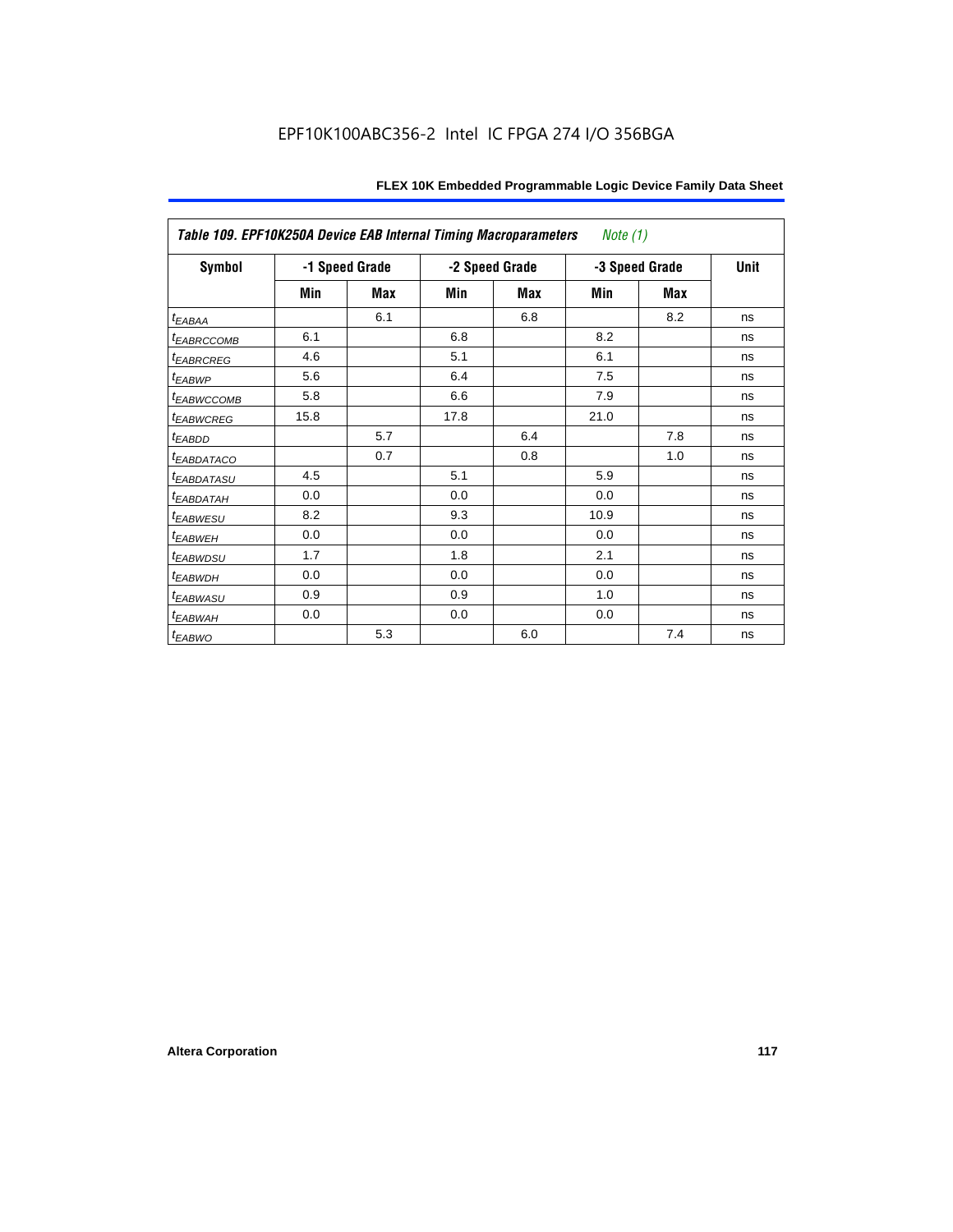| <b>Symbol</b>              |     | -1 Speed Grade |     | -2 Speed Grade |     | -3 Speed Grade | Unit |
|----------------------------|-----|----------------|-----|----------------|-----|----------------|------|
|                            | Min | <b>Max</b>     | Min | Max            | Min | Max            |      |
| <i>t<sub>DIN2IOE</sub></i> |     | 7.8            |     | 8.5            |     | 9.4            | ns   |
| t <sub>DIN2LE</sub>        |     | 2.7            |     | 3.1            |     | 3.5            | ns   |
| <sup>t</sup> DIN2DATA      |     | 1.6            |     | 1.6            |     | 1.7            | ns   |
| <sup>t</sup> DCLK2IOE      |     | 3.6            |     | 4.0            |     | 4.6            | ns   |
| $t_{DCLK2LE}$              |     | 2.7            |     | 3.1            |     | 3.5            | ns   |
| <sup>t</sup> SAMELAB       |     | 0.2            |     | 0.3            |     | 0.3            | ns   |
| <sup>t</sup> SAMEROW       |     | 6.7            |     | 7.3            |     | 8.2            | ns   |
| <sup>t</sup> SAMECOLUMN    |     | 2.5            |     | 2.7            |     | 3.0            | ns   |
| <i>t<sub>DIFFROW</sub></i> |     | 9.2            |     | 10.0           |     | 11.2           | ns   |
| <sup>t</sup> TWOROWS       |     | 15.9           |     | 17.3           |     | 19.4           | ns   |
| <sup>t</sup> LEPERIPH      |     | 7.5            |     | 8.1            |     | 8.9            | ns   |
| <sup>t</sup> LABCARRY      |     | 0.3            |     | 0.4            |     | 0.5            | ns   |
| <sup>t</sup> LABCASC       |     | 0.4            |     | 0.4            |     | 0.5            | ns   |

| Table 111. EPF10K250A Device External Reference Timing Parameters<br><i>Note</i> $(1)$ |     |                |                |      |                |      |             |
|----------------------------------------------------------------------------------------|-----|----------------|----------------|------|----------------|------|-------------|
| Symbol                                                                                 |     | -1 Speed Grade | -2 Speed Grade |      | -3 Speed Grade |      | <b>Unit</b> |
|                                                                                        | Min | Max            | Min            | Max  | Min            | Max  |             |
| t <sub>DRR</sub>                                                                       |     | 15.0           |                | 17.0 |                | 20.0 | ns          |
| $t_{INSU} (2) (3)$                                                                     | 6.9 |                | 8.0            |      | 9.4            |      | ns          |
| $t_{INH}$ (3)                                                                          | 0.0 |                | 0.0            |      | 0.0            |      | ns          |
| $t_{\text{OUTCO}}$ (3)                                                                 | 2.0 | 8.0            | 2.0            | 8.9  | 2.0            | 10.4 | ns          |

| Table 112. EPF10K250A Device External Bidirectional Timing Parameters |  |  | Note (1) |  |
|-----------------------------------------------------------------------|--|--|----------|--|
|-----------------------------------------------------------------------|--|--|----------|--|

| Symbol                  | -1 Speed Grade |      |      | -2 Speed Grade | -3 Speed Grade | <b>Unit</b> |    |  |
|-------------------------|----------------|------|------|----------------|----------------|-------------|----|--|
|                         | Min            | Max  | Min  | <b>Max</b>     | Min            | <b>Max</b>  |    |  |
| <sup>t</sup> insubidir  | 9.3            |      | 10.6 |                | 12.7           |             | ns |  |
| <sup>t</sup> INHBIDIR   | 0.0            |      | 0.0  |                | 0.0            |             | ns |  |
| <sup>t</sup> OUTCOBIDIR | 2.0            | 8.0  | 2.0  | 8.9            | 2.0            | 10.4        | ns |  |
| <sup>t</sup> xzbidir    |                | 10.8 |      | 12.2           |                | 14.2        | ns |  |
| <sup>t</sup> zxbidir    |                | 10.8 |      | 12.2           |                | 14.2        | ns |  |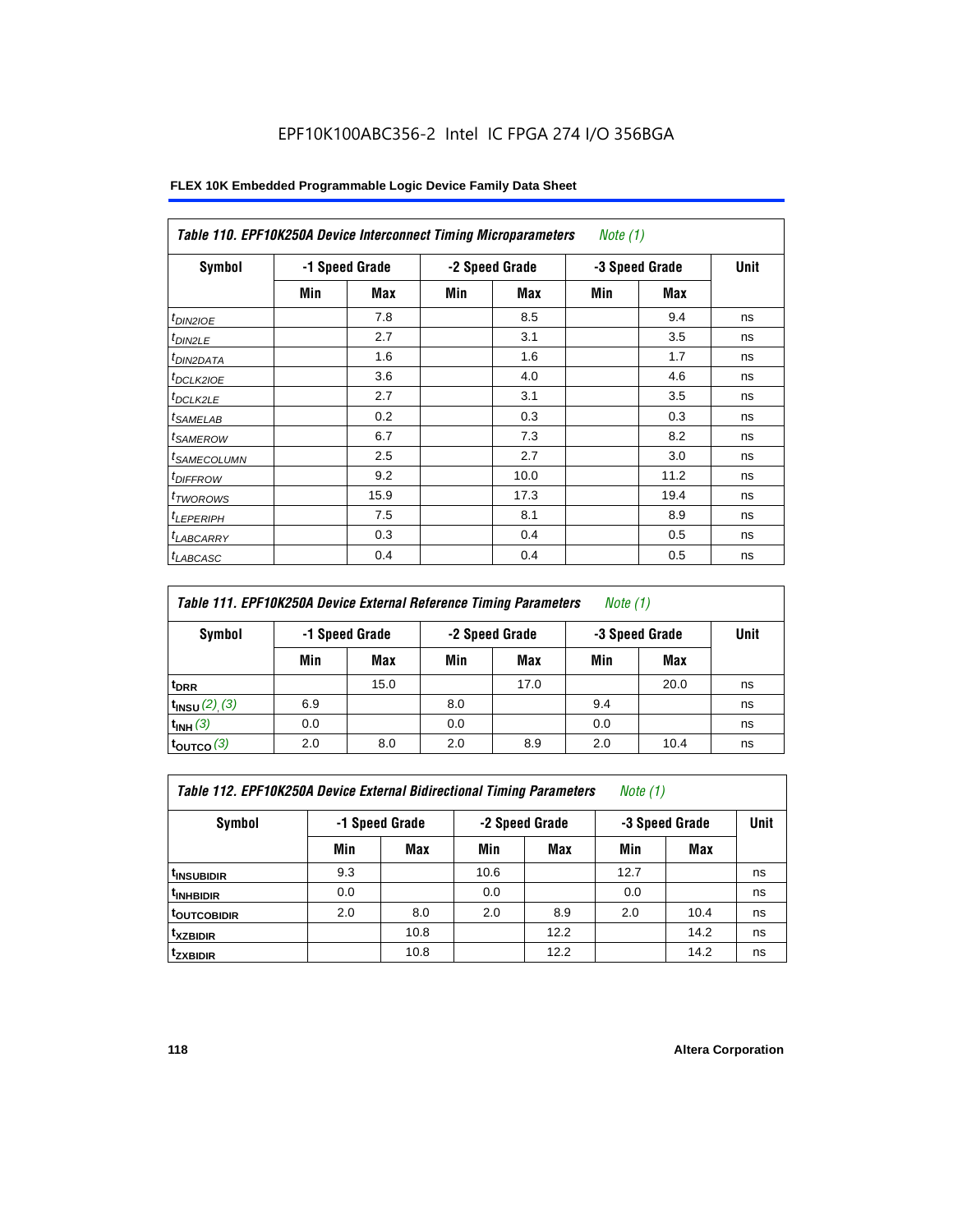#### *Notes to tables:*

- (1) All timing parameters are described in Tables  $32$  through  $37$  in this data sheet.<br>(2) Using an LE to register the signal may provide a lower setup time.
- (2) Using an LE to register the signal may provide a lower setup time.<br>(3) This parameter is specified by characterization.
- This parameter is specified by characterization.

# **ClockLock & ClockBoost Timing Parameters**

For the ClockLock and ClockBoost circuitry to function properly, the incoming clock must meet certain requirements. If these specifications are not met, the circuitry may not lock onto the incoming clock, which generates an erroneous clock within the device. The clock generated by the ClockLock and ClockBoost circuitry must also meet certain specifications. If the incoming clock meets these requirements during configuration, the ClockLock and ClockBoost circuitry will lock onto the clock during configuration. The circuit will be ready for use immediately after configuration. Figure 31 illustrates the incoming and generated clock specifications.

#### *Figure 31. Specifications for the Incoming & Generated Clocks*

The  $t_i$  parameter refers to the nominal input clock period; the  $t_0$  parameter refers to the *nominal output clock period.*



#### Table 113 summarizes the ClockLock and ClockBoost parameters.

|              | Table 113. ClockLock & ClockBoost Parameters<br>(Part 1 of 2)           |      |     |                |            |  |  |  |
|--------------|-------------------------------------------------------------------------|------|-----|----------------|------------|--|--|--|
| Symbol       | <b>Parameter</b>                                                        | Min  | Typ | Max            | Unit       |  |  |  |
| $t_{R}$      | Input rise time                                                         |      |     | $\overline{2}$ | ns         |  |  |  |
| $t_F$        | Input fall time                                                         |      |     | 2              | ns         |  |  |  |
| $t_{INDUTY}$ | Input duty cycle                                                        | 45   |     | 55             | $\%$       |  |  |  |
| $f_{CLK1}$   | Input clock frequency (ClockBoost clock multiplication factor equals 1) | 30   |     | 80             | <b>MHz</b> |  |  |  |
| $t$ CLK1     | Input clock period (ClockBoost clock multiplication factor equals 1)    | 12.5 |     | 33.3           | ns         |  |  |  |
| $f_{CLK2}$   | Input clock frequency (ClockBoost clock multiplication factor equals 2) | 16   |     | 50             | <b>MHz</b> |  |  |  |
| $t_{CLK2}$   | Input clock period (ClockBoost clock multiplication factor equals 2)    | 20   |     | 62.5           | ns         |  |  |  |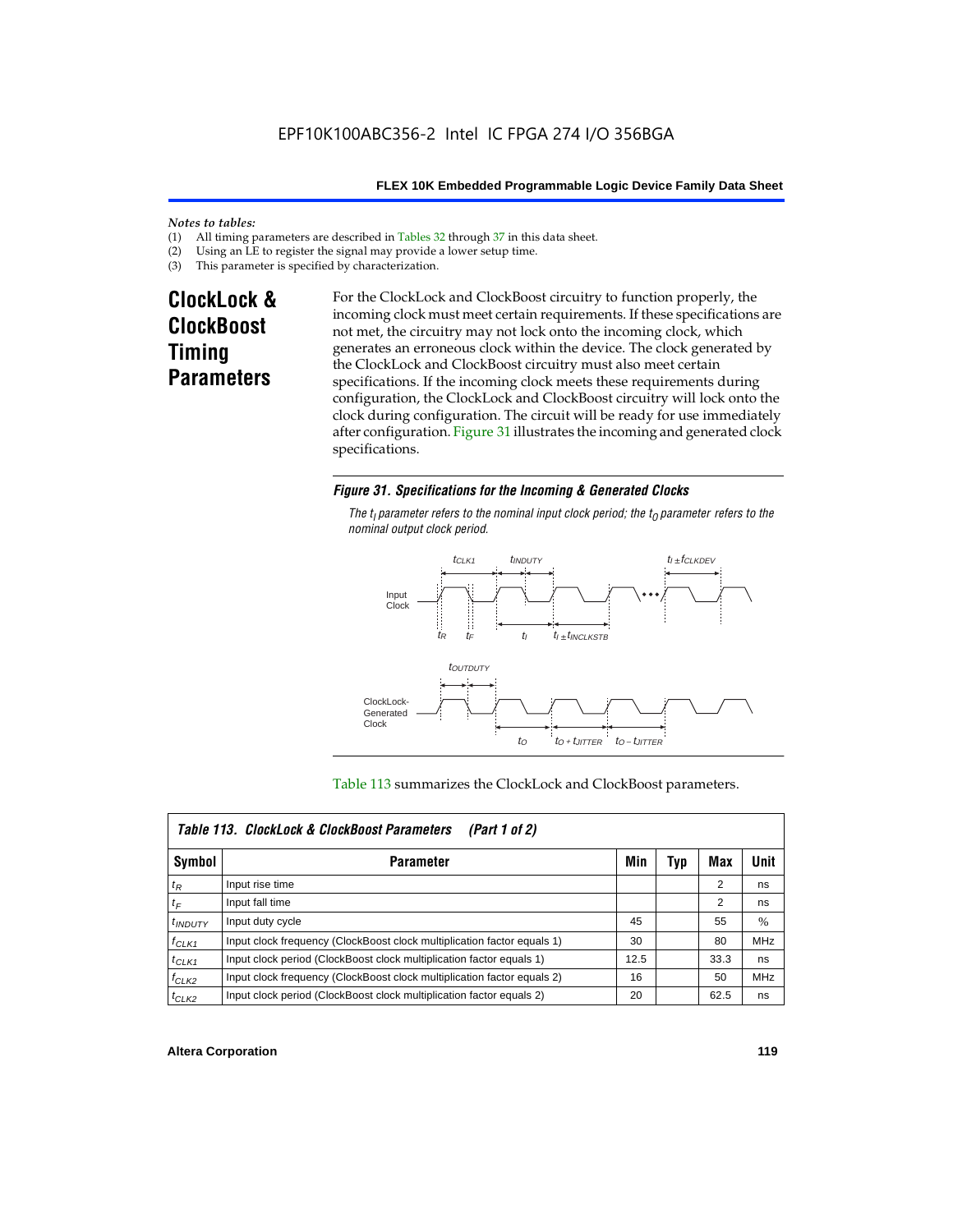| Table 113. ClockLock & ClockBoost Parameters<br>(Part 2 of 2) |                                                                                                                 |     |     |           |            |  |  |  |
|---------------------------------------------------------------|-----------------------------------------------------------------------------------------------------------------|-----|-----|-----------|------------|--|--|--|
| Symbol                                                        | <b>Parameter</b>                                                                                                | Min | Typ | Max       | Unit       |  |  |  |
| f <sub>CLKDEV1</sub>                                          | Input deviation from user specification in MAX+PLUS II (ClockBoost clock<br>multiplication factor equals 1) (1) |     |     | $+1$      | <b>MHz</b> |  |  |  |
| <sup>f</sup> CLKDEV2                                          | Input deviation from user specification in MAX+PLUS II (ClockBoost clock<br>multiplication factor equals 2) (1) |     |     | $\pm 0.5$ | <b>MHz</b> |  |  |  |
| <sup>t</sup> INCLKSTB                                         | Input clock stability (measured between adjacent clocks)                                                        |     |     | 100       | ps         |  |  |  |
| $t_{LOCK}$                                                    | Time required for ClockLock or ClockBoost to acquire lock (2)                                                   |     |     | 10        | μs         |  |  |  |
| $t_{JITTER}$                                                  | Jitter on ClockLock or ClockBoost-generated clock (3)                                                           |     |     |           | ns         |  |  |  |
| <i>toutbuty</i>                                               | Duty cycle for ClockLock or ClockBoost-generated clock                                                          | 40  | 50  | 60        | %          |  |  |  |

*Notes:*

(1) To implement the ClockLock and ClockBoost circuitry with the MAX+PLUS II software, designers must specify the input frequency. The MAX+PLUS II software tunes the PLL in the ClockLock and ClockBoost circuitry to this frequency. The *fCLKDEV* parameter specifies how much the incoming clock can differ from the specified frequency during device operation. Simulation does not reflect this parameter.

(2) During device configuration, the ClockLock and ClockBoost circuitry is configured before the rest of the device. If the incoming clock is supplied during configuration, the ClockLock and ClockBoost circuitry locks during configuration, because the  $t_{LOCK}$  value is less than the time required for configuration.

(3) The *t<sub>IITTER</sub>* specification is measured under long-term observation.

# **Power Consumption**

The supply power (P) for FLEX 10K devices can be calculated with the following equation:

 $P = P_{INT} + P_{IO} = (I_{CCSTANDBY} + I_{CCACTIVE}) \times V_{CC} + P_{IO}$ 

Typical  $I_{CCSTANDBY}$  values are shown as  $I_{CC0}$  in the FLEX 10K device DC operating conditions tables on pages 46, 49, and 52 of this data sheet. The  $I_{\text{CCACTIVE}}$  value depends on the switching frequency and the application logic. This value is calculated based on the amount of current that each LE typically consumes. The  $P_{IO}$  value, which depends on the device output load characteristics and switching frequency, can be calculated using the guidelines given in *Application Note 74 (Evaluating Power for Altera Devices)*.

 $\Box$  Compared to the rest of the device, the embedded array consumes a negligible amount of power. Therefore, the embedded array can be ignored when calculating supply current.

The  $I_{\text{CCACTIVE}}$  value is calculated with the following equation:

$$
I_{\text{CCACTIVE}} = K \times f_{\text{MAX}} \times N \times \text{tog}_{\text{LC}} \times \frac{\mu A}{\text{MHz} \times \text{LE}}
$$

The parameters in this equation are shown below: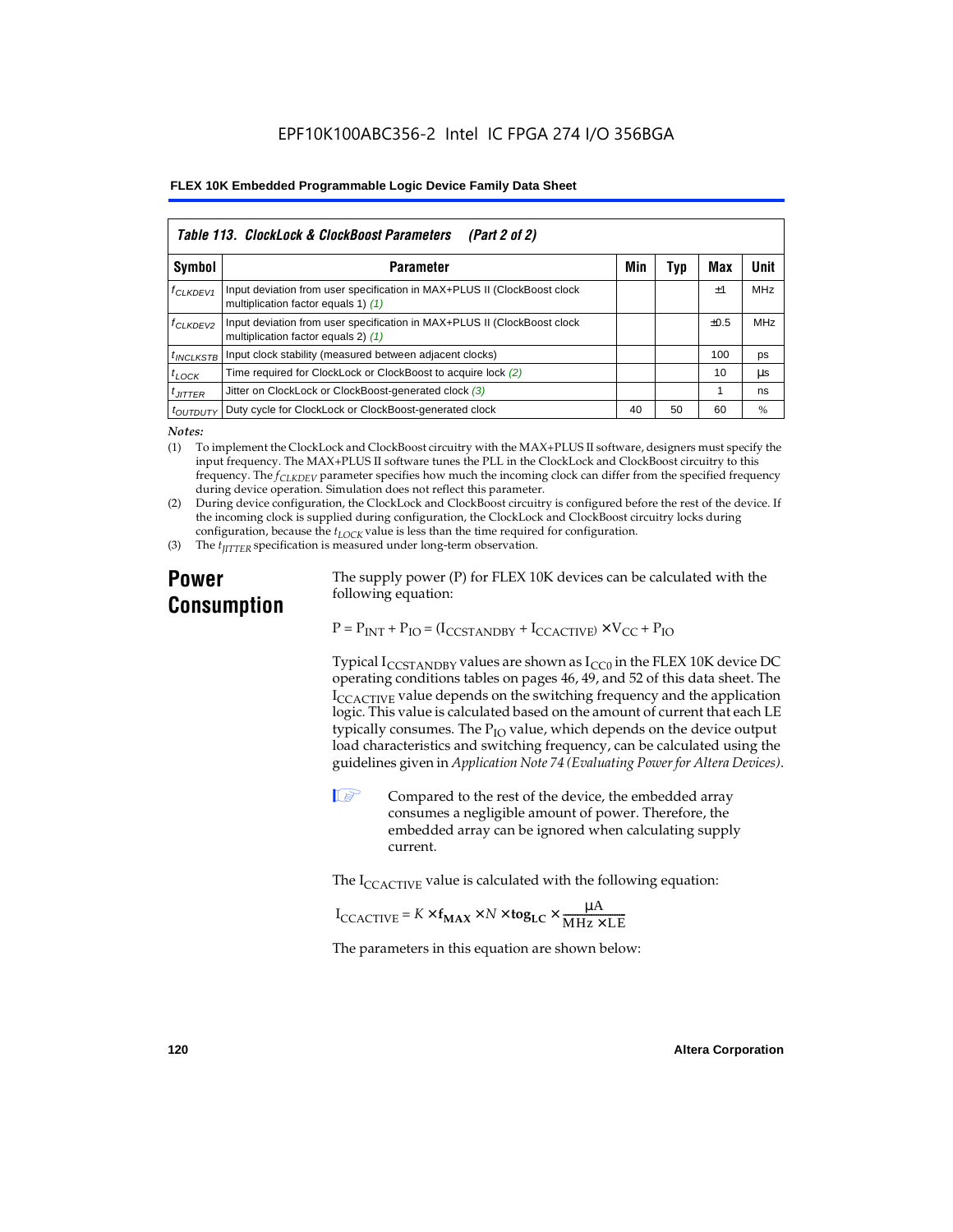| $f_{MAX}$  | $=$ | Maximum operating frequency in MHz                    |
|------------|-----|-------------------------------------------------------|
| N          |     | Total number of logic cells used in the device        |
| $log_{LC}$ | $=$ | Average percent of logic cells toggling at each clock |
|            |     | (typically 12.5%)                                     |
| K          | $=$ | Constant, shown in Tables 114 and 115                 |

| Table 114. FLEX 10K K Constant Values |                |  |  |  |  |
|---------------------------------------|----------------|--|--|--|--|
| <b>Device</b>                         | <b>K</b> Value |  |  |  |  |
| EPF10K10                              | 82             |  |  |  |  |
| EPF10K20                              | 89             |  |  |  |  |
| EPF10K30                              | 88             |  |  |  |  |
| EPF10K40                              | 92             |  |  |  |  |
| EPF10K50                              | 95             |  |  |  |  |
| EPF10K70                              | 85             |  |  |  |  |
| EPF10K100                             | 88             |  |  |  |  |

| Table 115. FLEX 10KA K Constant Values |                |
|----------------------------------------|----------------|
| <b>Device</b>                          | <b>K</b> Value |
| <b>EPF10K10A</b>                       | 17             |
| EPF10K30A                              | 17             |
| EPF10K50V                              | 19             |
| EPF10K100A                             | 19             |
| EPF10K130V                             | 22             |
| EPF10K250A                             | 23             |

This calculation provides an  $I_{CC}$  estimate based on typical conditions with no output load. The actual  $I_{CC}$  should be verified during operation because this measurement is sensitive to the actual pattern in the device and the environmental operating conditions.

To better reflect actual designs, the power model (and the constant *K* in the power calculation equations) for continuous interconnect FLEX devices assumes that logic cells drive FastTrack Interconnect channels. In contrast, the power model of segmented FPGAs assumes that all logic cells drive only one short interconnect segment. This assumption may lead to inaccurate results, compared to measured power consumption for an actual design in a segmented interconnect FPGA.

Figure 32 shows the relationship between the current and operating frequency of FLEX 10K devices.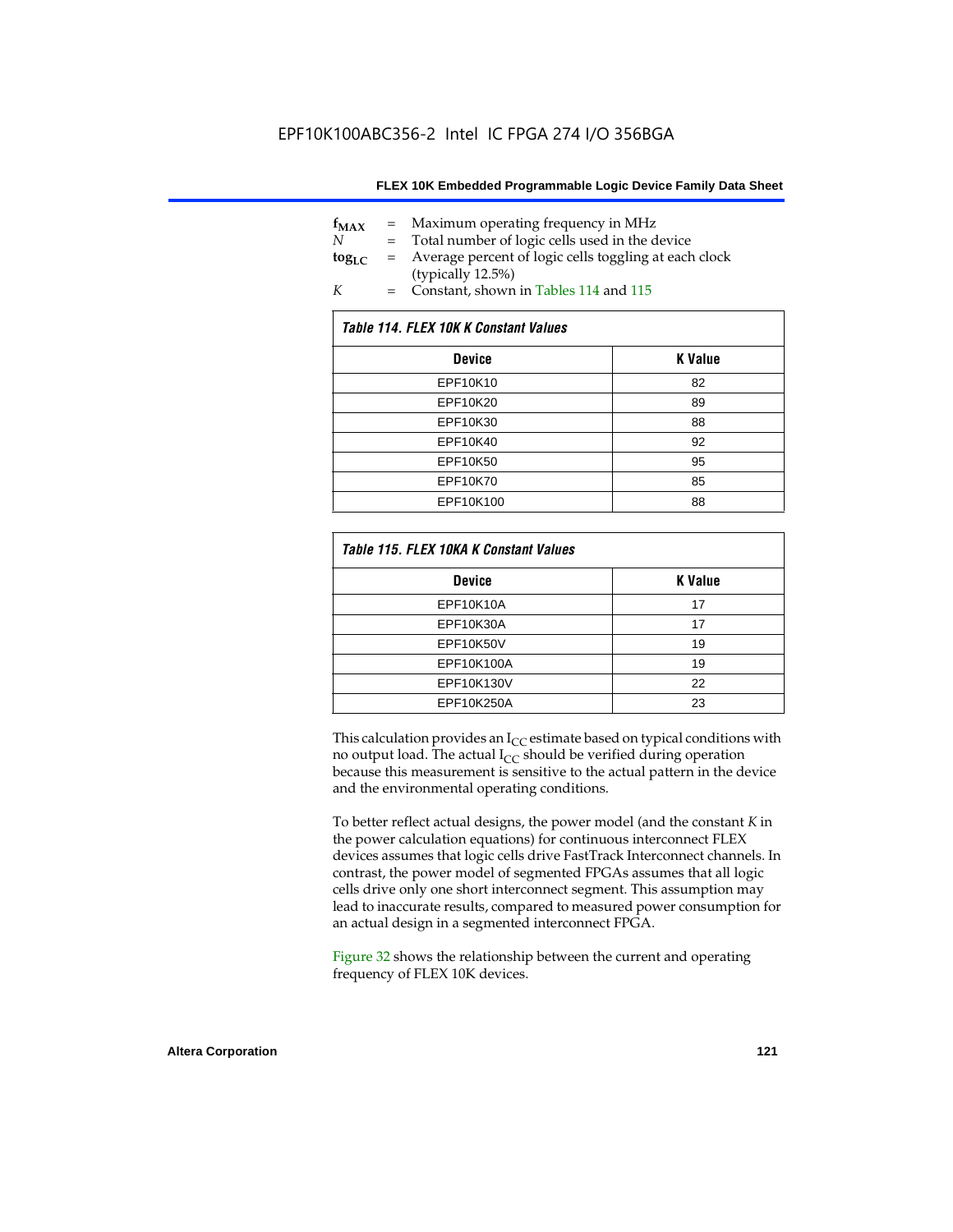# *Figure 32. ICCACTIVE vs. Operating Frequency (Part 1 of 3)*

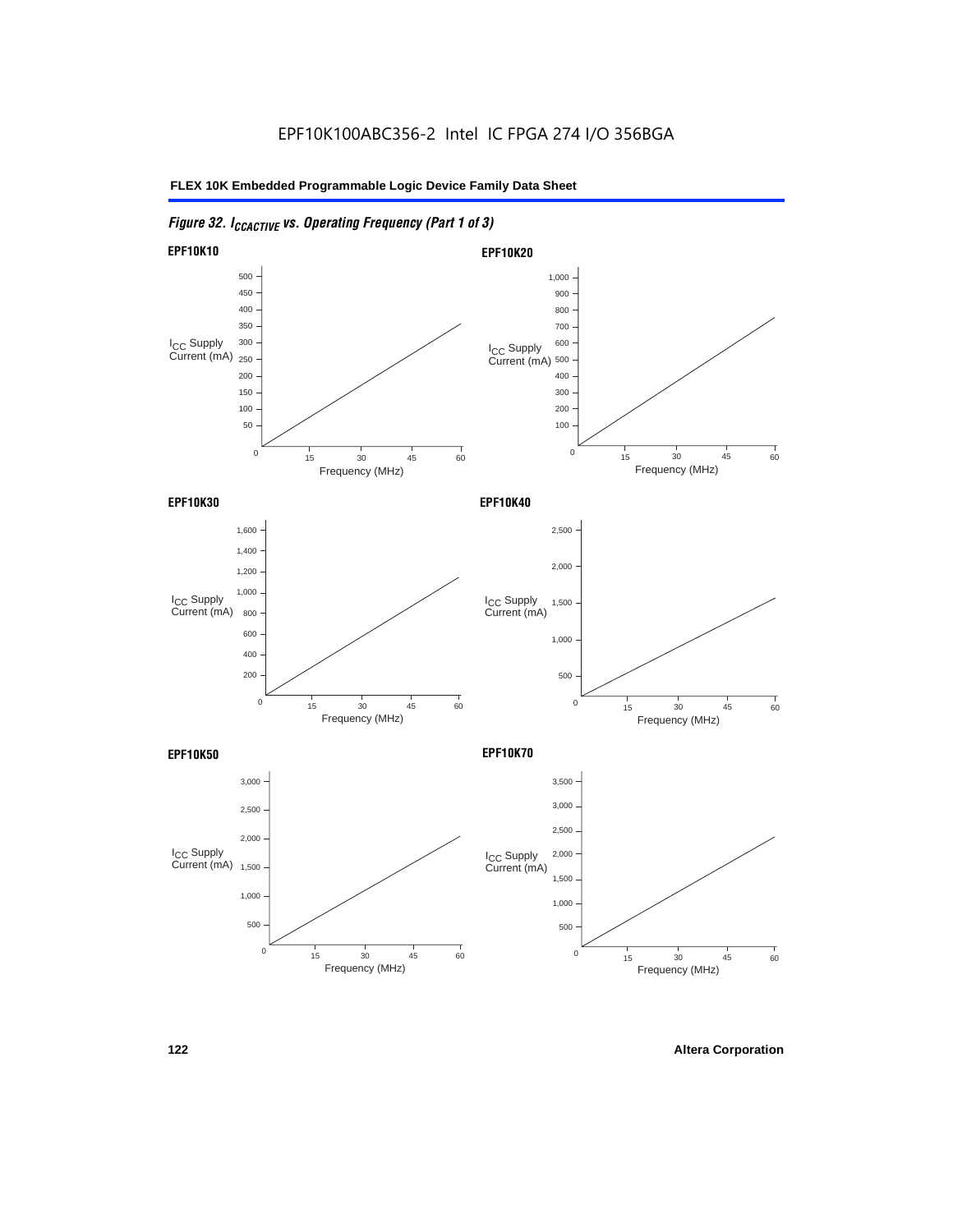

# *Figure 32. ICCACTIVE vs. Operating Frequency (Part 2 of 3)*

**Altera Corporation 123**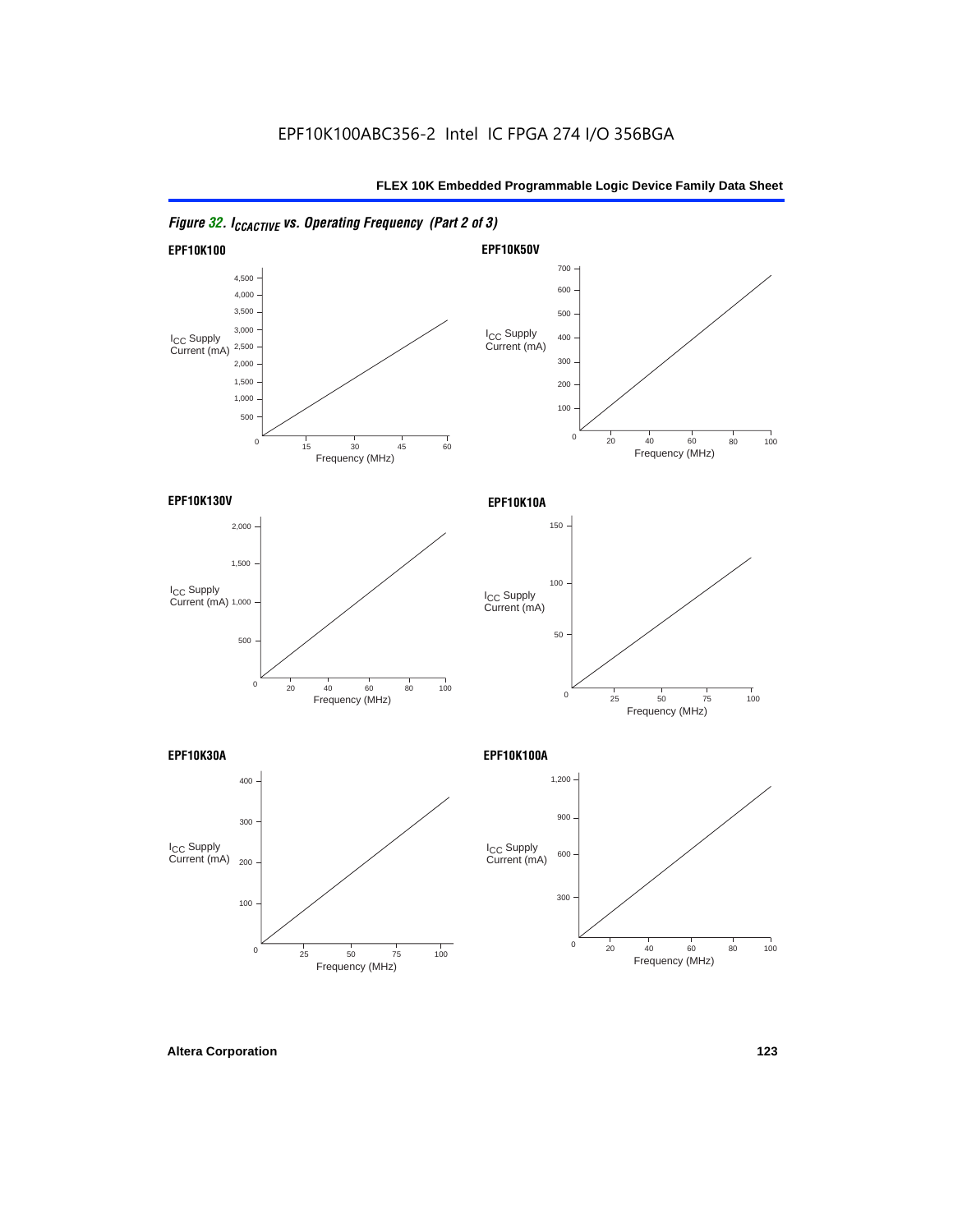

# **Configuration & Operation**

The FLEX 10K architecture supports several configuration schemes. This section summarizes the device operating modes and available device configuration schemes.

f See *Application Note 116 (Configuring APEX 20K, FLEX 10K & FLEX 6000 Devices)* for detailed descriptions of device configuration options, device configuration pins, and for information on configuring FLEX 10K devices, including sample schematics, timing diagrams, and configuration parameters.

# **Operating Modes**

The FLEX 10K architecture uses SRAM configuration elements that require configuration data to be loaded every time the circuit powers up. The process of physically loading the SRAM data into the device is called *configuration*. Before configuration, as VCC rises, the device initiates a Power-On Reset (POR). This POR event clears the device and prepares it for configuration. The FLEX 10K POR time does not exceed 50 µs.

During initialization, which occurs immediately after configuration, the device resets registers, enables I/O pins, and begins to operate as a logic device. The I/O pins are tri-stated during power-up, and before and during configuration. Together, the configuration and initialization processes are called *command mode*; normal device operation is called *user mode*.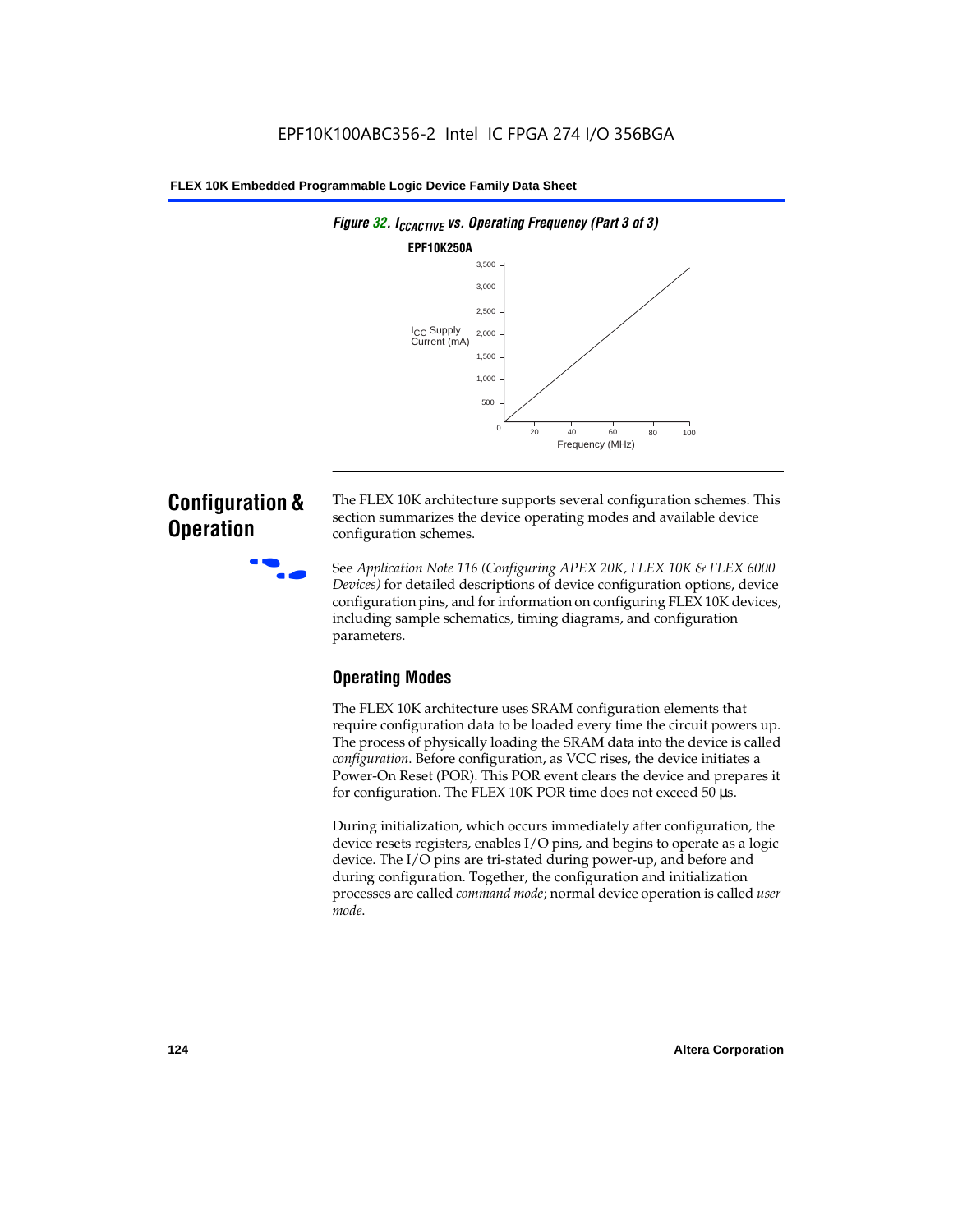SRAM configuration elements allow FLEX 10K devices to be reconfigured in-circuit by loading new configuration data into the device. Real-time reconfiguration is performed by forcing the device into command mode with a device pin, loading different configuration data, reinitializing the device, and resuming user-mode operation.

The entire reconfiguration process may be completed in less than 320 ms using an EPF10K250A device with a DCLK frequency of 10 MHz. This process can be used to reconfigure an entire system dynamically. In-field upgrades can be performed by distributing new configuration files.

 $\Box$  Refer to the configuration device data sheet to obtain the POR delay when using a configuration device method.

## **Programming Files**

Despite being function- and pin-compatible, FLEX 10KA and FLEX 10KE devices are not programming- or configuration-file compatible with FLEX 10K devices. A design should be recompiled before it is transferred from a FLEX 10K device to an equivalent FLEX 10KA or FLEX 10KE device. This recompilation should be performed to create a new programming or configuration file and to check design timing on the faster FLEX 10KA or FLEX 10KE device. The programming or configuration files for EPF10K50 devices can program or configure an EPF10K50V device. However, Altera recommends recompiling a design for the EPF10K50V device when transferring it from the EPF10K50 device.

### **Configuration Schemes**

The configuration data for a FLEX 10K device can be loaded with one of five configuration schemes (see Table 116), chosen on the basis of the target application. An EPC1, EPC2, EPC16, or EPC1441 configuration device, intelligent controller, or the JTAG port can be used to control the configuration of a FLEX 10K device, allowing automatic configuration on system power-up.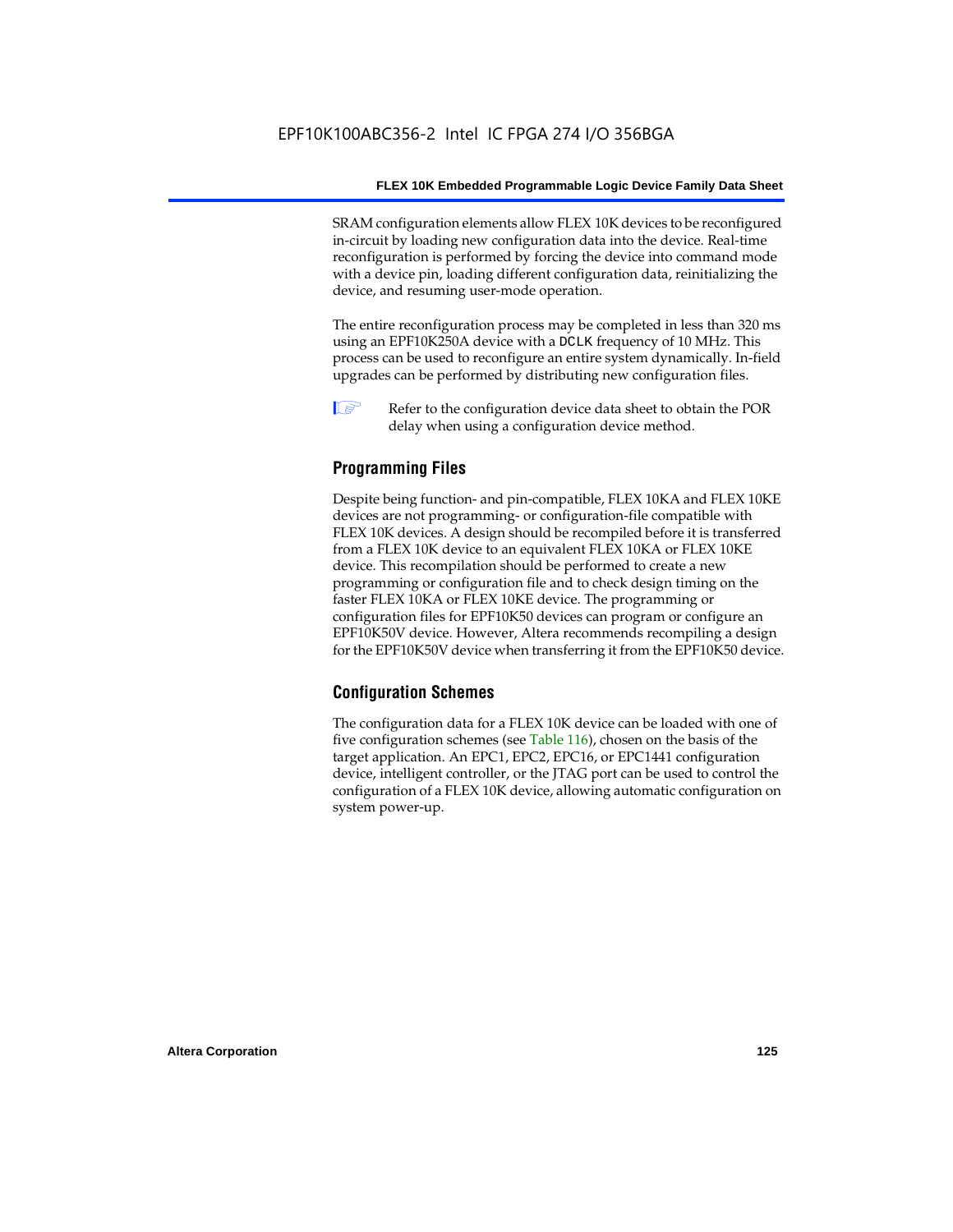Multiple FLEX 10K devices can be configured in any of the five configuration schemes by connecting the configuration enable (nCE) and configuration enable output (nCEO) pins on each device.

| <b>Table 116. Data Sources for Configuration</b> |                                                                                                                            |  |
|--------------------------------------------------|----------------------------------------------------------------------------------------------------------------------------|--|
| <b>Configuration Scheme</b>                      | Data Source                                                                                                                |  |
| Configuration device                             | EPC1, EPC2, EPC16, or EPC1441 configuration device                                                                         |  |
| Passive serial (PS)                              | BitBlaster, MasterBlaster, or ByteBlasterMV download cable, or<br>serial data source                                       |  |
| Passive parallel asynchronous (PPA)              | Parallel data source                                                                                                       |  |
| Passive parallel synchronous (PPS)               | Parallel data source                                                                                                       |  |
| <b>JTAG</b>                                      | BitBlaster, MasterBlaster, or ByteBlasterMV download cable, or<br>microprocessor with Jam STAPL file or Jam Byte-Code file |  |

# **Device Pin-Outs**

# **Revision History**

The information contained in the *FLEX 10K Embedded Programmable Logic Device Family Data Sheet* version 4.2 supersedes information published in

See the Altera web site (**http://www.altera.com**) or the Altera Digital

# **Version 4.2 Changes**

previous versions.

Library for pin-out information.

The following change was made to version 4.2 of the *FLEX 10K Embedded Programmable Logic Device Family Data Sheet*: updated Figure 13.

# **Version 4.1 Changes**

The following changes were made to version 4.1 of the *FLEX 10K Embedded Programmable Logic Device Family Data Sheet*.

- Updated General Description section
- Updated I/O Element section
- Updated SameFrame Pin-Outs section
- Updated Figure 16
- Updated Tables 13 and 116
- Added Note 9 to Table 19
- Added Note 10 to Table 24
- Added Note 10 to Table 28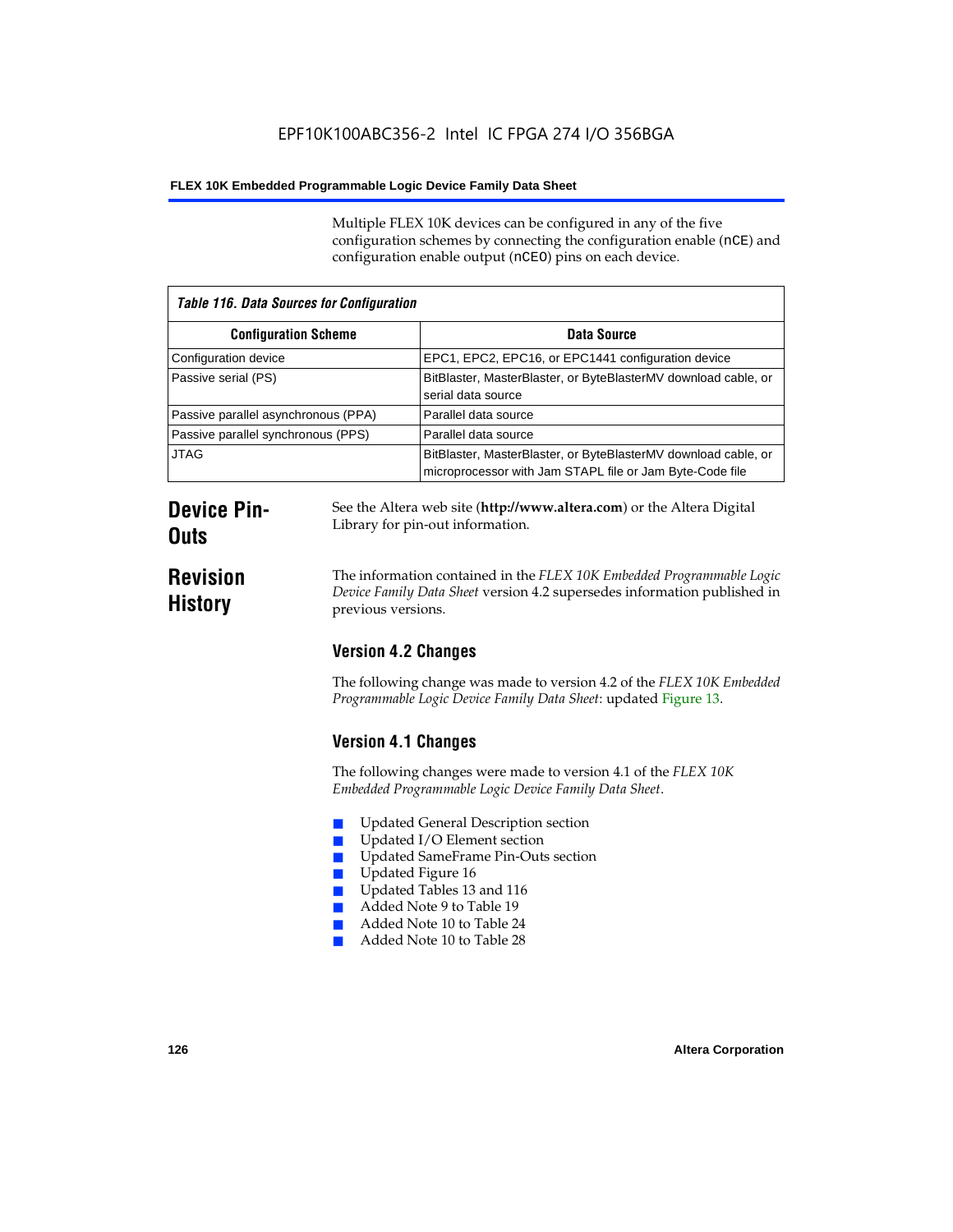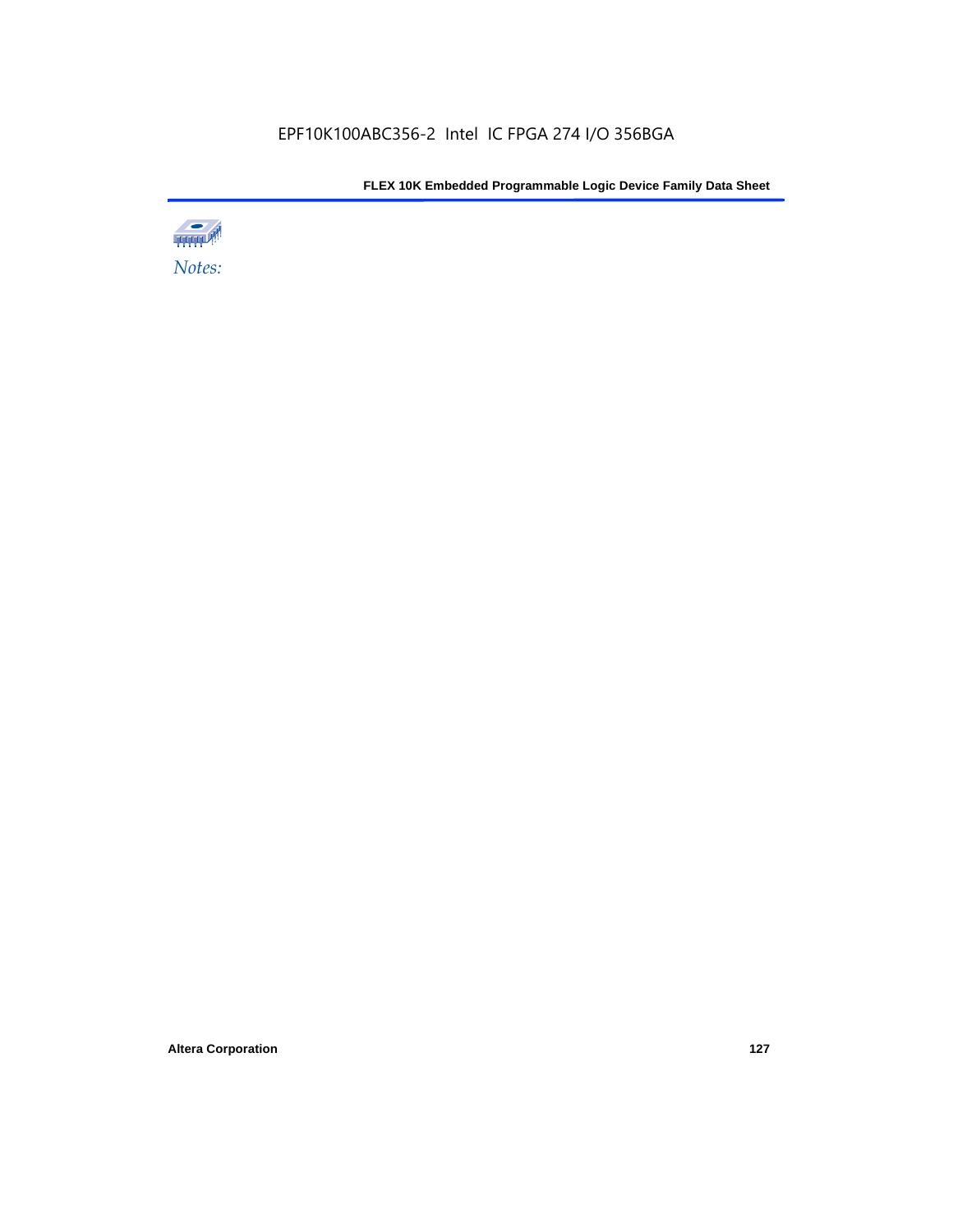

101 Innovation Drive San Jose, CA 95134 (408) 544-7000 http://www.altera.com Applications Hotline: (800) 800-EPLD Customer Marketing: (408) 544-7104 Literature Services: lit\_req@altera.com

Copyright © 2003 Altera Corporation. All rights reserved. Altera, The Programmable Solutions Company, the stylized Altera logo, specific device designations, and all other words and logos that are identified as trademarks and/or service marks are, unless noted otherwise, the trademarks and service marks of Altera Corporation in the U.S. and other countries. All other product or service names are the property of their respective holders. Altera products are protected under numerous U.S. and foreign patents and pending applications, maskwork rights, and copyrights. Altera warrants performance of its semiconductor products to

current specifications in accordance with Altera's standard warranty, but reserves the right to make changes to any products and services at any time without notice. Altera assumes no responsibility or liability arising out of the application or use of any information, product, or service described herein except as expressly agreed to in writing by Altera Corporation. Altera customers are advised to obtain the latest version of device specifications before relying on any published information and before placing orders for products or services.